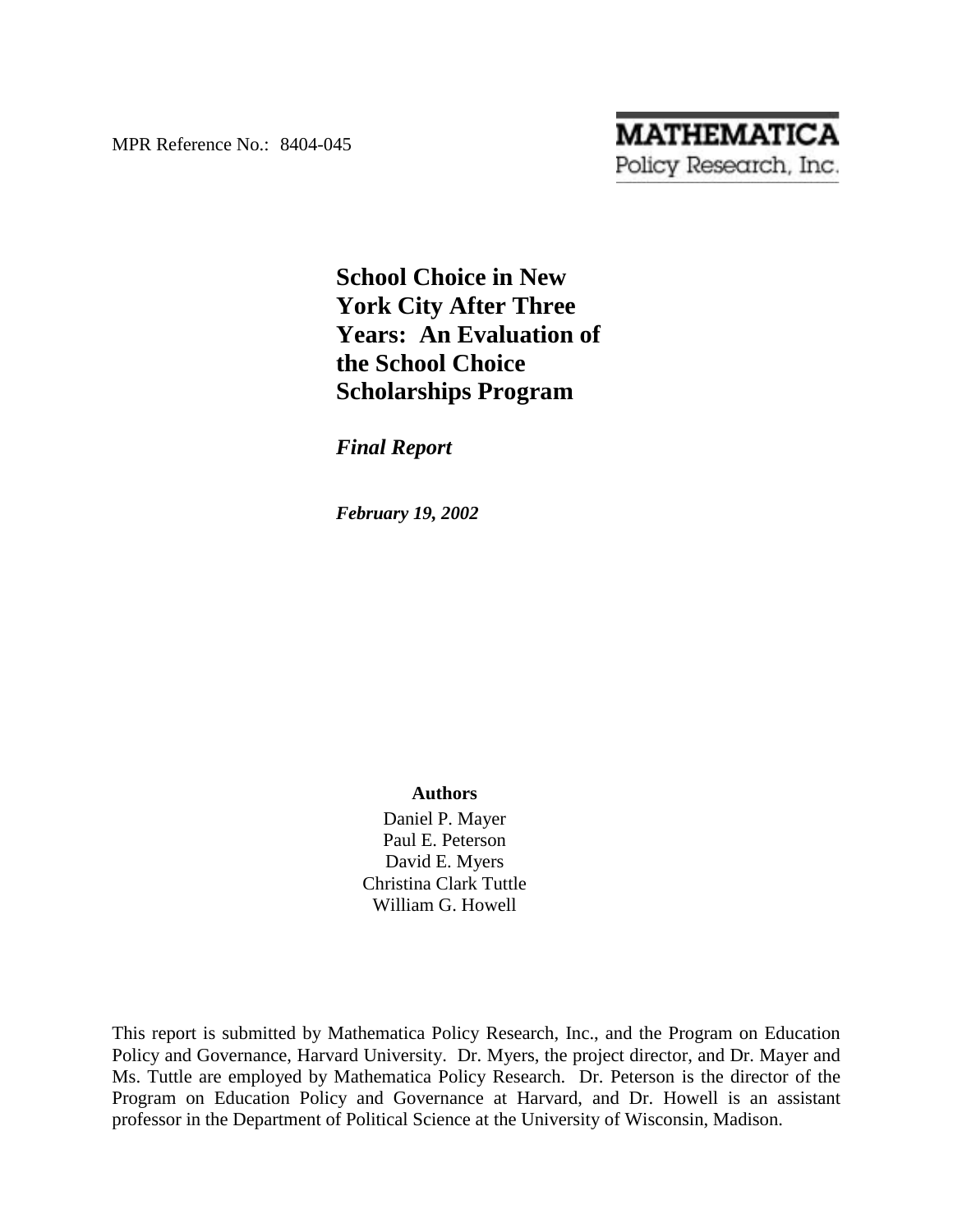#### **ACKNOWLEDGMENTS**

This study was made possible with support from the David and Lucile Packard Foundation, the Spencer Foundation, the Smith Richardson Foundation, the Achelis Foundation, the Bodman Foundation, the Lynde and Harry Bradley Foundation, the Donner Foundation, the Milton and Rose D. Friedman Foundation, and the John M. Olin Foundation. We also could not have conducted the study without the cooperation of the School Choice Scholarships Foundation and the principals and staff from schools where the testing sessions were held.

In addition, we would like to thank the many people whose efforts have made this report possible—those involved in the design and implementation of random assignment, in the collection of data, and in the preparation of this report. Charles Metcalf and Donald Rubin provided insightful comments and assistance in designing the study. John Homrighausen and Kathy Sonnenfeld were adept and successful at designing and supervising the data collection and processing effort. Heather Hesketh provided expert programming support. Mark Dynarski provided valuable comments on our analytic approach. Finally, we are indebted to Carol Soble, Daryl Hall, Micki Morris, Sharon Clark, and Margaret Hallisey for helping to produce this report.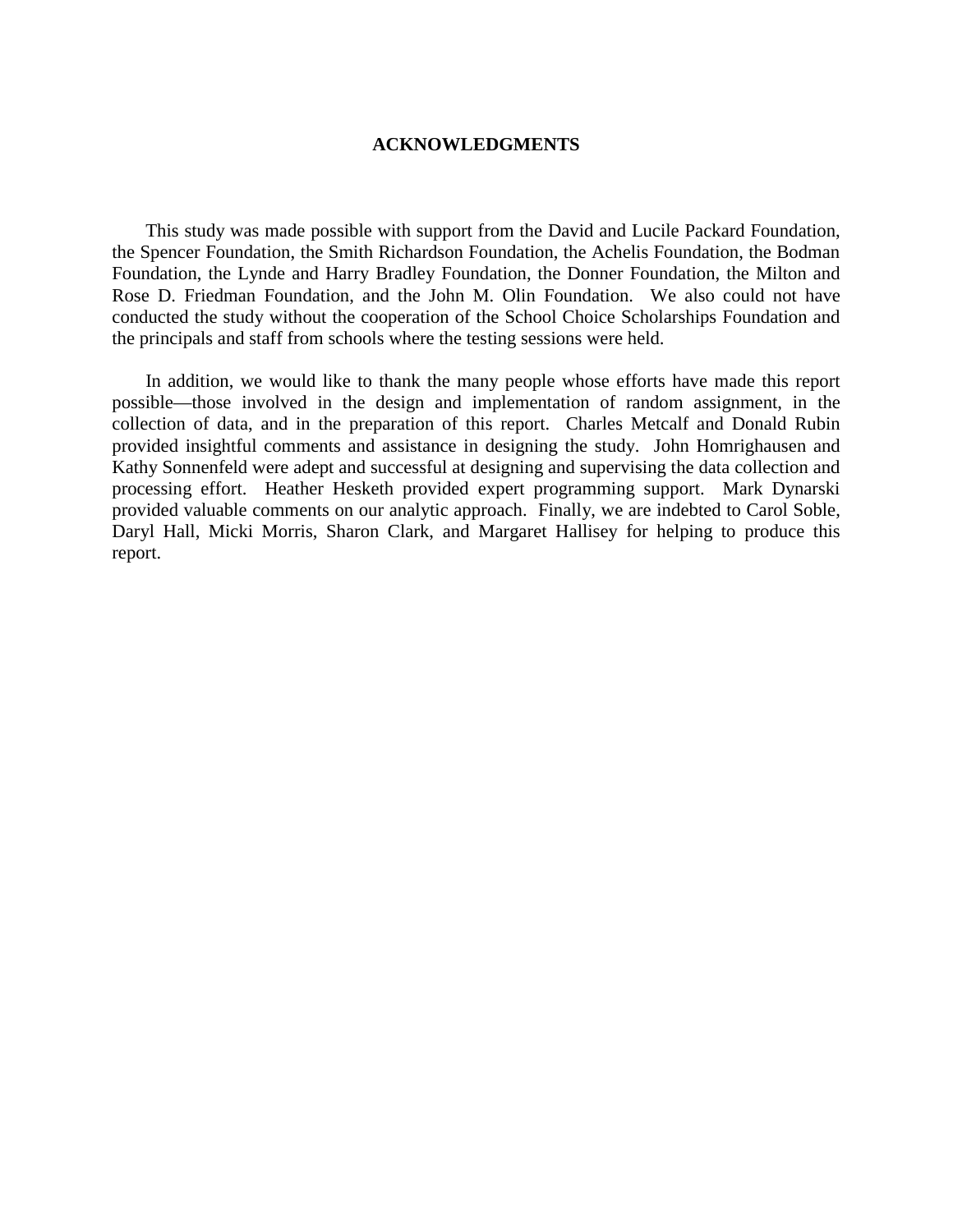# **CONTENTS**

| <b>Section</b> |                                                                                                               | Page |
|----------------|---------------------------------------------------------------------------------------------------------------|------|
|                |                                                                                                               |      |
| I.             |                                                                                                               |      |
| II.            |                                                                                                               |      |
| III.           | DATA-COLLECTION PROCEDURES AND RESPONSE RATES 4                                                               |      |
|                | A.<br>B.                                                                                                      |      |
| IV.            |                                                                                                               |      |
| V.             | A CONTEXT FOR INTERPRETING PROGRAM IMPACTS 12                                                                 |      |
|                | A.<br><b>B.</b><br>SCSF Program Participation and Members of the Control<br>$\mathcal{C}$ .<br>D.<br>Ε.<br>F. |      |
| VI.            | THE IMPACT OF THE SCHOLARSHIP PROGRAM<br>A.<br><b>B.</b><br>$\mathcal{C}$ .<br>D.<br>E.<br>F.                 | .19  |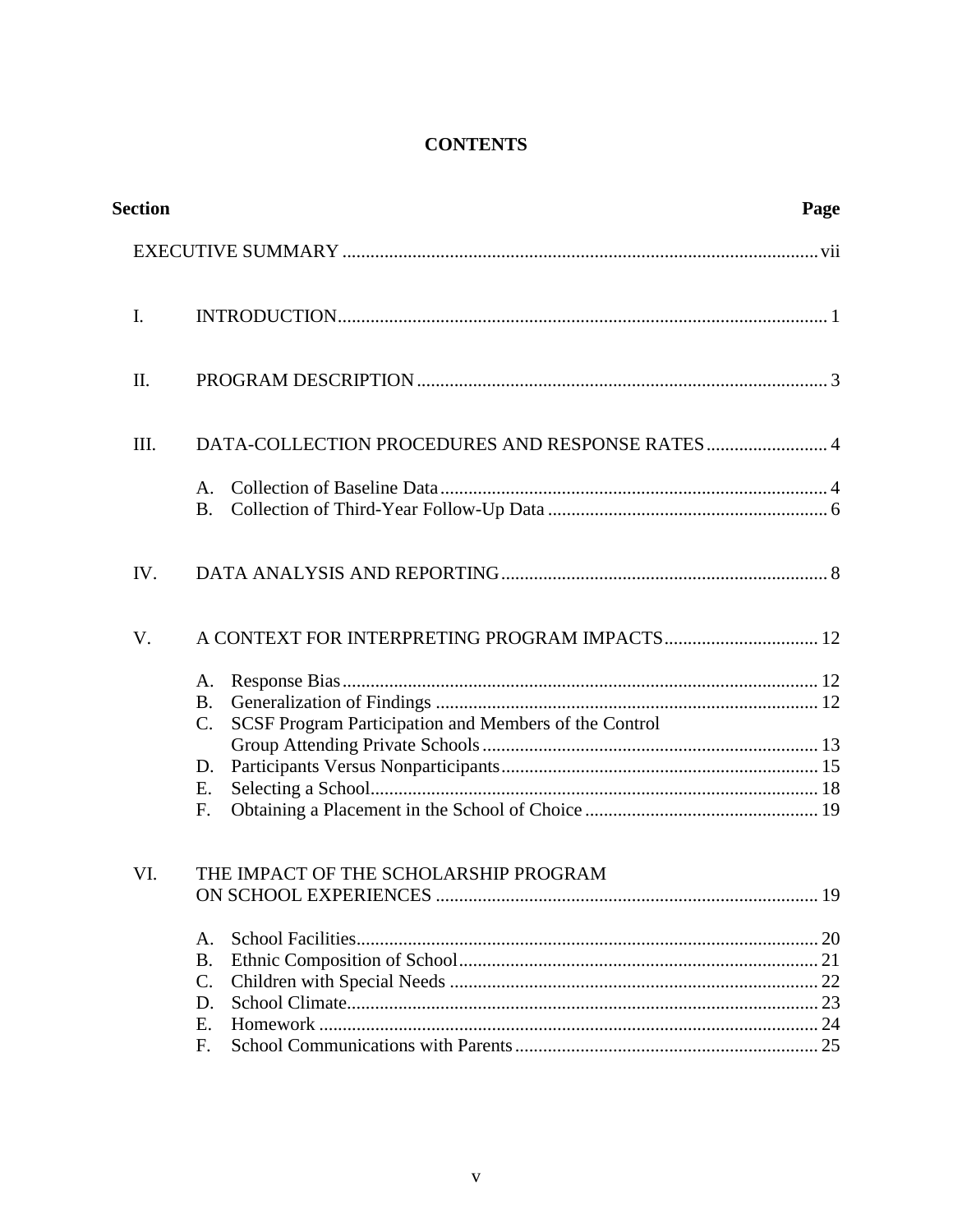# **CONTENTS (***continued***)**

| <b>Section</b> |                                                                                                                                            | Page |
|----------------|--------------------------------------------------------------------------------------------------------------------------------------------|------|
| VII.           | THE IMPACT OF THE SCHOLARSHIP PROGRAM ON                                                                                                   |      |
|                | A.<br><b>B.</b><br>$C_{\cdot}$<br>D.<br>Е.<br>F <sub>r</sub><br>Suspension Rates and School Changes During the School Year  30<br>G.<br>Н. |      |
| VIII.          | THE IMPACT OF THE SCHOLARSHIP PROGRAM                                                                                                      |      |
|                | A.<br>B.<br>$\mathcal{C}$ .                                                                                                                |      |
|                |                                                                                                                                            |      |
|                |                                                                                                                                            |      |
|                | APPENDIX A: BASELINE CHARACTERISTICS FOR TREATMENT<br>AND CONTROL GROUPS                                                                   |      |
|                | APPENDIX B: ADJUSTING SAMPLE WEIGHTS FOR NONRESPONSE                                                                                       |      |
|                | APPENDIX C: ANALYTIC APPROACH                                                                                                              |      |
|                | TEST SCORE DIFFERENCES BETWEEN COHORTS<br>APPENDIX D:                                                                                      |      |
|                | APPENDIX E: AFRICAN AMERICAN AND LATINO TEST SCORE<br><b>DIFFERENCES</b>                                                                   |      |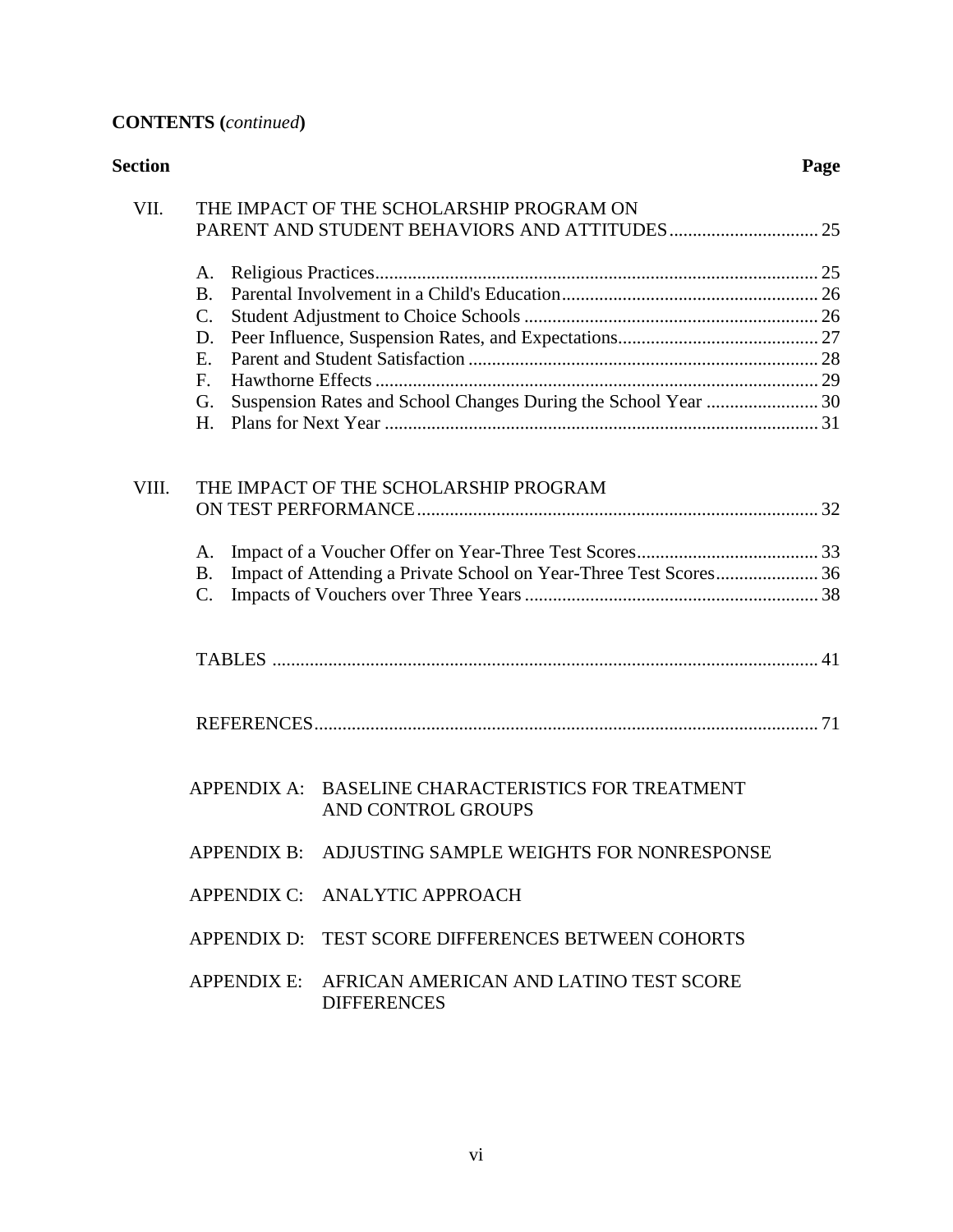#### **EXECUTIVE SUMMARY**

In 1997, the School Choice Scholarships Foundation (SCSF) announced that it would provide 1,300 scholarships so that children of low-income families in grades K–4 in the New York City public schools could transfer to private schools. Each scholarship, or "voucher," was worth up to \$1,400 annually and could be used for up to four years at a religious or a secular school. The SCSF received applications from more than 20,000 students from February through April 1997. From the pool of applicants, scholarship recipients were selected in a lottery held in May 1997.

This report presents the third-year findings from an evaluation of the SCSF program in which students were randomly assigned to a treatment group (scholarship group) or a control group. The evaluation findings are particularly relevant to the current national debate about the impacts of vouchers on students and parents—especially in that the SCSF program is one of the largest of the current voucher programs in terms of enrollment and has yielded results for a racially and ethnically diverse population of low-income students. Similar randomized field trials of school voucher programs have been conducted in Dayton, Ohio, and in Washington, D.C. This summary highlights the key evaluation findings and briefly describes the study.

# **KEY FINDINGS ON OUTCOMES**

#### **Impacts on Test Scores After Three Years**

- On standardized tests, students *offered* a scholarship generally performed at about the same level as students in the control group. More specifically, we used the Iowa Test of Basic Skills to assess students' performance in reading and mathematics and found that, overall, students in both groups performed about the same. Moreover, those who *ever attended* a private school did not perform at higher levels than those who *never attended* a private school. Nor did those who attended a private school for *three full years* perform at higher levels than those who did never attended a private school.
- The pattern of impacts for Latino students, however, differs markedly from the pattern for African American students. We found no impact of a scholarship offer or of attending a private school on the test scores of Latino students, but we found a significant impact on the test scores of African American students. After three years the composite test scores (a combination of math and reading) of African American students who were offered a scholarship were about 5.5 percentile points higher than the composite test scores of African Americans not offered a scholarship. The composite test scores of African American students who ever attended a private school (for one, two, or three years) was 7.6 points higher than the composite test scores of students who had never attended a private school. The composite test scores of African American students who attended a private school for three full years was 9.2 percentile points higher than the scores of students who had never attended a private school. Impacts of a voucher offer do not vary significantly by grade level.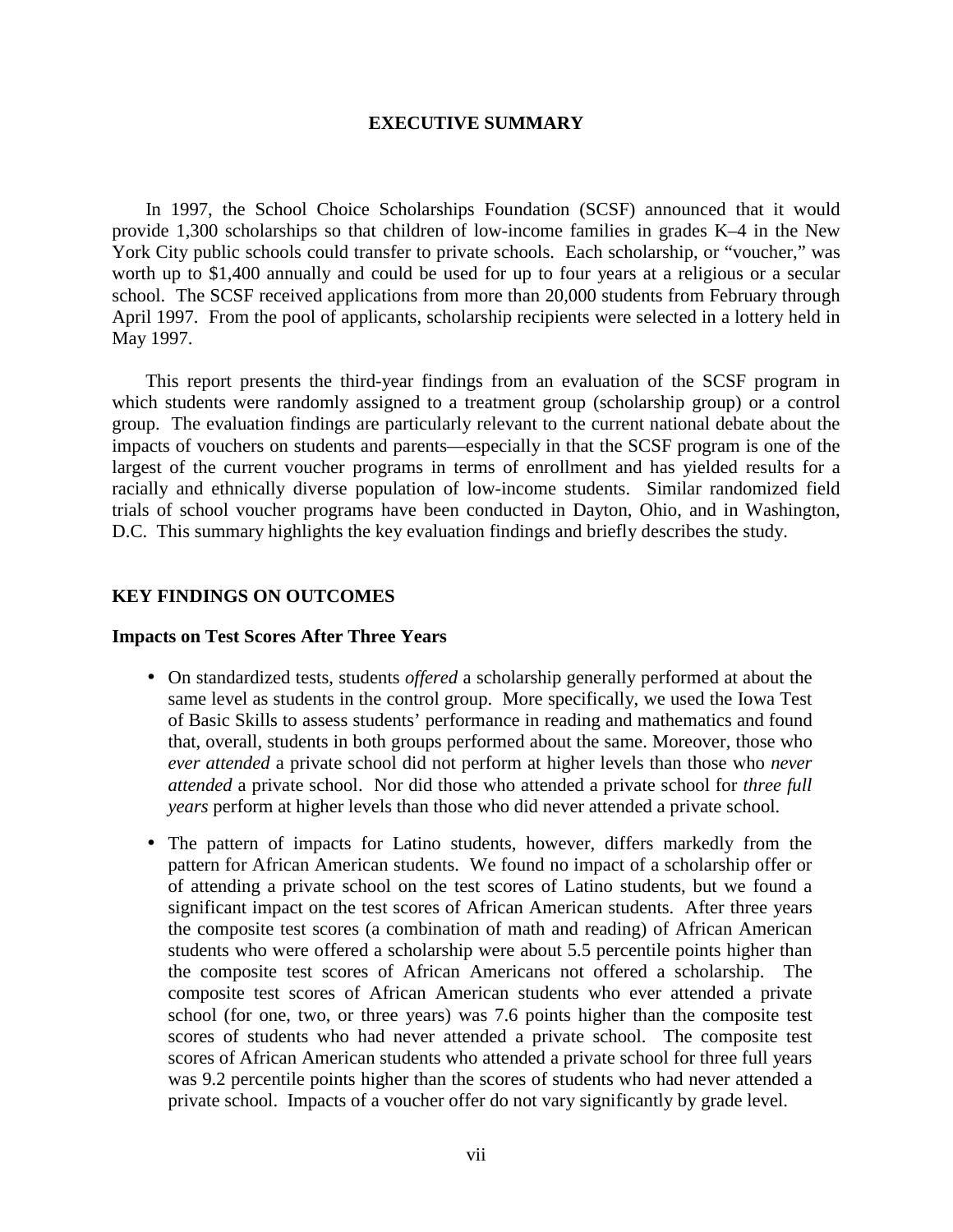- After the first year of the program, the overall impact of a voucher offer on composite test scores for African American students was 4.4 percentile points; after two years, the impact was 3.2 percentile points; and after three years, it was 5.5 percentile points. Changes in the impact of actually attending a private school were larger, starting at 5.7 percentile points in year one, falling to 4.4 points in year two, and then rising to 9.2 points in year three. The differences between years one and two and years one and three were not statistically significant, but the difference between years two and three was.
- There was no change in the impact of being offered a voucher or attending a private school on Latino test scores over time.

# **Impacts on School Facilities, School Climate, Parents' Satisfaction with Schools, and Parental Communication and Involvement**

- As reported by parents, the schools attended by the scholarship students were smaller than the schools attended by public school students (382 students versus 519 students in each type of school, respectively). Class size was smaller as well—there were two fewer students in the private-school classrooms than in the public-school classrooms (26 students versus 28 students). Private schools were less likely than public schools to have a cafeteria, a nurse's office, or special programs for non-English speakers and students with learning problems. On the other hand, private schools were more likely to have computer laboratories, after-school programs, and tutors for individual students. No differences were found in music or art programs, or in programs for advanced learners. Nor were there differences found in the availability of child counselors, a gymnasium, or a library.
- Private schools were more orderly than public schools, according to parents. Compared with public school parents, private school parents were less likely to report that the following were serious problems at their child's school: students destroying property, tardiness, missing classes, fighting, cheating, and racial conflict. For example, 64 percent of the parents with a child in public school reported that fighting was a serious problem compared with 34 percent of the parents with a child in private school.
- Private-school students reported better learning conditions at their school than did public-school students. Sixty-five percent of private-school students said that students get along with teachers while only 49 percent of public-school students said the same. Private-school students were also more likely to report that students are proud to attend their school and that behavior rules are strict. They were also less likely to feel put down by teachers or to report a lot of cheating by other students.
- Students in private schools were asked to complete more homework than students in public schools. Sixty-four percent of the parents with a child in private school said that their child had more than an hour of homework per day, compared with 41 percent of the parents with a child in public school.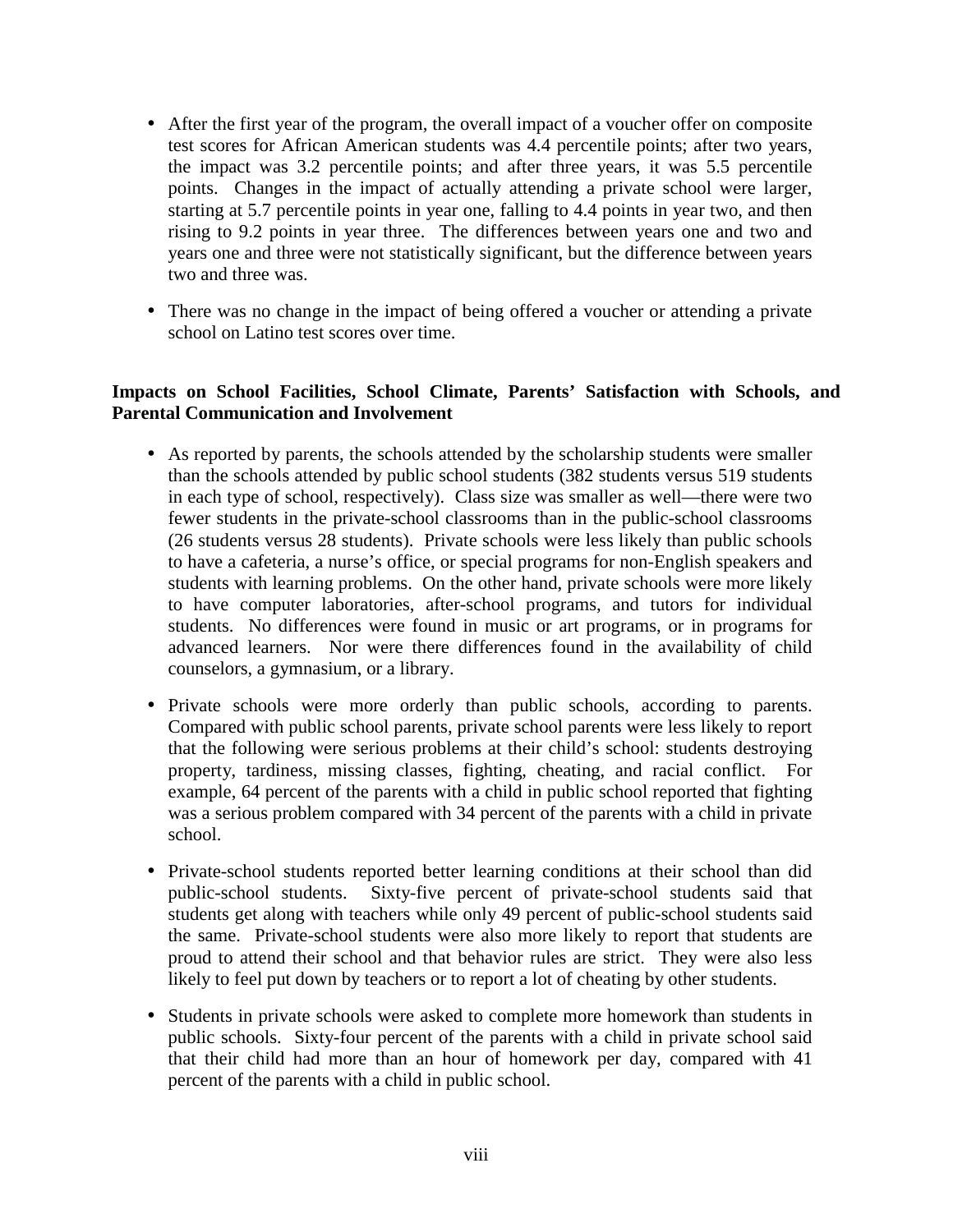- Parents of students in private schools said that they received more communication from their school about their children than did parents in public schools.
- Parents with a child in private school will be less involved in their child's education than parents with a child in public school. For example, parents of public-school students reported that they helped their child with homework an average of 11 times a month, compared with 9 times a month for private-school parents.
- Compared with public-school students, private-school students were more likely to participate in church youth groups and attend religious services.
- Parents of children who switched from public to private schools were much more satisfied with their schools than parents of children who remained in the public schools. For example, when asked to grade their schools, nearly 42 percent of the parents with a child in private school gave their school an "A," compared with just 10 percent of parents with a child in public school.

# **KEY FINDINGS ON PARTICIPATION IN THE SCSF PROGRAM**

- Among those offered a scholarship, 53 percent used it to attend a private school for three full years, 9 percent used it for the first two years but not the third, 12 percent used it only in the first year, 2 percent used it only in the second year, and 24 percent never used it.
- Parents who declined a scholarship most frequently gave the following reasons for doing so: they could not afford the added tuition and expenses not covered by the voucher (45 percent), they could not find a school in a convenient location (33 percent), and their child had special needs (14 percent).
- There are many similarities and some differences between the parents and students who used the scholarship for at least one year and those who did not. Baseline test scores were similar for scholarship takers and decliners; scholarship takers and decliners, and their parents were equally likely to have lived at their current residence for two years; and mothers of takers and decliners were equally likely to have been born in the United States. On the other hand, scholarship decliners were somewhat less likely than scholarship takers to have received special education services before the baseline testing session; mothers of scholarship takers were more likely to have attended college for some amount of time; and the average income of families of scholarship takers was \$2,400 higher than that of scholarship decliners.
- Students who attended private school were no more likely than those who remained in public school to move from one school to another. Parent reports indicate that similar percentages of public and private school students remained in the same school throughout the school year. Similarly, the percentage of students who planned to attend the same school the next year was similar for the two groups. In contrast, public school students were more likely to "graduate" from one school level to the next, perhaps because private schools are more likely to have grades K–8 in the same school. Suspension rates for students in private school were less than those for students in public school.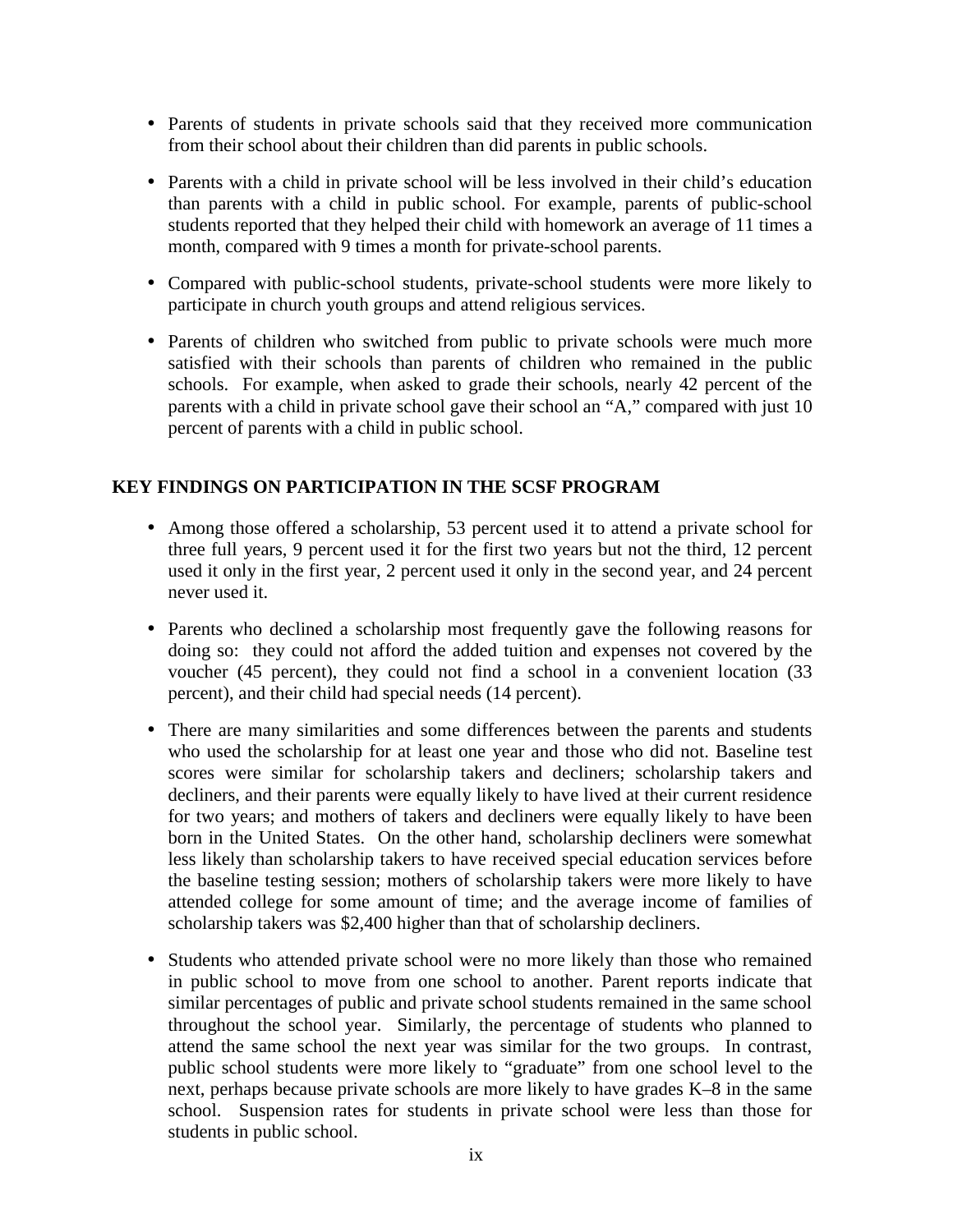#### **THE EVALUATION**

The evaluation of the SCSF program in New York City presented a unique opportunity to examine the impact of vouchers on students and parents for students switching to private schools. New York City has not only a racially and ethnically diverse population but also the largest school system in the nation. We computed the effects of vouchers on education outcomes by using a randomized experimental design, which allowed us to compare two statistically equivalent groups of students and thereby isolate the unique effect of vouchers on the outcomes of interests, including student test scores, school climate and facilities, and parents' involvement and communication with schools.

Mathematica Policy Research, Inc. (MPR) along with researchers at Harvard University and the Program on Education Policy and Governance at Harvard have joined together in conducting this evaluation, which includes data collection, analysis, and the reporting of annual findings. MPR has collected data four times on the same students and families since 1997 (1997, 1998, 1999, and 2000). For instance, The Iowa Test of Basic skills was given to students to measure their academic achievement in reading and mathematics. In addition, parents and students completed surveys so that we could learn more about students' educational experiences, parents' experiences with the schools, and their school-related plans for the upcoming year. The student response rate for each test administration was moderately high—100, 78, 65, and 67 percent in 1997, 1998, 1999, and 2000, respectively. The response rates were somewhat higher for the parent and student surveys than for the achievement tests.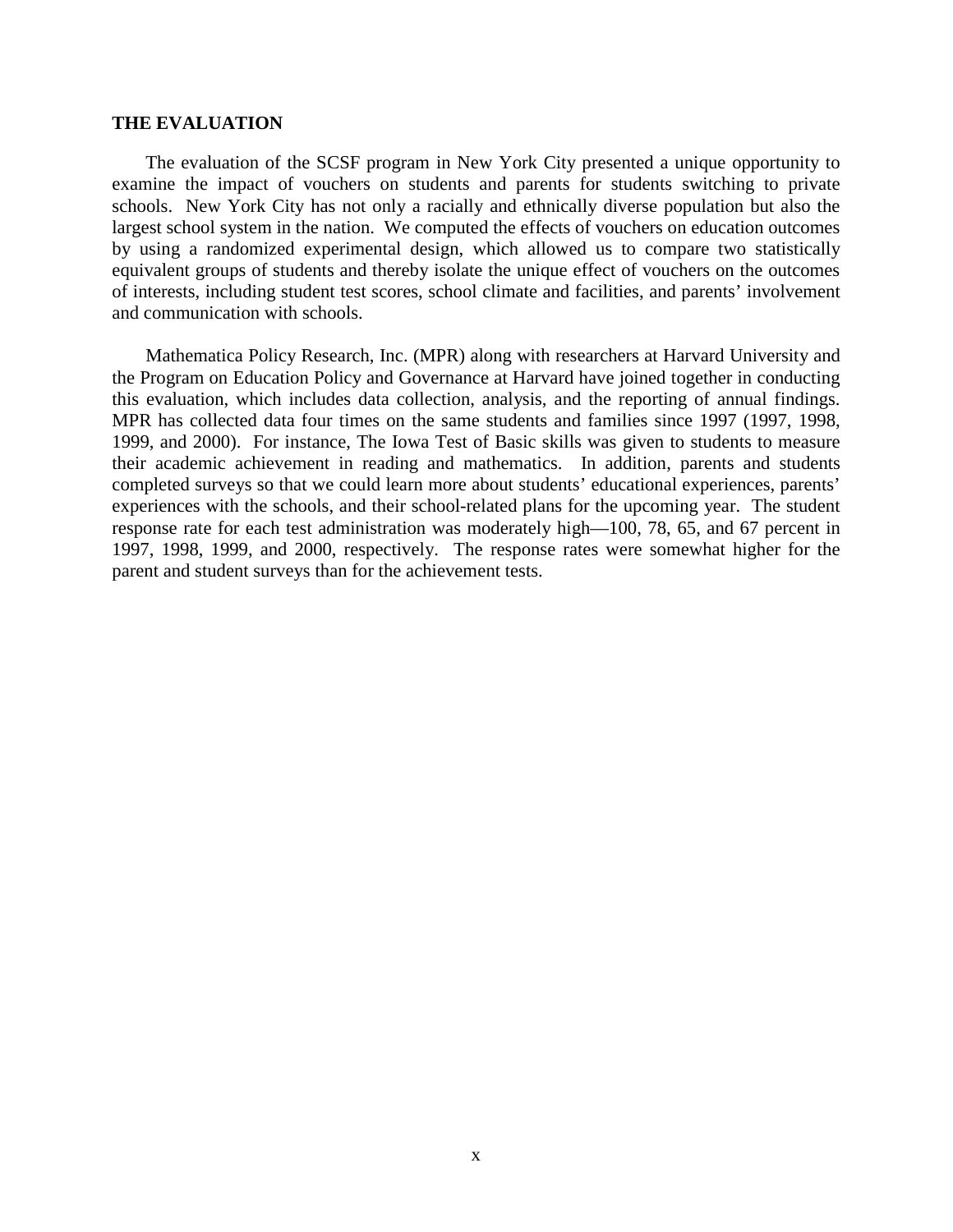# **I. INTRODUCTION**

In this report, we present results from the third follow-up data collection for the evaluation of the School Choice Scholarships Foundation program. This privately funded voucher program, begun in 1996 by the School Choice Scholarships Foundation (SCSF), was designed to allow for the collection of high-quality information about student test-score outcomes and for parental and student assessments of public and private schools. Taking advantage of the fact that scholarships were awarded by lottery, the evaluation was designed as a randomized field trial.

The evaluation findings reported in this document are based on test-score data and survey data collected in spring 2000. The findings build on the data already collected at baseline and at each of the first two follow-up periods in 1998 and 1999. The spring 2000 findings are also augmented with school-level data for public schools in New York City. Mathematica Policy Research, Inc. (MPR) has joined with researchers at Harvard University's Program on Education Policy and Governance to conduct this evaluation, which includes data collection, analysis, and reporting of the evaluation findings.

Many researchers, interest groups, political leaders, and policy analysts have debated the desirability of continuing and expanding school choice programs (Brandl 1998; Coulson forthcoming; Cobb 1992; Bonsteel and Bonilla 1977; Peterson and Hassel 1998; Ascher, Fruchter, and Berne 1996; Carnegie Foundation for the Advancement of Teaching 1992; Gutmann 1987; Levin 1998; Fuller and Elmore with Orfield 1996; Rasell and Rothstein 1993; Cookson 1995). Unfortunately, high-quality information that might inform this debate is limited. Although many studies comparing public and private schools have been published, they have been criticized for comparing dissimilar populations. And despite statistical adjustments made to account for the dissimilarities, it remains unclear whether findings reflect actual differences between public and private schools or simply differences between both the students who attend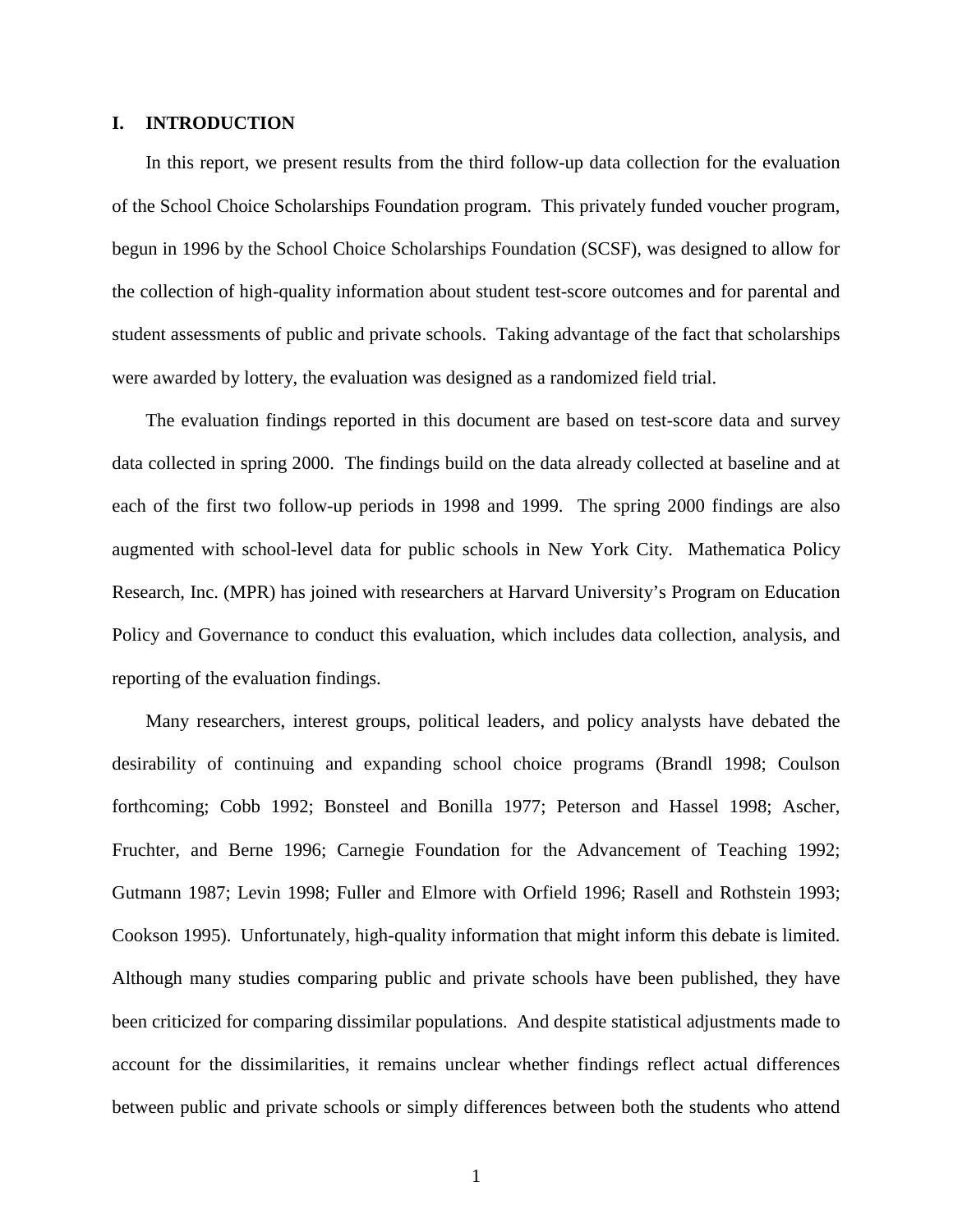the schools and the families of the two student populations (Coleman, Hoffer, and Kilgore 1982; Chubb and Moe 1990; Neal 1996; Goldberger and Cain 1982; Wilms 1985).

The best way to make sure that two populations are similar on the broadest possible set of characteristics is to assign individuals randomly to treatment and control groups. Recently, a number of education studies have used random assignment studies to estimate the effects of various education interventions. For instance, the Tennessee STAR study, which randomly assigned students to small or large classes, found that smaller classes had positive effects on students in kindergarten and first grade (Mosteller 1995; Krueger 1999). Another example of the random assignment of students to treatment and control groups is the national evaluation of Upward Bound, funded by the U.S. Department of Education, which has examined program effects on a variety of outcomes, including credits earned in high school subjects (such as mathematics and science) and college enrollment (Myers and Schirm 1999).

Until recently, random assignment has not been used to study the question of school choice. After the SCSF evaluation was initiated, two other random assignment evaluations were started in Washington, D.C., and Dayton, Ohio (Howell et al. 2000).

In view of its following characteristics, the SCSF program provided an opportunity to conduct a rigorous random assignment study:

- A lottery randomly allocated scholarships to applicants.
- An independent evaluation team administered the lottery.
- Before the lottery, baseline data on student test performance and family background characteristics were collected from the students and their families.
- Follow-up survey and test data were collected annually for several years after students were offered scholarships.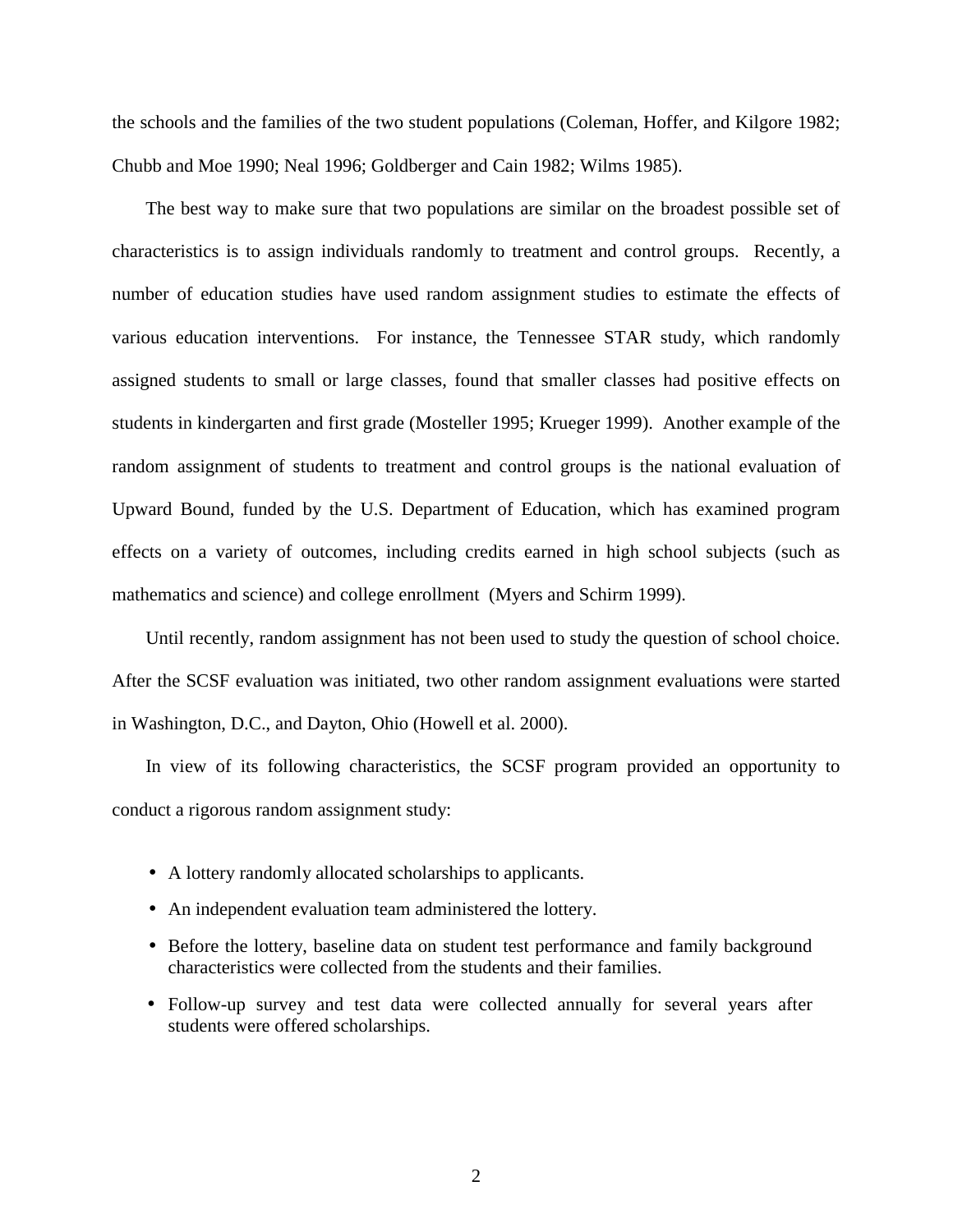In this report, we provide information about the SCSF program three years after students started using their school-choice scholarships. We describe the program sponsored by the SCSF; the data collection, analysis, and reporting procedures used by the evaluation team; and findings from the evaluation for the third year of the program.

#### **II. PROGRAM DESCRIPTION**

In February 1997, SCSF announced that it would provide 1,300 scholarships in the amount of \$1,400 annually for at least three years to children from low-income families currently attending public schools. The scholarship could be applied toward the cost of attending a private school, either religious or secular. After announcing the program, SCSF received initial application forms from over 20,000 students between February and late April 1997.

To be eligible for a scholarship, children had to be entering grades one through five, living in New York City, attending a public school at the time of application, and be a member of a family with an income that qualified children for the federal School Lunch Program. To ascertain eligibility, students and an adult member of their family had to attend verification sessions to document family income and the child's public-school attendance.

Because many more families than originally projected applied for scholarships, MPR randomly selected families for scholarships through a two-stage procedure. First, as families applied for scholarships, they were invited to eligibility assessment and data-collection sessions. Initially, all families were invited to the eligibility assessment and data-collection sessions. However, after it became clear that more families would be attending the sessions than could be accommodated, we began randomly selecting applicants for the sessions. After completion of the first stage, families that attended the sessions and met the eligibility requirements were then randomly selected for the scholarship or control group. To ensure that all families from the different sessions had the same chance of being selected for the scholarship group, we adjusted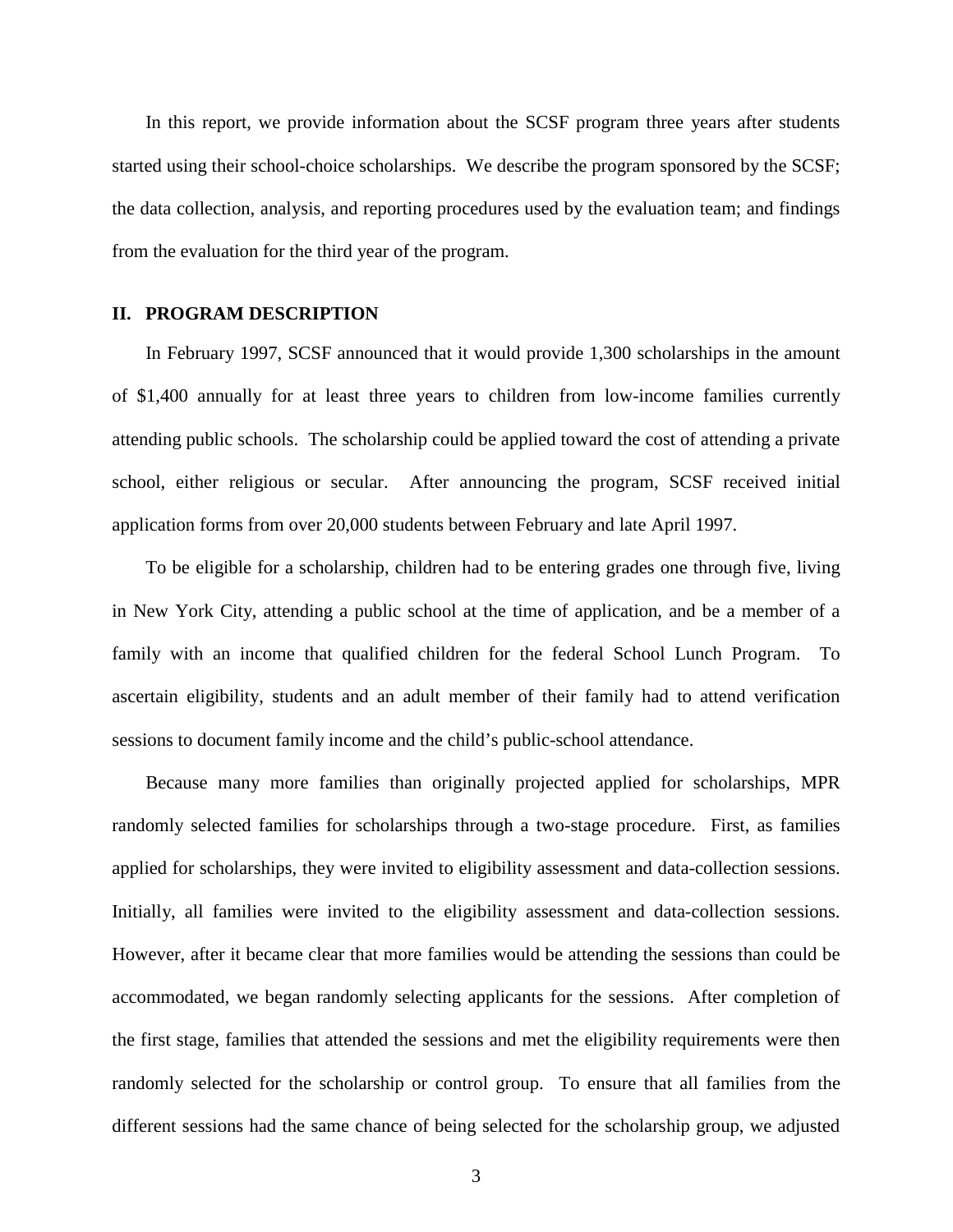the second-stage selection probabilities to reflect the differential chances of being invited to the verification sessions.

The final lottery was held in mid-May 1997. MPR administered the lottery; SCSF announced the winners. Within the parameters established by SCSF, all applicants had an equal chance of winning the lottery. SCSF, in consultation with the evaluation team, decided in advance to allocate 85 percent of the scholarships to applicants from public schools whose average test scores were lower than the citywide median. Consequently, applicants from these schools, who represented about 70 percent of all applicants, were assigned a higher probability of winning a scholarship. In the information reported in the tables in this report, we have adjusted the results by weighting cases differentially so that they can be generalized to all eligible applicants who would have attended the verification sessions had they been invited regardless of whether they attended a low-performing school. After the lottery, SCSF assisted families in finding private-school placements.

#### **III. DATA-COLLECTION PROCEDURES AND RESPONSE RATES**

The evaluation procedures used for the third follow-up data collection were similar to those used during the baseline, first, and second follow-up data collections. Below, we describe the procedures and present response rates for each round of data collection.

#### **A. Collection of Baseline Data**

During the eligibility verification sessions, students were asked to take the Iowa Test of Basic Skills (ITBS) in reading and mathematics. Students in kindergarten applying for a scholarship for first grade were exempted from the test requirement. Parents were asked to fill out questionnaires that asked about their satisfaction with the school their child was currently attending, their involvement in their child's education, and their demographic characteristics.

4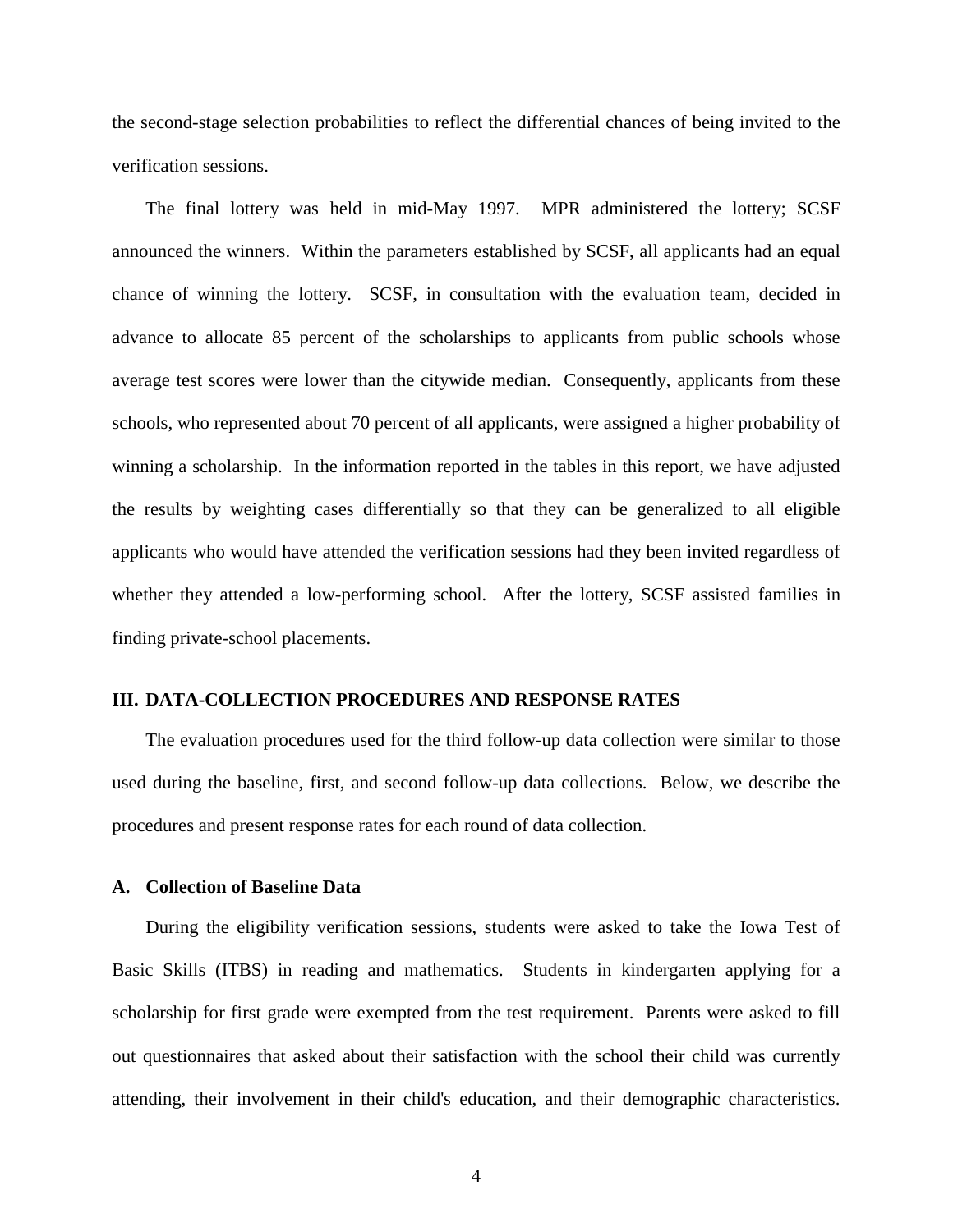The eligibility sessions took place during March, April, and early May 1997 on Saturday mornings and on vacation days. The sessions were held at private schools, where students could take tests in a classroom setting. In most cases, private-school teachers served as proctors under the overall supervision of the staff of MPR.

While the child was taking the test, the adult accompanying the child to the testing session responded to the questionnaire in a separate room. This procedure had the advantage of giving parents time to complete the questionnaire and the opportunity to ask any questions concerning the meaning of particular questions. Parents were informed that their responses would be held in strict confidence and used for statistical purposes only. Questionnaires were available in both English and Spanish.

Given the likelihood that a variety of caretakers might accompany children to the sessions, the questions were designed to allow any caretaker familiar with the child's school experiences to respond to the questionnaire. Although grandmothers and other relatives and guardians also filled out the questionnaire, a child's parent answered the questions in over 90 percent of the cases. For ease of presentation, we refer to opinions expressed as those of parents.

Because scholarships were allocated by a lottery, there were few differences between students offered and students not offered scholarships (see Appendix A). For example, there were no statistically significant differences between the two groups in the mother's level of education, family income, number of children living in the home, or overall reading or mathematics test scores of the children in the study.<sup>1</sup>

 <sup>1</sup>  $1$  These findings differ slightly from those initially reported in Peterson et al. (1997). After the first follow-up data collection, we revised our weighting procedures to include poststratification adjustments. While some of the baseline comparisons changed, the first follow-up impacts estimates remained fairly stable.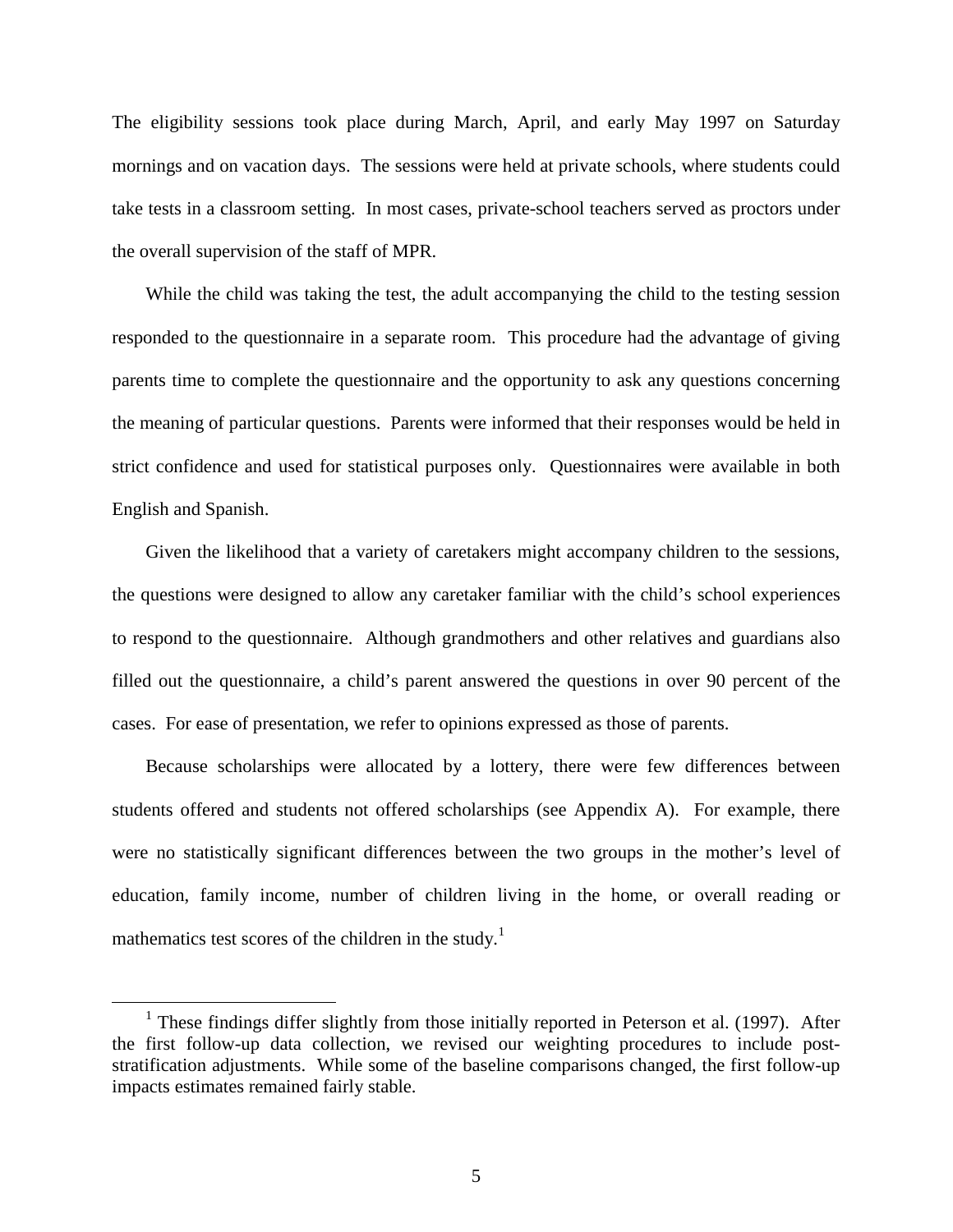# **B. Collection of Third-Year Follow-Up Data**

The lottery created two statistically equivalent groups of families: (1) a scholarship group with 1,000 families and (2) a control group with 960 families.<sup>2</sup> Families in both groups were invited to attend sessions in April, May, and June 2000 in which students again took the ITBS in reading and mathematics and parents completed surveys that asked a wide range of questions about the educational experiences of their oldest child within the age range eligible for a scholarship. Students were also asked to complete short questionnaires.

Testing and questionnaire administration procedures were similar to those followed during the baseline and the second follow-up sessions. Both the scholarship students and students in the control group were tested in locations other than the school they were currently attending.

Table 1 shows the response rates for the third follow-up survey and test, along with response rates for the baseline and second follow-up surveys and test administration (see tables section on page 41). We present results separately for the treatment and control groups and distinguish between students who did not attend testing sessions and those who completed too few items on the reading and mathematics tests to be scored by the test publisher, Riverside Publishing. Seventy-two percent of the families selected for the evaluation participated in the sessions held in spring 2000. This satisfactory response rate was achieved in part because SCSF conditioned the renewal of scholarships on participation in the evaluation; nonscholarship winners selected to become members of the control group were compensated for their expenses and told that they could automatically reapply for a new lottery if they participated in the follow-up sessions.

As shown in Table 1, the participation rate was similar for the treatment and control groups: 71 percent of the families offered scholarships participated in the evaluation compared with 72

 <sup>2</sup>  $2$  Procedures used to construct the two groups and to collect first-year and second-year follow-up information are described in Jennifer Hill, Donald B. Rubin, and Neal Thomas (1997).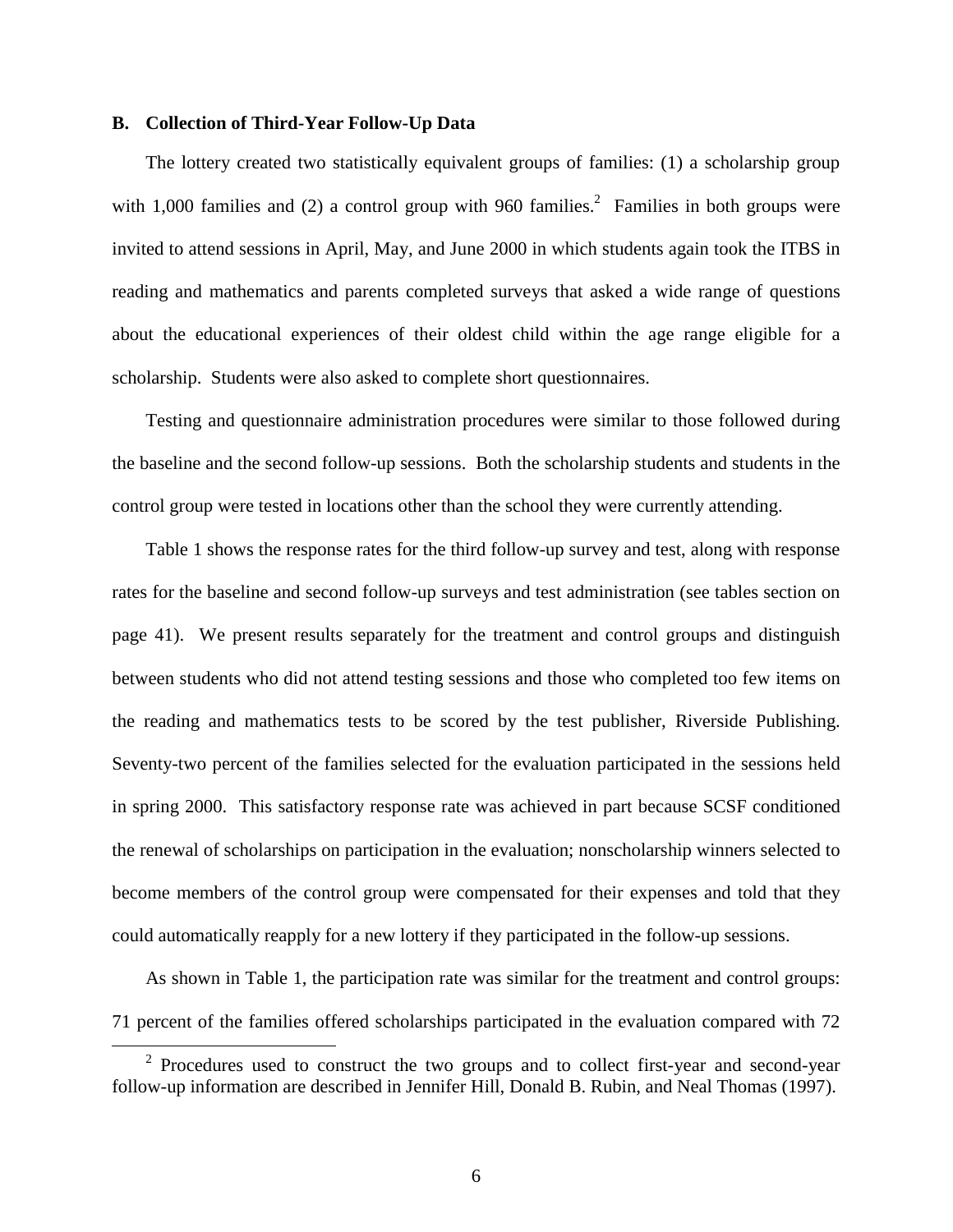percent of the families in the control group. Sixty-seven percent of the students participating in the evaluation attended the testing session, including 69 percent of those offered scholarships compared with 65 percent of students in the control group.

The percentage of completed tests is lower than the family survey response rate because some students did not complete enough questions to have their tests scored and some parents who did not attend the testing sessions completed the surveys over the telephone. Several reasons may account for incomplete tests. For example, a few students decided for one reason or another that they did not want to complete all the items. In a few cases, sessions concluded before students had time to complete a section of the test. Finally, some students had never taken a standardized before and may have found the experience overwhelming; these students were excused from the testing session.

Although the background characteristics of respondents and nonrespondents in the thirdyear follow-up, as measured in the baseline survey conducted in 1997, resembled one another in most respects, they differed significantly along some dimensions (see Appendix A). Among the treatment group, respondents were less likely to be white or black and more likely to be Hispanic other than Puerto Rican. Mothers of respondents were more likely than mothers of nonrespondents to have been born outside the United States, more likely to state their religious affiliation as Catholic, and less likely to be food stamp or welfare recipients. Respondents had average incomes at baseline of around \$9,800 compared with \$8,800 for nonrespondents. Respondents were also less likely to speak English at home.

Members of the control group who participated in the third-year follow-up were less likely than nonrespondents to be black and more likely to be Hispanic other than Puerto Rican. The mothers of respondents were more likely not to be working, and they originally reported an average income of around \$9,000 compared with \$10,000 for nonrespondents. Respondent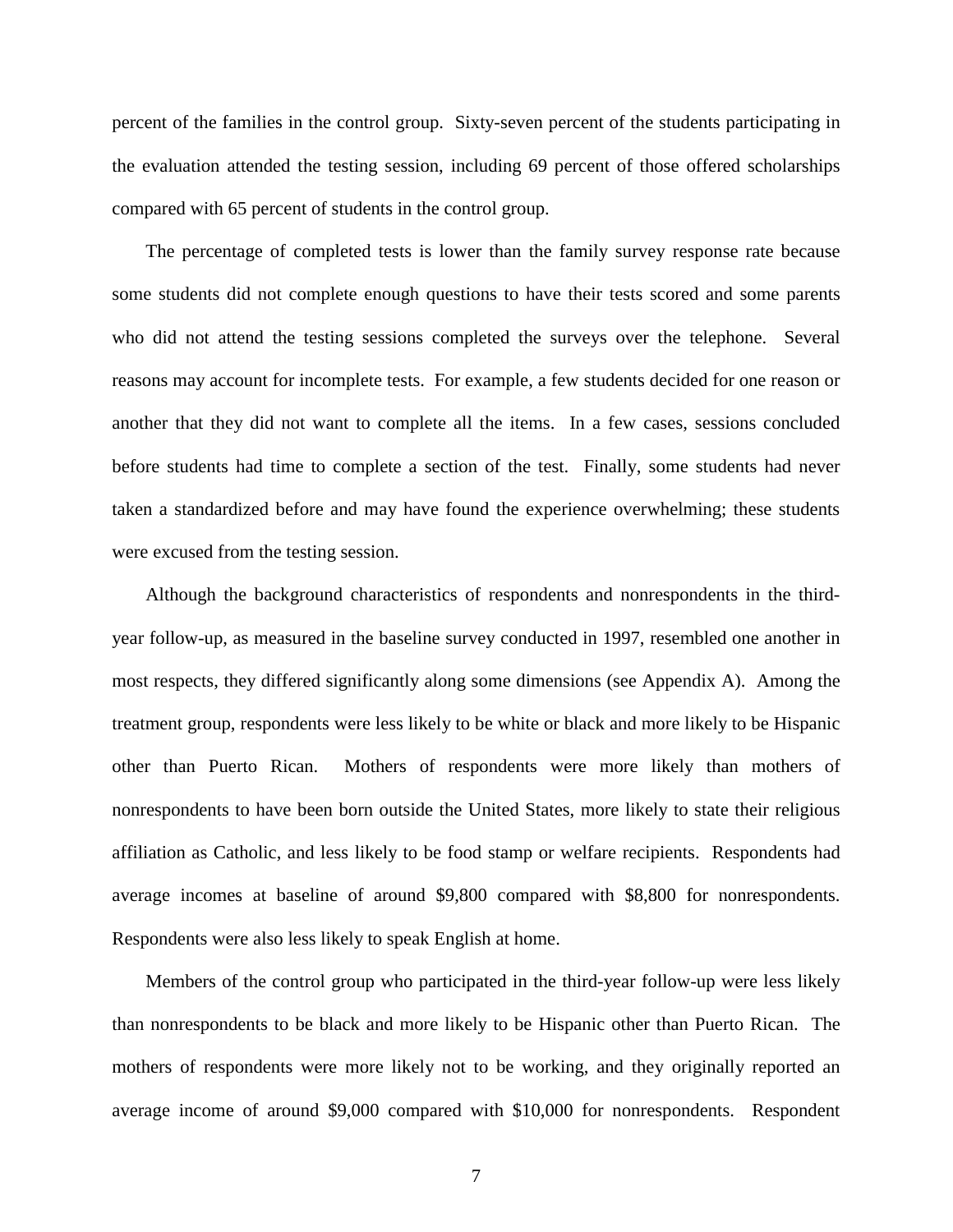families were also more likely to be collecting social security and Medicaid and less likely to speak English at home. Finally, families were more likely to report Catholic religious affiliation and to note that their child had received help for a disability.

To adjust for nonresponse in the statistical analyses, we used an analytic model to predict nonresponse based on a variety of background characteristics. We then applied the predicted probability of not responding to adjust the sample weights. Because differences between respondents and non-respondents were small, the addition of these weights had only minor effects on estimates of impacts. Appendix B provides a more detailed discussion of the procedure.

#### **IV. DATA ANALYSIS AND REPORTING**

In third-year data were useful for answering three questions about the effects of school choice:

- 1. What was the impact of the offer of an SCSF scholarship on a group of low-income scholarship applicants as measured by test scores and as perceived by the applicants themselves?
- 2. What was the impact of ever attending a private school, whether for one, two or three years?
- 3. What was the impact of attending a private school for three full years? Are any impacts observed in the first and second years sustained? Do impacts increase with the number of years in the program? Or do impacts dissipate?

The first question asks: what happens when school vouchers are offered to families? What are the impacts on the population of low-income families interested in taking advantage of school choice? The first question is similar to a question often asked in medical research: What will happen if a particular pill is marketed? How will the health of potential users be altered whether or not all patients use the pill as prescribed?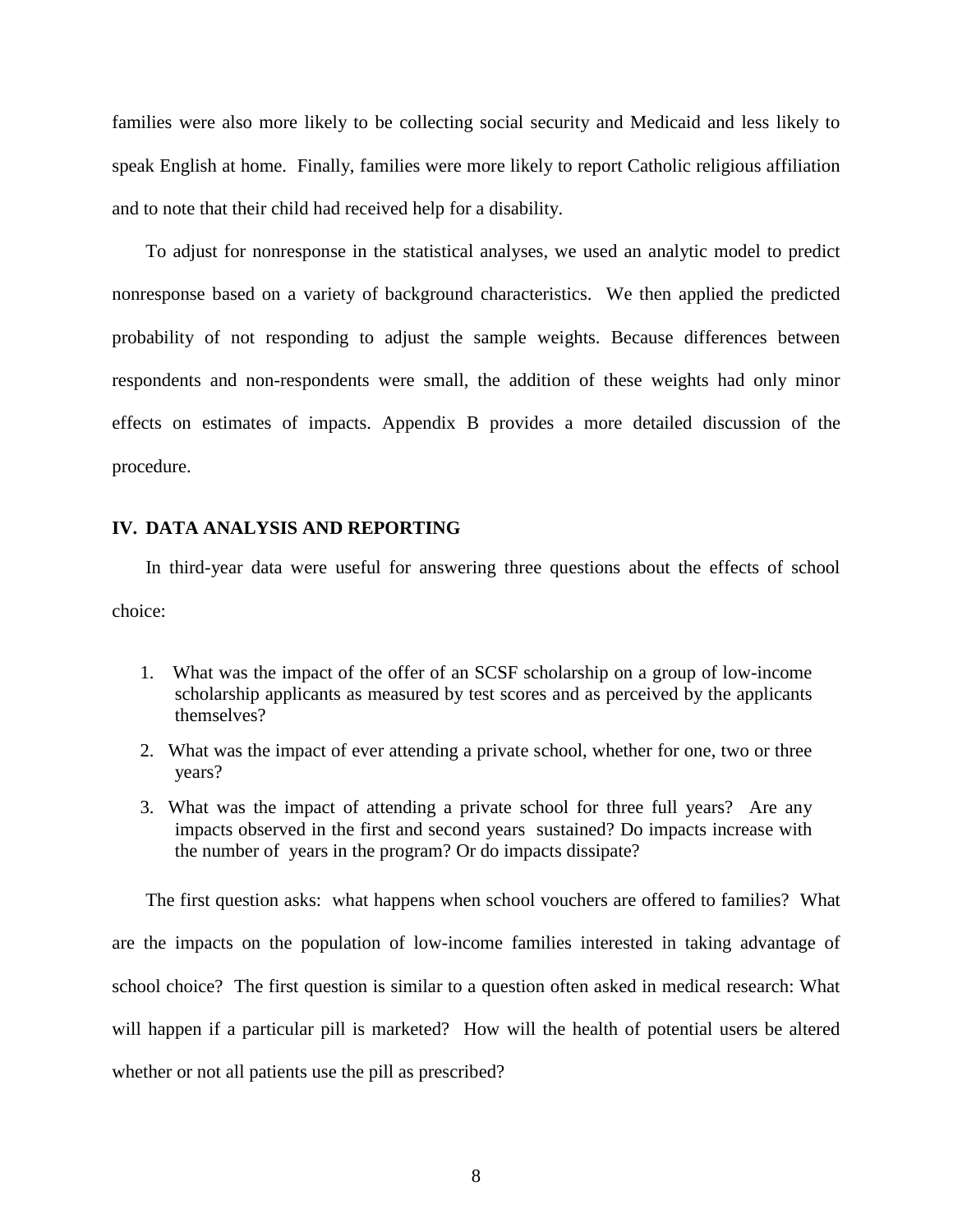The second and third questions seek to know what happens when children from low-income families switch from a public to a private school. The question provides information concerning the consequences of actually attending a private school, not just the effects of an offer to do so. In medical research, the parallel questions are: What are the consequences of taking a pill for one to three years? What are the consequences of taking a pill for a full three years?

In addressing all three questions, we took advantage of the fact that a lottery was used to award scholarships. That is, we were able to compare two groups of students who were similar, on average, in almost all respects except that the members of the control group were not offered a scholarship. As a result, differences in outcomes can be attributed to the effects of the scholarship offer and not to measured or unmeasured differences between students in the two groups.

The analytic techniques needed to answer each question differ in important ways. The first question can be answered straightforwardly by comparing the responses of those who were offered a scholarship with the responses of the control group. To compute the impact of a *scholarship offer* on children's test scores, we estimated statistical models that accounted for the following: whether a student was offered a scholarship, baseline reading and mathematics test scores, and variables that define the randomization process (that is, blocking or stratification variables). Baseline characteristics were included to adjust for chance differences between the characteristics of treatment- and control-group members and to increase the precision of the estimated impacts. We used a similar approach to compute the impacts of the program as measured by the parent and student survey responses. In analytic models predicting parent and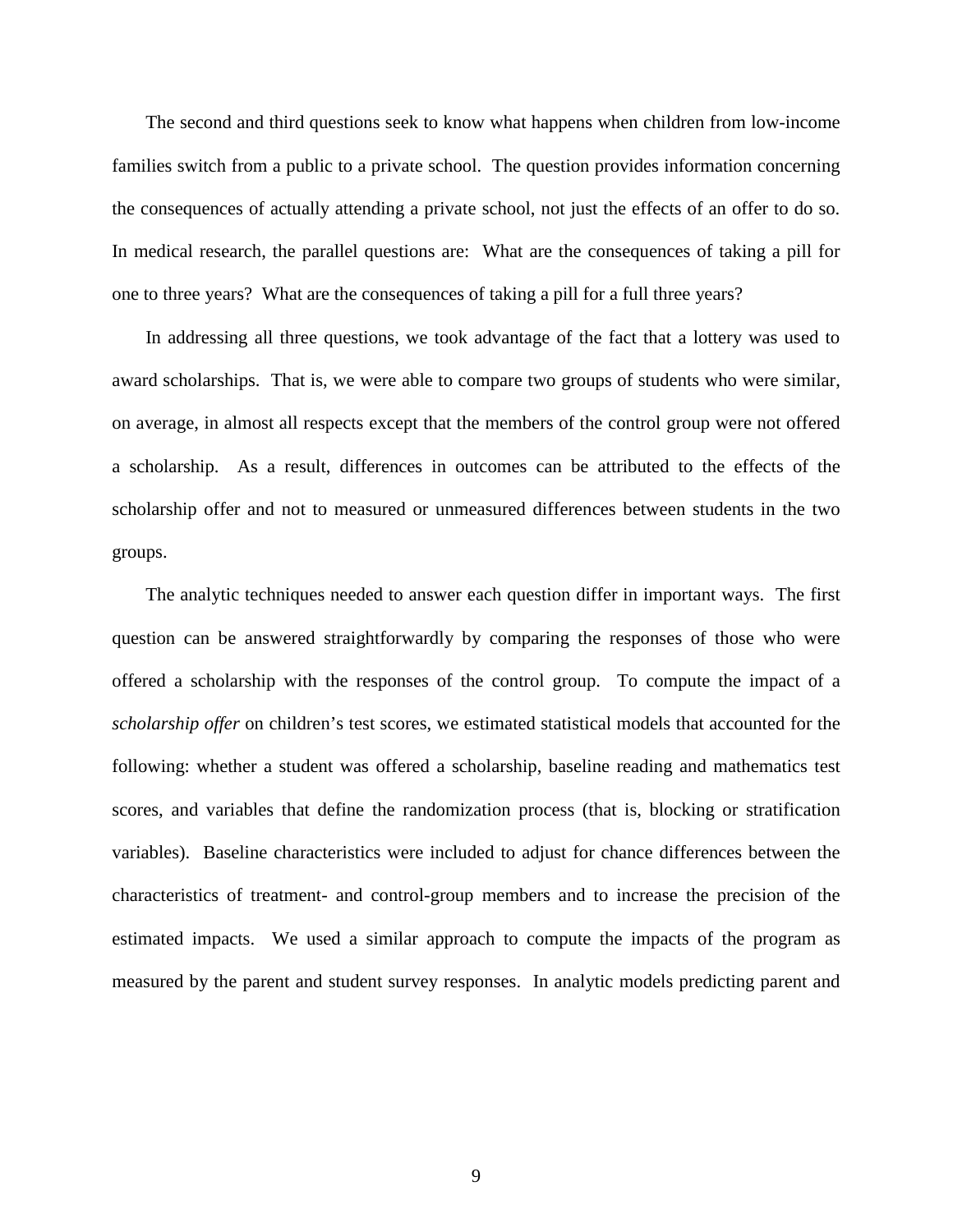student responses, we did not, however, include baseline data other than a treatment indicator and variables used to define the randomization process.<sup>3,4</sup>

To compute the effects of *attending private school* on students' test scores, we estimated a statistical model that accounted for baseline test scores, variables used to define the randomization process, and whether students attended private or public school. The test score analyses provide estimates of the impact of ever switching to private school and the impact of attending private school for three years. The impacts of switching to private school were estimated by using an instrumental variable (IV) estimator; the instrument was the treatment indicator, which was determined by the random assignment process.

Use of the IV estimator to estimate the impact of ever attending a private school requires us to assume that the offer had no impact on the year-three test scores for students who were selected for the scholarship and never used it. In other words, we estimate impacts for all those who attended private school, whether for one, two or three years. If benefits increase with the amount of time a student attended private school, the estimate provides a lower-bound estimate

 $\overline{\phantom{0}}$  $3$  Randomization increases the chances that treatment and control groups will be similar and, when the samples are large, that impact estimates will therefore be unbiased. Although including baseline test-score data in the survey analysis could have increased precision, it would have resulted in loss of data because kindergarten students were not tested at baseline. The test-score results focus on students in grades 1–4 at baseline, while the results from the analyses of parent and student satisfaction generalize to all who applied and were eligible for a scholarship.

<sup>&</sup>lt;sup>4</sup> Since all eligible children within a family could receive a scholarship, some families had two or more children in the evaluation. The presence of multiple children from the same family produces clustering effects. When clustering is present and analyses are conducted under the assumption of simple random sampling—that is, that all observations are independent researchers may underestimate the standard error of the estimated impact, overestimate test statistics, and conclude inappropriately that a difference between the treatment group and the control group is statistically significant. To approximate the true standard error more precisely, we estimated the standard errors for the impact estimates by using the bootstrap method (Stine 1990; Fox and Long 1982). This method provides a direct estimate of the variability in the treatment impact without the need to make an assumption about the independence of the observations in the sample.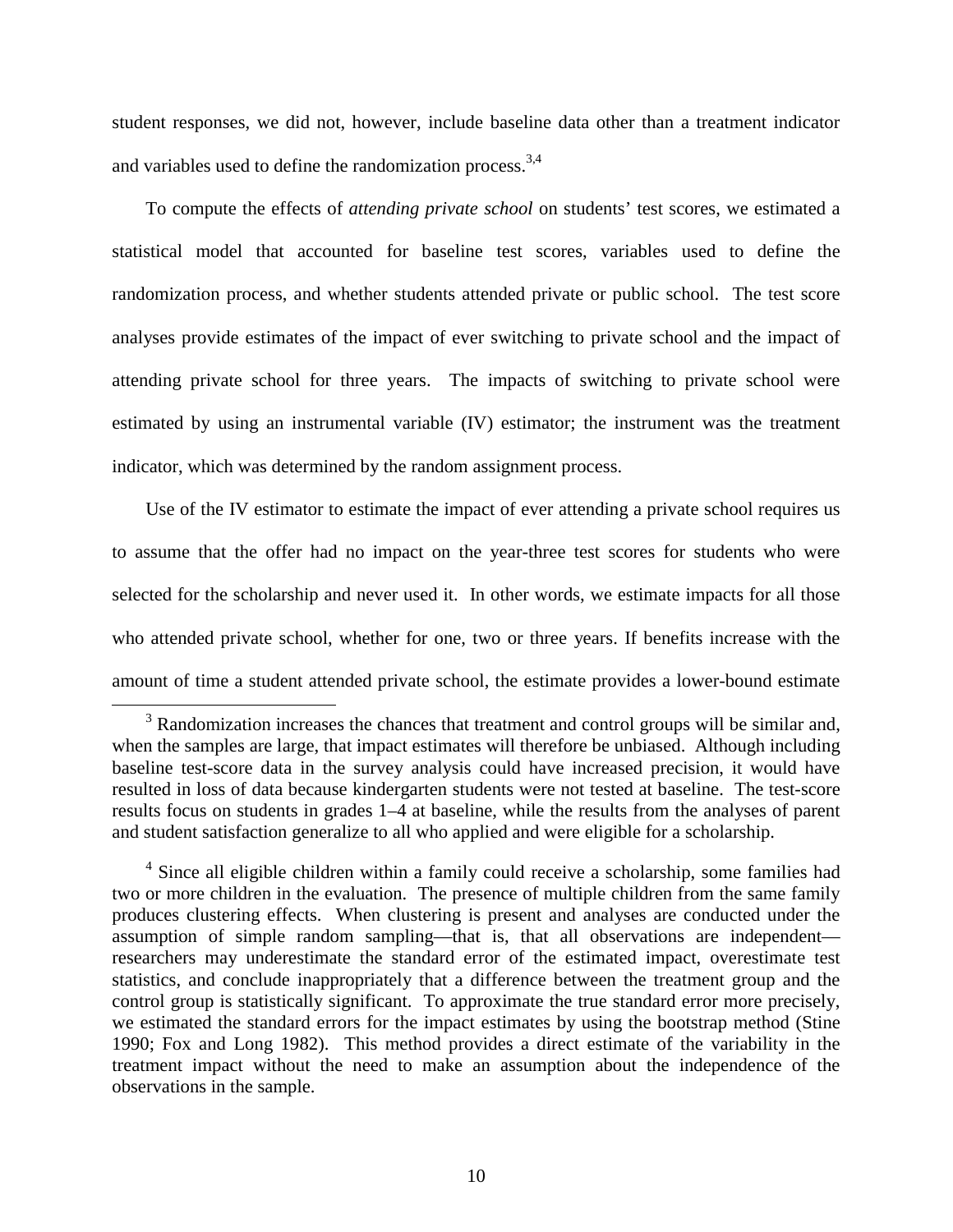of the impact of switching to private school. Use of the IV estimator to estimate the impact of attending private school for three years requires us to make an alternative assumption. In this estimation, we assume the offer of a scholarship had no average effect, either positive or negative, on those who did not use the scholarship for the full three years—the 16 percent of the treatment group participating in the third year of the evaluation who did not ever use the scholarship or the 6 percent who used the scholarship for just one year, or the 9 percent who used it for two years. In other words, the differences in test scores of the treatment group, as compared to the control group, is assumed to be produced solely by those remaining in private school for three years—and that never attending a private school or switching back and forth between public and private schools had, on average, neither a positive or negative effect. If switching had positive effects on student test scores, these results over-estimate three-year impacts. If this kind of switching had negative effects on student test scores, these results underestimate three-year impacts.

To compute program impacts on the parent and student outcomes measured with survey items, we used a similar approach; however, we did not include the baseline test scores to predict parent and student responses. Because parent and student surveys asked for information pertaining to the student's current school, the survey analyses focus on the impact of attending private school in year three.<sup>5</sup> Appendix C provides a detailed description of the model estimation procedures.

Most of the findings presented in this report are statistically similar to the findings presented in the first- and second-year reports. To avoid repeating this fact, we make a point of

<sup>&</sup>lt;sup>5</sup> It is important to note the distinction between the survey analysis and test-score analysis. The survey analysis focuses on the impact of being in private school in year three while the testscore analyses examine the impact of being in private school for three years.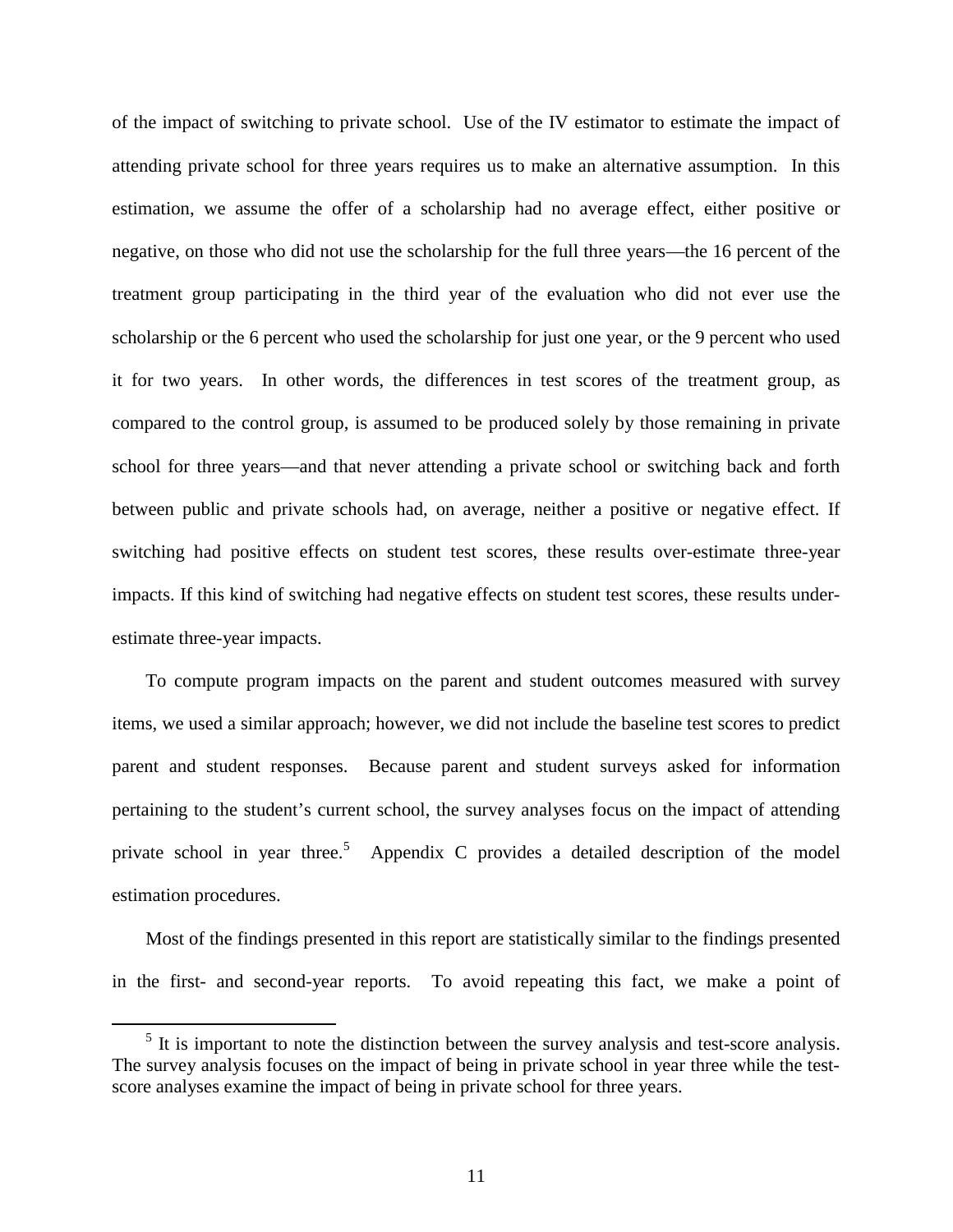emphasizing when third-year results differ from first- and second-year results. If we do not point out differences in third-year results, then those results are statistically indistinguishable from those of earlier years. Appendix C describes the procedures used to compare the results from year one with the results from year two and from year one with year three.

#### **V. A CONTEXT FOR INTERPRETING PROGRAM IMPACTS**

#### **A. Response Bias**

Program impacts based on parental and student surveys should be interpreted in light of potential response bias. That is, parents and students may exaggerate their responses to some items, such as satisfaction with their schools, time spent on homework, or educational expectations. No special weight should be placed on the actual frequency with which any particular type of event is said to take place. For example, one should not take too seriously the claim by children in third through fifth grades that they spend, on average, approximately one hour and 20 minutes a day on their homework.

# **B. Generalization of Findings**

The results of the SCSF program evaluation cannot be generalized to a large-scale voucher program that would involve all children in New York City or other central cities because only a small number of low-income students in New York City public schools were offered scholarships. In addition, these students constitute only a small proportion of the students attending New York City private schools. A much larger program serving students from a variety of income levels could conceivably have a very different impact. In a larger, better funded program, more students might remain in private schools, altering the impact of a voucher offer. And more students might take advantage of the opportunity, changing the composition of students who would be utilizing the opportunity afforded them.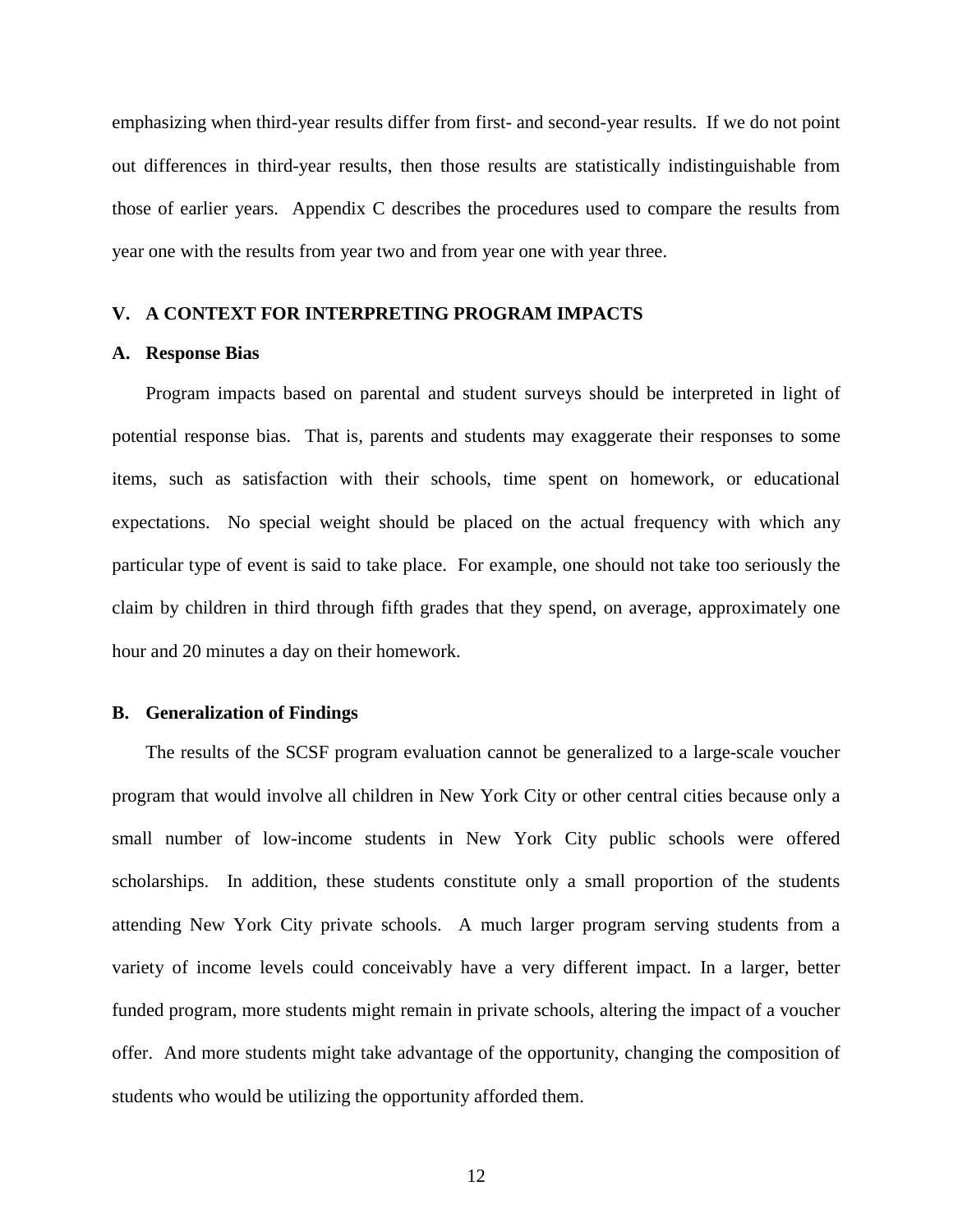Nevertheless, the results of the SCSF program evaluation may say something about the likely impact of a small-scale, publicly funded voucher program serving low-income families. Earlier research indicates that the family background characteristics of those eligible to receive an SCSF scholarship and actual scholarship applicants differ only modestly (Peterson et al. 1997).

# **C. SCSF Program Participation and Members of the Control Group Attending Private Schools**

Not all those offered a scholarship attended private school. Before the 1997–1998 school year, SCSF offered scholarships to 1,374 children. Administrative records show that, by the end of the third year, about 78 percent of these children had ever used a scholarship: 53 percent of the children had used a scholarship for three full years, 12 percent used one for two years, and 13 percent used one for only one year (see Figure 1). Most families who decided not to use a scholarship based their decision on financial reasons, recognizing that the \$1,400 scholarship does not cover the full cost of tuition. (Later in this report, we provide a more detailed analysis of the reasons given by parents for their school selections and for leaving the program).

If all children randomly offered a scholarship had attended private school and none of those in the control group had done so, then the impact of the offer would be identical to the impact of attending private school. However, when not all families offered a scholarship make use of it, the estimated impact of the offer is reduced proportionately. Moreover, as shown in Figure 1, we found that about 12 percent of the control group attended private school for at least one year: 4 percent attended for three years, 3 percent attended for two years, and 5 percent attended for one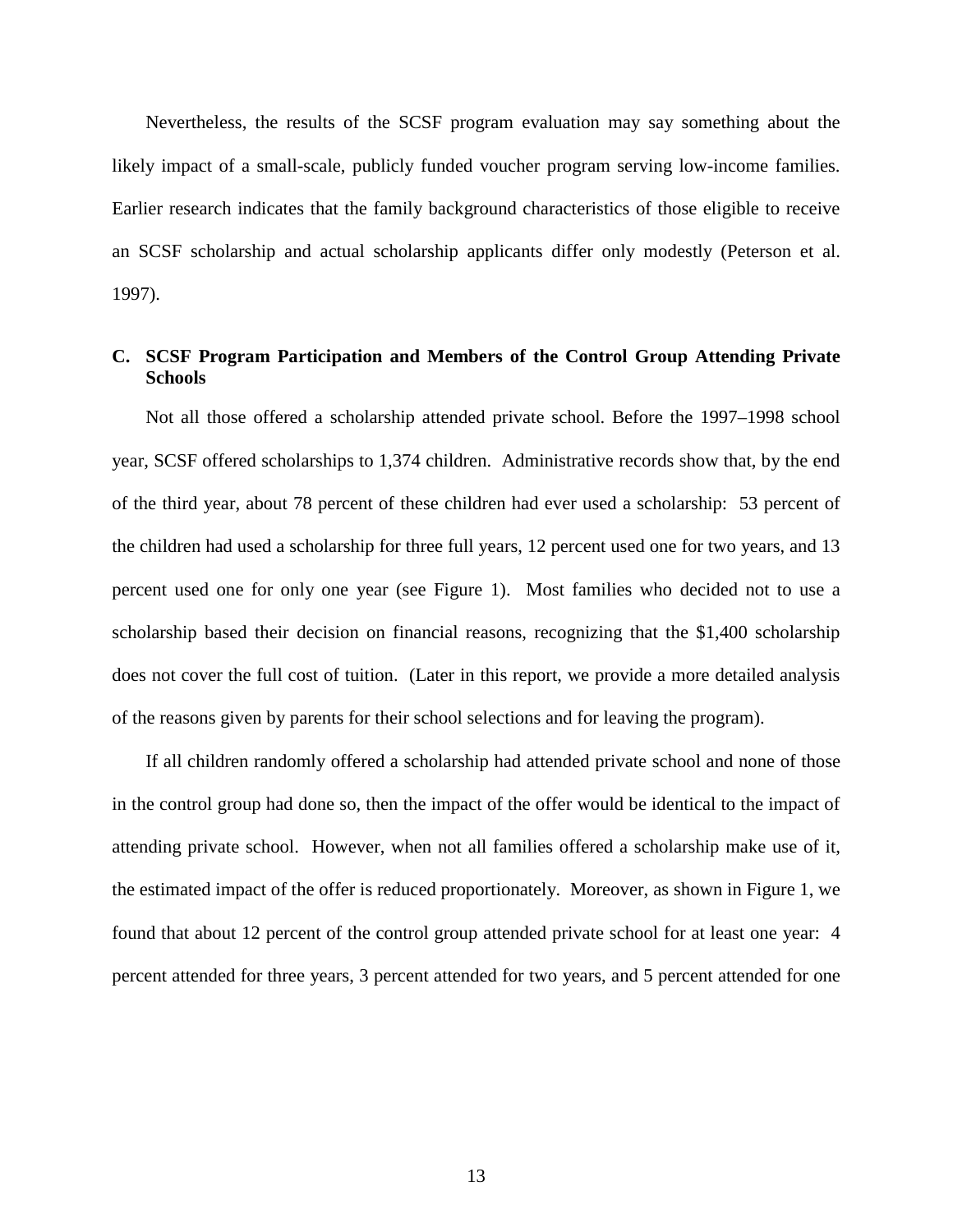#### FIGURE 1



# COMPLIER STATUS OF THE SCHOLARSHIP AND CONTROL GROUPS

SOURCE: sty40101.do.

NOTE: We calculated these percentages based on students with only nonmissing information. All treatments (n=1374) had nonmissing private school information for each year. There were 743 controls with nonmissing information for each year. We are assuming that the data are missing at random.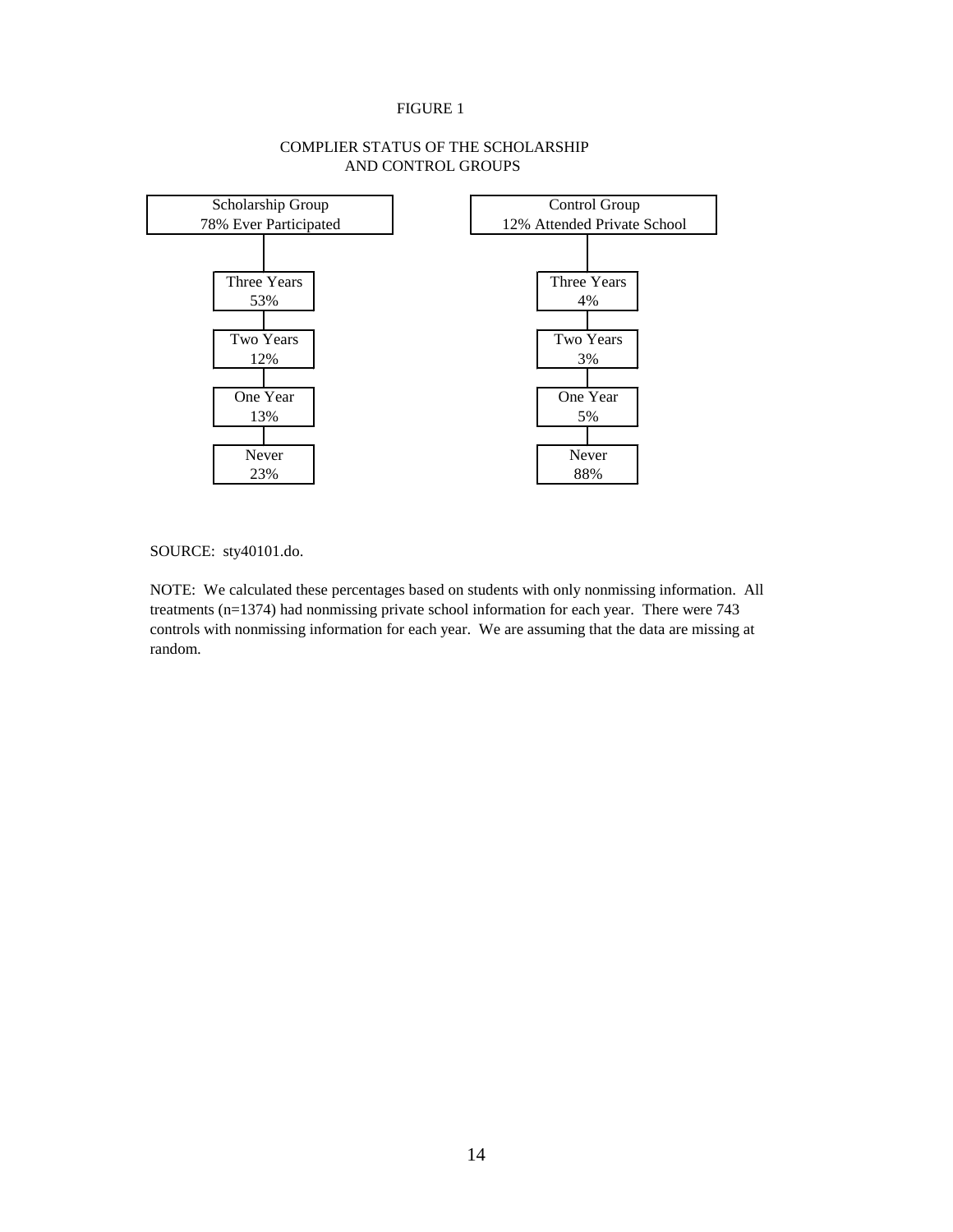year. Control group members attending private schools also reduced the estimated impact of private schools.<sup>6</sup>

If all children randomly assigned to the scholarship group had attended private school and all children in the control group had attended public school, the "treatment differential" would have been 100 percentage points. The private-school attendance patterns of the treatment and control groups suggest that the treatment differential is 66 percent for those who ever attended private school and 49 percent for those who attended private school for three full years.<sup>7</sup>

# **D. Participants Versus Nonparticipants**

A frequently expressed concern about school vouchers is that only more advantaged families will take advantage of the voucher opportunity. To examine this question we examined those who used the scholarship for at least one year (ever takers) compared with those who never used the scholarship (never takers).

Table 2 shows no significant differences in the initial test scores between those who were offered and used a scholarship and those who did not use it. We present the scores in terms of national percentile rankings (NPR). NPR scores show a student's relative position or rank relative to other students who are in the same grade and who were tested at the same time of year. The initial reading scores collected during the 1997 baseline testing session averaged 23

 $\overline{6}$  Figure 1 uses administrative data provided by SCSF and pertains to *all* students in the study sample. Among those who participated in the third year evaluation 16 percent of the treatment group did not ever use the scholarship, 6 percent used the it for just one year, 9 percent used it for two years, and 68 percent used it for three years.

<sup>&</sup>lt;sup>7</sup> We computed these treatment differentials (49 and 66 points) by using two approaches. First, we compared the percent of treatments with three years of exposure to private school (53 percent) with the percent of the control group that reported attending private school for three years (4 percent). Second, we compared the percent of the treatment group that attended private school for one or more years (78 percent) with the percent of the control group with the same pattern of private school attendance (12 percent).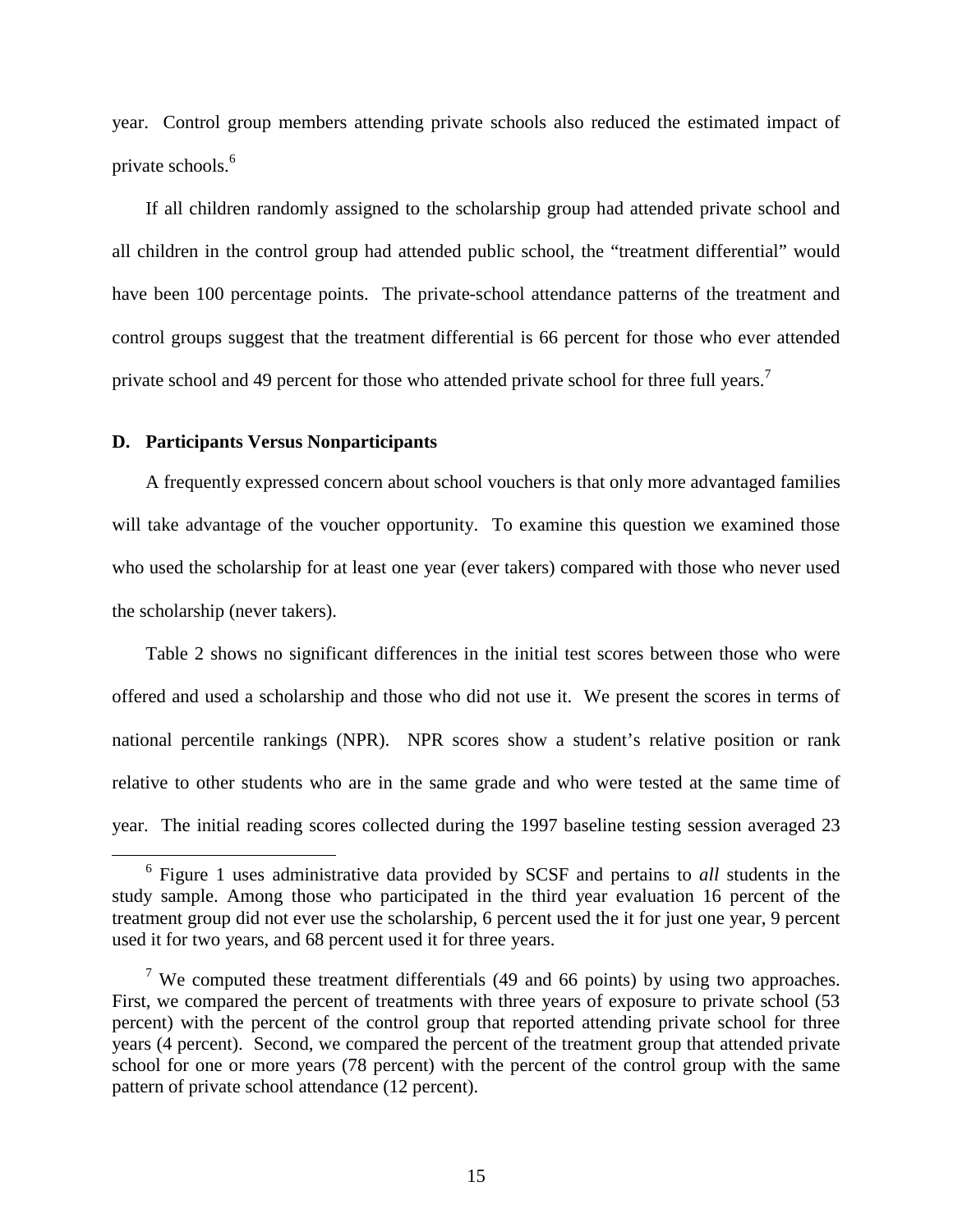NPRs for both the treatment and control groups. In mathematics, the difference—only one NPR point—was not a statistically significant. Those who took advantage of the scholarship were also just as likely as never takers to have lived at their current residence for two or more years.

There were, however, several differences between the two groups as related to economic well-being. For example, mothers of students ever using the scholarship were more likely to have more than a high school education. In particular, 54 percent of mothers of children using the scholarship had more than a high school education compared with 45 percent of mothers of children not using the scholarship. Economically, those who used the scholarship were in better circumstances than those who did not use it. The reported family income of scholarship users was about \$2,400 higher than that of never takers. Mothers of ever takers were also more likely to be working full time, less likely to be on welfare, and less likely to be looking for work.

Racial/ethnic differences were also apparent. African Americans were more likely to have used the scholarship. Whites were less likely to use a scholarship. African Americans made up 49 percent of those who used the scholarship and 38 percent of those who did not. Whites represented 3 percent of those who used a scholarship and 14 percent of those who did not. There is no statistical difference between the percentage of Latinos who did or did not use the scholarship. However, 80 percent of those who used the scholarship reported that English was the main language spoken in their household compared with only 72 percent of those who did not use the scholarship.

Those who did not use the scholarship were also more likely than those who used it to report (at baseline) that their children were receiving special education services related to a disability or learning problem (15 versus 10 percent).

Those who declined the scholarship in year three were asked why they turned down the opportunity. As shown in Table 3, they cited three reasons most frequently: they could not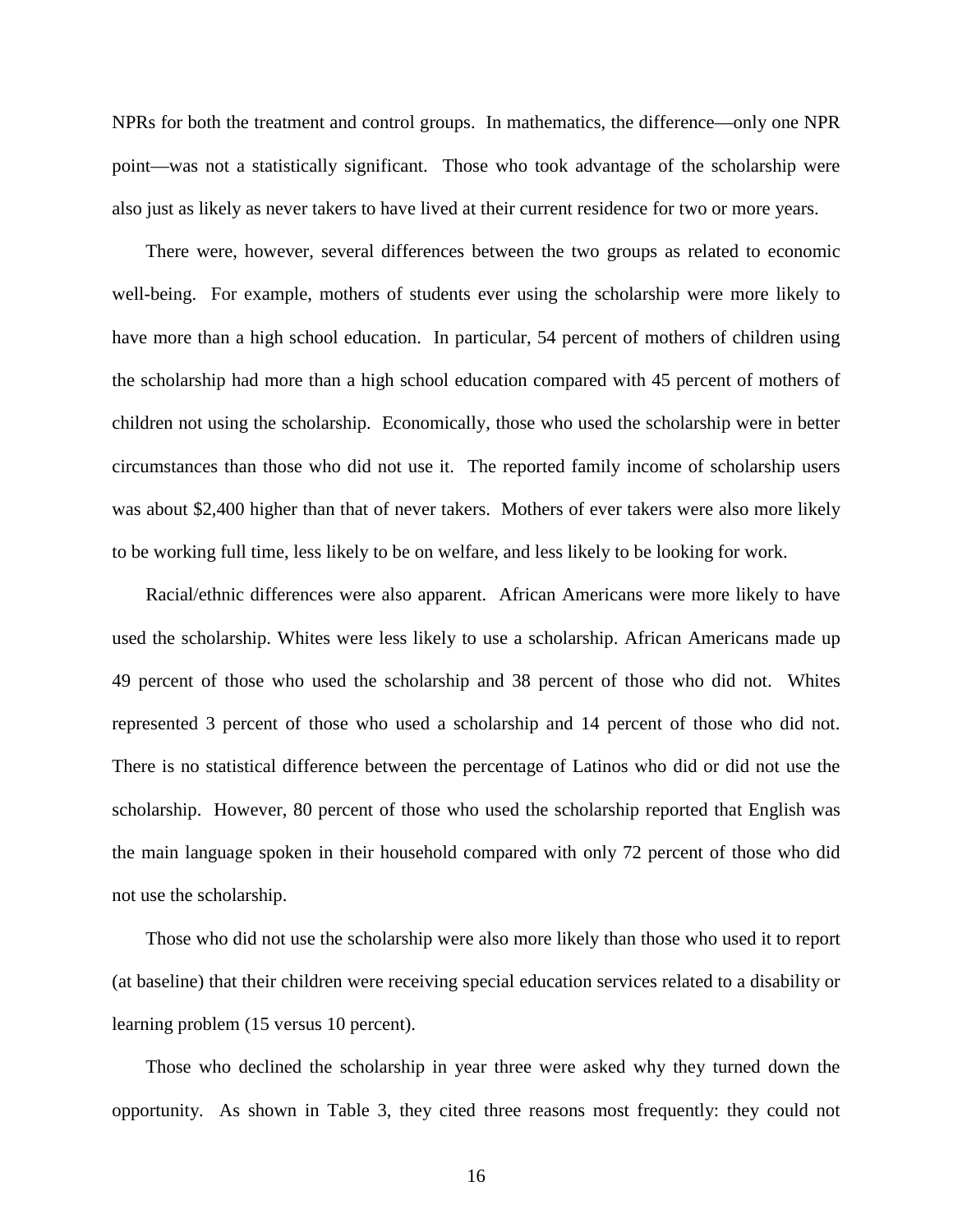afford the tuition and expenses (45 percent), they could not find a school in a convenient location (33 percent), and their child had special needs (14 percent). About equal proportions of families gave the following reasons for declining the offer: the school of their choice did not have enough space for their child (7 percent), the quality of the private school was not acceptable (5 percent), they moved away from the area in which the private school attended by their child was located (5 percent), the child was suspended or expelled (5 percent), the child was not asked to return next year (5 percent), the private school wanted to hold the child back a grade (4 percent), and the child did not pass the private school's admission test (5 percent). Thirteen percent of the families reported "other" reasons for declining the offer.

The fact that cost was cited most frequently is not surprising given that the \$1,400 voucher does not cover full tuition and expenses at private schools. The median tuition, according to parents of children attending private schools, was \$2,000, and the median additional expenses for uniforms, school activities, books, supplies, and related items was \$500. Therefore, most families who accepted an SCSF scholarship needed to find approximately \$1,100 per child in supplemental funds.<sup>8</sup>

We explored the cost issue by inquiring of parents how they paid the tuition and additional expenses if the scholarship did not cover the full cost. We asked parents to list more than one source of revenue, if appropriate. Parents most frequently said that family income was the main source of funds (80 percent of scholarship users). Twenty-six percent said that relatives and

 <sup>8</sup> <sup>8</sup> Despite suspicions that families with more children would be less likely to be able to raise the supplemental funds and therefore would be more likely to decline the scholarship, a logit analysis revealed that no relationship exists between family size and the probability of declining a scholarship when other factors were taken into account.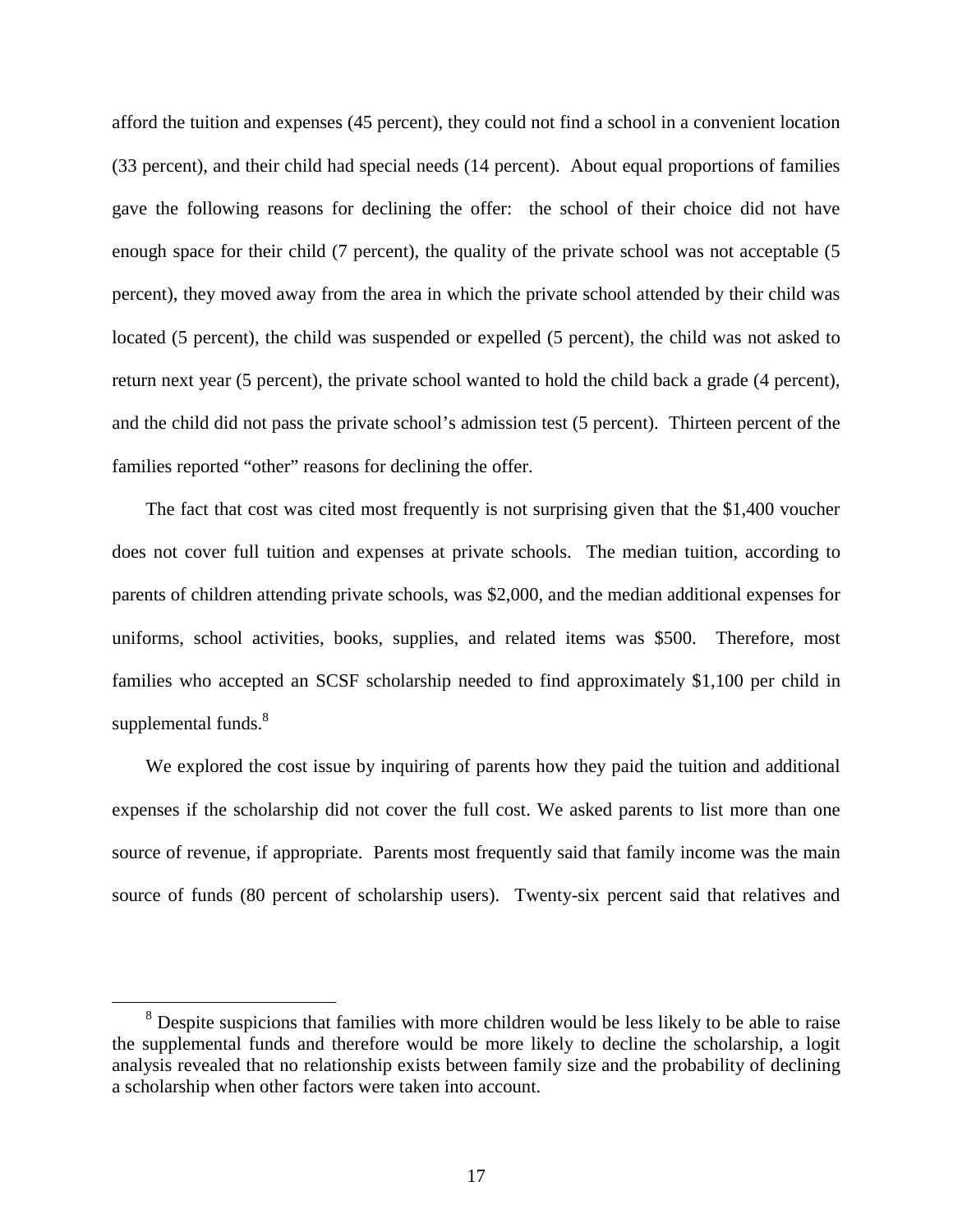friends helped out, and 5 percent said that their child had received a separate scholarship directly from the school.

## **E. Selecting a School**

Critics and proponents of school choice often debate the importance of educational considerations in families' selection of a school. Critics argue that low-income families are more concerned about location, sports programs, or religious instruction than they are about academic quality per se. For example, the Carnegie Foundation for the Advancement of Teaching said that "when parents do select another school, academic concerns often are not central to the decision" (Carnegie Foundation for the Advancement of Teaching 1992). Similarly, an American Federation of Teachers report on the Cleveland voucher program said that parents sought scholarships not because of "'failing' public schools" but "for religious reasons or because they already had a child attending the same school" (Murphy, Nelson, and Rosenberg 1997). However, some researchers have found that low-income parents, like other parents, place the highest priority on the educational quality of the school (Schneider, Teske, Marschall 2000).

From a list of considerations, parents were asked to select the three most important considerations that they had in mind when selecting a school. Parents who accepted the offer of a scholarship most frequently mentioned academic quality (listed by nearly 63 percent of the parents; see Table 4); their other considerations included school discipline (46 percent of parents), religious instruction (34 percent), and teacher quality (32 percent). Almost 30 percent listed safety, and 22 percent listed what is taught in class. Almost 20 percent mentioned class size and a convenient location. Considerations mentioned by only a small fraction of the parents included school facilities, the sports program, and the school attended by the child's friends.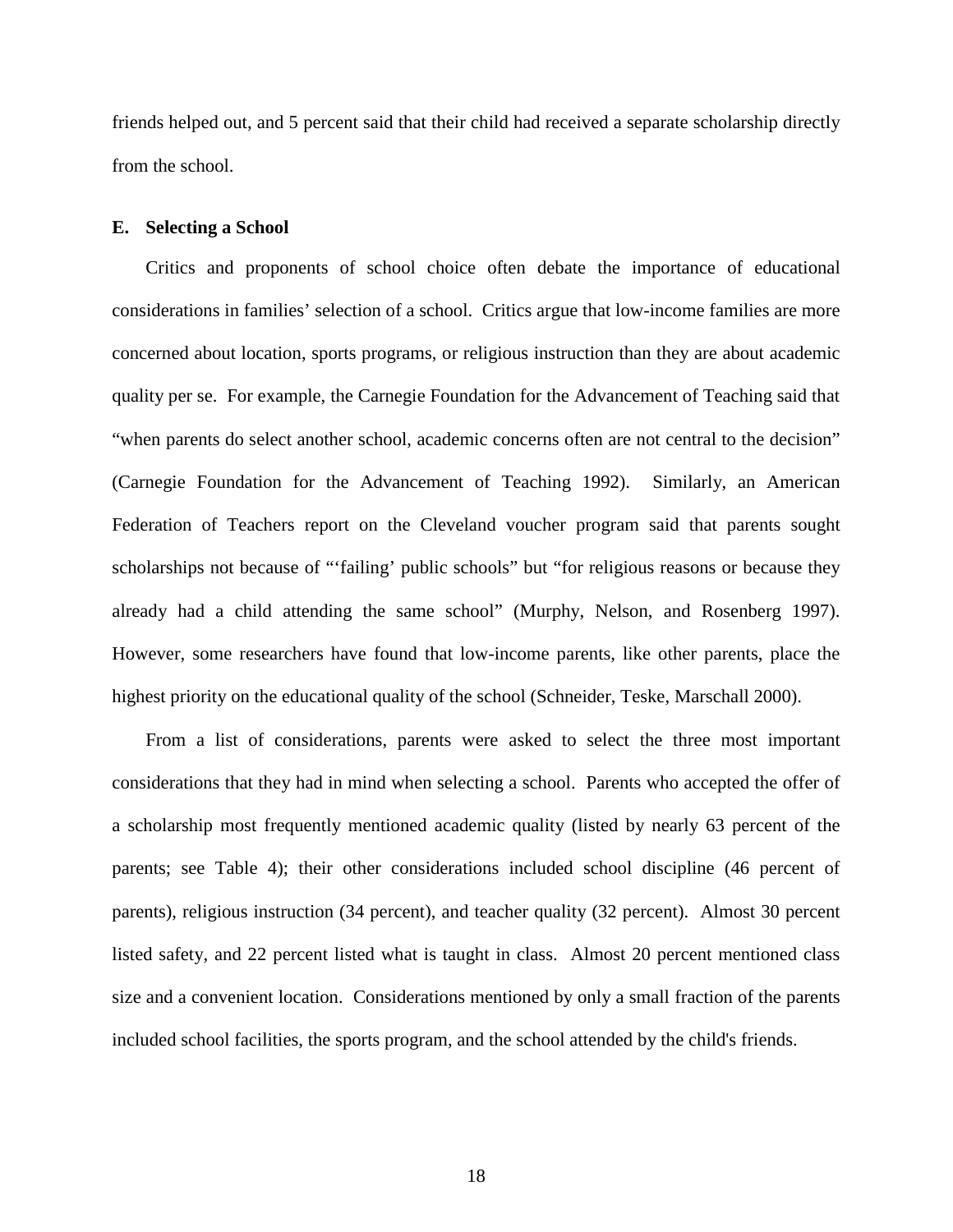In sum, educational considerations seemed predominant, questions of social order (discipline and safety) and religious instruction followed, and the facilities and sports program were the least important.

#### **F. Obtaining a Placement in the School of Choice**

Compared with 61 percent of the control group, over 80 percent of parents who received a scholarship offer reported success in finding a school that met their needs (see Table 5). Parents were asked to identify why they thought that their choice went unfulfilled (parents could list more than one reason). The offer of a scholarship reduced from 31 to 11 percent the proportion of parents who said they could not afford their preferred school (see Table 5). Although parents most often mentioned the cost factor, families awarded a scholarship gave other reasons for not attending a school of their choice, including, in order of frequency, no reason given by the school (8 percent of parents), no space available (4 percent), and transportation problems (4 percent).

# **VI. THE IMPACT OF THE SCHOLARSHIP PROGRAM ON SCHOOL EXPERIENCES**

One issue of considerable debate is the type of school experience a child will undergo as a result of a voucher intervention. Critics of choice say that public schools have better facilities and more elaborate programs capable of serving a diverse population and that choice will lead to ethnic and racial segregation (Murphy, Nelson, and Rosenberg 1997). Supporters of choice claim that private schools have the necessary facilities for and are more successful in integrating all children into a common framework. They also assert that private schools are, on average, more integrated than public schools (Greene 1998).

To address these issues, we asked parents about the facilities, programs, ethnic composition, and disciplinary climate in public and private schools. As noted, because the surveys asked for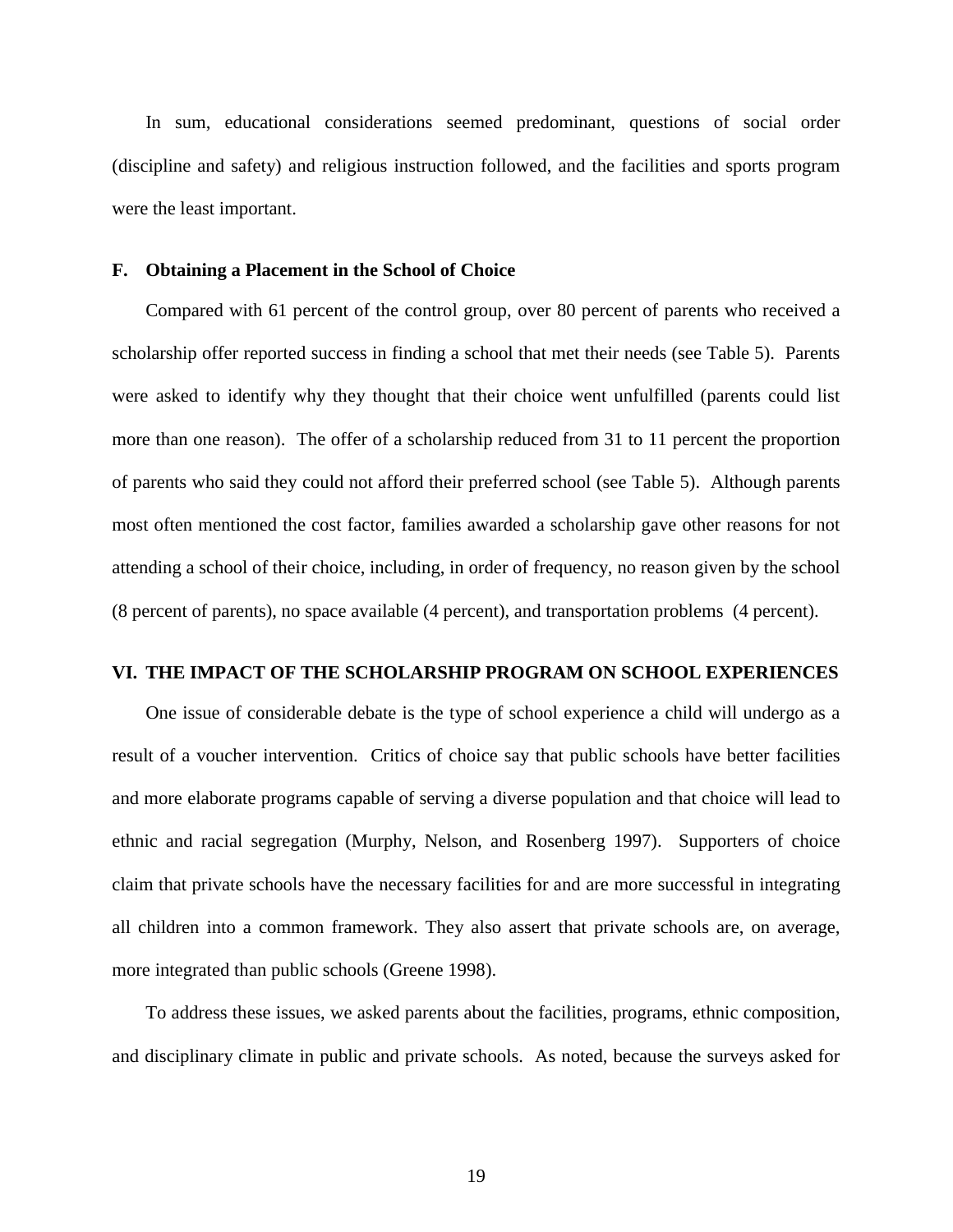information pertaining to the student's current school, the analysis focuses on the impact of attending private school in year three.

## **A. School Facilities**

The facilities in central-city public schools are expected to be larger, more expensive, and more well equipped than the facilities in central-city private schools low income students attend. With a few exceptions, reports from applicant parents in New York City are consistent with the conventional wisdom.

As estimated by parents, the effect of choosing a private school reduced the average size of their child's school by 137 students, or over 25 percent—from an average of 519 students to 382 students (see Table 6). Private-school parents reported at the end of the third year that their children's classes were smaller. The effect of using a scholarship was to reduce the size of the child's class by two students.

Parents also reported that private schools were less likely to have a nurse's office, a cafeteria, and special programs for non–English speakers and students with learning problems. The greatest difference was in the availability of programs for non–English-speaking students. Forty-nine percent of private-school parents reported that such a program existed in their school compared with 89 percent of control-group parents. Not all differences were as large; for example, 68 percent of private-school families reported that their private school had a program for the learning-disabled compared with 82 percent of the parents in the control group (see Table 6).

In a few instances, parents who switched to private school reported that their private schools had more extensive facilities and programs. For example, they were somewhat more likely than parents in the control group to say that their school had a computer laboratory, individual tutors,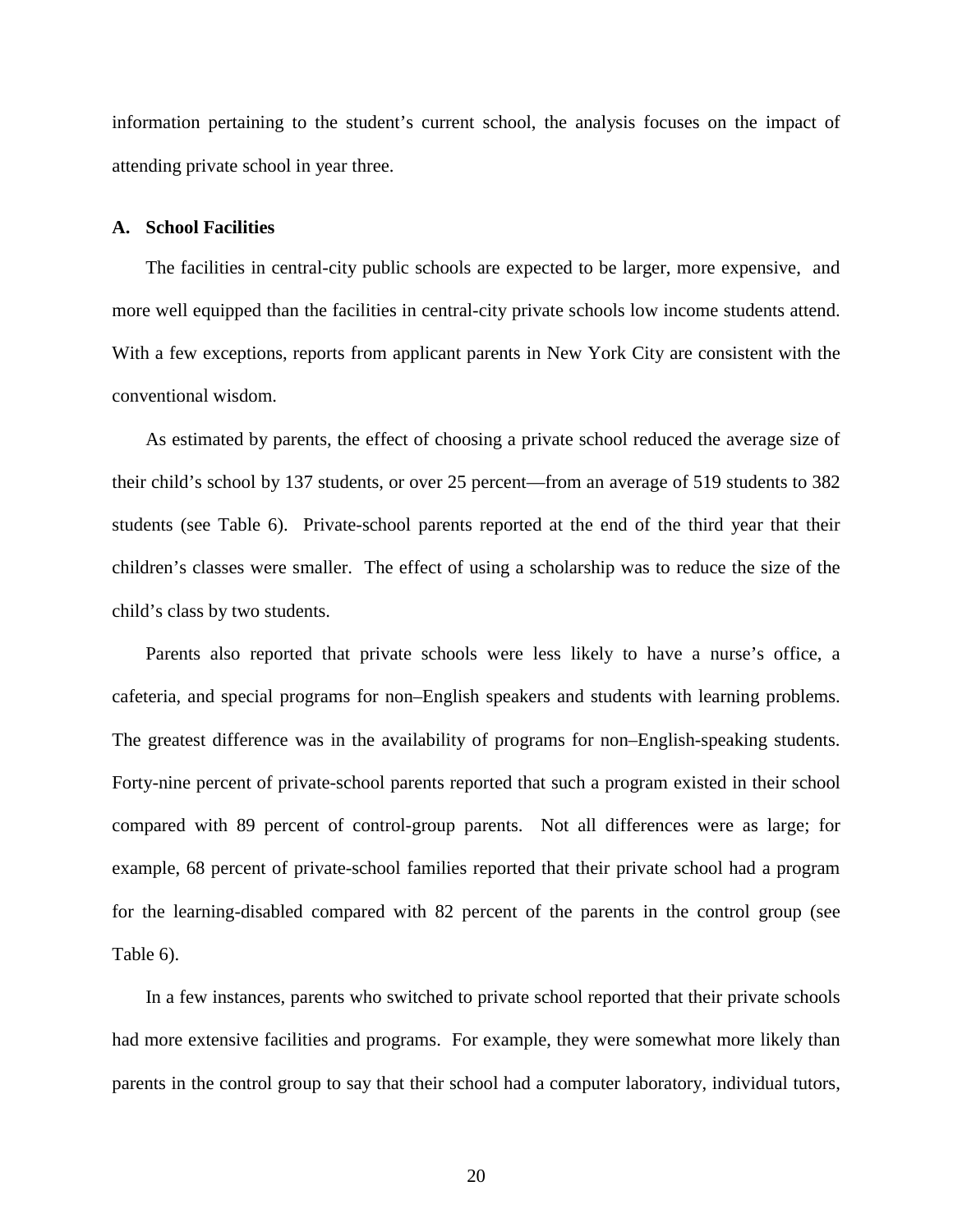and an after-school program. For other facilities and programs, however, such as gymnasiums and arts or advanced learner programs, no differences between the two groups were evident.

In sum, compared with public schools, classes in private schools and the schools themselves are smaller, but public schools offer a wider range of facilities and programs. The larger, more complex facilities do not, however, seem to satisfy the control-group parents. On the contrary, only 9 percent of the parents in the control group were very satisfied with public school facilities, as compared to 29 percent of the parents whose children were attending a private school (see Table 6).

# **B. Ethnic Composition of School**

Switching from public to private school in New York City placed minority students in classrooms with majority students, but it also placed more minority students in classrooms which were completely made-up of a single race/ethnic group. When asked about the percentage of minority students in their child's classroom, 40 percent of control- group parents replied that everyone in the classroom was of *minority* background (see Table 7). Only 30 percent of the private-school parents gave the same response. However, when parents were asked what portion of the student's class was of the *same race/ethnic background* as the child, those in private school were slightly more likely to say that everyone was of the same background—11 percent of private-school parents as compared with 6 percent of the control group. Because the first question discusses minority students, which could include students from several racial and ethnic backgrounds, while the second focuses on the specific racial and ethnic background of the classmates, the responses to these two questions are not as inconsistent as they might initially appear.

Moving to private school increased the number of friends of a different race reported by students. When asked to indicate the racial background of their four best friends, the average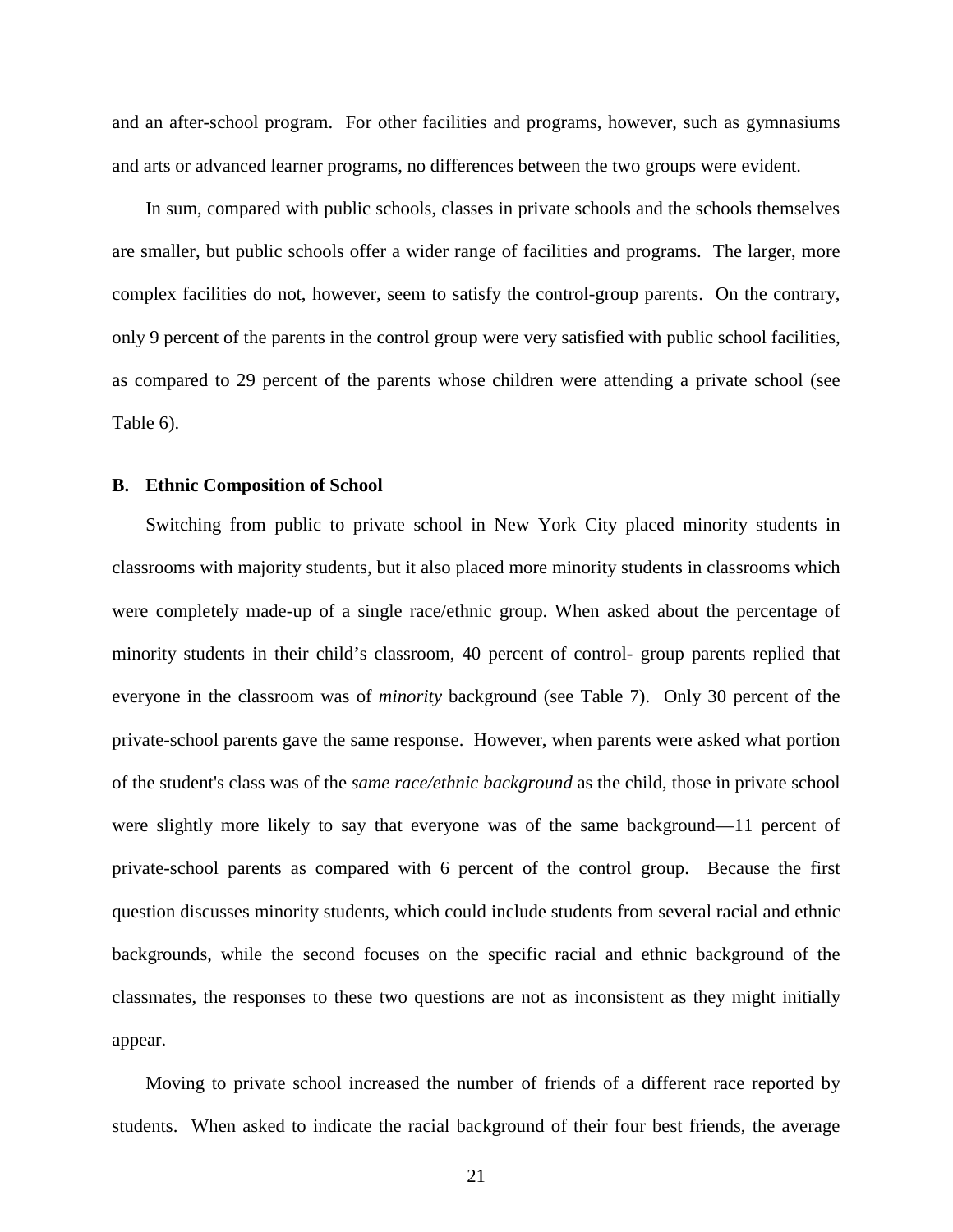increase in inter-racial friendships was no less than 0.5 students. Students in private school were also just as likely as the control group to welcome a family of a different race next door and to reject the notion that people of other races are bad.

# **C. Children with Special Needs**

The debate over school choice has, among other issues, focused on special education. Critics of school choice say that private schools cannot or do not serve the needs of those with physical and mental disabilities (Murphy, Nelson, and Rosenberg 1997). Defenders of school choice often claim that many of those diagnosed as disabled can learn in regular classrooms and that special arrangements can be made for others.

To address this question, parents were asked to indicate the biggest obstacle keeping their child from performing better at their school. Among the items they were invited to consider was the "lack of facilities and programs needed to address their child's special needs." Parents with children in private school were much less likely than control-group parents to say that their school lacked such facilities and programs. Only 7 percent of parents with children in private school expressed this concern as compared with 17 percent of control-group parents (see Table 8). The difference was statistically significant.

To explore the question of special needs further, we asked parents about their child's special education needs and the availability of school programs to meet those needs. The number of learning-disabled and physically disabled students in the evaluation was small; therefore, the findings should be interpreted with caution.

Eleven percent of private-school parents indicated that their child had learning difficulties; another 4 percent said that their child had a physical disability (see Table 9). There was very little difference reported in how well the schools attended to learning disabilities (21 versus 26 percent) or physical disabilities (37 versus 39 percent).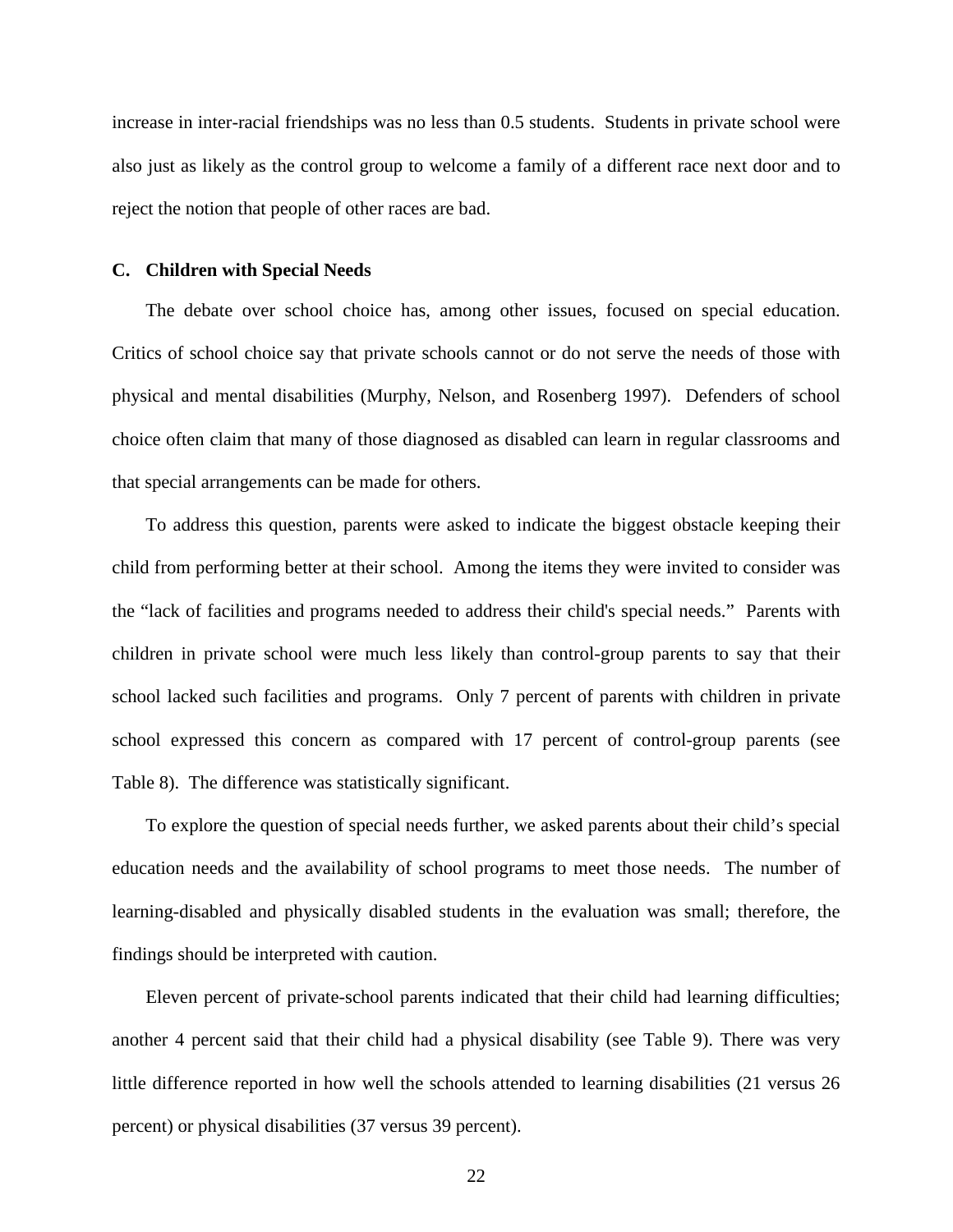# **D. School Climate**

If parent reports are accurate, the scholarship program had a substantial impact on the daily life of students at school. Private-school parents were more likely to report that the following were *not* a serious problem at their school: destruction of property by students, tardiness, missed classes, fighting, cheating, and racial conflict. For example, 34 percent of the parents who switched their children to private schools compared with 64 percent of their counterparts in the control group thought that fighting was a serious problem at their child's school (see Table 10). In addition, 39 percent of the parents in the scholarship group perceived tardiness as a problem compared with 61 percent of the control-group parents. Twenty-nine percent of private-school parents but 48 percent of parents in the control group said that destruction of property was a serious problem at their child's school.

Student reports of the climate in their school and classroom are not as sharply differentiated as those of parents, but they are still consistent with parental assessments. Table 11 shows that students in private school were more likely than control-group students to report that students "get along with teachers" and less likely to say that "there is a lot of cheating in this school."

As reported in the first- and second-year evaluation reports, public and private schools seem to use different control mechanisms for maintaining discipline (Peterson, Myers, and Howell 1998; Myers et al. 2000). Private schools placed greater emphasis on dress and orderliness; public schools rely more on sign-in sheets and hall passes. Almost all private schools seem to require students to wear a school uniform. No less than 97 percent of the parents reported that their private school required uniforms as compared with 49 percent of control-group parents (see Table 10). Similarly, 95 percent of private-school parents reported that certain types of clothing are forbidden, but only 70 percent of control-group parents reported the same. On the other hand, parents reported that public schools more frequently use sign-in sheets for parents and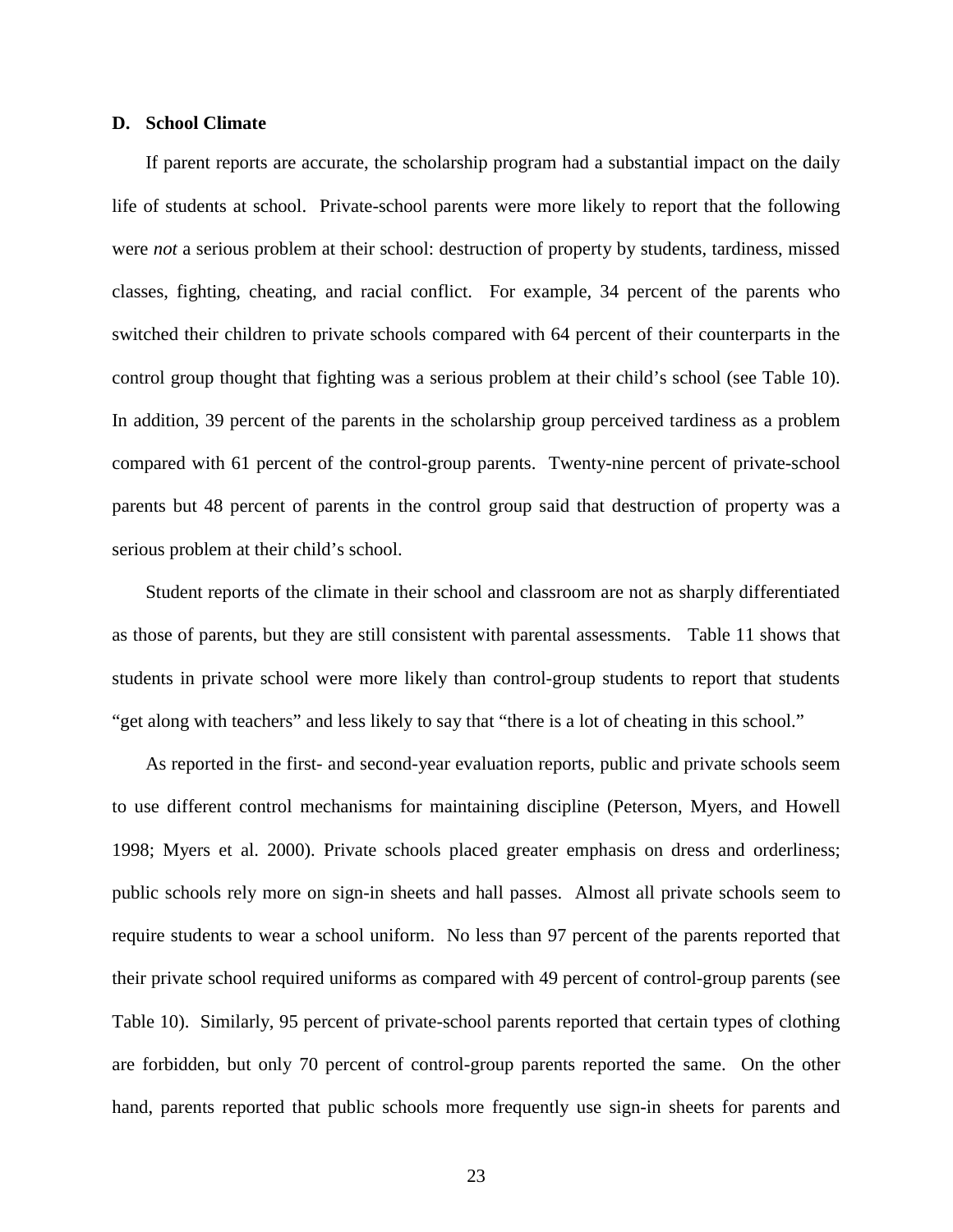visitors and hall passes for students. Ninety-seven percent of the control group reported that parents must sign in when they come to school, as compared to 88 percent of private-school parents reported such a regulation. To leave their class, control-group students must obtain a hall pass, according to about 88 percent of control-group parents, as compared to 79 percent of private-school parents mentioned a similar requirement.

#### **E. Homework**

After three years, parents who switched their children to private school continue to say that their children do more homework. Sixty-three percent of parents with a child in private school reported that their child had more than one hour of homework a day, whereas only 37 percent of control-group parents reported a comparable volume of homework (see Table 12). Privateschool parents were also less likely than control-group parents to say that homework was too easy (6 versus 23 percent).

Student assessments of their homework were not as sharply differentiated as those of parents, but the differences, although statistically insignificant, were in the same direction. Students attending private school estimated that they spent, on average, 50 minutes per typical night on homework as compared with 45 minutes reported by control-group members (see Table 12). In one respect, student reports concerning homework differ significantly between the first and the second and third years of the program. After one year, students new to private schools were more likely than control-group students to report difficulty in keeping up with their homework (Peterson, Myers, and Howell 1998). After two and three years, the difference was no longer apparent (see Table 12 and Myers et al. 2000). Students were adjusting to the homework expectations of their new school, or the school was adjusting to the new students and changing its expectations of the students.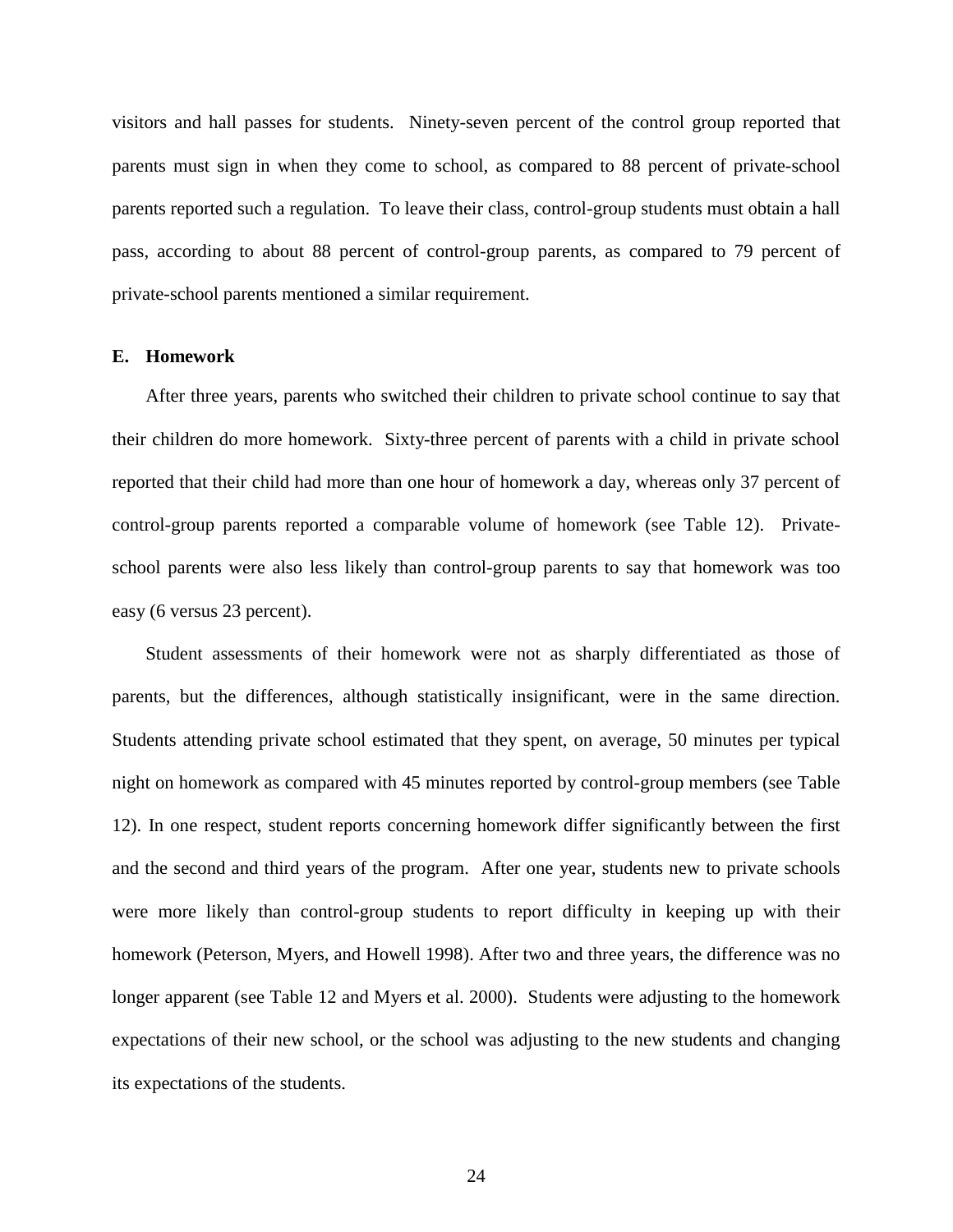# **F. School Communications with Parents**

Compared with control-group parents, parents of students in private schools said that they received more communication from their school about their child. Although no significant differences in regular parent-teacher conferences were reported, the data in Table 13 indicate that a higher percentage of parents with a child in private school reported the following:

- Being more informed about the child's grades halfway through the grading period
- Being notified when their child is sent to the principal's office the first time for disruptive behavior
- Speaking to classes about their job
- Regular parent-teacher conferences
- Participating in instruction
- Receiving notes about their child from the teacher
- Receiving a newsletter about school events
- Frequency of parents' nights

# **VII. THE IMPACT OF THE SCHOLARSHIP PROGRAM ON PARENT AND STUDENT BEHAVIORS AND ATTITUDES**

# **A. Religious Practices**

Since 98 percent of the scholarship users attended parochial schools, it is possible that a switch from public to private schools affected students' religious practices. Students in private schools were more likely than the control group to report that they both attended religious services and participated in church groups. Table 14 shows that over 60 percent of the scholarship students reported regular attendance at religious services as compared with 37 percent of students in the control group. Almost half of the scholarship students said that they participated in church groups as compared with 28 percent of the students in the control group.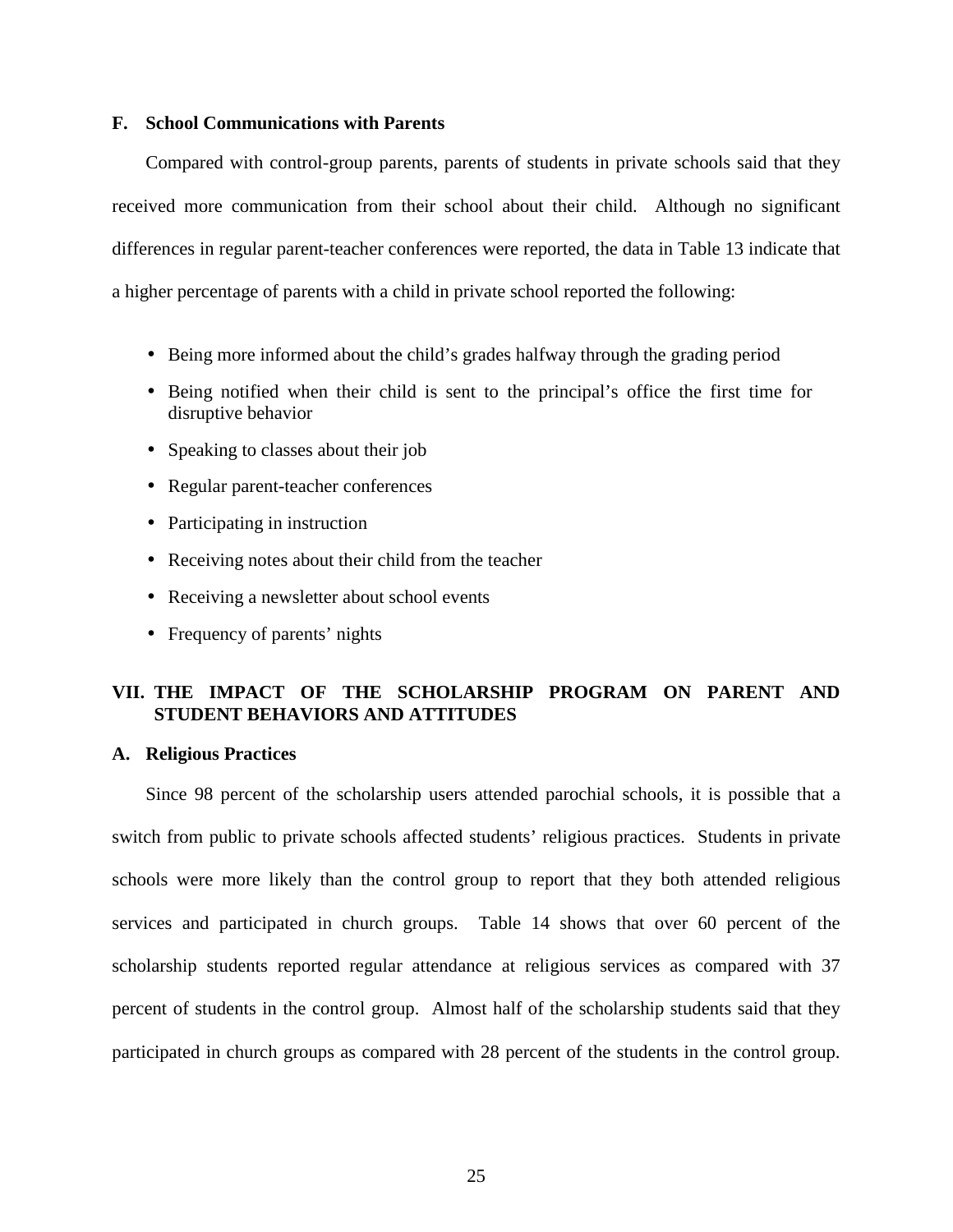However, religious instruction outside the school was just as frequent for the control group as for the scholarship students.

#### **B. Parental Involvement in a Child's Education**

Supporters of school choice claim that when parents actively choose a school, the family becomes more engaged in the child's education and that, together, schools and parents create a more effective educational environment for their children (Brandl 1998). Critics of choice argue that any observed differences in parental engagement in private schools are attributable to parental characteristics that would predispose the parents to greater involvement.

The evidence after three years provides little indication that school choice increases family engagement in education. In fact, in contrast to the first two years of the program when no differences in parental involvement in the schools was apparent for scholarship students versus the control group, the findings in year three suggest that control-group parents are slightly more engaged in their child's education (see Table 15). Parents were asked how often they helped their child with homework, talked with their child about school, attended school activities, and worked on school projects. With the exception of working on school projects, parents who switched their children to private school were slightly less involved than their counterparts in the control group. Control-group parents spent two days more per month helping their children with homework, and one day more per month helping their children with reading and mathematics, talking to them about school, and attending a school activity with their child.

# **C. Student Adjustment to Choice Schools**

Scholarship students appear to have adjusted well to their new schools. They reported the same number of friends at school as did control-group students (see Table 16). And they were much less likely than control-group students to say that they often "feel made fun of" by other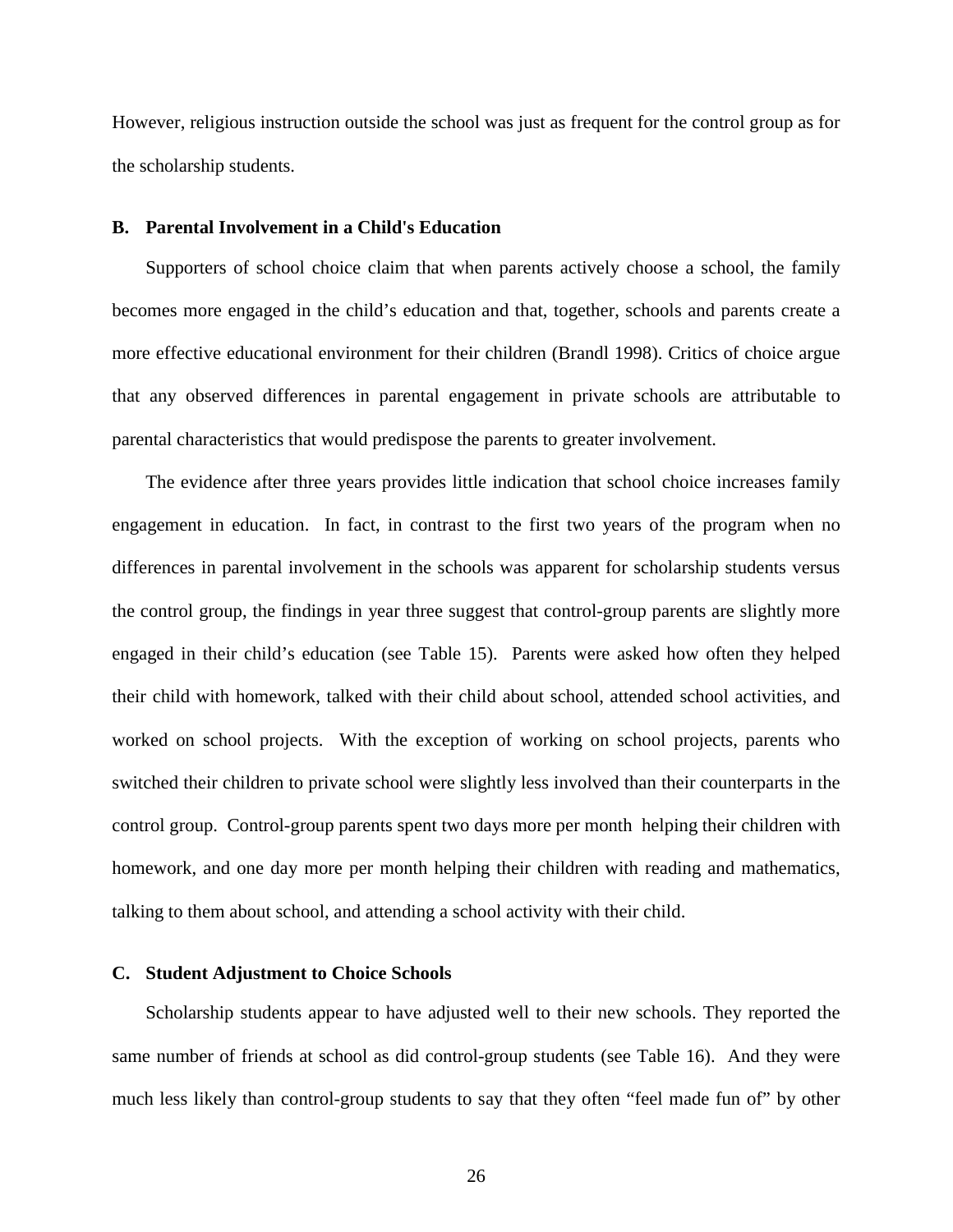students. Only 21 percent of the scholarship students versus 35 percent of the control group reported being "made fun of."

# **D. Peer Influence, Suspension Rates, and Expectations**

A student's close friends may influence his or her educational performance. Table 16 reveals that private-school students reported a higher number of friends who received good grades than did the students in the control group. Further, private-school students were less likely than the control group to have as many friends who used bad language. These results are similar to those observed in the second year. In other respects, however, no differences in friendship patterns were observed between scholarship students and the control group. The number of close friends who liked school, got in trouble with teachers, or smoked cigarettes did not differ significantly between the two groups. Nor did the two groups of students report different levels of drug and alcohol usage among their close friends.

Although year-two findings revealed no difference in suspension rates between the two groups, the year-three findings show that students who switched to private school were less likely than control-group students to be suspended. While 7 percent of control-group parents reported that their child was suspended during the year, only 2 percent of parents with a child in private school reported a suspension. The difference is statistically significant.

We found no indication that attending private school increases student aspirations. The percentage of students reporting that they intended to graduate from high school or to go on to post-secondary education after leaving high school was the same for the scholarship users and the control-group students.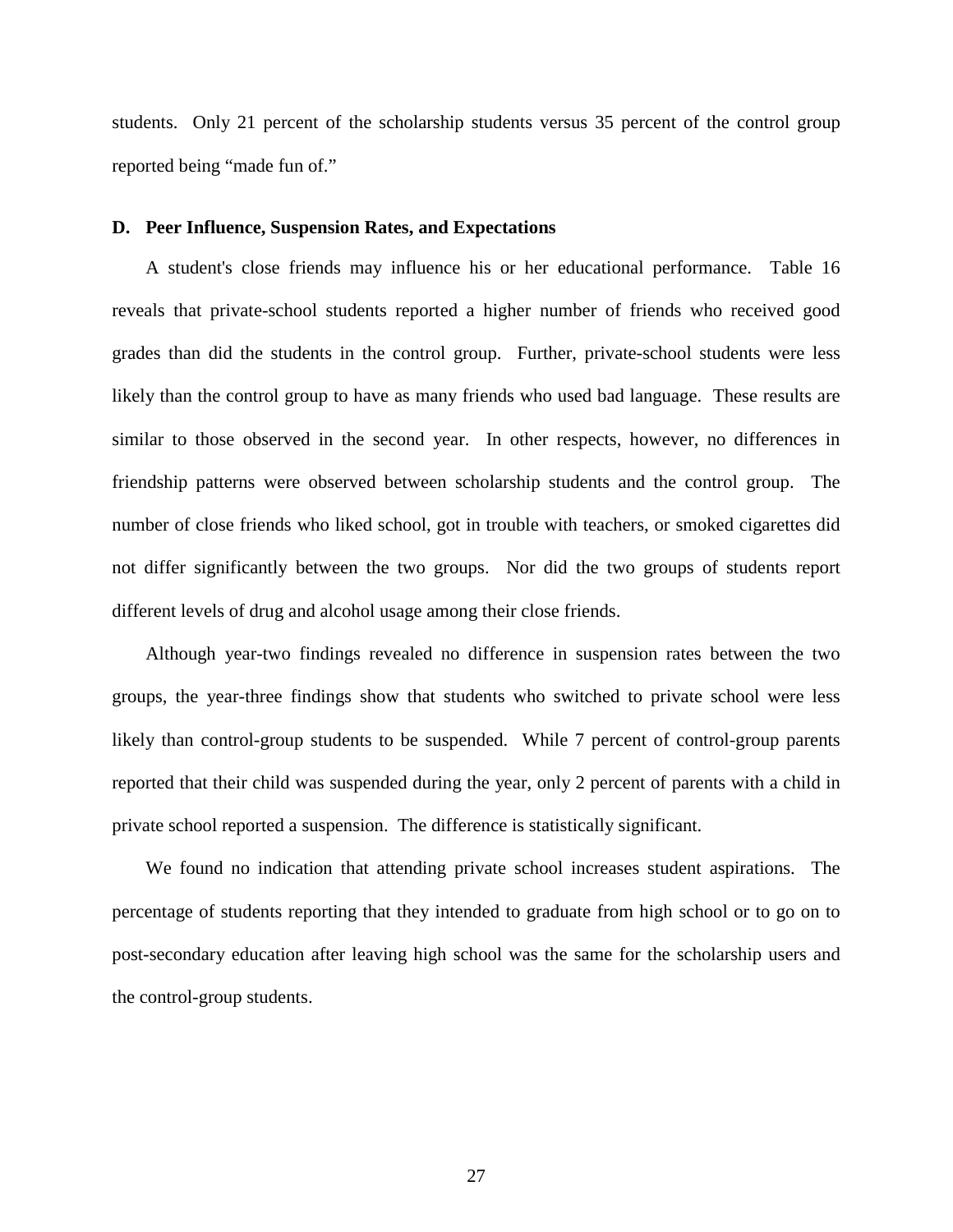# **E. Parent and Student Satisfaction**

Most studies of voucher programs for low-income minority families have found that families taking advantage of a scholarship are much more satisfied with their child's schooling than are families whose child remains in public schools (Peterson 1998; Schneider et al. 1998). Our third-year results confirm these findings. As noted above when discussing how schools handle students with special needs, we asked parents to name the biggest obstacle that keeps their child from performing better in school (see Table 8). The private-school parents were much less likely than the control group parents to cite any obstacle. In fact, 75 percent of parents who switched to private schools named no obstacles while only 17 percent of control-group parents said claimed no obstacles. The latter were more likely to list the following as obstacles: teacher quality (24 versus 5 percent), lack of discipline (17 versus 1 percent), lack of facilities/programs to address their child's special needs (17 versus 7 percent), friends (10 versus 4 percent), and problems in the neighborhood (2 versus 0 percent).

When asked to assess their school overall, families give higher marks to private schools. Over 40 percent of the scholarship users gave their school an "A" compared with 10 percent of the control group (see Table 17).

We also examined parental satisfaction with specific aspects of school life. On every aspect about which parents were questioned, parents with a child in private school were substantially more satisfied than control-group parents. The percentage of parents "very satisfied" with a private school was significantly higher for all of the following: school location, school safety, teaching, parental involvement, class size, school facility, student respect for teachers, teacher communication with parents with respect to their child's progress, the extent to which a child can observe religious traditions, overall parental support for the school, discipline, clarity of school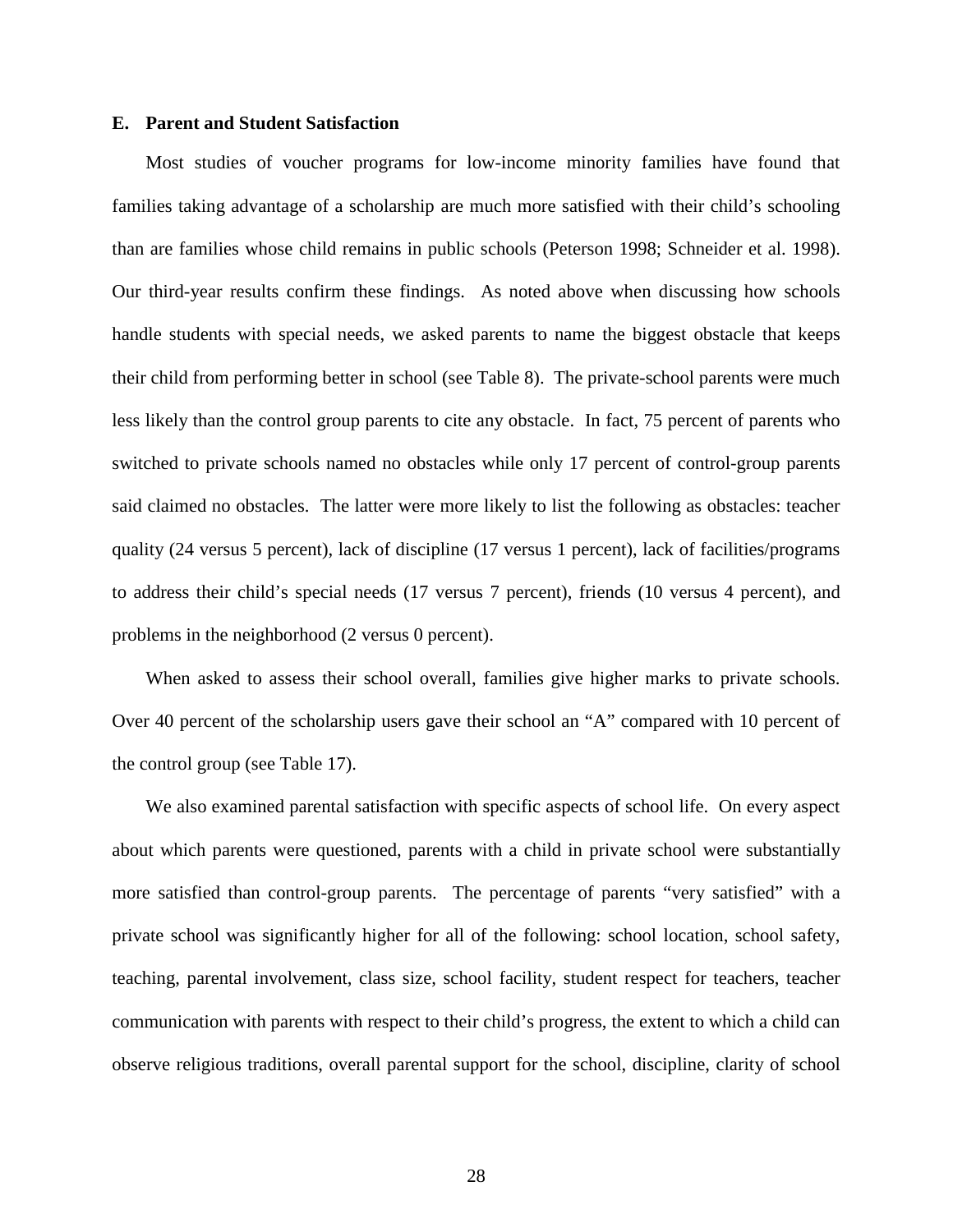goals, staff teamwork, teaching, academic quality, the sports program, and what is taught in school (see Table 17).

Differences in student reports of satisfaction were in the same direction but not as great as those reported by parents. Students in fourth through seventh grades were asked to give their school an overall grade. Students in private school were less likely than those in public school to give a "D" or an "F."

## **F. Hawthorne Effects**

It may be hypothesized that the SCSF program, like other innovations, has a Hawthorne effect, namely, that innovation and change alone enhance the level of parental satisfaction. If so, then the scholarship program might be expected to have a weaker impact on parental satisfaction after three years than after one or two years. In fact, differences in the percentage of privateschool parents and control-group parents who voiced satisfaction did change significantly from year one to year three on 8 of the 16 aspects of school life about which parents were asked. For example, the difference between the private-school parents' and the control-group parents' satisfaction with class size was 33 percentage points at the end of the first year and 22 points at the end of the third year—a statistically significant change. Other statistically significant changes in parent satisfaction from the first to the third year were related to school facilities, discipline, clarity of school goals, parental support for the school, what is taught in the school, teaching values, and teamwork among school staff. Despite the drop in satisfaction, parents of scholarship students remained much more satisfied than control-group parents with every dimension of school life they were asked about (see Table 17).

In addition, parents were asked to give an overall grade to their child's school. Based on their responses, we found no evidence that the program's impact had a statistically significant decline. The impact of private schools on the probability that a parent would give his or her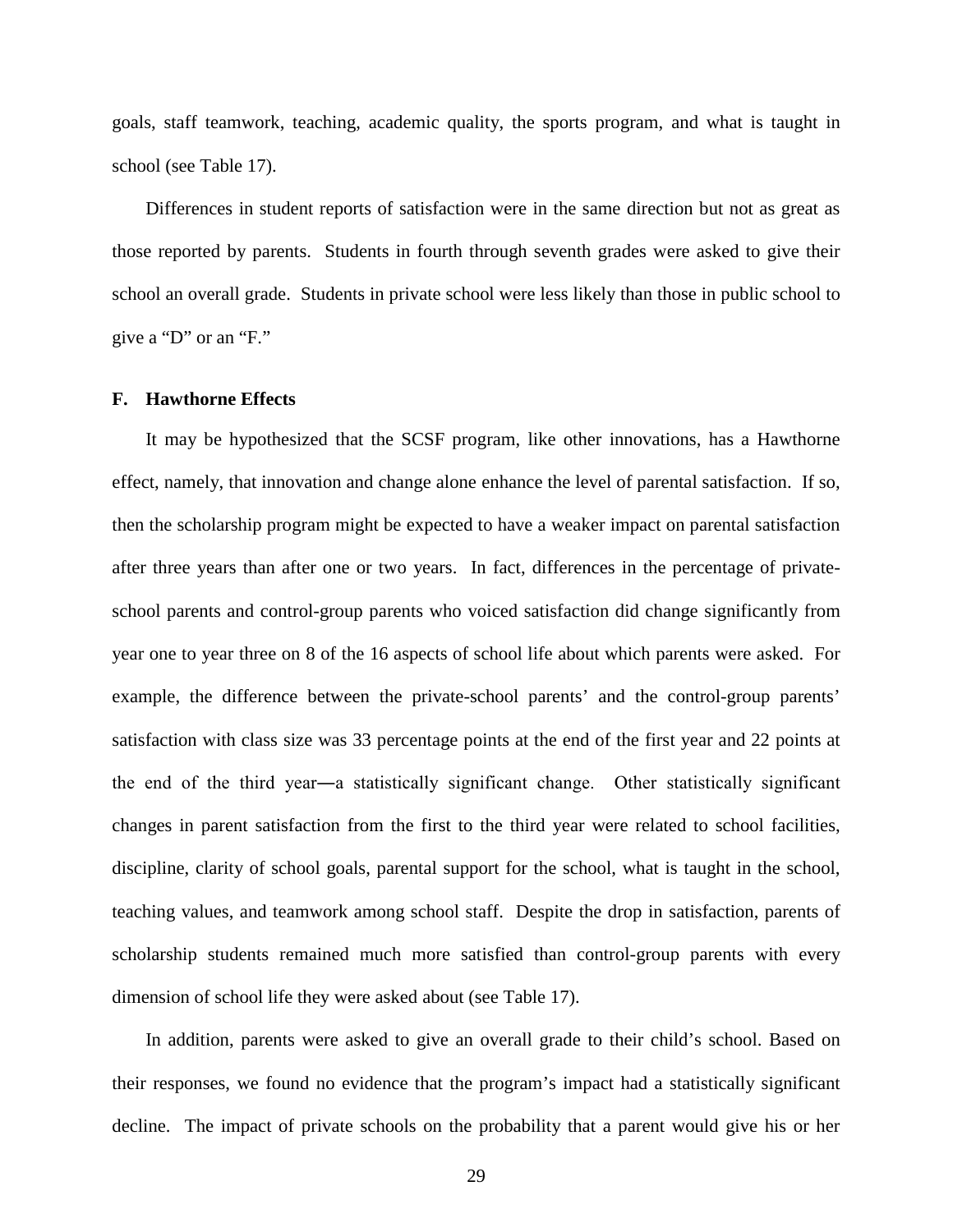child's school an "A" declined from 39 percentile points in year one to 32 percentile points in year three. After three years, parents of scholarship users were still much more likely than control-group parents to give their child's school an "A."

In sum, some indication suggests that there may have been a slight Hawthorne effect. Overall, however, after three years, private-school parents remained more satisfied with their child's school than did public-school parents.

# **G. Suspension Rates and School Changes During the School Year**

It is generally thought that students perform better if they can remain in the same school throughout the school year and from one year to the next. In the context of the SCSF evaluation, then, the question is: Does school choice destabilize a child's educational experience? In his evaluation of the Milwaukee school choice program, John Witte (1991) said that one of his concerns was the high rate of attrition from private schools. And a number of critics of choice have raised questions about the readiness of private schools to expel students who do not "fit in" (Murphy, Nelson, and Rosenberg 1997). Other studies, however, have found that students from low-income families are equally likely to remain in the same school both within the school year and from one year to the next regardless of whether the school is public or private (Greene et al. 1998). In general, the findings from the evaluation of the SCSF program confirm the conclusion that school choice does not disrupt the education of low-income students.

As noted, suspension rates in the third year were lower for the private-school group than for the control group. Seven percent of the parents in the control group reported that their child had been suspended while only 2 percent in the private-school group reported suspensions.

In all three years, a very high percentage of all students in the study remained in the same school for the entire year (see Table 18), and we found no difference between the two groups in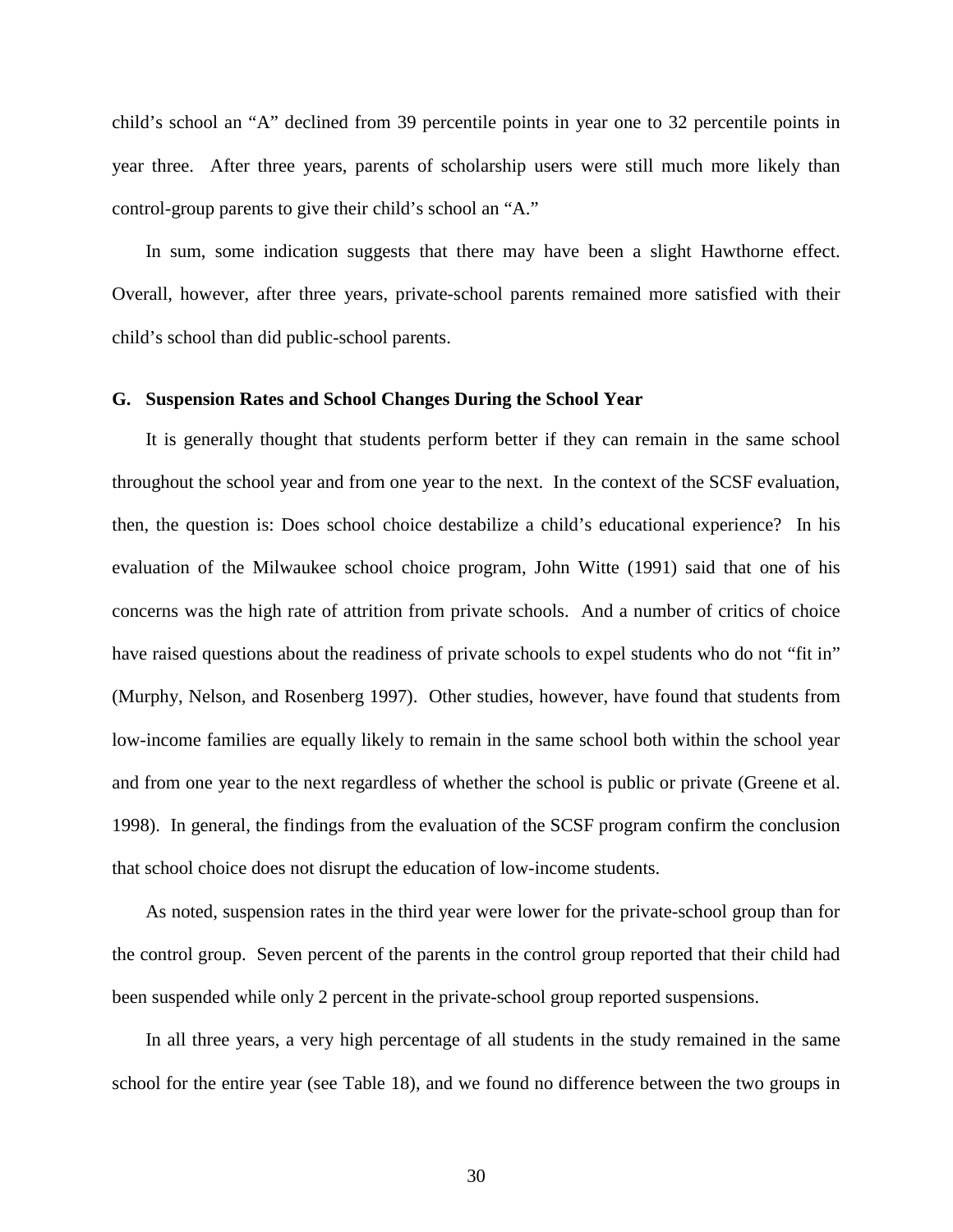school mobility rates.<sup>9</sup> In short, school mobility was very low and virtually identical for both scholarship users and similar members of the control group.

# **H. Plans for Next Year**

Private-school students were more likely than control-group students to plan to attend the same school next year. Almost 80 percent of the families of students attending private school compared with about 60 percent of control-group families said that they expect their child to be back at the same school (see Table 19). However, 16 percent of the control group compared with only 5 percent of private-school parents gave "graduating" as the reason for the change in schools. Apparently, many of the students in public schools "graduate" from elementary to middle school, actually moving from one location to another, whereas private schools do not necessarily recognize the transition as a formal graduation and do not require a move to a different location. With consideration of differences in the organization of the school system, there seems to be no significant difference in mobility rates from one year to the next for the two groups of students.

While private-school parents were less likely than control-group parents to cite graduation as a reason for changing schools, they were more likely to cite school cost as a reason for changing schools. Four percent of private-school parents reported expense as a factor, although none of the controls reported the same. There is no statistically significant difference in the

<sup>&</sup>lt;sup>9</sup> The percentages may underestimate the actual rate of school mobility for both scholarship students and those in the control group. The families that did not attend questionnaire administration sessions probably were more likely to have moved, making it more difficult for evaluation staff to locate them. If so, the children in those families that could not be located would be more likely to have changed schools. In this regard, it is important to note that the response rate was lower for the control group than for scholarship users, suggesting that actual differences in school mobility rates may be even higher than reported rates.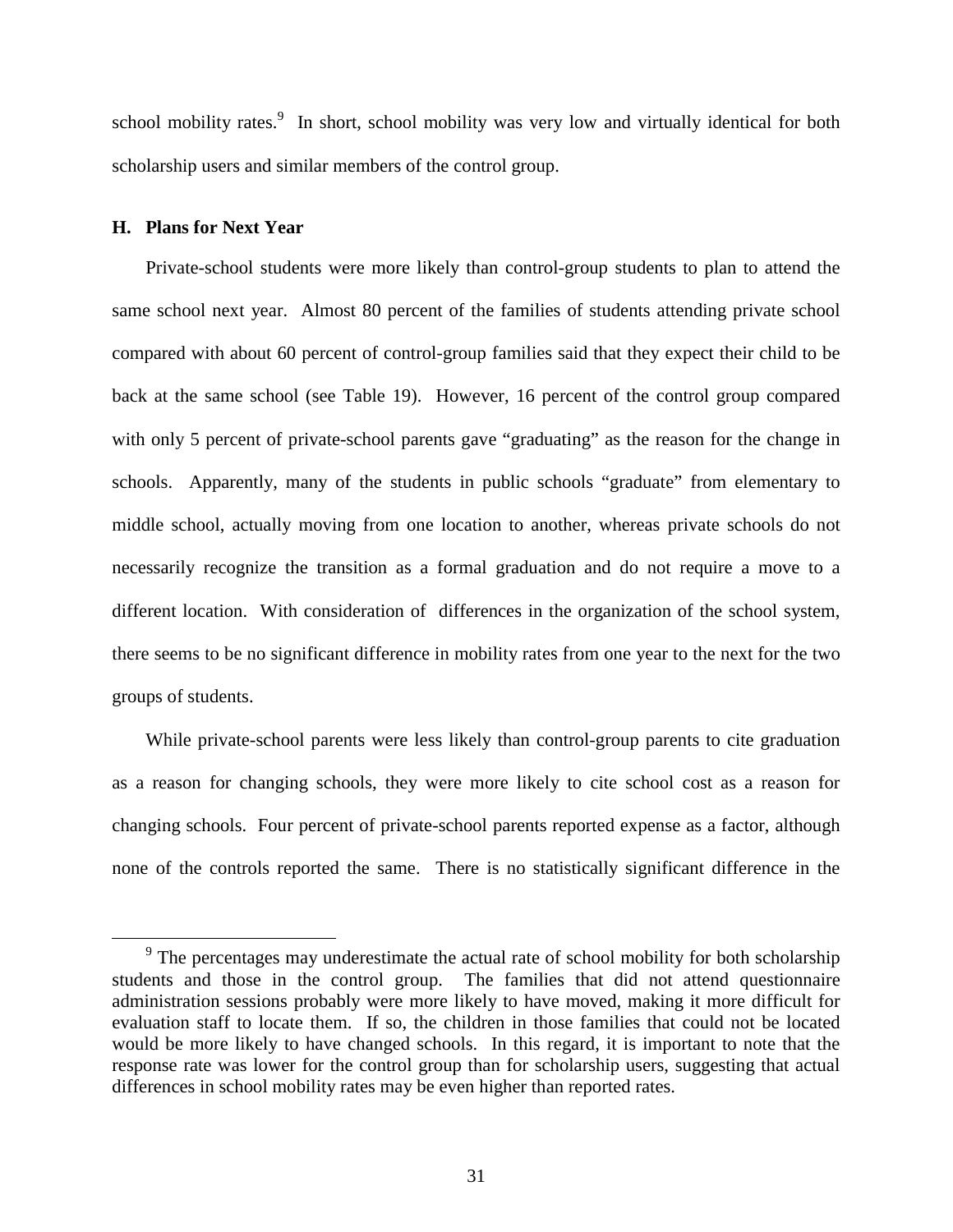percentage of parents reporting that their children will attend a different school next year as a consequence of quality issues, the school's inconvenient location, or the family's relocation.

# **VIII. THE IMPACT OF THE SCHOLARSHIP PROGRAM ON TEST PERFORMANCE**

This third-year evaluation of the SCSF program in New York City provided an opportunity to estimate longer-term impacts of school choice on student test scores. Earlier reports describe impacts on test scores after one year and two years of program participation (Peterson, Myers, and Howell 1998; Myers et al. 2000). This section addresses two general questions about the impact of educational vouchers:

- What is the impact of offering private-school vouchers on students' academic performance?
- What is the impact of private-school attendance on students' academic performance?

We report on the impacts of the award of a scholarship and the impacts of attending private school on student performance on the Iowa Test of Basic Skills in reading and mathematics. We report results for each test separately and for the two combined.<sup>10</sup> The impact of a scholarship offer is reported as the effect on student national percentile rankings (NPR), which may vary between 0 and 100. Nationally, the median NPR score on the Iowa Test of Basic Skills is 50. For all students, we report the average impact of the offer of a scholarship on the students' combined test-score performance as well as separate estimates on reading and mathematics

 $10$  We combined the test scores to form a composite by taking the average of the reading and mathematics scores for each student. Students who had a zero NPR score on either the reading or mathematics tests were retained in the analysis.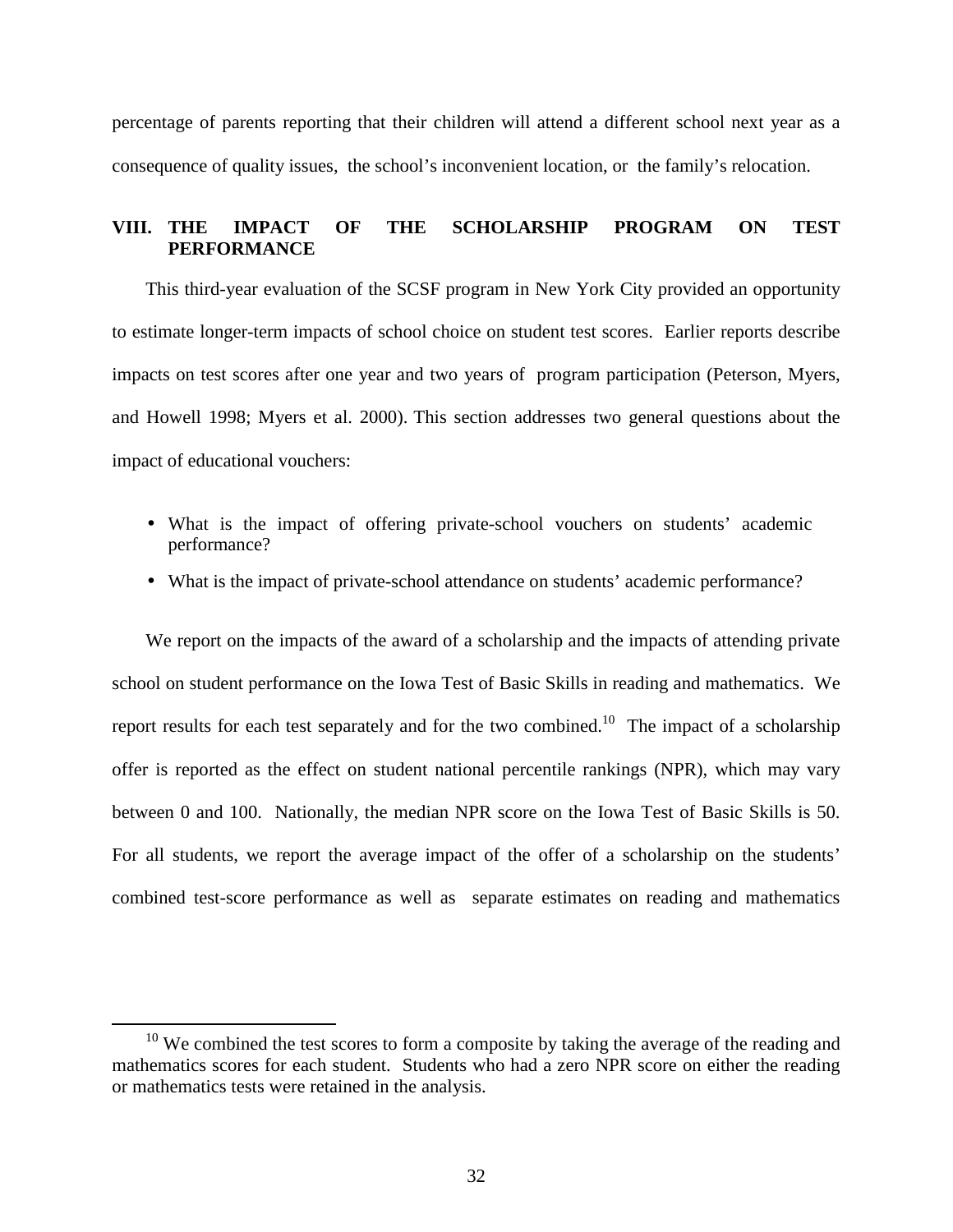scores (see Tables 20 through 22).<sup>11</sup> The tables also show average impacts for African American and Latino students; the two groups comprised more than 90 percent of the sample, and there were not enough students in other ethnic groups to perform a separate analysis.<sup>12</sup> Besides reporting results for all students and for students by race/ethnic group, we report results separately for students in grades four, five, six, and seven in year three and for two groups of combined grade levels (grades four and five and grades six and seven).<sup>13</sup> As mentioned, we estimate the impact of offering a scholarship, the impact of ever switching to private school, and the impact of attending private schools for three years.

# **A. Impact of a Voucher Offer on Year-Three Test Scores**

The impact of an offer is affected by two factors: the proportion of students who use the offer to attend private school and the size of the impact of attendance at a private school among those who make use of the offer. As a consequence, one should not interpret the results as showing the impact of attending private school; instead, the results show the average impact on test scores that we would expect if a policy with parameters and context similar to those found in the SCSF experiment were implemented.

 $11$  Students who were in kindergarten at the time of the baseline data collection are not included in the test score analyses because we did not test such children before offering scholarships.

 $12$  About 43 percent of those students identified as Latino are Puerto Ricans, about 40 percent are from the Dominican Republic, and the remaining 17 percent are identified as other.

 $13$  When describing a grade for a student, we have classified students according to the grade they were expected to be in at the end of the third year of the voucher program. Most but not all students were in fact in the designated grade; some were held back a grade while others skipped a grade. To facilitate accurate comparison, all students were tested as if they were in the expected grade.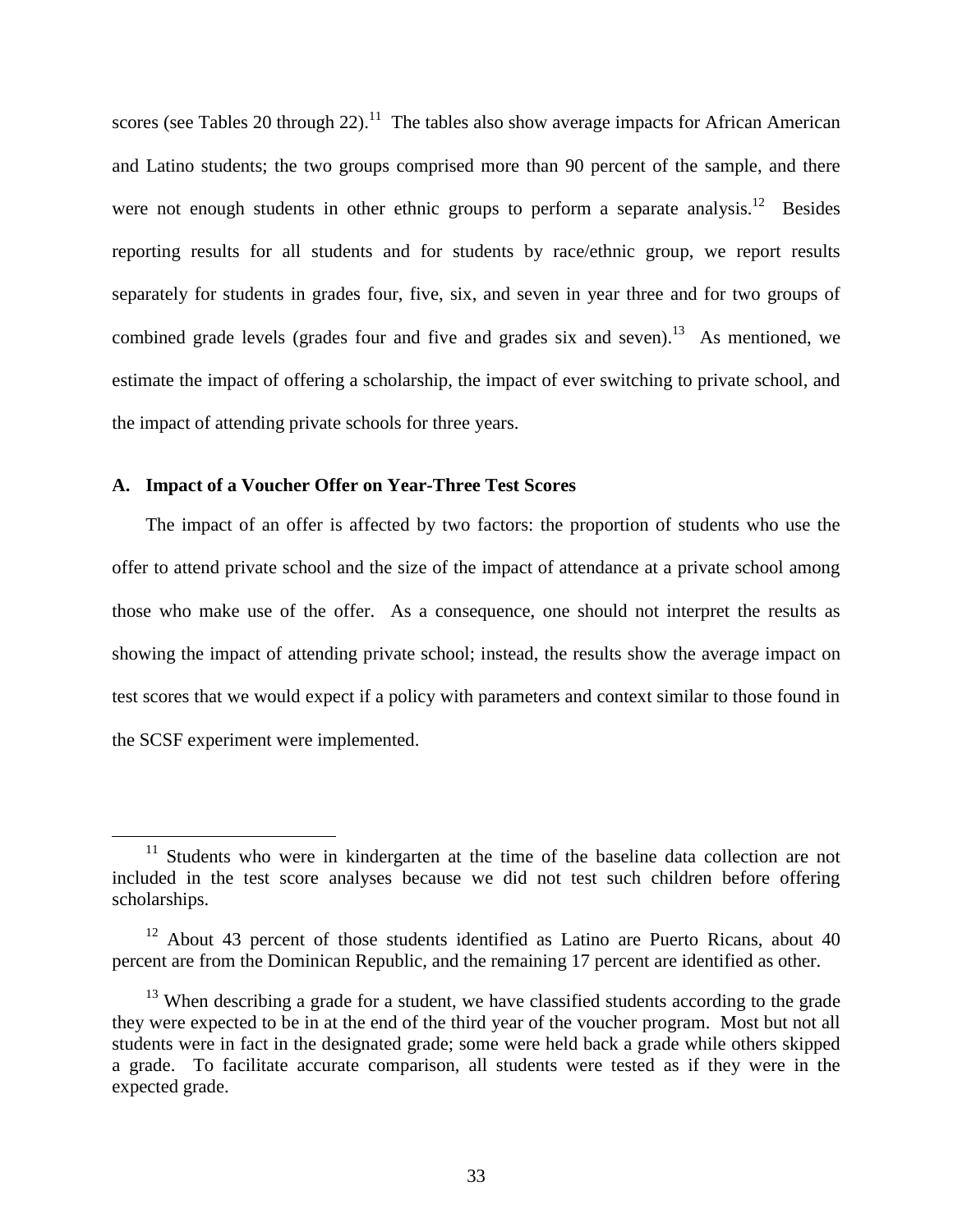Results from the SCSF evaluation show that, after three years, the offer of a scholarship had no overall impact on student performance on tests (see Tables 20 through 22); that is, students offered scholarships had about the same test scores as students in the control group.<sup>14</sup> In separate analyses of African American and Latino students, however, we found that a scholarship offer had a statistically significant positive impact on test scores of the former but no significant impact on test scores of the latter.

The combined test scores of African American students who received a scholarship offer were 5.5 NPR points higher than the combined scores of those not offered a scholarship (effect size  $= 0.20$  of a standard deviation). Scores on the reading test for those offered a scholarship were almost 4.0 percentile points higher, and in mathematics, scores were 7.0 points higher (effect sizes are 0.14 and 0.26 of a standard deviation, respectively). For the combined test scores, the difference between the scholarship group and the control group was statistically significant. Differences in reading and mathematics scores were also significant.

We also examined the impacts of a voucher offer for each of the four grades that participated in the evaluation. We estimated these impacts both for all students and for African American and Hispanic students separately. When estimating impacts by grade level for the two ethnic groups, the number of observations was fairly small, ranging between 194 and 188. When

<sup>&</sup>lt;sup>14</sup> Comparison of baseline characteristics of students in the treatment group and the control group, after three years, reveals some differences (see Appendix A, Table A-1), often for family socioeconomic status. For example, for the overall sample of students, we found that the baseline reading test scores were higher for the treatment group than for the control group and that the treatment group was more likely to receive Medicaid payments. To check the robustness of our impact analyses in light of the potential differences between the treatment and control groups, we estimated analytic models with the composite test score as an outcome and with the standard set of covariates we use in all of the test-score analyses, which includes baseline test scores, and we added family income and mother's educational attainment as predictors. Impact estimates with and without the additional predictors are similar, and we arrive at the same conclusions.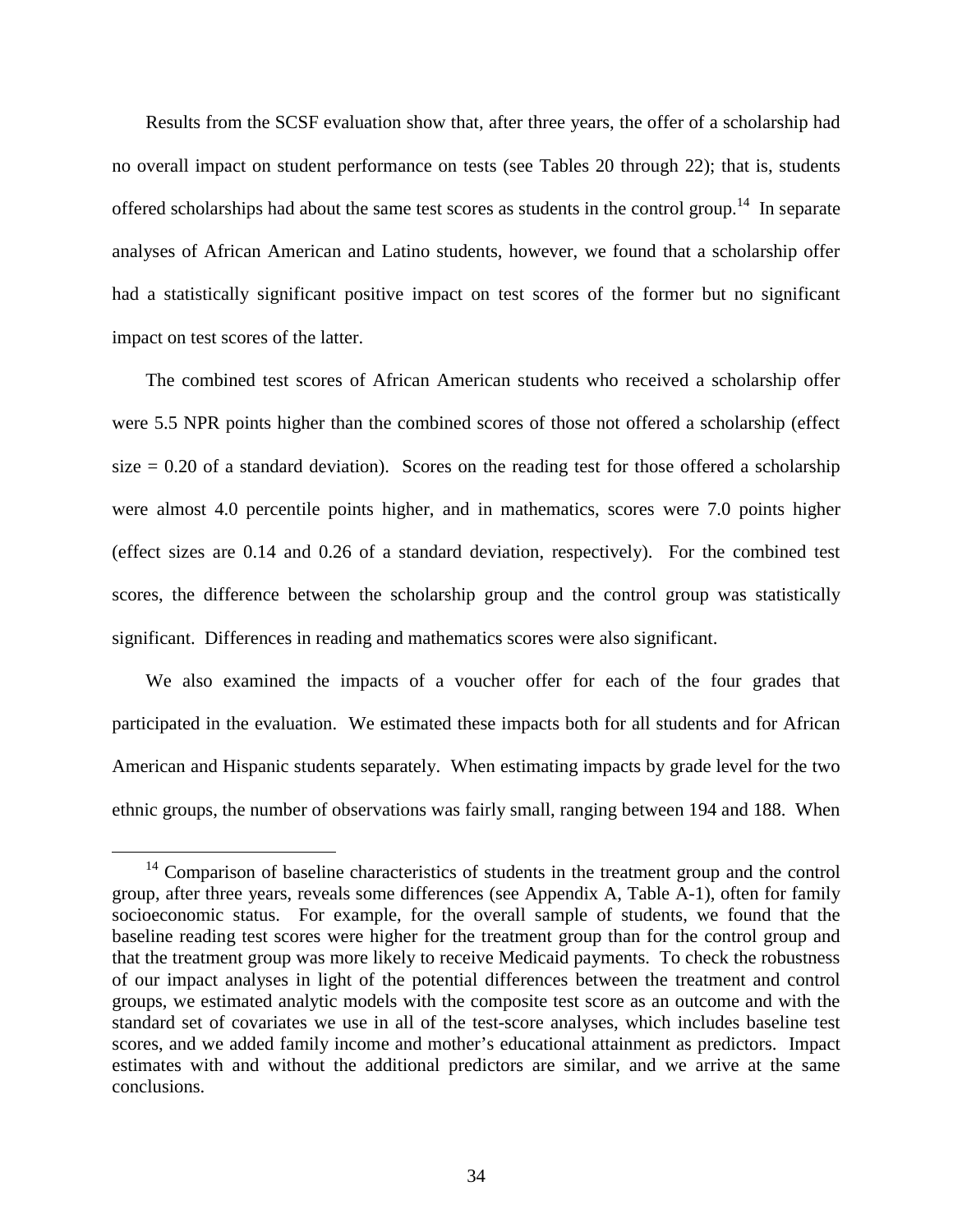test scores for different ethnic groups are viewed separately by grade level, they demand a measure of caution in interpreting the findings. Estimates for ethnic-group and grade-level analyses are based on a fairly small number of observations (ranging between 104 and 188 for the grade-level comparison with ethnic groups). With numbers this small, statistical estimates are susceptible to random fluctuations (Kane, Staiger, and Geppert 2002). In addition, impacts must be fairly large before they can be detected at levels of conventionally employed statistical significance. When discussing grade-specific impacts, we focus on the effect on composite (combined reading and mathematics) test scores because such scores are based on a larger number of test items, thereby reducing the amount of random fluctuation.

When we estimated the impact of a scholarship offer separately by grade and for the grade groupings for the overall sample of students, we found no impacts on the combined test scores. Nor did we find grade-specific impacts on the reading or mathematics scores.

Neither did impacts on African American test scores vary significantly by grade level. In examining the impact of a voucher offer on African American students by grade level, we observed no statistically significant difference in the impacts among grade levels (see Appendix D). The average impact on combined test scores for the younger students was 5.0 percentile points and 5.5 points for the older grades (see Table 23). Both impacts are statistically significant. Further separation of the grade levels into individual grades showed that the scholarship offer had statistically significant impacts on the combined test scores of students in grades six and seven (effect size  $= 0.16$  and 0.20, respectively) and positive but statistically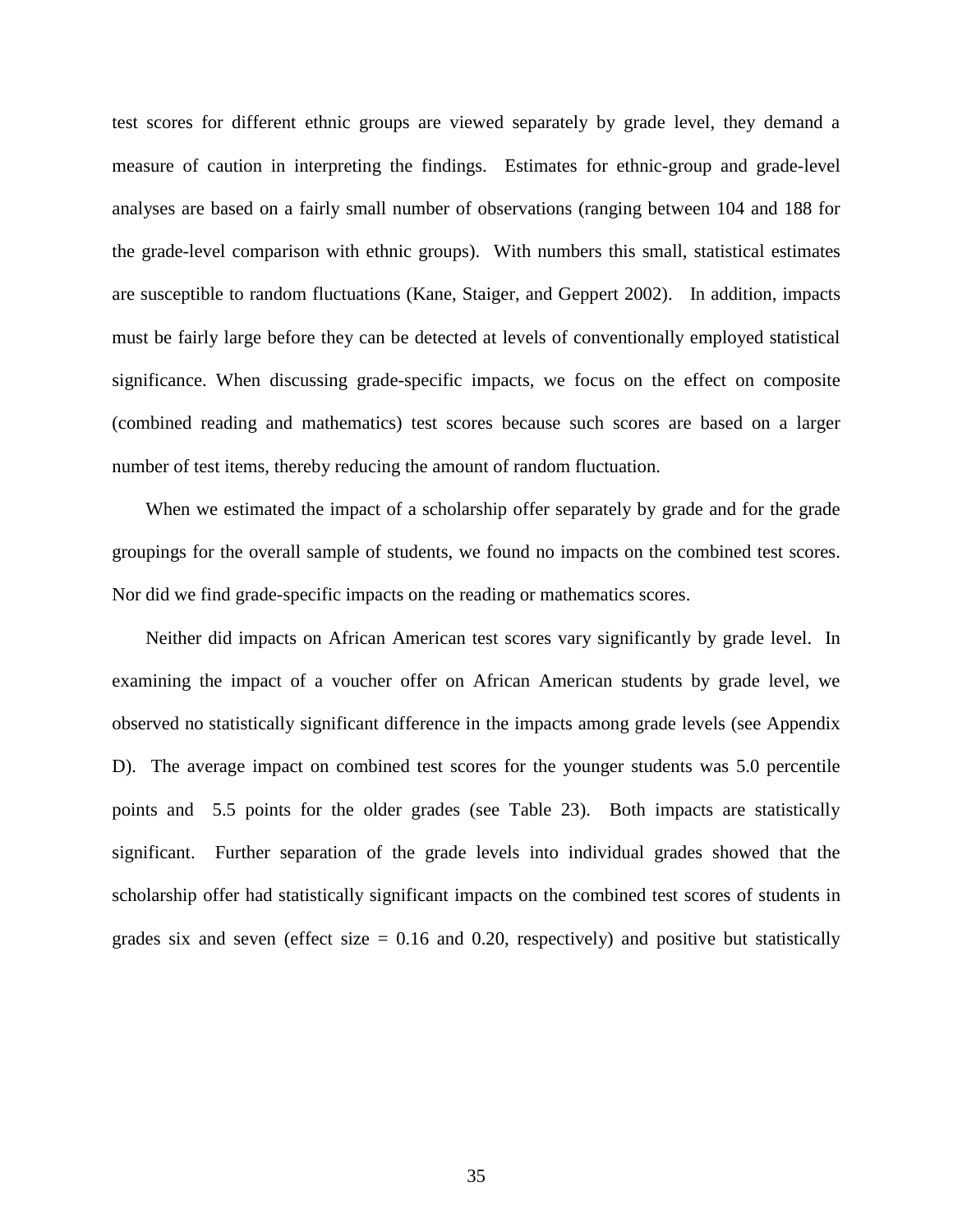insignificant impacts for the students in grades four and five.<sup>15</sup> Among Latinos, the scholarship offer had no statistically significant impacts on test scores by grade level.

# **B. Impact of Attending a Private School on Year-Three Test Scores**

In contrast to considering the offer of a voucher that may have gone unused, our second research question focuses on the impact of attending private school. We present two separate estimates. First, we describe the impact of ever attending private school. Second, we discuss the impact of attending private school for three full years.

# **1. Impact of Ever Attending a Private School**

To estimate the impact of ever switching to private school, we estimate impacts for all those who attended private school, whether for one, two, or three years. If benefits increase with the amount of time students were in a private school, this underestimates impacts of attending a private school for the full three-year period.

Among all students ever switching to a private school, which includes students who may have attended a private school for one, two, or three years, the switch had no significant effect on year-three test scores (see Tables 20 through 22). Nor did the switch have any significant effect on the test scores of Latino students.

For African Americans, however, the results were noticeably different, as they were for the scholarship offer. The impact of ever switching to private school on the combined test scores of African American students was 7.6 NPR points. This impact shows that if African American students who sought to leave the public schools in New York City ever switched to private school instead of a remaining in the public schools, we would expect, on average, a difference of

<sup>&</sup>lt;sup>15</sup> When computing effect sizes for subgroups (African Americans and Latinos and by grade), we used the pooled standard deviation for the complete sample.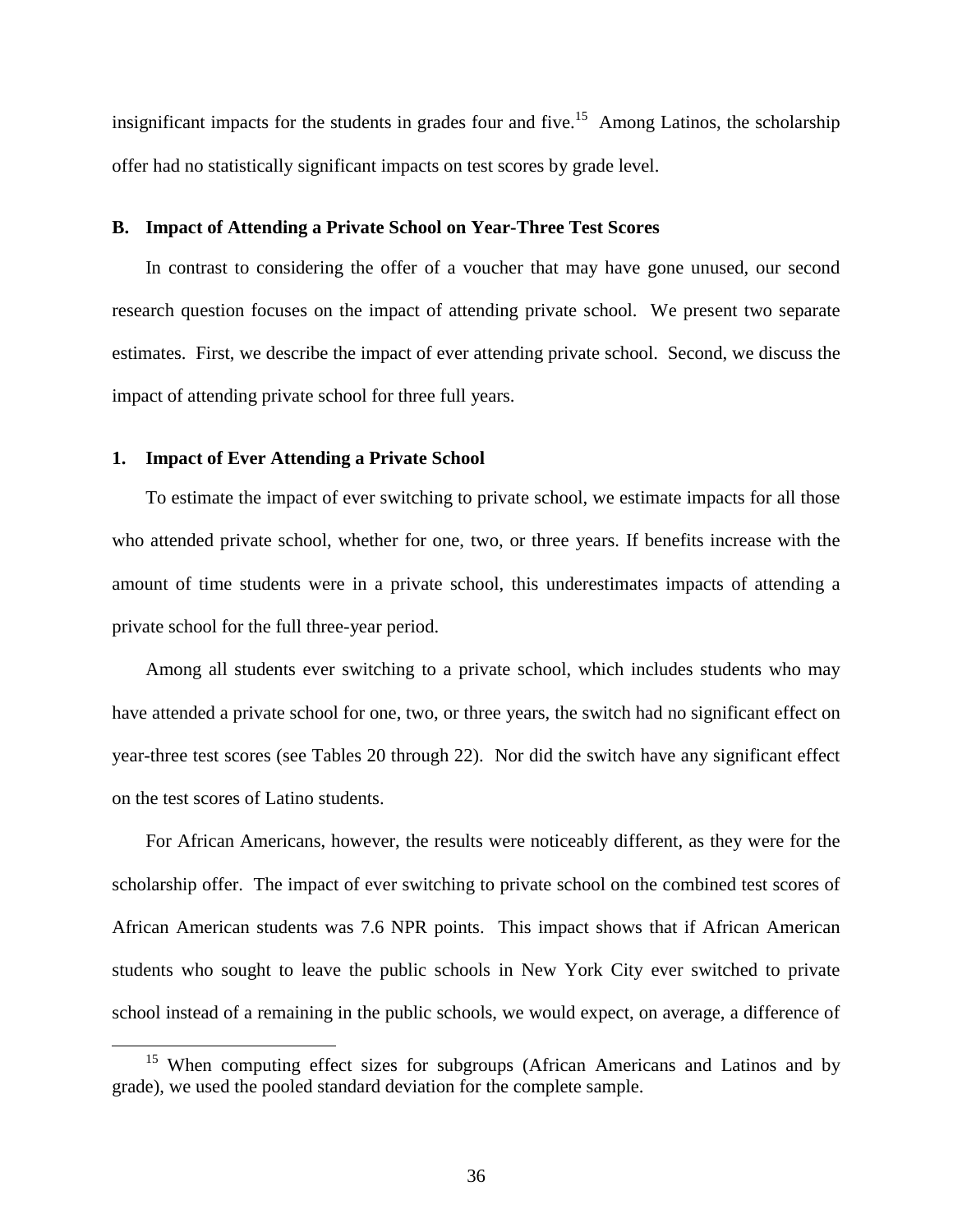7.6 points between the private-school and public-school groups (effect size = 0.37 of a standard deviation). The reading test scores of those ever switching to private school were, on average, 5.5 NPR points higher, and mathematics scores were 9.7 points higher. The estimate of the impacts of attending private school on each of the test-score outcomes was statistically significant.

When the impact of ever attending private school on African American test scores was examined by grade level, we observed no statistically significant difference in the size of the impacts (see Appendix D). The impacts for grades four and five combined were 6.9 percentile points and 7.3 points for students in grades six and seven. Both estimates were statistically significant. Within individual grades, the impacts ranged from 3.6 to 9.7 percentile points. Only the impacts for African American students in grades six and seven were statistically significant when each grade was considered separately.

# **2. Impact of Attending a Private School for Three Years**

The previous analysis of the impact of ever switching to private school estimates the average impact for students attending private school, whether for one, two, or three years. Ideally, we would like to assess the impact of a full, three-year period of private-school attendance relative to three years in public school; however, we can only approximate such an impact in this evaluation. To compute the impact of attending private school for three years, we had to assume that there was no impact of attending for one or two years on third-year test scores; that is, there was no benefit or harm in attending private school for one or two years and then returning to public school. The results of attending private school for three years are similar to the impacts of ever attending private school even though different assumptions were made (see Tables 20 through 22): (1) among all students, there were no impacts on test scores; (2) among African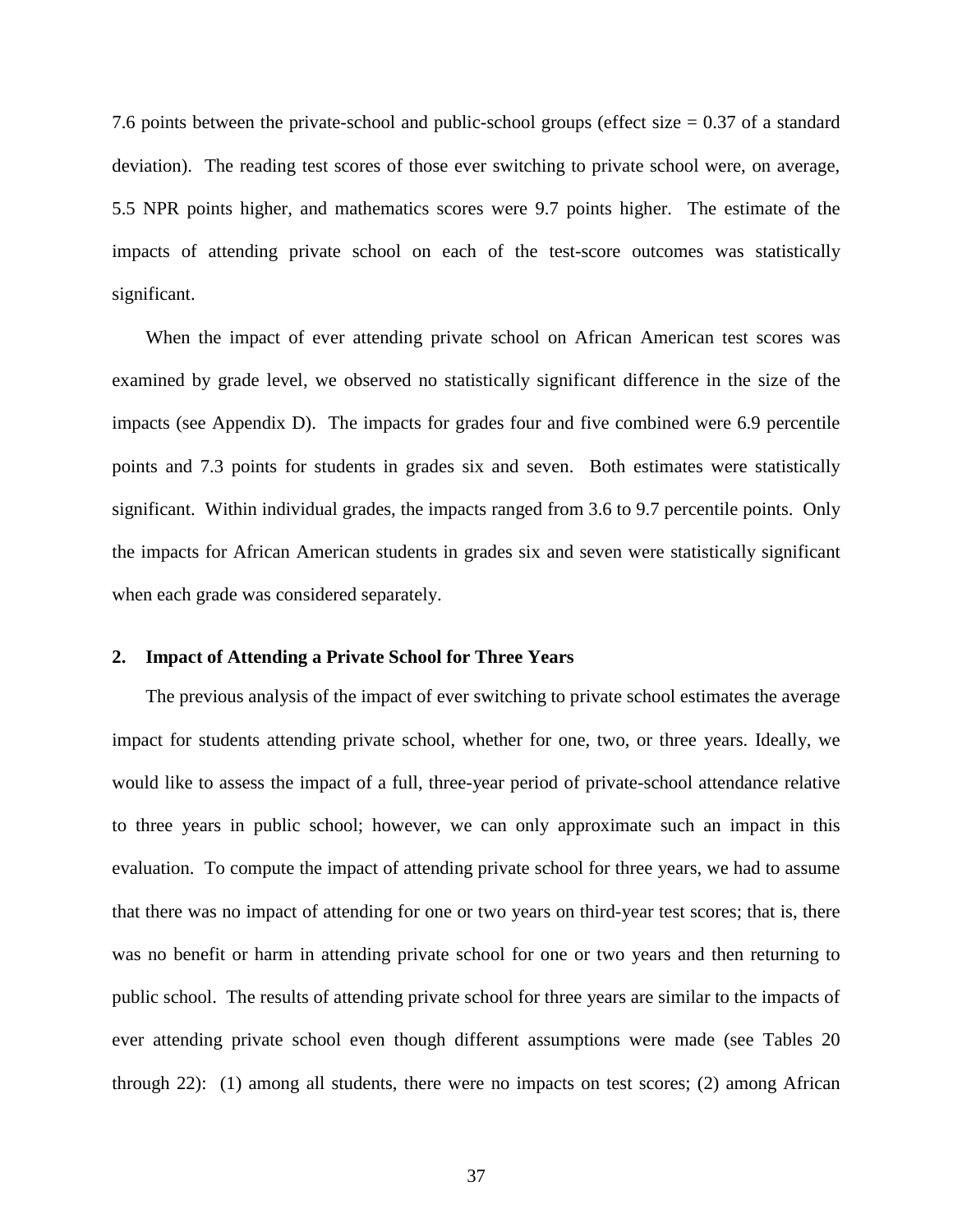Americans, substantial impacts were observed; and (3) among Latino students, there were no impacts.<sup>16</sup>

For African American students, there was an impact of 9.2 NPRs on the combined test scores (effect size  $= 0.45$  of a standard deviation). For the reading test scores, the impact of staying in private school for three years was 6.7 points, and on the mathematics test, the impact was 11.8 points (effect size  $= 0.30$  and 0.52 of a standard deviation, respectively).

When the impact of attending private school for three years on African American student test scores was examined by grade level, we observed no statistically significant differences in the impact between grade levels (see Appendix D). The impact for students in the younger grouping was 8.5 percentile points, and in the older grades the average impact was 9.1 points. Both impacts were statistically significant. When impacts were estimated separately by grades, they ranged from 4.4 to 11.7 percentile points. Only the impacts for grades six and seven were statistically significant.

# **C. Impacts of Vouchers over Three Years<sup>17</sup>**

The ideal voucher experiment for elementary school students would show whether the impact of attending private schools increased, remained about the same, or declined as students moved from the lower to the upper elementary grades. In such an ideal experiment, all students

 $16$  The assumption used when computing the impact of ever attending a private school was that the voucher offer had no impact on those who never attended a private school. The assumption underlying the impact of attending for three years was that the voucher offer had no impact on those who attended a private school for less than three years.

 $17$  Given that the offer of, or use of a voucher, does not have an impact on Latino test scores and does have an impact on test scores for African Americans, we conducted a descriptive analysis to explore two hypotheses about why the difference in impacts might exist: one focuses on differences in observed characteristics of the schools attended by African American students and Latino students, and a second examines whether differences exist for first-generation and later-generation Latinos. Appendix E presents the results from these analyses.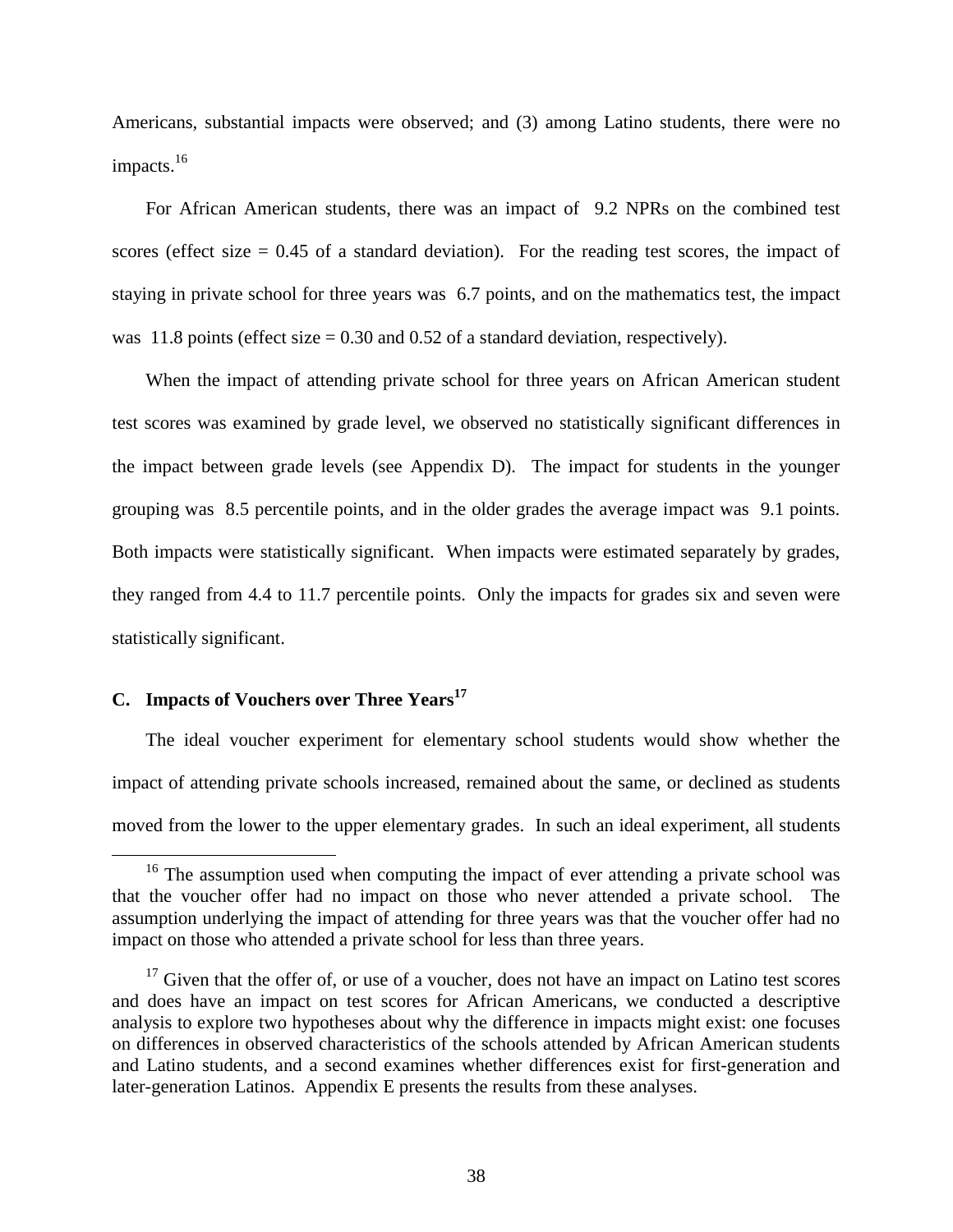randomly assigned to the voucher group would attend private schools for the duration of the experiment, and those in the control group would attend only public schools. However, the ideal cannot be achieved since students and families move back and forth between private and public schools. To approximate the ideal experiment and assess whether there are changes in impacts, we focused on results that show the impacts after years one, two, and three for those who had complied with the experimental protocols at the three points in time.

As might be expected, given the lack of significant impacts for the sample of all students in each of the three years (see Tables 23 through 25), we did not observe a statistically significant change in impacts between years one and three or among the intervening years (see Table 26).<sup>18</sup> For African American students, for whom we did find significant average impacts on the combined test scores in each year, we did not observe a statistically significant change between years one and two or years one and three; however, we did observe a statistically significant change between years two and three (see Table 26).<sup>19</sup> When we examined changes in the three follow-up years of testing for African American students, we found no significant change in test score impacts between years one and two and a statistically significant change between years two and three (Table  $26$ ).<sup>20</sup> The estimated average impact of private-school attendance on the

<sup>&</sup>lt;sup>18</sup> In Peterson, Myers, and Howell (1998), we reported small positive and statistically significant impacts by using the first year of follow-up scores. That analysis relied on one-tailed statistical tests while the current report and last year's report (see Myers et al. 2000) focused on two-tailed tests. The use of two-tailed tests in the first-year report would have resulted in statistically insignificant overall impacts. We have moved to two-tailed tests in recent years so that consumers of the findings can better assess whether there are no impacts, positive impacts, or negative impacts.

 $19$  Appendix C describes procedures for testing change in impacts across years.

 $20$  Although we have focused the discussion of changes in impacts over time on the impacts on the composite test scores, we note that for all students and for African American students we found a statistically significant change in impacts between year two and year three on the math test scores. For all students, the impact on the math scores was about 1.9 points in year one, -0.6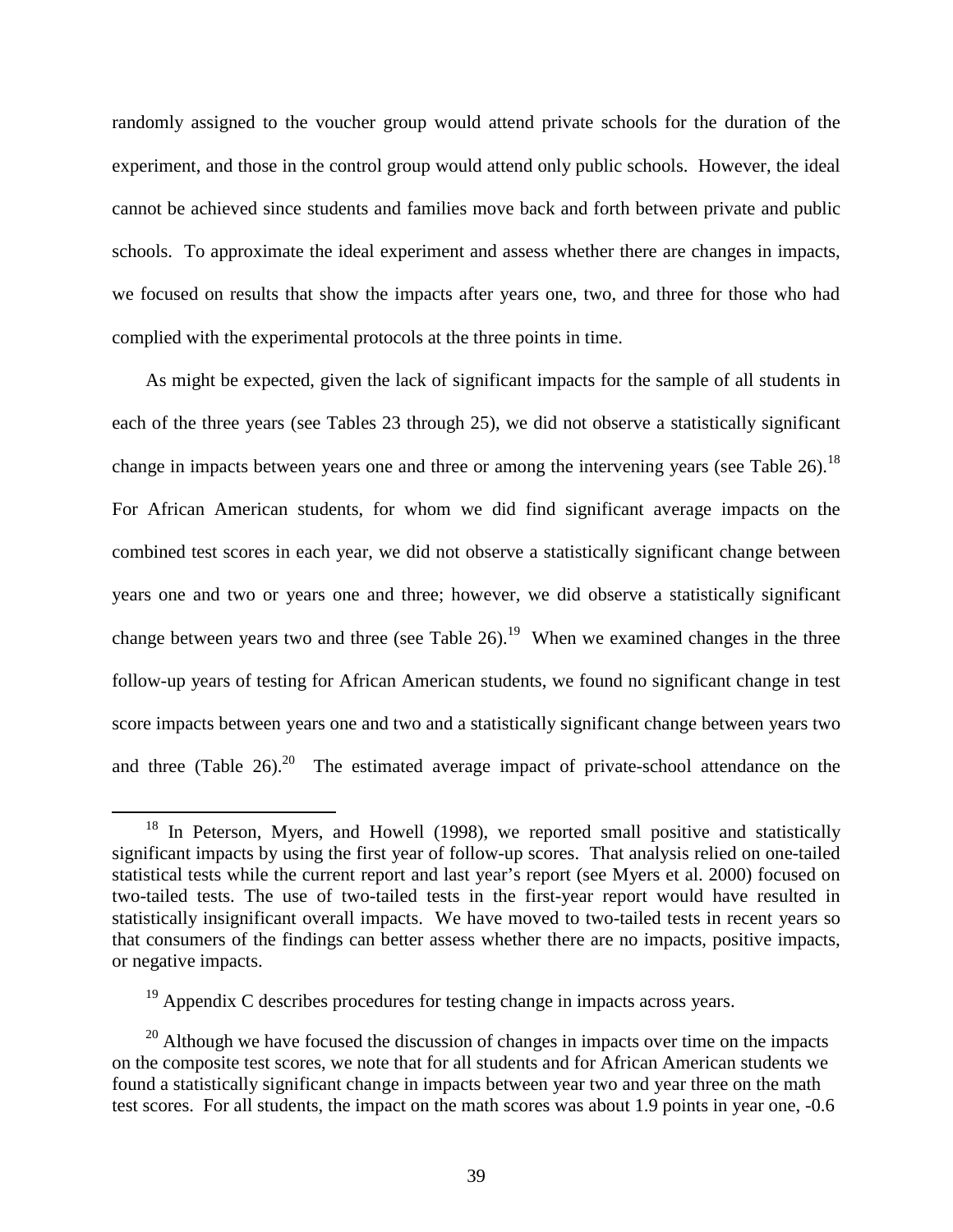composite test scores of African American students was 5.7 percentile points after one year, 4.4 points after two years, and 9.2 points after three years. In none of the three years of testing were there statistically significant impacts for Latino students, and there were no changes in impacts.<sup>21,22</sup>

Several randomized studies of the impact of vouchers on families and students who apply for them have now been completed. Although these studies tell us much about the effects of vouchers on those who use them, we are left with many questions about the role of vouchers as a public policy. For example, what is the impact of vouchers on students who choose to remain in public schools? Will vouchers prompt schools to compete for students? And will such competition result in better schools and, in turn, overall higher academic performance for all students? Furthermore, the policy debate would benefit from more information about the impact of vouchers of varying amounts and about why test scores for some groups go up while the scores for others remain unchanged (for example, African Americans versus Latinos, respectively). The answers to these questions lie in the continued execution of high-quality randomized experiments.

# *(continued)*

 $\overline{a}$ 

points in year two, and 2.6 points in year three. For African American students, the impact was 7.0 percentile points in year one, 4.1 points in year two, and 11.8 points in year three.

<sup>&</sup>lt;sup>21</sup> Similar results were found for (1) the impact of a scholarship offer, (2) the impact of ever switching to private school, and (3) the impact of attending for three years.

 $^{22}$  As a check for the robustness of the over-time comparisons, we estimated the year-one and year-two results by using both the third follow-up and second follow-up sample weights. A similar pattern in the year-one and year-two results were observed; that is, somewhat numerically larger impacts in year one than in year two.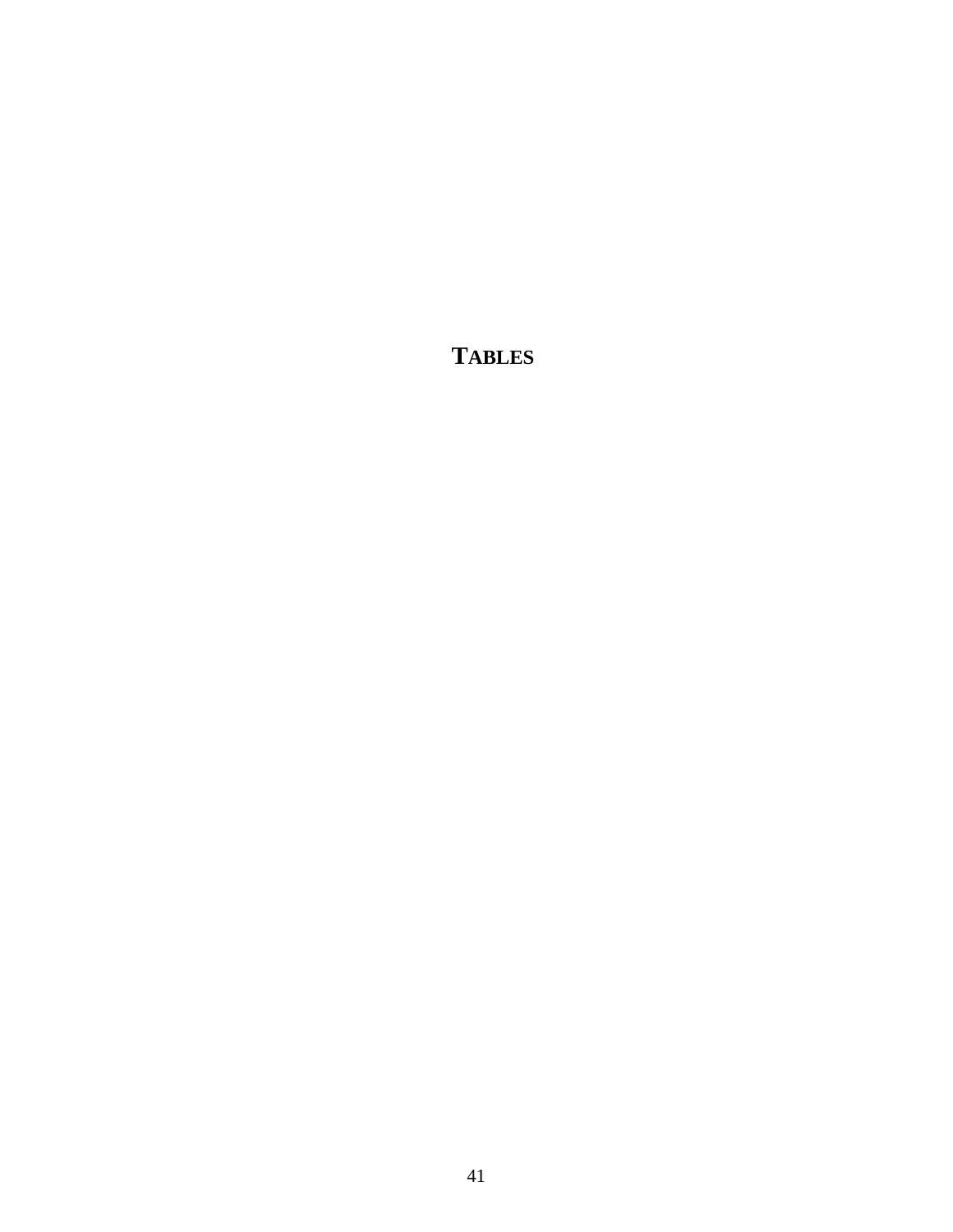### RESPONSE RATES  $(Percentages<sup>a</sup>)$

|                       | <b>Baseline</b> |     | First Follow-Up     |                         | Second Follow-Up |                         |         | Third Follow-Up |             |         |             |             |
|-----------------------|-----------------|-----|---------------------|-------------------------|------------------|-------------------------|---------|-----------------|-------------|---------|-------------|-------------|
|                       | Attended        |     | Test scored         | Test scored<br>Attended |                  | Test scored<br>Attended |         |                 | Attended    |         | Test scored |             |
|                       | session         |     | Reading Mathematics | session                 | Reading          | Mathematics             | session | Reading         | Mathematics | session | Reading     | Mathematics |
| <b>Student Test</b>   |                 |     |                     |                         |                  |                         |         |                 |             |         |             |             |
| Overall               | 100             | 79  | 73                  | 78                      | 75               | 74                      | 65      | 63              | 59          | 67      | 65          | 65          |
| Scholarship group     | 100             | 79  | 73                  | 86                      | 78               | 78                      | 69      | 67              | 62          | 69      | 66          | 67          |
| Control group         | 100             | 79  | 73                  | 75                      | 72               | 69                      | 60      | 59              | 55          | 65      | 63          | 62          |
| <b>Family Survey</b>  |                 |     |                     |                         |                  |                         |         |                 |             |         |             |             |
| Overall               | 100             | N/A | N/A                 | 82                      | N/A              | N/A                     | 74      | N/A             | N/A         | 72      | N/A         | N/A         |
| Scholarship group     | 100             | N/A | N/A                 | 84                      | N/A              | N/A                     | 75      | N/A             | N/A         | 71      | N/A         | N/A         |
| Control group         | 100             | N/A | N/A                 | 80                      | N/A              | N/A                     | 72      | N/A             | N/A         | 72      | N/A         | N/A         |
| <b>Student Survey</b> |                 |     |                     |                         |                  |                         |         |                 |             |         |             |             |
| Overall               | 100             | N/A | N/A                 | 75                      | N/A              | N/A                     | 66      | N/A             | N/A         | 68      | N/A         | N/A         |
| Scholarship group     | 100             | N/A | N/A                 | 76                      | N/A              | N/A                     | 69      | N/A             | N/A         | 69      | N/A         | N/A         |
| Control group         | 100             | N/A | N/A                 | 74                      | N/A              | N/A                     | 62      | N/A             | N/A         | 66      | N/A         | N/A         |

COMPUTER SOURCE—MPR: Response\_rates.do; sty40103.do.

<sup>a</sup> All percentages based on total sample of all families (students) who participated in the second stage of the lottery.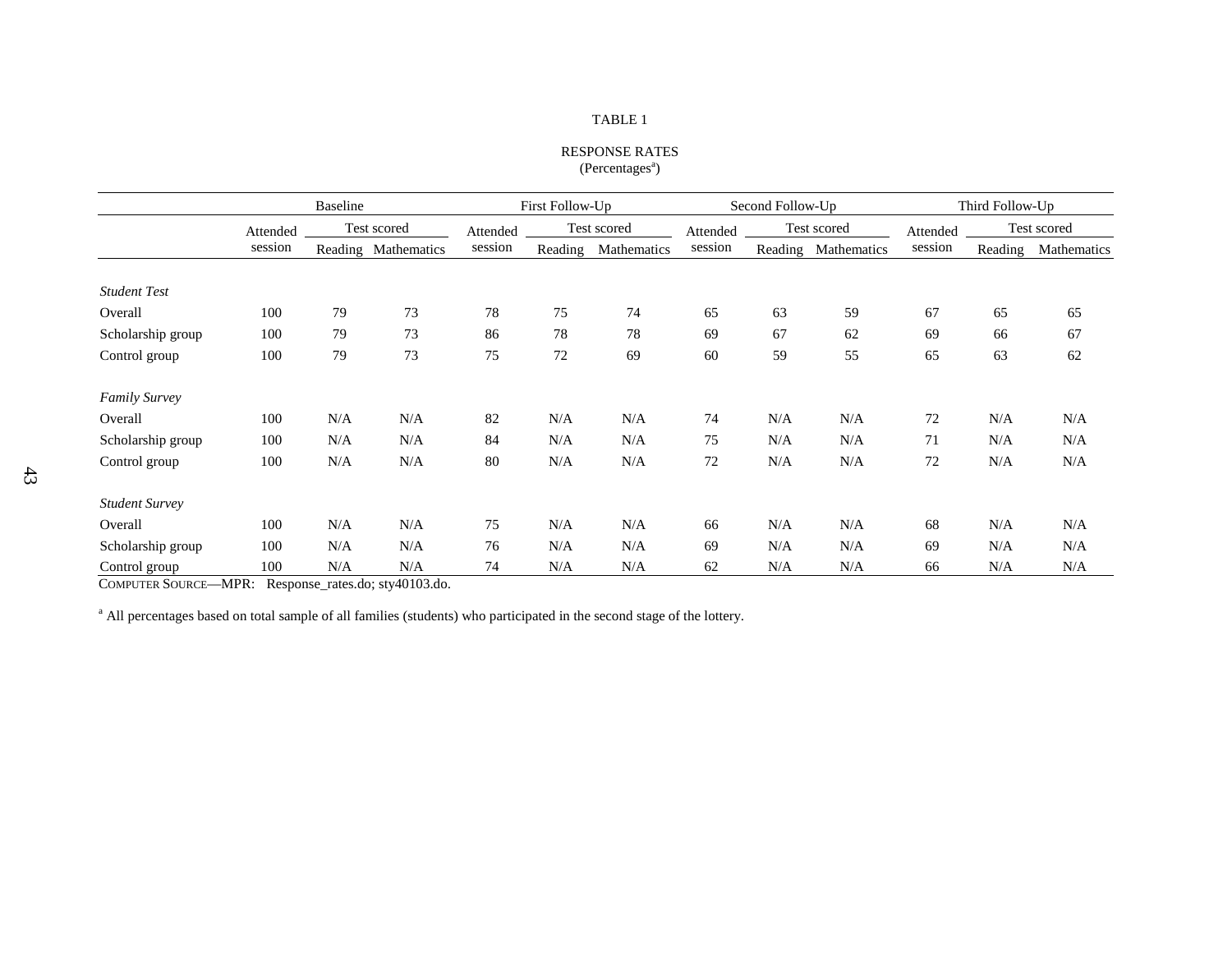### DEMOGRAPHIC CHARACTERISTICS FOR SCHOLARSHIP TAKERS AND DECLINERS<sup>a</sup> (Percentages)

|                                                                  | Ever<br>Takers <sup>a</sup><br>(1) | Always<br>Decliners <sup>a</sup><br>(2) | Difference<br>(3)         |
|------------------------------------------------------------------|------------------------------------|-----------------------------------------|---------------------------|
|                                                                  |                                    |                                         |                           |
| Family income <sup>+++</sup>                                     |                                    |                                         |                           |
| Less than $$5,000$                                               | 27                                 | 38                                      | $-12***$                  |
| \$5,000-\$10,999                                                 | 37                                 | 39                                      | $-2$<br>12 <sup>***</sup> |
| \$11,000-\$24,999                                                | 33                                 | 21                                      |                           |
| \$25,000-\$39,999                                                | 3                                  | $\overline{c}$                          | 1                         |
| \$40,000 or more                                                 | $\overline{0}$                     | $\overline{0}$                          | $\overline{0}$            |
| Total                                                            | 100                                | 100                                     |                           |
| Average family income                                            | 10,024                             | 7,590                                   | $2,434***$                |
| Family receiving government                                      |                                    |                                         |                           |
| assistance                                                       |                                    |                                         |                           |
| Welfare                                                          | 53                                 | 69                                      | $-16***$                  |
| Social Security                                                  | 11                                 | 12                                      | $-1$                      |
| Mother's employment status <sup>+++</sup>                        |                                    |                                         |                           |
| Full time                                                        | 24                                 | 15                                      | $9***$                    |
| Part time                                                        | 16                                 | 15                                      | 1                         |
| Looking for work                                                 | 44                                 | 55                                      | $-10^{**}$                |
| Not looking                                                      | 14                                 | 15                                      | $-1$                      |
| Don't know                                                       | $\mathbf{1}$                       | $\mathbf{1}$                            | $\mathbf{1}$              |
| Total                                                            | 99                                 | 101                                     |                           |
| Percent of mothers at current residence for two years or<br>less | 20                                 | 24                                      | $-5$                      |
| Highest level of education completed by mother <sup>+++</sup>    |                                    |                                         |                           |
| Some high school                                                 | 21                                 | 24                                      | $-3$                      |
| High school graduate or GED certificate                          | 24                                 | 29                                      | $-5$                      |
| Some college                                                     | 43                                 | 31                                      | $12***$                   |
| Graduated from a four-year college                               | 8                                  | 10                                      | $-2$                      |
| More than a four-year college degree                             | 3                                  | $\overline{4}$                          | $-1$                      |
| Don't know                                                       | 1                                  | 3                                       | $-2$                      |
| Total                                                            | 100                                | 101                                     |                           |
| Mother's ethnicity <sup>+++</sup>                                |                                    |                                         |                           |
| <b>Black</b>                                                     | 49                                 | 38                                      | $11***$                   |
| White                                                            | 3                                  | 14                                      | $-6***$                   |
| <b>Puerto Rican</b>                                              | 17                                 | 22                                      | -6                        |
| Latino other than Puerto Rican                                   | 25                                 | 24                                      | $\boldsymbol{0}$          |
| Other                                                            | 5                                  | $\overline{c}$                          | $\Omega$                  |
| Total                                                            | 99                                 | 100                                     |                           |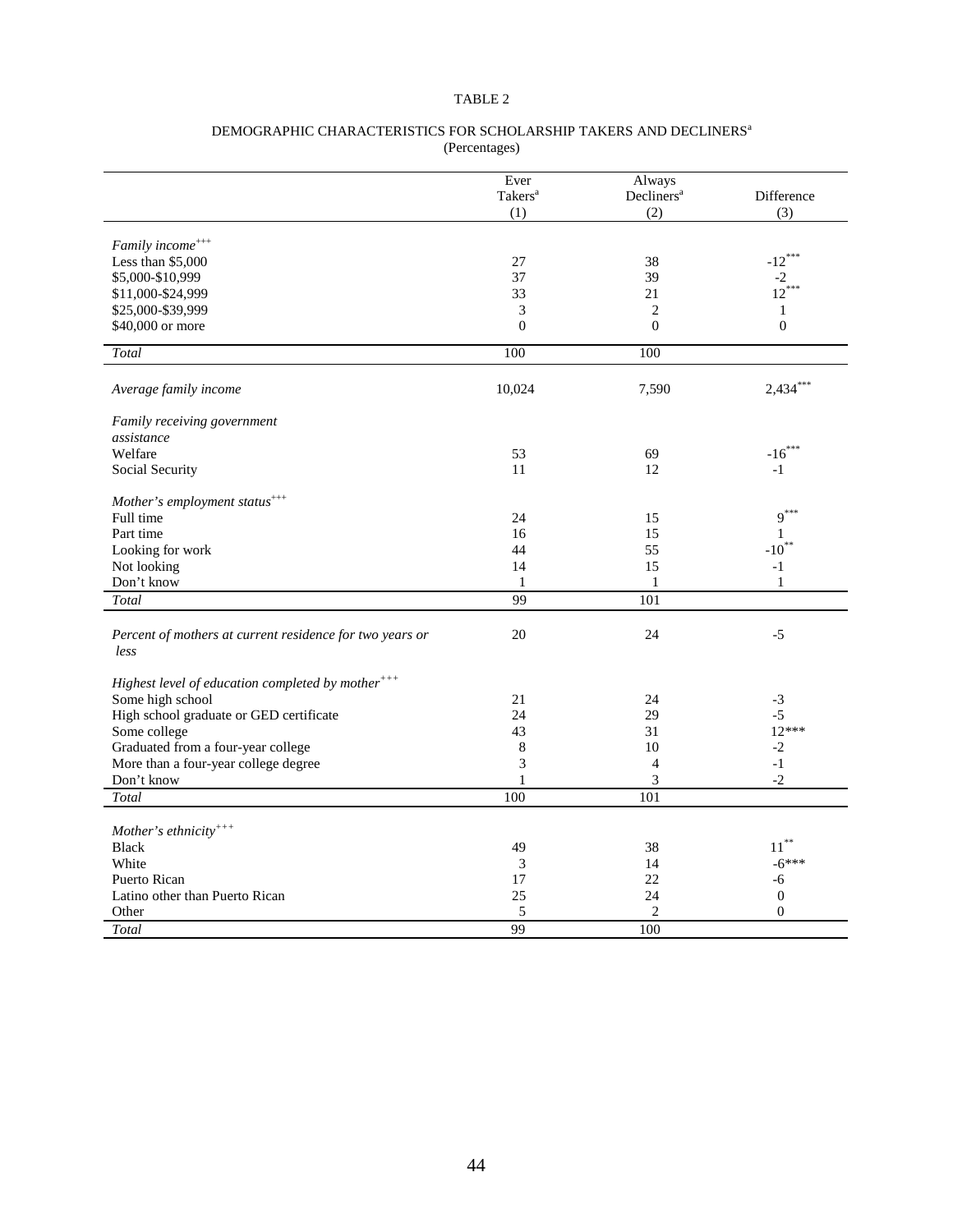### TABLE 2 (*continued)*

|                                                                                                             | Ever<br>Takers | Always<br>Decliners | Difference     |
|-------------------------------------------------------------------------------------------------------------|----------------|---------------------|----------------|
|                                                                                                             | (1)            | (2)                 | (3)            |
| Mother's religious affiliation <sup>+++</sup>                                                               |                |                     |                |
| <b>Baptist</b>                                                                                              | 21             | 20                  | 1              |
| Other Protestant                                                                                            | 18             | 12                  | $7*$           |
| Catholic                                                                                                    | 52             | 49                  | $\mathfrak{Z}$ |
| Other religion                                                                                              | 5              | 13                  | $-8***$        |
| No religion                                                                                                 | 4              | 7                   | $-2$           |
| Total                                                                                                       | 100            | 99                  |                |
|                                                                                                             |                |                     |                |
| Percent of mothers U.S.-born                                                                                | 56             | 56                  | $\theta$       |
| Percent of households with English as main language                                                         | 80             | 72                  | $7**$          |
|                                                                                                             |                |                     |                |
| Percent of children receiving any special education<br>services related to a disability or learning problem | 10             | 15                  | $-5*$          |
|                                                                                                             |                |                     |                |
| Baseline test scores (in national percentile rankings)                                                      |                |                     |                |
| Reading                                                                                                     | 23             | 23                  | $\theta$       |
| Mathematics                                                                                                 | 17             | 16                  |                |
| (N)                                                                                                         | 608-1027       | 158-293             |                |

COMPUTER SOURCE—MPR: FAY40201.do.

\*Statistically significant at .10.<br>\*\*Statistically significant at .05.<br>\*\*\*Statistically significant at .01.<br>\*\*\*Statistically significant at .01 using the chi-square. The chi-square test was used to test for differences in outcomes between takers and decliners.

**a** Takers are defined here as students in the treatment group who ever made use of the scholarship; decliners are students in the treatment group offered a scholarship but never using it.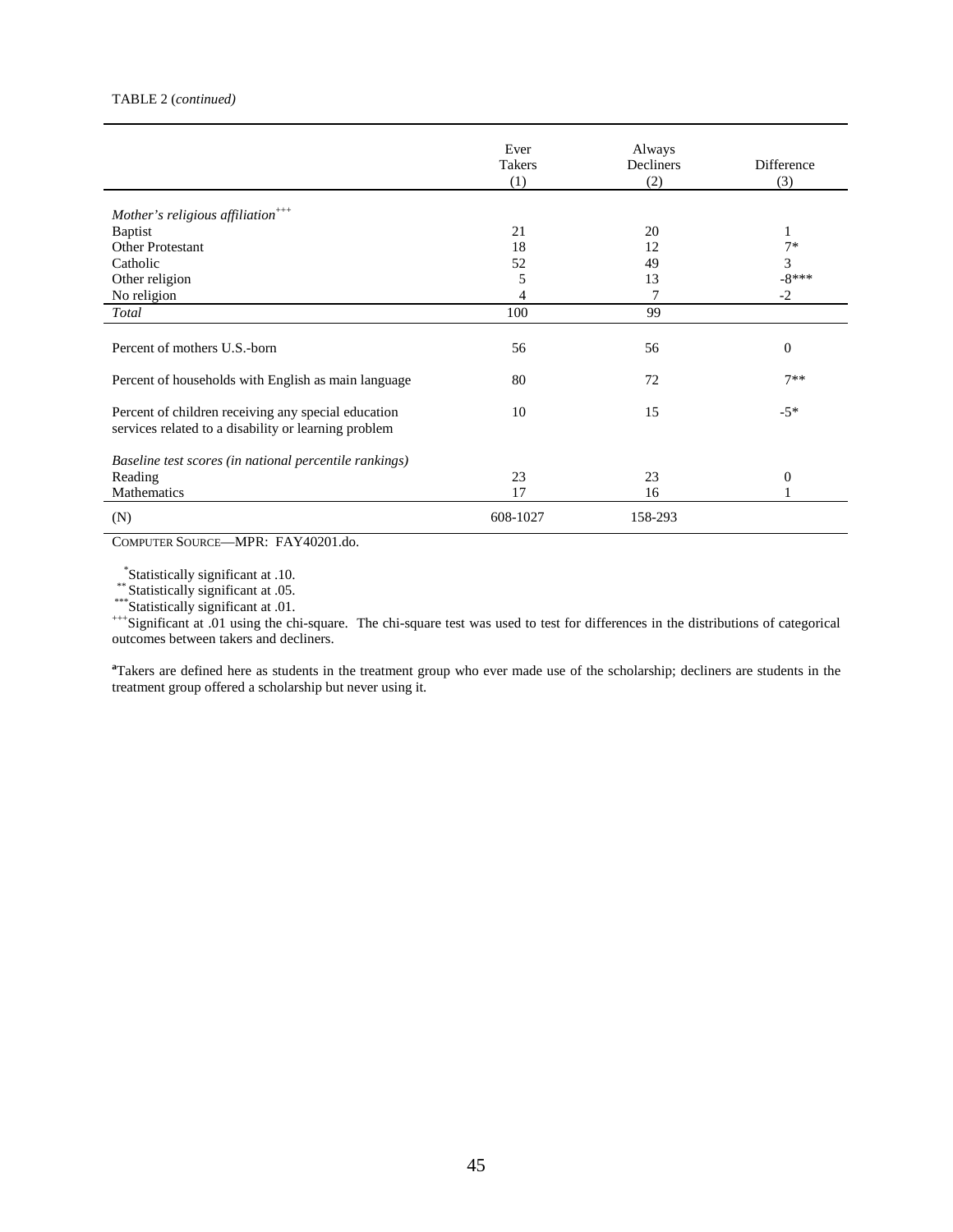|                                                                                                    | Percentage |
|----------------------------------------------------------------------------------------------------|------------|
| Why is this child not now using his or her scholarship?                                            |            |
| Could not afford the additional tuition and expenses                                               | 45         |
| Could not find a convenient private school                                                         | 33         |
| Has special education needs                                                                        | 14         |
| Other                                                                                              | 13         |
| Was not given space in private school                                                              | 7          |
| Quality of private school not acceptable                                                           | 5          |
| Moved away from private school                                                                     | 5          |
| Was suspended or expelled from private school                                                      | 5          |
| Was asked not to return to private school                                                          | 5          |
| Private school wanted to hold child back a grade                                                   | 4          |
| Did not pass private-school admissions test<br>$Q_{11} = 0 = 0 = 0 = 1$ $\lambda$ $IDD = 10111111$ | 3          |

# REASONS WHY STUDENTS DID NOT TAKE SCHOLARSHIPS

COMPUTER SOURCE—MPR: sty40111a.do.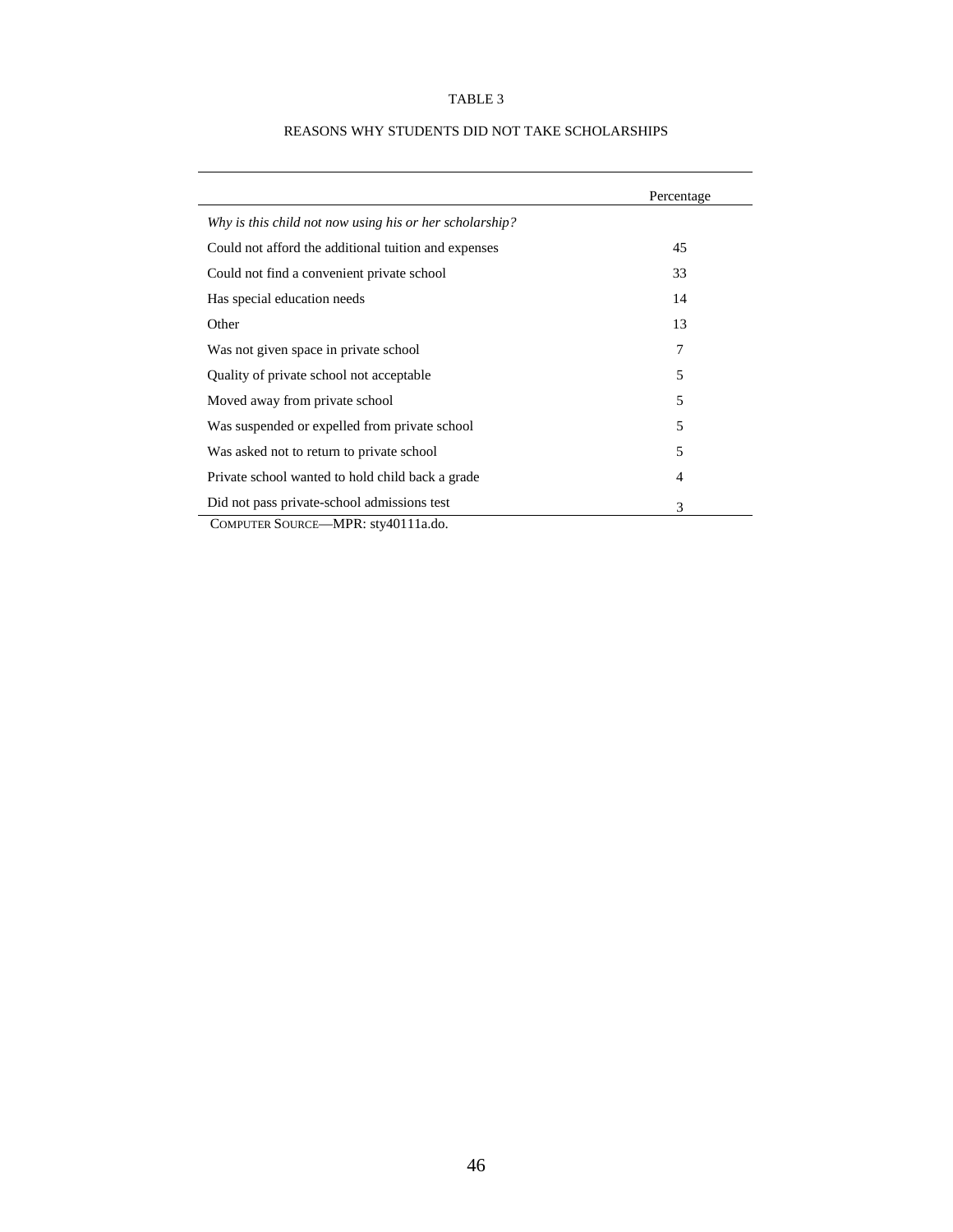| Considerations                                 | Percentage       |
|------------------------------------------------|------------------|
|                                                |                  |
| Academic quality                               | 63               |
| Discipline                                     | 46               |
| Religious instruction                          | 34               |
| Teacher quality                                | 32               |
| Safety                                         | 29               |
| What is taught in class                        | 22               |
| Convenient location                            | 19               |
| Class size                                     | 17               |
| The school was the only choice available       | 9                |
| The child went to a neighborhood public school | 5                |
| School facilities                              | 3                |
| Child's friends                                | 1                |
| Sports program                                 | $\boldsymbol{0}$ |

### PERCENTAGE OF SCHOLARSHIP TAKERS WHO RESPONDED THAT THE FOLLOWING WAS ONE OF THE THREE MOST IMPORTANT CONDIDERATIONS IN CHOOSING A SCHOOL

COMPUTER SOURCE—MPRE: sty40111.do.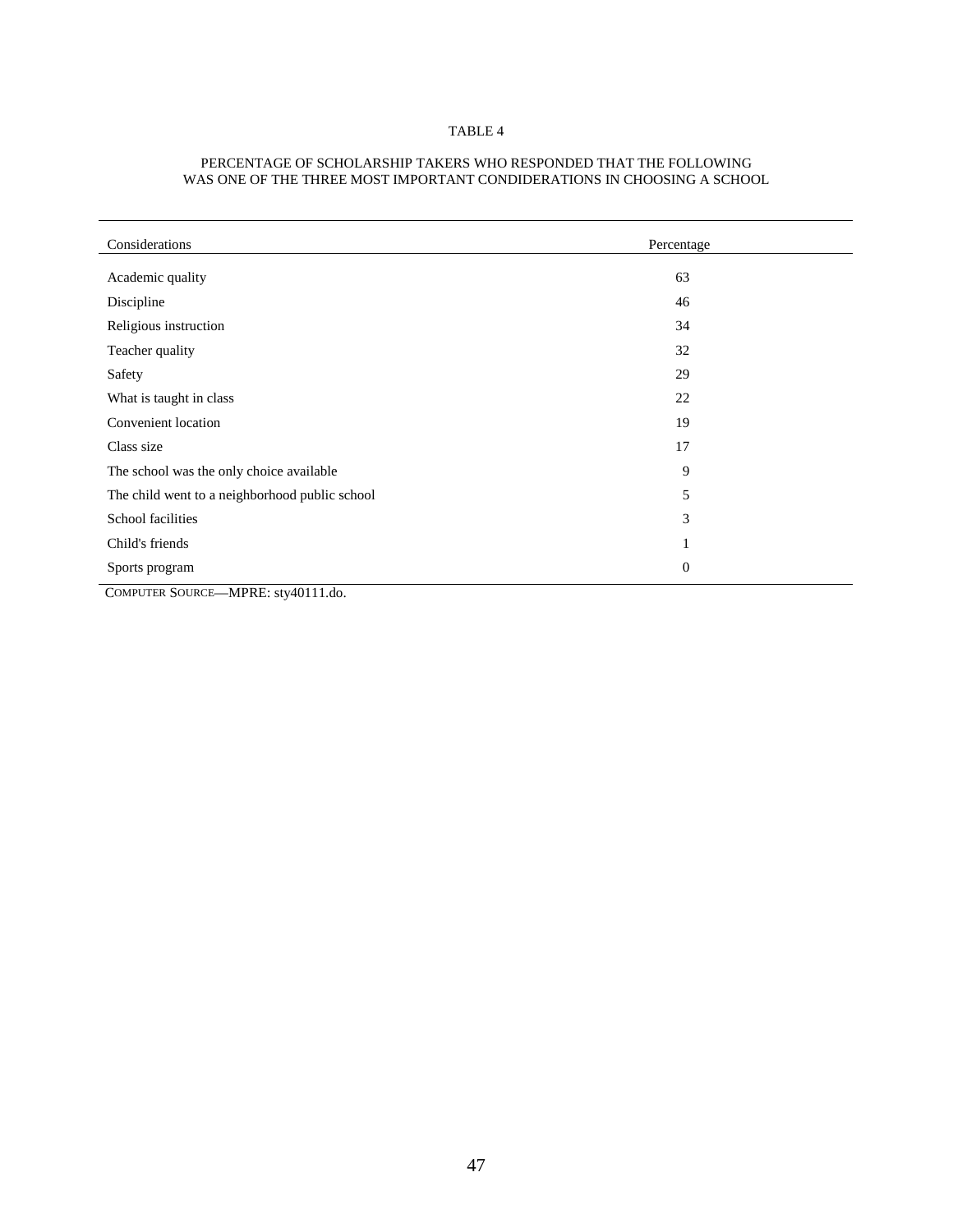### PERCENTAGE OF FAMILIES WHOSE CHILD ATTENDED PREFERRED SCHOOL (Percentages)

|                                                                                                       | Scholarship Offered | Control Group  | Scholarship Offer<br>Impact |
|-------------------------------------------------------------------------------------------------------|---------------------|----------------|-----------------------------|
| Attended preferred school                                                                             | 81                  | 61             | $20***$                     |
| Reasons for not attending preferred school<br>Family could not pay the cost                           | 11                  | 31             | $-20***$                    |
| Child did not pass admissions test                                                                    | 1                   | 1              | $\theta$                    |
| Family not member of affiliated church                                                                |                     |                | $\theta$                    |
| No more space at school                                                                               | 4                   | 5              | $-1$                        |
| Applied too late                                                                                      | 2                   | $\overline{c}$ | $\Omega$                    |
| Transportation problems                                                                               | 4                   | 3              | 1                           |
| Moved away from school                                                                                |                     |                | $\Omega$                    |
| School location inconvenient                                                                          | 1                   | $\overline{c}$ | $-1$                        |
| Communication problems                                                                                | 2                   |                | $* *$                       |
| School not in zone or district                                                                        | 2                   | 8              | -6                          |
| School did not offer special education                                                                | 2                   | 0              | $2***$                      |
| No reason given by school                                                                             | 8                   | 5              | 3                           |
| Other                                                                                                 | 1                   | 1              | $\theta$                    |
| On average, how long does it take this child to<br>get from home to school each morning? <sup>a</sup> | 15                  | 16             | $\theta$                    |
| (N)                                                                                                   | 1,392               |                |                             |

COMPUTER SOURCE—MPR: fay40100.do, fay40102- fay40105.do.

*a* The coding for the length of time it takes to get to school is as follows: 5 if under 10 minutes, 15 if 11–20 minutes, 25 if 21–30 minutes, 38 if 31–45 minutes, 53 if 46-60 minutes, and 61 if more than one hour.

\*Impact is statistically significant at .10 level, two-tailed test. \*\* Impact is statistically significant at .05 level, two-tailed test. \*\*\* Impact is statistically significant at .01 level, two-tailed test.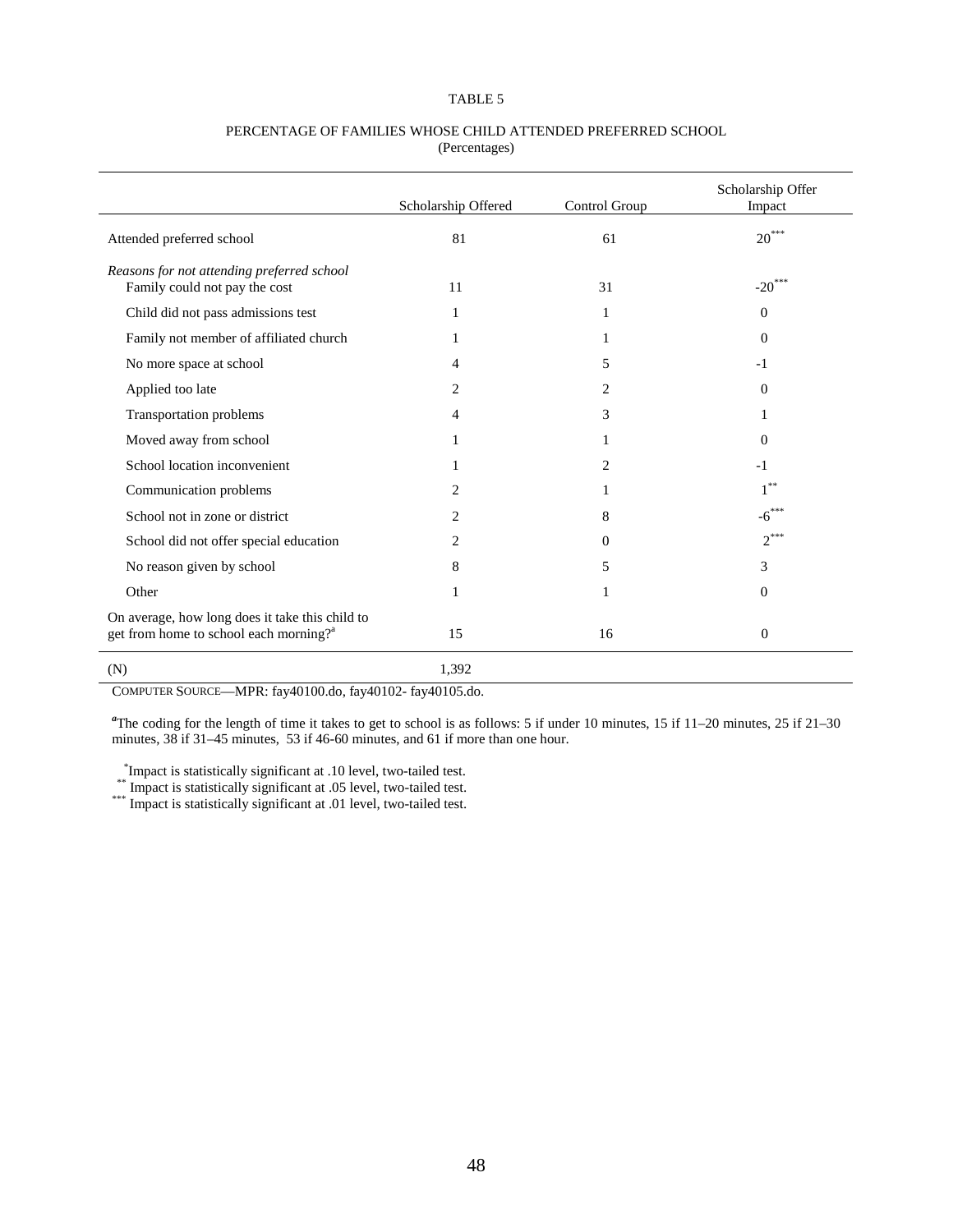|                                                     | Scholarship<br>Offered <sup>a</sup><br>(1) | Control<br>$Group^b$<br>(2) | Scholarship<br>Offer<br>Impact <sup>c</sup><br>(3) | Scholarship<br>User <sup>d</sup><br>(4) | Control-<br>Group<br>Complier <sup>e</sup><br>$\overline{(5)}$ | Switch to<br>Private School <sup>f</sup><br>(6) |
|-----------------------------------------------------|--------------------------------------------|-----------------------------|----------------------------------------------------|-----------------------------------------|----------------------------------------------------------------|-------------------------------------------------|
| Average school size                                 | 409                                        | 493                         | $-84***$                                           | 382                                     | 519                                                            | $-137***$                                       |
| Average class size                                  | 24                                         | 25                          | $\text{-1}^{\ast\ast\ast}$                         | 26                                      | 28                                                             | $-2$ <sup>***</sup>                             |
| Percentage very satisfied with<br>school facilities | 24                                         | 12                          | $12***$                                            | 29                                      | 9                                                              | $20***$                                         |
| Percentage with the following<br>resources:         |                                            |                             |                                                    |                                         |                                                                |                                                 |
| Special programs for non-<br>English speakers       | 55                                         | $77\,$                      | $-22***$                                           | 49                                      | 89                                                             | $-40***$                                        |
| Special programs for learning<br>disabled           | 70                                         | 78                          | $-8$ <sup>***</sup>                                | 68                                      | 82                                                             | $-14***$                                        |
| Nurse's office                                      | 83                                         | 94                          | $\text{-}11^{\ast\ast\ast}$                        | 79                                      | 97                                                             | $-18***$                                        |
| Child counselor                                     | 78                                         | 81                          | $-3$                                               | 77                                      | 83                                                             | $-6$                                            |
| Library                                             | 89                                         | 92                          | $-3$                                               | 87                                      | 91                                                             | $-4$                                            |
| Cafeteria                                           | 91                                         | 96                          | $-5***$                                            | 88                                      | 96                                                             | $-8$ <sup>***</sup>                             |
| Special programs for advanced<br>learners           | 54                                         | 58                          | $-4$                                               | 51                                      | 58                                                             | $-7$                                            |
| After-school program                                | 91                                         | 86                          | $-5$ ***                                           | 93                                      | 84                                                             | $9***$                                          |
| Gymnasium                                           | 91                                         | 91                          | $\mathbf{0}$                                       | 90                                      | 89                                                             | $\mathbf{1}$                                    |
| Arts program                                        | 79                                         | 81                          | $-2$                                               | 82                                      | 85                                                             | $-3$                                            |
| Computer laboratory                                 | 91                                         | 84                          | $7***$                                             | 93                                      | 81                                                             | $12***$                                         |
| Music program                                       | 80                                         | 78                          | $\mathbf{2}$                                       | 83                                      | 80                                                             | $\overline{3}$                                  |
| Individual tutors                                   | 57                                         | 44                          | $13***$                                            | 61                                      | 38                                                             | $23***$                                         |
| (N)                                                 | 919-1,379                                  |                             |                                                    | 919-1,379                               |                                                                |                                                 |

### SIZE AND QUALITY OF SCHOOL FACILITIES (Percentages)

COMPUTER SOURCE—MPR: fay40102.do, fay40103d.do.

a Those who were offered a scholarship, whether or not they made use of it. b Those who were not offered a scholarship.

c Estimated impact of being offered a scholarship.

<sup>d</sup>Those who were offered a scholarship and identified by SCSF staff as having used their scholarship to attend a private school. <sup>e</sup>Those in the control group who would have used a scholarship had they been offered one as described in Appendix C.<br><sup>f</sup>Estimated impact of participation in the program during at least the third year, using a two-stage le described in Appendix C.

\*Impact is statistically significant at .10 level, two-tailed test.

\*\*Impact is statistically significant at .05 level, two-tailed test.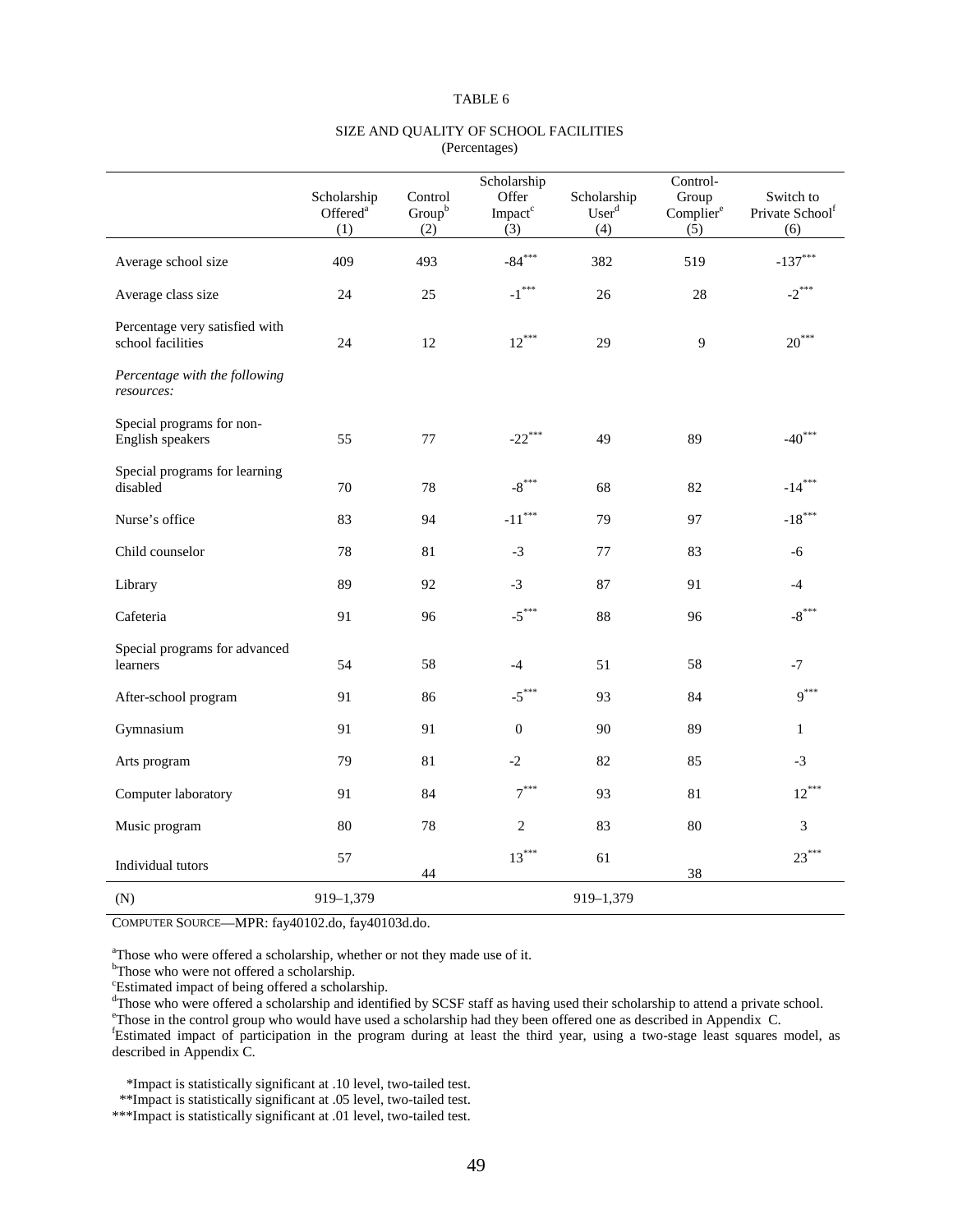### ETHNIC AND RACIAL ISOLATION IN CLASSROOM (Percentages)

|                                                                                                |                               |                         |                                    |                            | Control                   |                                    |
|------------------------------------------------------------------------------------------------|-------------------------------|-------------------------|------------------------------------|----------------------------|---------------------------|------------------------------------|
|                                                                                                | Scholarship<br>Offered<br>(1) | Control<br>Group<br>(2) | Scholarship<br>Offer Impact<br>(3) | Scholarship<br>User<br>(4) | Group-<br>Complier<br>(5) | Switch to<br>Private School<br>(6) |
| What percentage of students in child's<br>class are minority?                                  |                               |                         |                                    |                            |                           |                                    |
| Less than one-quarter                                                                          | 12                            | 12                      | $\mathbf{0}$                       | 11                         | 11                        | $\mathbf{0}$                       |
| One-quarter to one-half                                                                        | 13                            | 10                      | 3                                  | 15                         | 10                        | 5                                  |
| One-half to three-quarters                                                                     | 11                            | 13                      | $-2$                               | 13                         | 16                        | $-3$                               |
| Three-quarters but not everyone                                                                | 30                            | 25                      | 5                                  | 30                         | 22                        | $\,8\,$                            |
| Everyone                                                                                       | 34                            | 40                      | $-6$ <sup>**</sup>                 | 30                         | 40                        | $-10^{**}$                         |
| Total                                                                                          | 100                           | 100                     |                                    | 99                         | 99                        |                                    |
| What portion of the student's class is<br>of the same race/ethnic background as<br>this child? |                               |                         |                                    |                            |                           |                                    |
| Less than one-quarter                                                                          | 19                            | 17                      | 2                                  | 19                         | 16                        | 3                                  |
| One-quarter to one-half                                                                        | 20                            | 18                      | 2                                  | 23                         | 19                        | $\overline{4}$                     |
| One-half to three-quarters                                                                     | 20                            | 25                      | $-5$ <sup>*</sup>                  | 20                         | 28                        | $-8^*$                             |
| Three-quarters but not everyone                                                                | 28                            | 31                      | $-3$                               | 28                         | 33                        | $-5$                               |
| Everyone                                                                                       | 12                            | 9                       | $3^*$                              | 11                         | 6                         | $5^*$                              |
| Total                                                                                          | 99                            | 100                     |                                    | 101                        | 101                       |                                    |
| (N)                                                                                            | 1,353-1,369                   |                         |                                    | 1,353-1,369                |                           |                                    |
| Student reports (percentages)                                                                  |                               |                         |                                    |                            |                           |                                    |
| Number of friends of a different race <sup>a</sup>                                             | 2.8                           | 2.5                     | $0.3***$                           | 2.8                        | 2.3                       | $0.5***$                           |
| Would not like having a family of a<br>different race move next door                           | $10\,$                        | 12                      | $-2$                               | 10                         | 13                        | $-3$                               |
| In general, experiences with people of<br>other races have been bad                            | $\sqrt{6}$                    | 9                       | $-3*$                              | $\overline{4}$             | $\,8$                     | $-4$                               |
| (N)                                                                                            | 1,614-1,640                   |                         |                                    | 1,604-1,629                |                           |                                    |

COMPUTER SOURCE—MPR: fay40107.do, sty40112.do, sty40113.do.

See notes to Table 6.

<sup>a</sup>The index is scored 0 if the child reports no friends of a different race, 1.5 for one to two friends, 3.5 for three to four friends, 5.5 for five to six friends, and 7.5 for seven or more friends.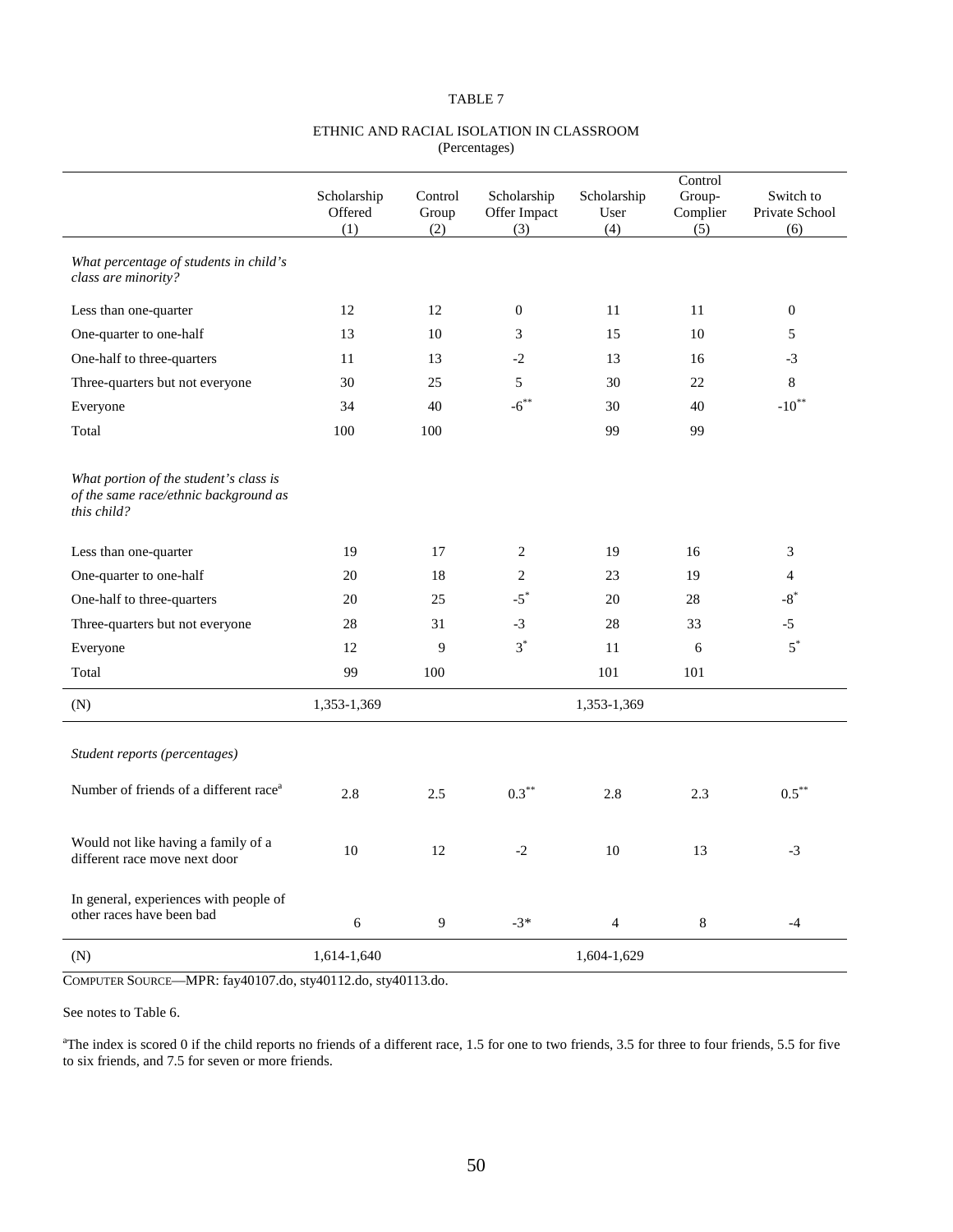#### OBSTACLES THAT KEEP THE CHILD FROM PERFORMING BETTER IN SCHOOL (Percentages)

|                                                                               |                               |                         |                                    |                            | Control                   |                                    |  |
|-------------------------------------------------------------------------------|-------------------------------|-------------------------|------------------------------------|----------------------------|---------------------------|------------------------------------|--|
|                                                                               | Scholarship<br>Offered<br>(1) | Control<br>Group<br>(2) | Scholarship<br>Offer Impact<br>(3) | Scholarship<br>User<br>(4) | Group-<br>Complier<br>(5) | Switch to Private<br>School<br>(6) |  |
| Parents report as biggest<br>obstacle keeping child from<br>performing better |                               |                         |                                    |                            |                           |                                    |  |
| There are no obstacles                                                        | 58                            | 23                      | $35***$                            | 75                         | 17                        | $58***$                            |  |
| Teacher quality                                                               | 8                             | 19                      | $***$<br>$-11$ <sup>'</sup>        | 5                          | 24                        | $-19***$                           |  |
| Lack of discipline at the school                                              | 5                             | 15                      | $-10***$                           | 1                          | 17                        | $-16***$                           |  |
| Friends                                                                       | 7                             | 11                      | $-4***$                            | $\overline{4}$             | 10                        | $-6***$                            |  |
| Problems at home                                                              | 1                             | 2                       | $-1$                               | $\mathbf{0}$               | 2                         | $-2$                               |  |
| Problems in the neighborhood                                                  | 1                             | $\overline{2}$          | $-1$ <sup>**</sup>                 | $\mathbf{0}$               | $\overline{2}$            | $-2$ <sup>**</sup>                 |  |
| Lack of motivation                                                            | 11                            | 13                      | $-2$                               | 8                          | 12                        | $-4$                               |  |
| Lack of facilities/programs<br>needed to address child's special<br>needs     | 10                            | 16                      | $-6***$                            | $\overline{7}$             | 17                        | $-10***$                           |  |
| (N)                                                                           | 1,355                         |                         |                                    | 1,355                      |                           |                                    |  |

COMPUTER SOURCE—MPR: fay40103c.do.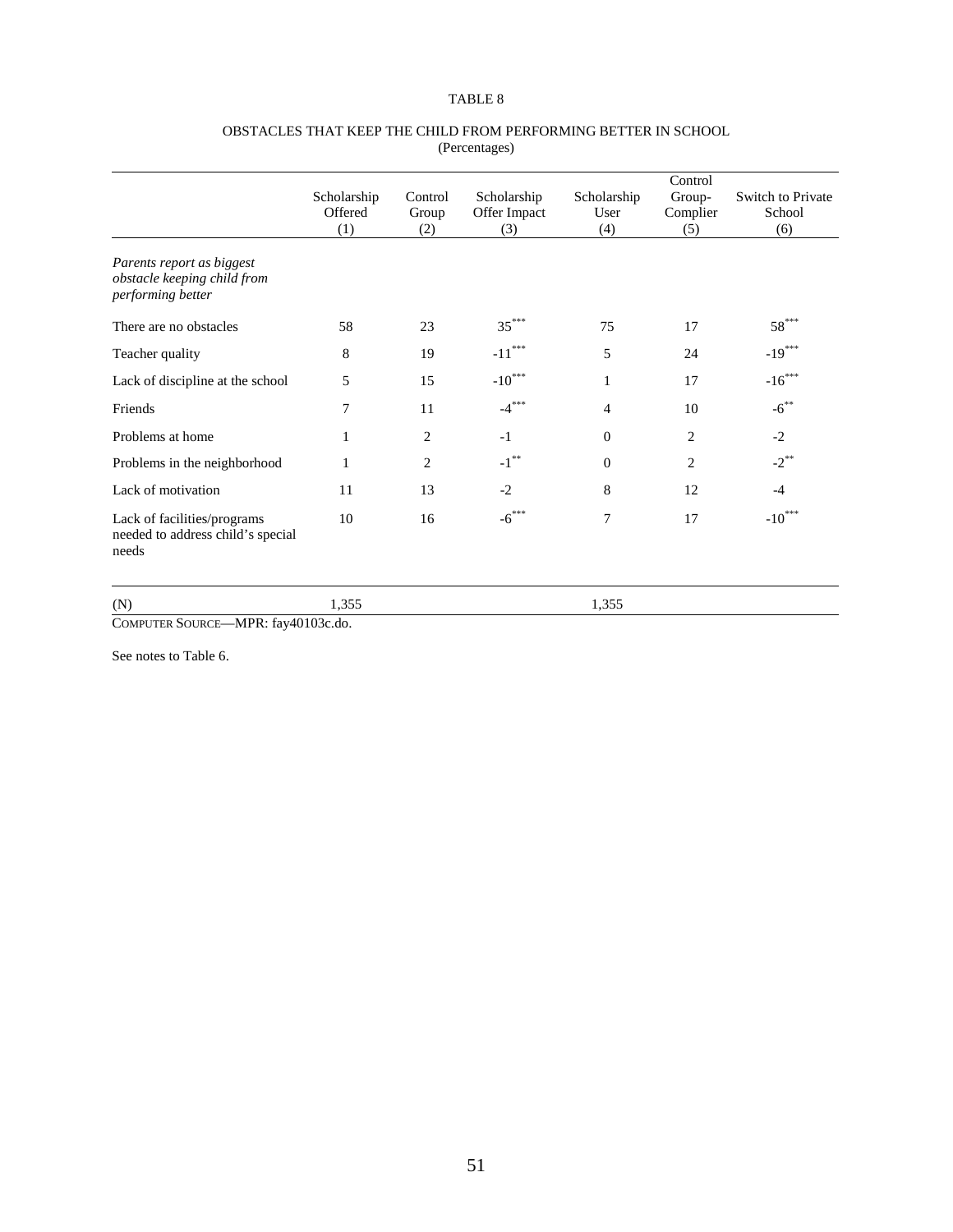|                                                                                    | Scholarship<br>Offered<br>(1) | Control<br>Group<br>(2) | Scholarship<br>Offer Impact<br>(3) | Scholarship<br>User<br>(4) | Control-<br>Group<br>Complier<br>(5)     | Switch to<br>Private School<br>(6) |
|------------------------------------------------------------------------------------|-------------------------------|-------------------------|------------------------------------|----------------------------|------------------------------------------|------------------------------------|
| Children with physical disabilities                                                | 3                             | $\overline{0}$          | $3***$                             | $\overline{4}$             | $-1$                                     | $5***$                             |
| Children with learning disabilities                                                | 10                            | 6                       | $4^{**}$                           | 11                         | $\overline{4}$                           | $7^{**}$                           |
| (N)                                                                                | 1,392-1,393                   |                         |                                    | 1,392-1,393                |                                          |                                    |
|                                                                                    | Scholarship<br>Offered        | Control<br>Group        | Difference                         | Scholarship<br>User        | Control<br>Group in<br>Public<br>Schools | Difference                         |
| Percentage that believe school<br>doing "very well"' at attending to<br>these need |                               |                         |                                    |                            |                                          |                                    |
| Physical disabilities <sup>a</sup>                                                 | .31                           | .44                     | $-.13$                             | .37                        | .39                                      | $-.02$                             |
| Learning disabilities <sup>a</sup>                                                 | .24                           | .24                     | .00                                | .21                        | .26                                      | $-.04$                             |
| (N)                                                                                | $42 - 156$                    |                         |                                    | $42 - 156$                 |                                          |                                    |

### SPECIAL EDUCATION FACILITIES AND PROGRAMS (Percentages)

COMPUTER SOURCE—MPR: fay40103c.do, fay40104.do, fay40109.do, fay40119.do.

### See notes to Table 6.

<sup>a</sup>These figures are calculated as a percent of those parents with disabled or non—English-speaking children, not as a percent of the entire population. Because these groups were not created by using random assignment, we report differences in means and not impacts.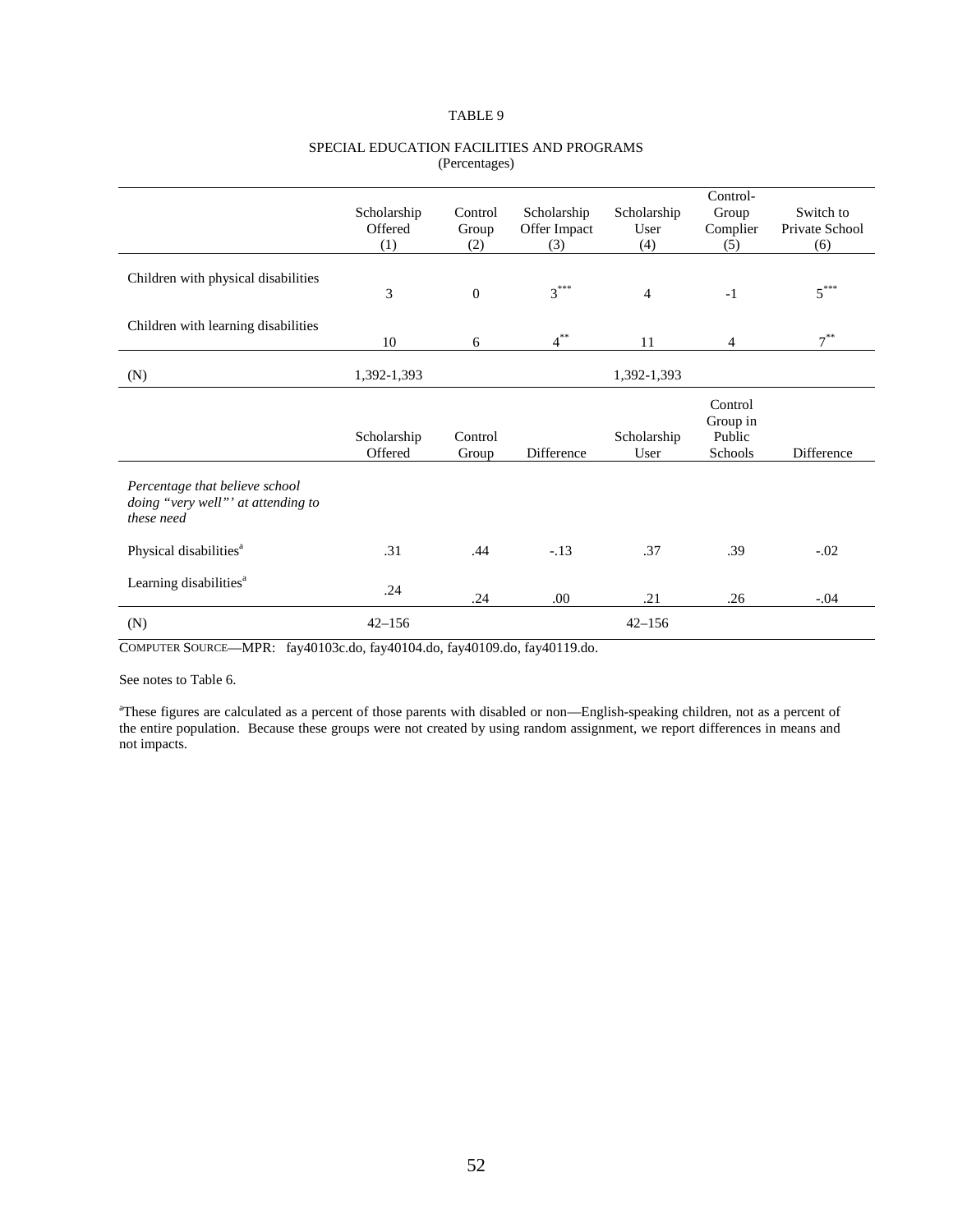#### PARENT PERCEPTIONS OF SCHOOL CLIMATE (Percentages)

|                                      | Scholarship<br>Offered<br>(1) | Control<br>Group<br>(2) | Scholarship<br>Offer Impact<br>(3) | Scholarship<br>User<br>(4) | Control-<br>Group<br>Complier<br>(5) | Switch to<br>Private School<br>(6) |
|--------------------------------------|-------------------------------|-------------------------|------------------------------------|----------------------------|--------------------------------------|------------------------------------|
| Parents report as serious problem    |                               |                         |                                    |                            |                                      |                                    |
| Fighting                             | 44                            | 62                      | $-18***$                           | 34                         | 64                                   | $-30***$                           |
| Tardiness                            | 46                            | 59                      | $-13***$                           | 39                         | 61                                   | $-22$ ***                          |
| Students missing class               | 37                            | 52                      | $-15***$                           | 30                         | 55                                   | $-25***$                           |
| Students destroying property         | 31                            | 42                      | $-11***$                           | 29                         | 48                                   | $-19***$                           |
| Cheating                             | 35                            | 41                      | $-6^{**}$                          | 29                         | 40                                   | $-11$ <sup>**</sup>                |
| Racial conflict                      | 31                            | 36                      | $-5$ <sup>*</sup>                  | 27                         | 36                                   | $-9$ <sup>*</sup>                  |
| Parents report on school rules       |                               |                         |                                    |                            |                                      |                                    |
| School uniform                       | 85                            | 57                      | $28***$                            | 97                         | 49                                   | $48***$                            |
| Certain forms of dress forbidden     | 87                            | 72                      | $15***$                            | 95                         | 70                                   | $25***$                            |
| Visitors must sign in at main office | 90                            | 95                      | $-5***$                            | 88                         | 97                                   | $-9***$                            |
| Hall passes required to leave class  | 82                            | 87                      | $-5$ <sup>**</sup>                 | 79                         | 88                                   | $-9***$                            |
| (N)                                  | 1,241-1,377                   |                         |                                    | 1,241-1,377                |                                      |                                    |

COMPUTER SOURCE—MPR: fay40102.do, fay40103d.do.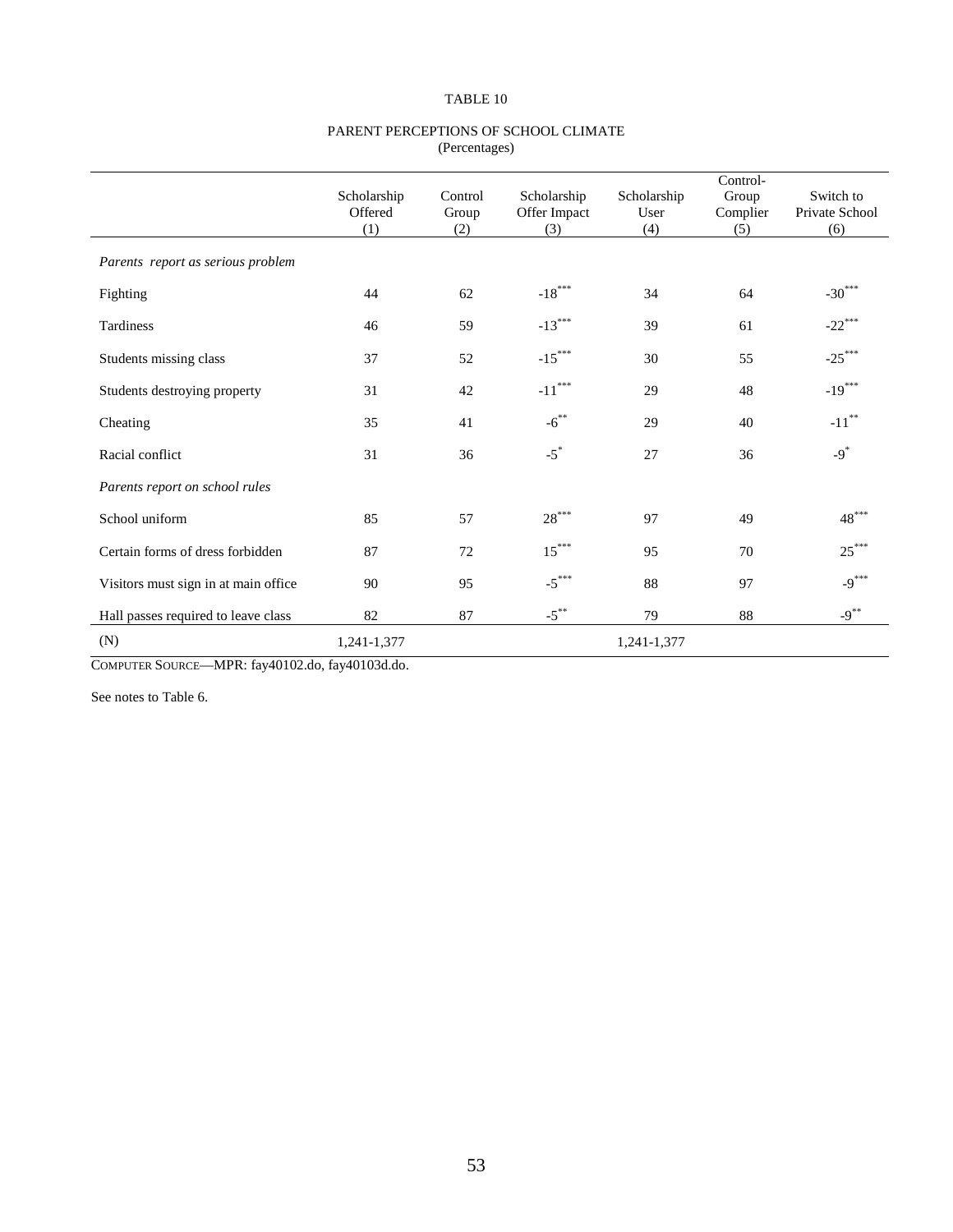|                                              | Scholarship<br>Offered<br>(1) | Control<br>Group<br>(2) | Scholarship<br>Offer Impact<br>(3) | Scholarship<br>User<br>(4) | Control-<br>Group<br>Complier<br>(5) | Switch to<br>Private School<br>(6) |
|----------------------------------------------|-------------------------------|-------------------------|------------------------------------|----------------------------|--------------------------------------|------------------------------------|
| Student reports (percentages)                |                               |                         |                                    |                            |                                      |                                    |
| Students are proud to attend this<br>school  | 61                            | 56                      | $5^*$                              | 64                         | 56                                   | $8^*$                              |
| Behavior rules are strict                    | 67                            | 62                      | $5^*$                              | 69                         | 60                                   | $9^*$                              |
| Students get along with teachers             | 60                            | 51                      | $9***$                             | 65                         | 49                                   | $16***$                            |
| Feel "put down" by teachers                  | 17                            | 21                      | $-4$ <sup>**</sup>                 | 15                         | 22                                   | $-7$ <sup>*</sup>                  |
| Teachers ignore cheating                     | 15                            | 18                      | $-3$                               | 13                         | 17                                   | $-4$                               |
| There is a lot of cheating in this<br>school | 25                            | 30                      | $-5$ <sup>**</sup>                 | 18                         | 28                                   | $-10^{**}$                         |
| (N)                                          | 1,618-1,746                   |                         |                                    | 1,607-1,735                |                                      |                                    |

# STUDENT PERCEPTIONS OF SCHOOL CLIMATE

COMPUTER SOURCE—MPR: sty40112.do, sty40113.do, sty40114.do, sty40115.do.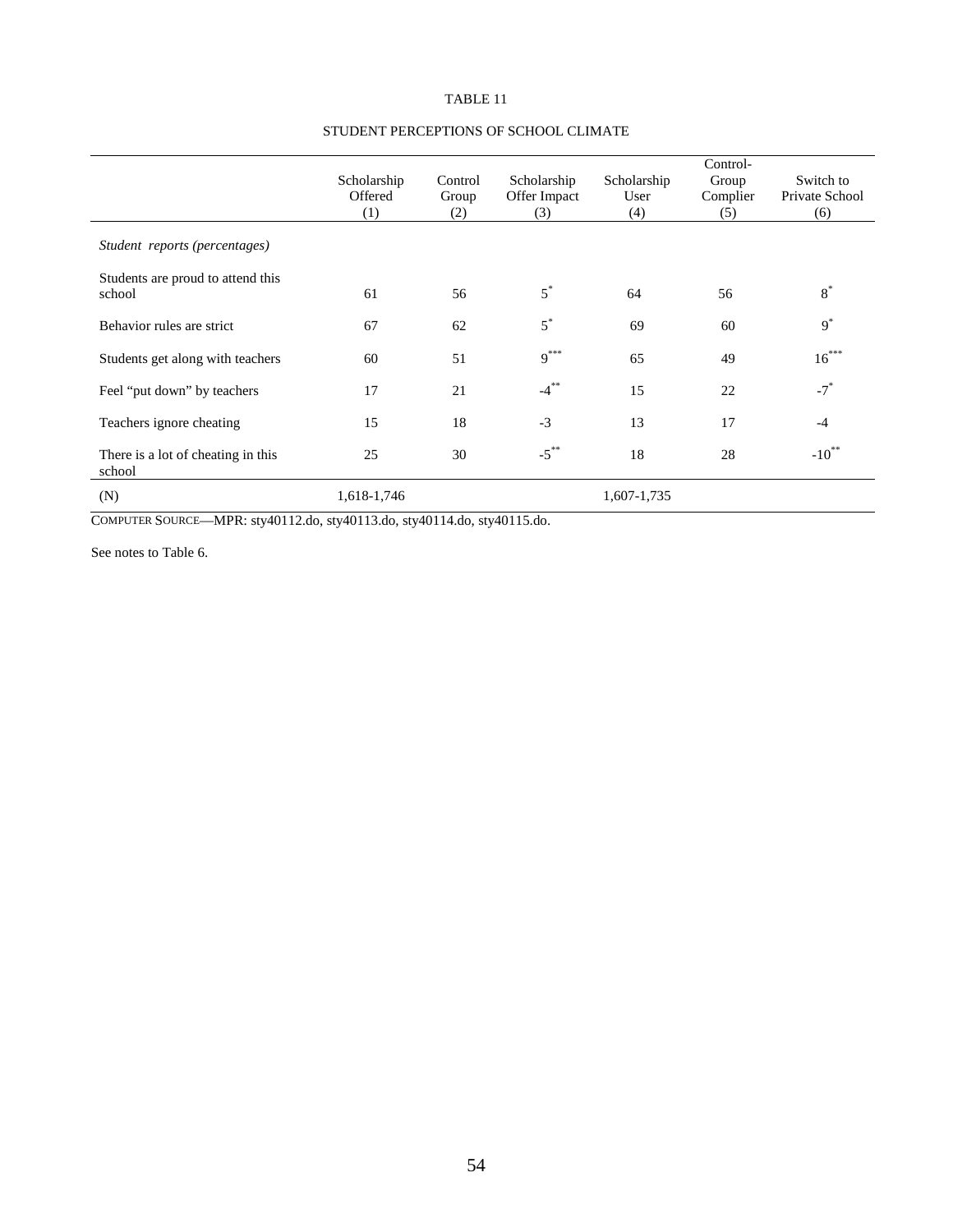#### HOMEWORK (Percentages)

|                                                         | Scholarship<br>Offered<br>(1) | Control<br>Group<br>(2) | Scholarship<br>Offer Impact<br>(3) | Scholarship<br>User<br>(4) | Control-<br>Group<br>Complier<br>(5) | Switch to<br>Private School<br>(6) |
|---------------------------------------------------------|-------------------------------|-------------------------|------------------------------------|----------------------------|--------------------------------------|------------------------------------|
| Parent reports                                          |                               |                         |                                    |                            |                                      |                                    |
| Child has more than one hour of<br>homework             | 57                            | 42                      | $15***$                            | 63                         | 37                                   | $26***$                            |
| Homework too easy                                       | 8                             | 18                      | $-10***$                           | 6                          | 23                                   | $-17***$                           |
| (N)                                                     | 1,361-1,395                   |                         |                                    | 1,361-1,395                |                                      |                                    |
| Student reports                                         |                               |                         |                                    |                            |                                      |                                    |
| Trouble keeping up with<br>homework                     | 24                            | 24                      | $\overline{0}$                     | 24                         | 24                                   | $\mathbf{0}$                       |
| Time spent on homework on<br>typical night (in minutes) | 47                            | 44                      | 3                                  | 50                         | 45                                   | 5                                  |
| Teachers return homework always<br>or most of time      | 52                            | 55                      | $-3$                               | 51                         | 56                                   | $-5$                               |
| (N)                                                     | 1,736-1,779                   |                         |                                    | 1,726-1,751                |                                      |                                    |

COMPUTER SOURCE—MPR: fay40103c.do, fay40103d.do, sty40113.do, sty40115.do.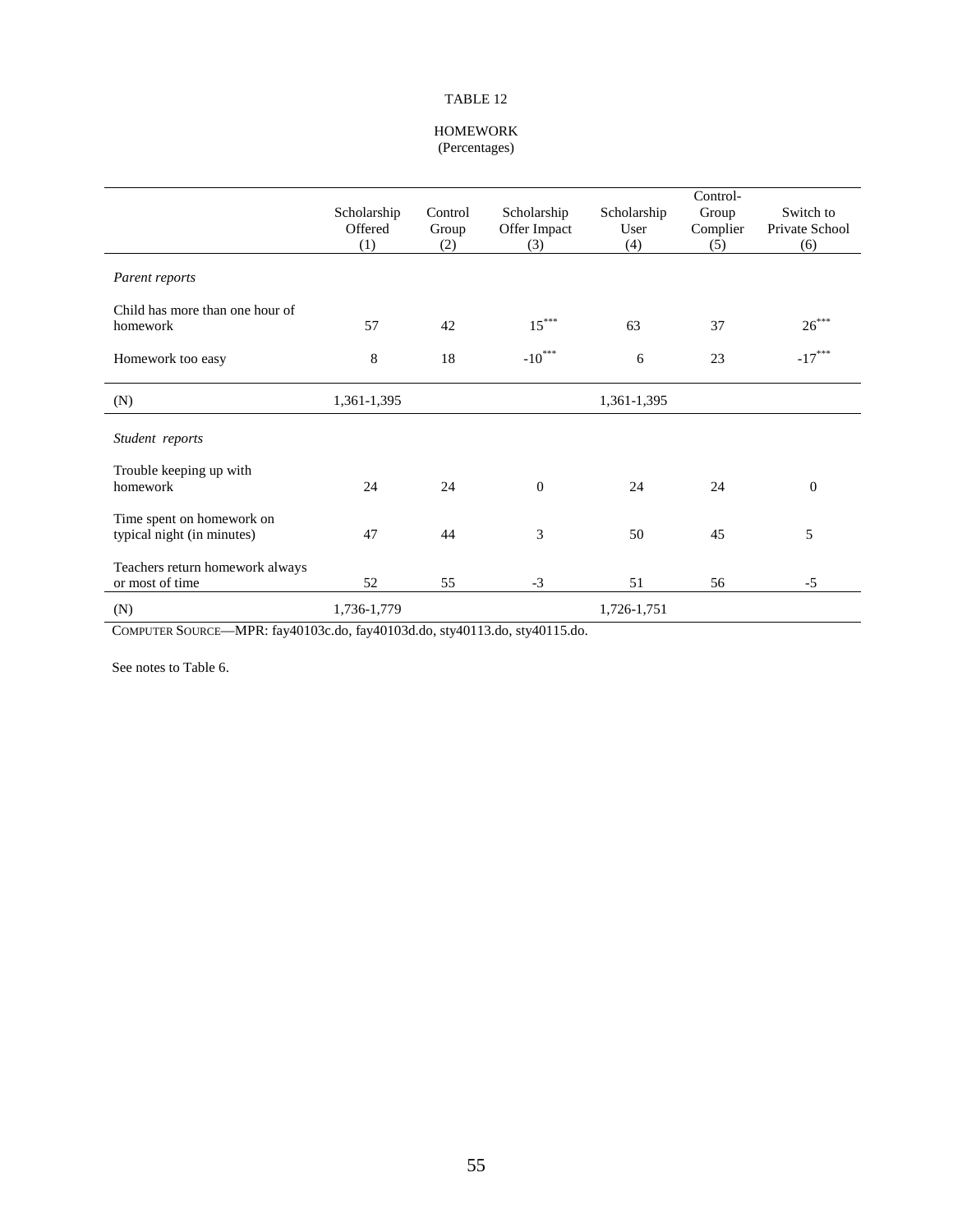### Scholarship Offered Control Group Scholarship Offer Impact Scholarship User Control-Group Complier Switch to Private School (1) (2) (3) (4) (5) (6) Parents regularly informed about student grades 91 83 8<sup>\*\*\*</sup> 97 83 14<sup>\*\*\*</sup> Parents receive notes from teacher  $90$  80  $10^{***}$  93 76  $17^{***}$ Parents receive newsletter 82 72 10<sup>\*\*\*</sup> 84 68 16<sup>\*\*\*</sup> Notified of disruptive behavior  $91$  81  $10^{***}$  91 75  $16^{***}$ Parents speak to classes about jobs  $\begin{array}{ccc} 44 & 37 & 7^{**} & 38 & 26 \end{array}$   $\begin{array}{ccc} 12^{**} & 12^{**} & 12^{**} \end{array}$ Parents participate in instruction  $65$   $53$   $12^{***}$   $67$   $47$   $20^{***}$ Parent night  $92$  87  $5***$  97 89 8<sup>\*\*\*\*\*</sup> Regular parent-teacher conferences 93 92 1 95 93 2 (N) 1,091-1,361 1,091-1,361

### SCHOOL COMMUNICATION WITH PARENTS (Percentages)

COMPUTER SOURCE—MPR: fay40103c.do.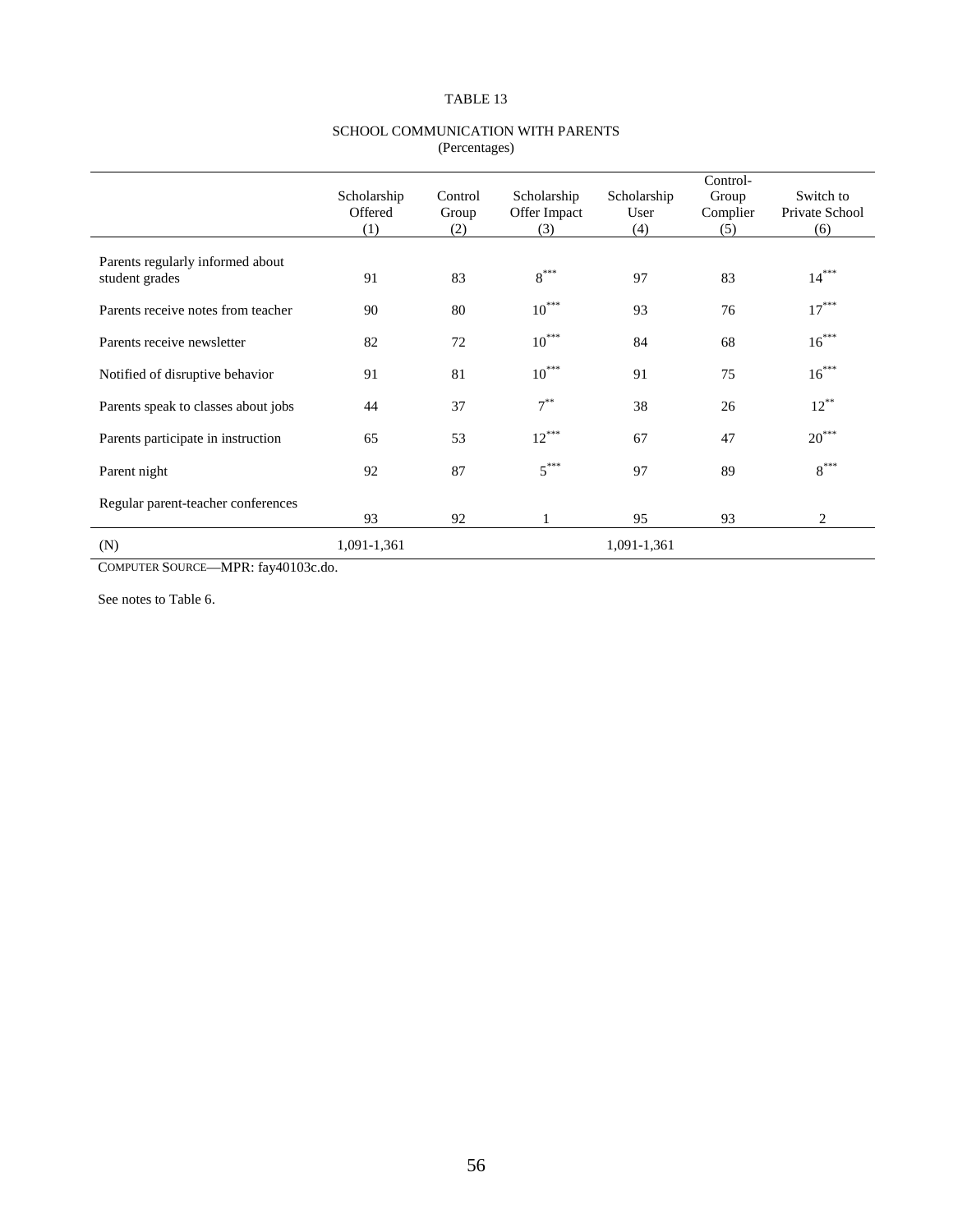#### RELIGIOUS PRACTICES (Percentages)

|                                      | Scholarship<br>Offered<br>(1) | Control<br>Group<br>(2) | Scholarship<br>Offer Impact<br>(3) | Scholarship<br>User<br>(4) | Control-<br>Group<br>Complier<br>(5) | Switch to<br>Private School<br>(6) |
|--------------------------------------|-------------------------------|-------------------------|------------------------------------|----------------------------|--------------------------------------|------------------------------------|
| Student reports                      |                               |                         |                                    |                            |                                      |                                    |
| Religious instruction outside school | 20                            | 19                      |                                    | 21                         | 19                                   | 2                                  |
| Attend religious services            | 52                            | 38                      | $14***$                            | 62                         | 37                                   | $25***$                            |
| Participate in church group          | 44                            | 34                      | $10^{***}$                         | 47                         | 28                                   | $19***$                            |
| (N)                                  | 1,732-1,747                   |                         |                                    | 1,721-1,736                |                                      |                                    |

COMPUTER SOURCE—MPR: sty40112.do, sty40113.do.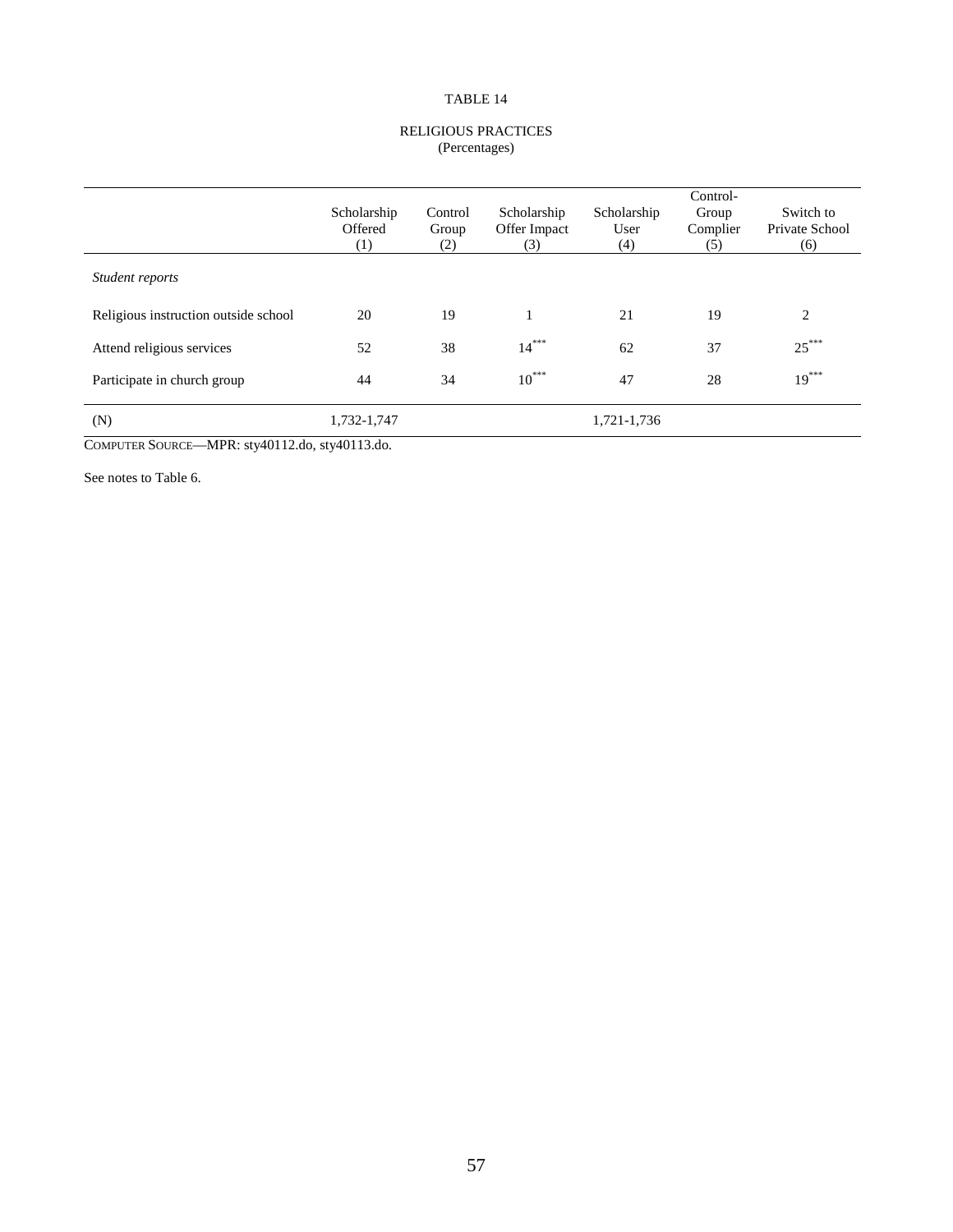### PARENTAL INVOLVEMENT IN CHILD'S EDUCATION (Percentages)

|                                                                              | Scholarship<br>Offered<br>(1) | Control<br>Group<br>(2) | Scholarship<br>Offer Impact<br>(3) | Scholarship<br>User<br>(4) | Control-<br>Group<br>Complier<br>(5) | Switch to Private<br>School<br>(6) |
|------------------------------------------------------------------------------|-------------------------------|-------------------------|------------------------------------|----------------------------|--------------------------------------|------------------------------------|
| Average number of times per<br>month parents did the following: <sup>a</sup> |                               |                         |                                    |                            |                                      |                                    |
| Helped child with homework                                                   | 10                            | 11                      | $\text{-1}^{\ast\ast\ast}$         | 9                          | 11                                   | $-2$ <sup>***</sup>                |
| Helped child with reading,<br>mathematics                                    | 8                             | 9                       | $\textnormal{-1}^{**}$             | 8                          | 9                                    | $-1$ <sup>**</sup>                 |
| Talked with child about school                                               | 13                            | 14                      | $-1$ <sup>**</sup>                 | 13                         | 14                                   | $-1$ <sup>**</sup>                 |
| Attend school activity with child                                            | 4                             | 5                       | $\textnormal{-1}^{**}$             | $\overline{4}$             | 5                                    | $\textnormal{-1}^{**}$             |
| Worked on school projects                                                    | 5                             | 5                       | $\mathbf{0}$                       | 5                          | 6                                    | $-1$                               |
| (N)                                                                          | 1,377-1,391                   |                         |                                    | 1,377-1,391                |                                      |                                    |

COMPUTER SOURCE—MPR: fay40107.do.

See notes to Table 6.

<sup>a</sup> The index is scored 0 if a parent never did the activity, 3 for  $1-5$  times, 8 for 6–10 times, 13 for 11–15 times, and 18 for 16 or more times in the past month.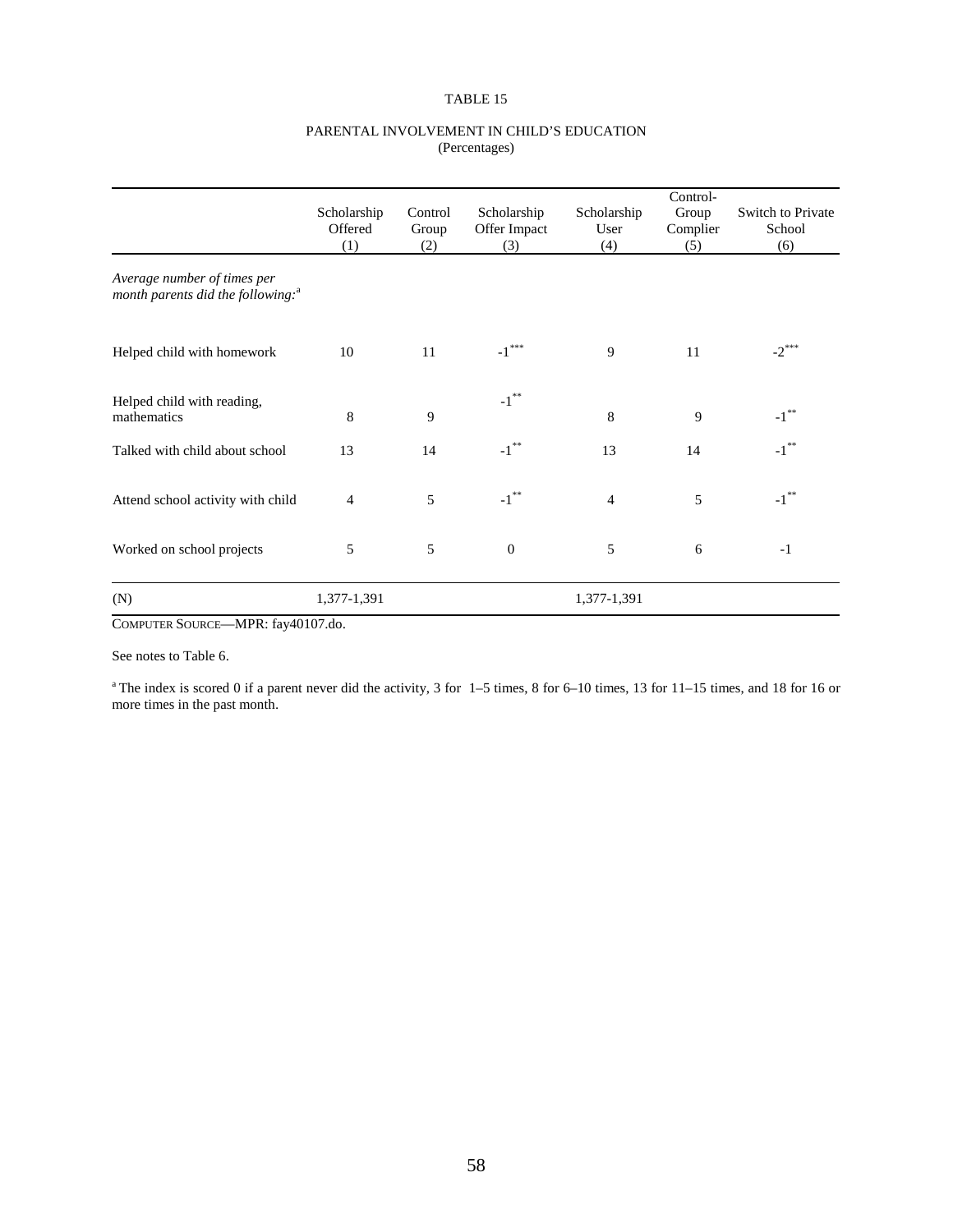### STUDENT FRIENDSHIPS, BEHAVIOR, AND EXPECTATIONS (Percentages)

|                                                                    |                        |                |                             |                     | Control-          |                                    |  |
|--------------------------------------------------------------------|------------------------|----------------|-----------------------------|---------------------|-------------------|------------------------------------|--|
|                                                                    | Scholarship<br>Offered | Control Group  | Scholarship<br>Offer Impact | Scholarship<br>User | Group<br>Complier | <b>Switch to Private</b><br>School |  |
|                                                                    | (1)                    | (2)            | (3)                         | (4)                 | (5)               | (6)                                |  |
| Student reports                                                    |                        |                |                             |                     |                   |                                    |  |
| Number of close friends at school <sup>a</sup>                     | 6                      | 6              | $\boldsymbol{0}$            | 6                   | 6                 | $\mathbf{0}$                       |  |
| Percentage of students who feel<br>"made fun of" by other students | 29                     | 38             | $-9***$                     | 21                  | 35                | $-15***$                           |  |
| Percentage of students who report<br>that they will                |                        |                |                             |                     |                   |                                    |  |
| Graduate from high school                                          | 66                     | 63             | 3                           | 71                  | 66                | 5                                  |  |
| Go on for further education after<br>they leave high school        | 73                     | 71             | 2                           | 71                  | 68                | 3                                  |  |
| Number of close friends who                                        |                        |                |                             |                     |                   |                                    |  |
| Get in trouble with teachers                                       | 2.0                    | 2.1            | $-0.1$                      | 1.9                 | 2.0               | $-0.1$                             |  |
| Use bad language                                                   | 1.8                    | 2.2            | $-0.4**$                    | 1.7                 | 2.3               | $-0.6$ **                          |  |
| Smoke cigarettes                                                   | 0.2                    | 0.2            | $-0.1$                      | 0.1                 | 0.2               | $-0.1$                             |  |
| Drink beer or alcohol                                              | 0.2                    | 0.2            | 0.0                         | 0.2                 | 0.2               | 0.0                                |  |
| Use illegal drugs                                                  | 0.2                    | 0.2            | $-0.1$                      | 0.1                 | 0.3               | $-0.1$                             |  |
| Like school                                                        | 4.0                    | 4.0            | 0.0                         | 3.9                 | 3.8               | 0.1                                |  |
| Get good grades                                                    | 4.5                    | 4.3            | $0.2*$                      | 4.6                 | 4.3               | $0.3*$                             |  |
| Parent reports (percentage)                                        |                        |                |                             |                     |                   |                                    |  |
| Child suspended in past year                                       | $\overline{4}$         | $\overline{7}$ | $-3***$                     | $\overline{c}$      | 7                 | $\textnormal{-5}^{**}$             |  |
| (N)                                                                | 1,305-1,730            |                |                             | 1,305-1,719         |                   |                                    |  |

COMPUTER SOURCE—MPR: fay40102.do, sty40112.do, sty40113.do.

See notes to Table 6.

<sup>a</sup>The index is scored 0 if the child reports no close friends at school, 1.5 for one to two friends, 3.5 for three to four friends, 5.5 for five to six friends, and 7.5 for seven or more friends. The same scoring is used for the number of friends who get in trouble at school, who smoke cigarettes, who drink beer or alcohol, and who use illegal drugs.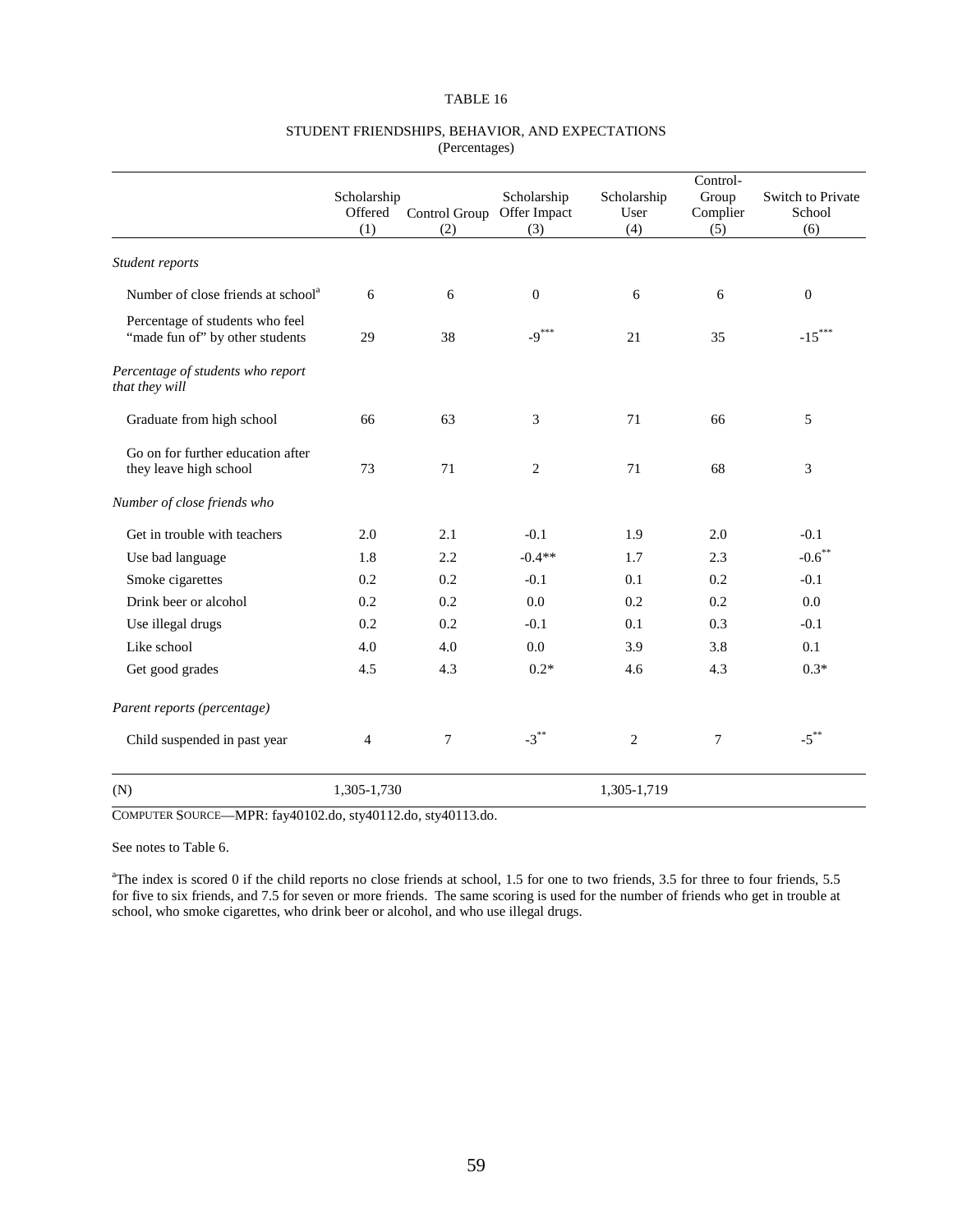|                                            |                        |                  | Control-                    |                      |                   |                             |
|--------------------------------------------|------------------------|------------------|-----------------------------|----------------------|-------------------|-----------------------------|
|                                            | Scholarship<br>Offered | Control<br>Group | Scholarship<br>Offer Impact | Scholarship<br>User  | Group<br>Complier | Switch to Private<br>School |
|                                            | (1)                    | (2)              | (3)                         | (4)                  | (5)               | (6)                         |
| Parent reports<br>(Percent very satisfied) |                        |                  |                             |                      |                   |                             |
| Observe religious traditions               | 32                     | 30               | $2^{***}$                   | 41                   | 6                 | $35***$                     |
| Class size                                 | 25                     | 12               | $13***$                     | 30                   | $\,8\,$           | $22***$                     |
| Discipline                                 | 38                     | 17               | $21***$                     | 51                   | 16                | $35***$                     |
| Academic quality                           | 37                     | 17               | $20***$                     | 48                   | 14                | $34***$                     |
| Student respect for teachers               | 39                     | 17               | $22***$                     | 50                   | 12                | $38***$                     |
| Parental support                           | 26                     | 15               | $11^{\ast\ast\ast}$         | 33                   | 14                | $19***$                     |
| Teaching values                            | 34                     | 17               | $17^{\ast\ast\ast}$         | 44                   | 15                | $29***$                     |
| What taught in school                      | 35                     | 17               | $18^{\ast\ast\ast}$         | 45                   | 14                | $31***$                     |
| School safety                              | 40                     | 21               | $19***$                     | 48                   | 15                | $33***$                     |
| Teaching                                   | 41                     | 20               | $21***$                     | 52                   | 16                | $36***$                     |
| Teacher-parent communication               | 41                     | 25               | $16***$                     | 51                   | 24                | $27***$                     |
| Clarity of school goals                    | 30                     | 16               | $14***$                     | 38                   | 14                | $24***$                     |
| Staff teamwork                             | 25                     | 13               | $12***$                     | 31                   | 10                | $21***$                     |
| Sports program                             | 16                     | 9                | $7^{***}$                   | 20                   | $\,8\,$           | $12***$                     |
| School facility                            | 24                     | 12               | $12***$                     | 29                   | 9                 | $20***$                     |
| Parental involvement                       | 28                     | 17               | $11***$                     | 34                   | 16                | $18***$                     |
| Location                                   | 47                     | 27               | $20***$                     | 55                   | 21                | $34***$                     |
| Gave school an "A"                         | 32                     | 13               | $19***$                     | 42                   | 10                | $32***$                     |
| (N)                                        | 1,366-1,398            |                  |                             | 1,366-1,398          |                   |                             |
| Student reports                            |                        |                  |                             |                      |                   |                             |
| Gave school an "A"<br>Gave school "D", "F" | 43<br>6                | 39<br>9          | 4<br>$-3^*$                 | 44<br>$\overline{4}$ | 36<br>9           | $\frac{8}{-5}$              |
| (N)                                        | 1,805                  |                  |                             | 1,794                |                   |                             |

### PARENTAL AND STUDENT SATISFACTION WITH SCHOOL (Percentage)

COMPUTER SOURCE—MPR: fay40102.do, sty40112.do, sty40113.do.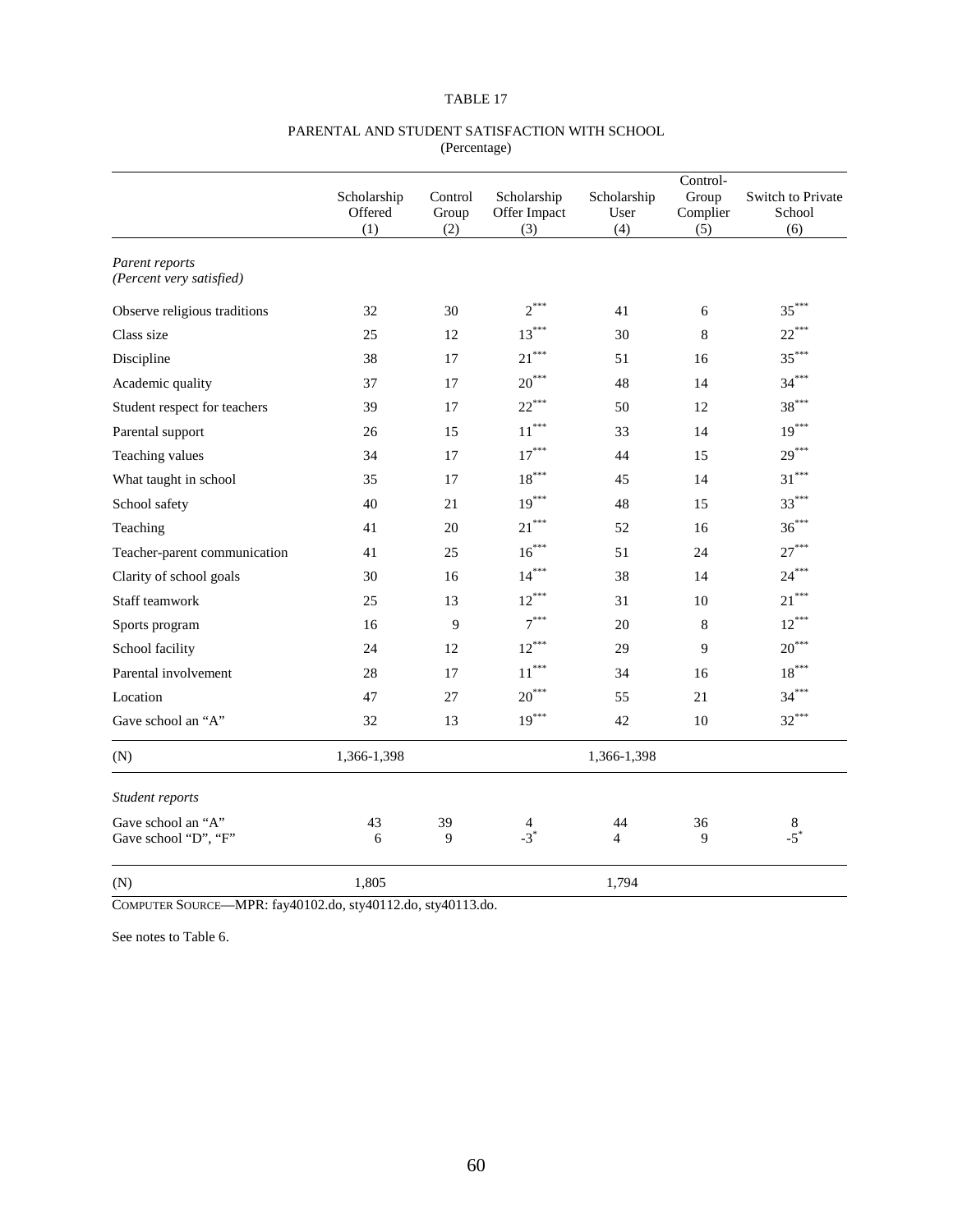|                                                           |                               |                         |                                    |                            | Control-                 |                                    |
|-----------------------------------------------------------|-------------------------------|-------------------------|------------------------------------|----------------------------|--------------------------|------------------------------------|
|                                                           | Scholarship<br>Offered<br>(1) | Control<br>Group<br>(2) | Scholarship<br>Offer Impact<br>(3) | Scholarship<br>User<br>(4) | Group<br>Complier<br>(5) | Switch to Private<br>School<br>(6) |
| Attended same school for entire<br>school year            | 95                            | 93                      | 2                                  | 100                        | 97                       | 3                                  |
| Reasons why did not attend same<br>school for entire year |                               |                         |                                    |                            |                          |                                    |
| Moved away                                                |                               | 2                       | $-1$                               | $\theta$                   | 2                        | $-2$                               |
| Quality of school                                         | $\Omega$                      | $\theta$                | $\Omega$                           | $-1$                       | $\Omega$                 | $-1$                               |
| School too expensive                                      |                               | 1                       | $\Omega$                           | 1                          | $\theta$                 |                                    |
| Suspended/expelled                                        | $\Omega$                      | $\theta$                | $\theta$                           | $\Omega$                   | $-1$                     | 1                                  |
| Preferred public school                                   | $\overline{0}$                | $\theta$                | $\Omega$                           | $\Omega$                   | $\theta$                 | $\Omega$                           |
| Inconvenient location                                     | $\Omega$                      | 1                       | $-1$                               | $\Omega$                   | 1                        | $-1$                               |
| Preferred private school                                  | $\overline{0}$                | $-1$                    | $\mathbf{1}$                       | $\theta$                   | $-1$                     | 1                                  |
| (N)                                                       | 1,400                         |                         |                                    | 1,400                      |                          |                                    |

#### STUDENTS CHANGING SCHOOL DURING SCHOOL YEAR (Percentages)

COMPUTER SOURCE—MPR: fay40103c.do.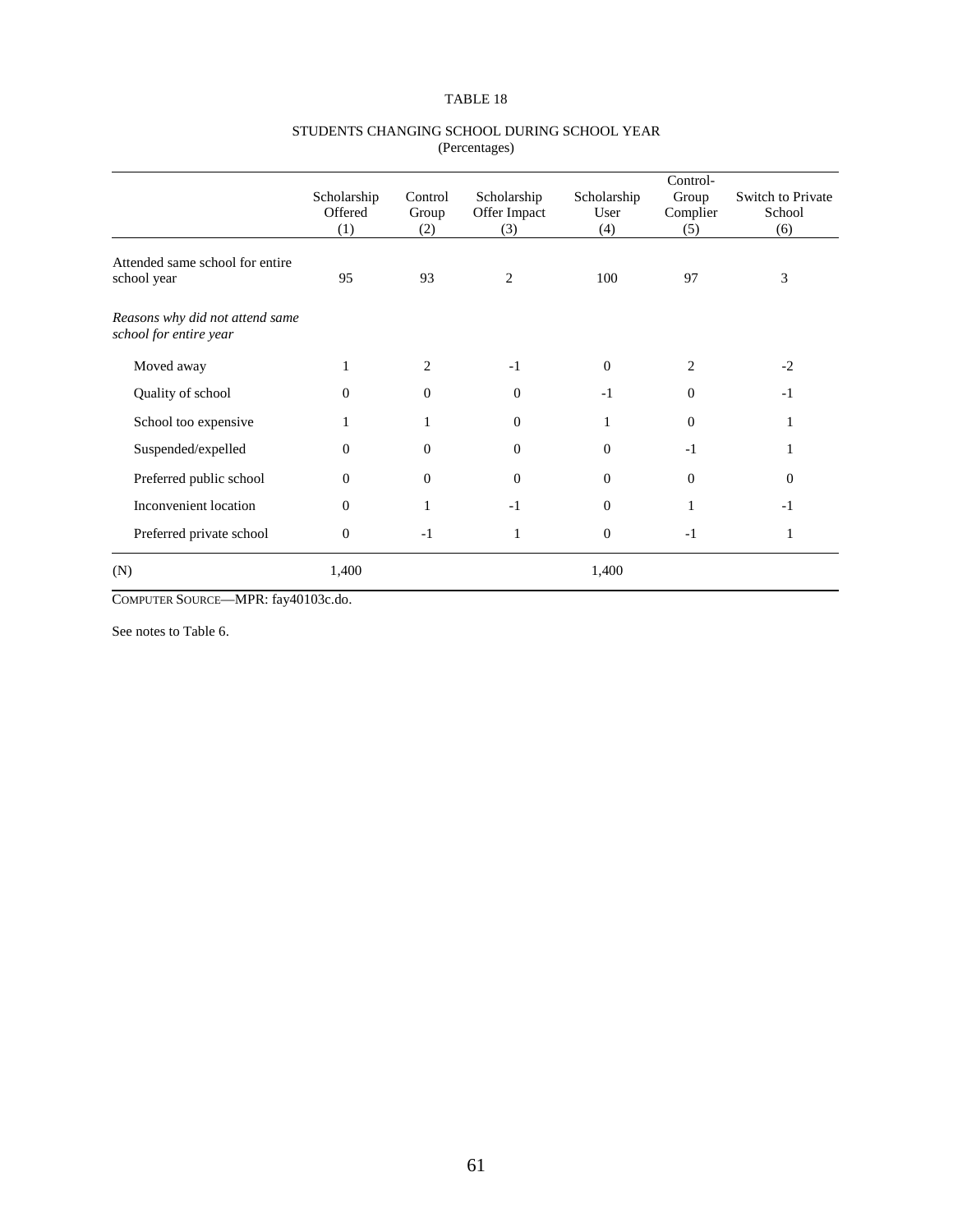|                                                              | Scholarship<br>Offered<br>(1) | Control<br>Group<br>(2) | Scholarship<br>Offer Impact<br>(3) | Scholarship<br>User<br>(4) | Control-<br>Group<br>Complier<br>(5) | Switch to Private<br>School<br>(6) |
|--------------------------------------------------------------|-------------------------------|-------------------------|------------------------------------|----------------------------|--------------------------------------|------------------------------------|
| Child will attend same school<br>next year                   | 87                            | 76                      | $11***$                            | 79                         | 60                                   | $19***$                            |
| Reasons why student will not<br>attend same school next year |                               |                         |                                    |                            |                                      |                                    |
| Quality of school                                            | 7                             | 8                       | $-1$                               | $\overline{4}$             | 6                                    | $-2$                               |
| Moving                                                       | 7                             | 5                       | 2                                  | 6                          | $\overline{2}$                       | $\overline{4}$                     |
| Graduating                                                   | 8                             | 15                      | $-7***$                            | 5                          | 16                                   | $\text{-}11^{\ast\ast\ast}$        |
| Preferred private school                                     | 3                             | 1                       | $2^*$                              | 2                          | $-1$                                 | $3^*$                              |
| Inconvenient location                                        | 3                             | 3                       | $\Omega$                           | 2                          | 1                                    | $\mathbf{1}$                       |
| School too expensive                                         | 4                             | 1                       | $3***$                             | 4                          | $\mathbf{0}$                         | $4***$                             |
| Children in same school                                      | 2                             | $\overline{2}$          | $\Omega$                           | 1                          | $\Omega$                             | 1                                  |
| Asked not to return                                          | $\Omega$                      | $\theta$                | $\Omega$                           | $\mathbf{0}$               | 1                                    | $-1$                               |
| Preferred public school                                      | $\mathbf{0}$                  | $\mathbf{0}$            | $\mathbf{0}$                       | $\mathbf{0}$               | $\boldsymbol{0}$                     | $\mathbf{0}$                       |
| (N)                                                          | 1,400-1,401                   |                         |                                    | $1,400-1,401$              |                                      |                                    |

#### SCHOOL MATRICULATION PLANS FOR NEXT SCHOOL YEAR (Percentages)

COMPUTER SOURCE—MPR: fay40103h.do.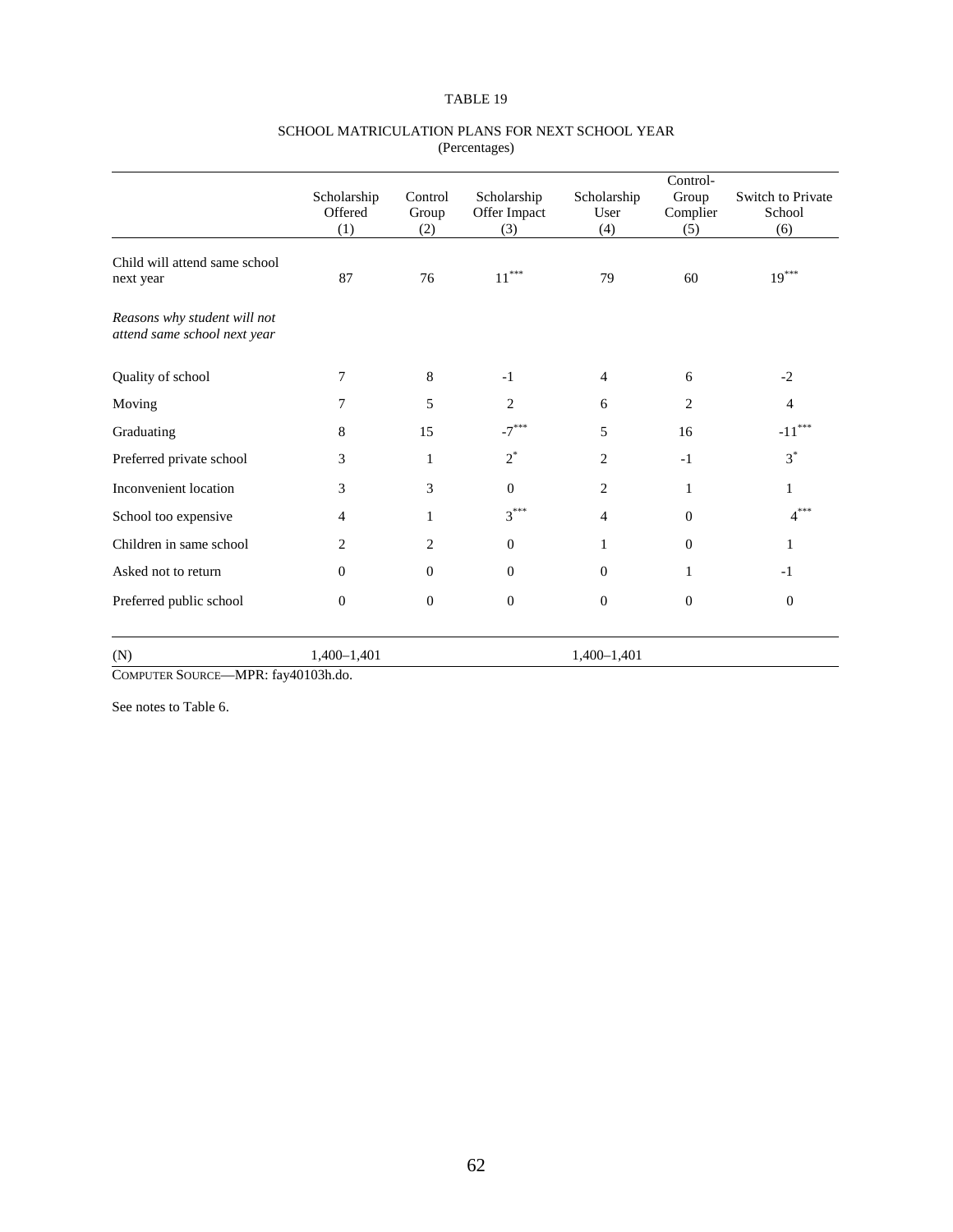#### YEAR-THREE COMPOSITE TEST-SCORE IMPACTS (Percentile)

|                           |                               | Scholarship Offered     |               | Ever Switched              |                                      |               | Stayed for 3 Years         |                                      |               |             |
|---------------------------|-------------------------------|-------------------------|---------------|----------------------------|--------------------------------------|---------------|----------------------------|--------------------------------------|---------------|-------------|
|                           | Scholarship<br>Offered<br>(1) | Control<br>Group<br>(2) | Impact<br>(3) | Scholarship<br>User<br>(4) | Control-<br>Group<br>Complier<br>(5) | Impact<br>(6) | Scholarship<br>User<br>(7) | Control-<br>Group<br>Complier<br>(8) | Impact<br>(9) | (N)<br>(10) |
| All students              |                               |                         |               |                            |                                      |               |                            |                                      |               |             |
| Overall-average           | 27.58                         | 26.65                   | 0.93          | 25.98                      | 24.64                                | 1.34          | 27.70                      | 26.20                                | 1.49          | 1,250       |
| Grades $4+5$              | 26.10                         | 25.84                   | 0.26          | 24.24                      | 23.87                                | 0.37          | 25.51                      | 25.08                                | 0.43          | 680         |
| Grades 6+7                | 29.43                         | 27.43                   | 2.00          | 28.24                      | 25.40                                | 2.84          | 30.13                      | 27.12                                | 3.01          | 570         |
| Grade 4                   | 27.40                         | 27.03                   | 0.37          | 26.39                      | 25.84                                | 0.55          | 27.56                      | 26.88                                | 0.67          | 331         |
| Grade 5                   | 24.80                         | 25.04                   | $-0.23$       | 22.11                      | 22.44                                | $-0.33$       | 23.65                      | 24.04                                | $-0.38$       | 349         |
| Grade 6                   | 29.00                         | 27.33                   | 1.67          | 30.46                      | 28.10                                | 2.36          | 31.58                      | 29.06                                | 2.52          | 322         |
| Grade 7                   | 29.98                         | 27.33                   | 2.65          | 25.40                      | 21.61                                | 3.79          | 28.25                      | 24.37                                | 3.88          | 248         |
| African American students |                               |                         |               |                            |                                      |               |                            |                                      |               |             |
| Overall-average           | 26.55                         | 21.05                   | 5.50***       | 25.37                      | 17.82                                | $7.55***$     | 26.83                      | 17.60                                | $9.23***$     | 519         |
| Grades 4+5                | 25.07                         | 20.07                   | $5.00**$      | 23.68                      | 16.78                                | $6.90**$      | 25.29                      | 16.84                                | 8.45**        | 283         |
| Grades 6+7                | 28.31                         | 22.80                   | $5.51***$     | 27.44                      | 20.12                                | $7.32***$     | 28.70                      | 19.64                                | $9.06***$     | 236         |
| Grade 4                   | 27.31                         | 22.87                   | 4.44          | 26.85                      | 20.71                                | 6.15          | 28.12                      | 20.37                                | 7.75          | 127         |
| Grade 5                   | 22.97                         | 20.23                   | 2.74          | 20.79                      | 17.19                                | 3.60          | 22.66                      | 18.25                                | 4.41          | 156         |
| Grade 6                   | 27.79                         | 22.99                   | $4.80*$       | 29.57                      | 22.89                                | $6.69*$       | 29.88                      | 21.66                                | $8.22*$       | 130         |
| Grade 7                   | 28.93                         | 21.33                   | $7.60**$      | 25.07                      | 15.33                                | 9.74**        | 27.45                      | 15.74                                | $11.71**$     | 106         |
| Latino students           |                               |                         |               |                            |                                      |               |                            |                                      |               |             |
| Overall-average           | 27.62                         | 28.56                   | $-0.95$       | 26.58                      | 27.98                                | $-1.40$       | 27.84                      | 29.34                                | $-1.51$       | 637         |
| Grades $4+5$              | 25.88                         | 26.93                   | $-1.05$       | 23.95                      | 25.49                                | $-1.54$       | 23.99                      | 25.78                                | $-1.79$       | 347         |
| Grades 6+7                | 29.84                         | 30.03                   | $-0.19$       | 30.17                      | 30.45                                | $-0.28$       | 31.99                      | 32.27                                | $-0.28$       | 290         |
| Grade 4                   | 26.75                         | 26.13                   | 0.62          | 23.81                      | 22.85                                | 0.97          | 24.26                      | 23.07                                | 1.19          | 178         |
| Grade 5                   | 24.94                         | 27.66                   | $-2.72$       | 24.09                      | 28.00                                | $-3.91$       | 23.72                      | 28.29                                | $-4.57$       | 169         |
| Grade 6                   | 29.30                         | 28.55                   | 0.75          | 31.34                      | 30.29                                | 1.06          | 31.74                      | 30.70                                | 1.04          | 170         |
| Grade 7                   | 30.62                         | 29.41                   | 1.21          | 28.15                      | 26.24                                | 1.91          | 32.40                      | 30.72                                | 1.68          | 120         |

COMPUTER SOURCE—MPR: sty40304.do, sty40306.d0, sty40316.do, sty40318.do, sty40501.do, sty40502.do (impacts); sty40317.do, sty40319.do, sty40511.do, sty40512.do (means).

\*Impact is statistically significant at .10 level, two-tailed test.

\*\*Impact is statistically significant at .05 level, two-tailed test.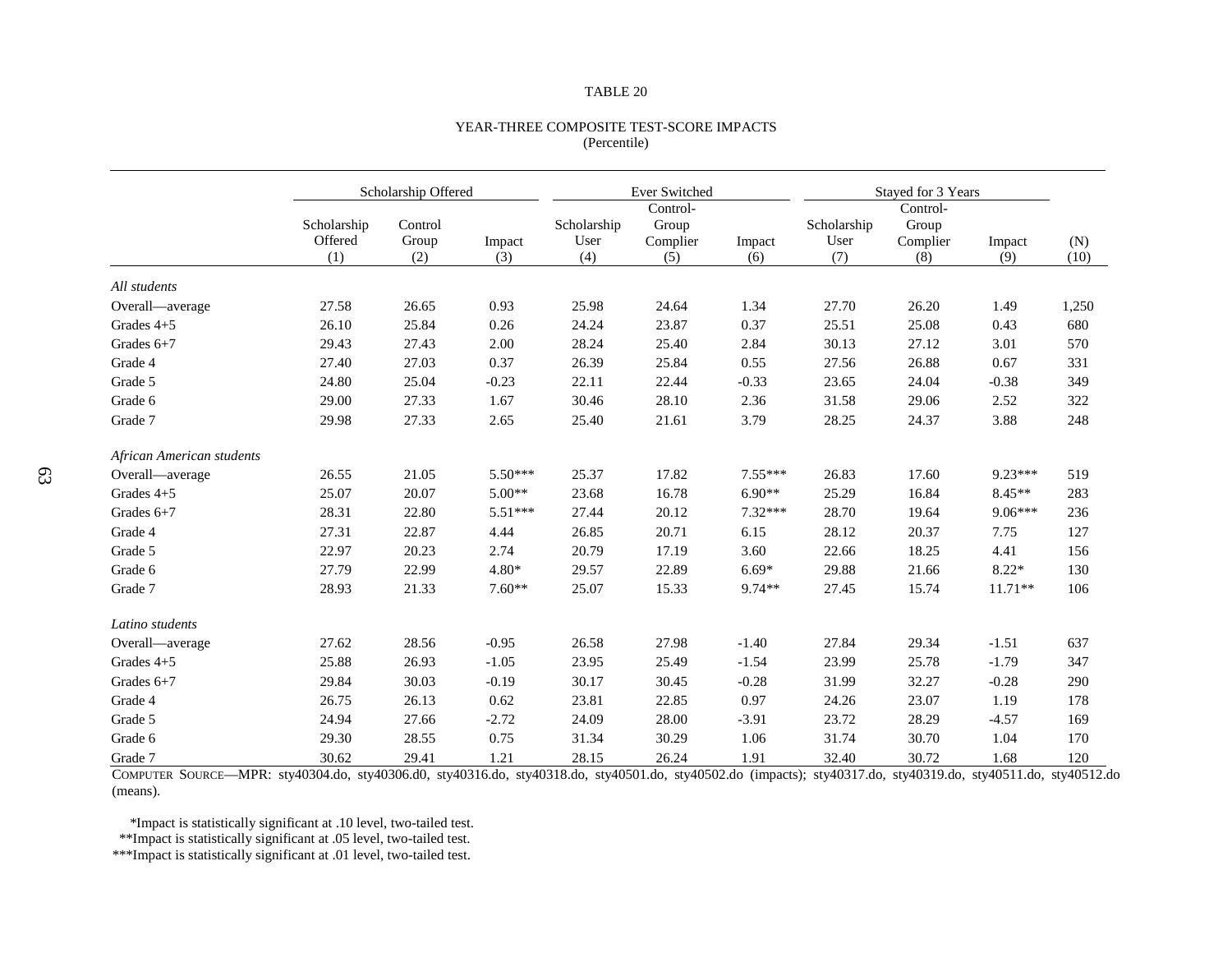#### YEAR-THREE READING TEST-SCORE IMPACTS (Percentile)

|                           |                               | Scholarship Offered     |               |                            | Ever Switched                        |               |                            | Stayed for 3 Years                   |               |             |
|---------------------------|-------------------------------|-------------------------|---------------|----------------------------|--------------------------------------|---------------|----------------------------|--------------------------------------|---------------|-------------|
|                           | Scholarship<br>Offered<br>(1) | Control<br>Group<br>(2) | Impact<br>(3) | Scholarship<br>User<br>(4) | Control-<br>Group<br>Complier<br>(5) | Impact<br>(6) | Scholarship<br>User<br>(7) | Control-<br>Group<br>Complier<br>(8) | Impact<br>(9) | (N)<br>(10) |
|                           |                               |                         |               |                            |                                      |               |                            |                                      |               |             |
| All students              |                               |                         |               |                            |                                      |               |                            |                                      |               |             |
| Overall--average          | 27.30                         | 27.03                   | 0.27          | 25.77                      | 25.38                                | 0.39          | 27.71                      | 27.28                                | 0.43          | 1,250       |
| Grades $4+5$              | 26.44                         | 26.62                   | $-0.18$       | 24.61                      | 24.86                                | $-0.25$       | 25.78                      | 26.08                                | $-0.30$       | 680         |
| Grades $6+7$              | 28.38                         | 27.14                   | 1.24          | 27.27                      | 25.52                                | 1.75          | 29.86                      | 28.00                                | 1.86          | 570         |
| Grade 4                   | 27.97                         | 28.53                   | $-0.56$       | 26.45                      | 27.26                                | $-0.82$       | 27.61                      | 28.62                                | $-1.01$       | 331         |
| Grade 5                   | 24.91                         | 25.53                   | $-0.61$       | 22.79                      | 23.66                                | $-0.87$       | 24.11                      | 25.11                                | $-1.00$       | 349         |
| Grade 6                   | 28.48                         | 28.83                   | $-0.34$       | 29.41                      | 29.89                                | $-0.48$       | 31.34                      | 31.86                                | $-0.52$       | 322         |
| Grade 7                   | 28.24                         | 25.16                   | 3.08          | 24.59                      | 20.19                                | 4.40          | 27.97                      | 23.46                                | 4.51          | 248         |
| African American students |                               |                         |               |                            |                                      |               |                            |                                      |               |             |
| Overall--average          | 26.73                         | 22.76                   | 3.97**        | 25.30                      | 19.85                                | 5.45**        | 27.28                      | 20.62                                | $6.66**$      | 519         |
| Grades 4+5                | 26.06                         | 22.71                   | 3.35          | 24.19                      | 19.57                                | 4.62          | 26.35                      | 20.69                                | 5.66          | 283         |
| Grades $6+7$              | 27.52                         | 22.88                   | $4.64**$      | 26.66                      | 20.49                                | $6.17**$      | 28.49                      | 20.86                                | $7.63**$      | 236         |
| Grade 4                   | 28.18                         | 24.85                   | 3.34          | 27.51                      | 22.89                                | 4.62          | 28.92                      | 23.09                                | 5.83          | 127         |
| Grade 5                   | 24.07                         | 23.92                   | 0.15          | 21.23                      | 21.03                                | 0.20          | 23.98                      | 23.74                                | 0.24          | 156         |
| Grade 6                   | 28.33                         | 23.71                   | 4.62          | 30.38                      | 23.95                                | 6.43          | 31.34                      | 23.45                                | 7.90          | 130         |
| Grade 7                   | 26.56                         | 20.28                   | $6.27*$       | 22.49                      | 14.45                                | $8.04*$       | 25.38                      | 15.72                                | 9.66          | 106         |
| Latino students           |                               |                         |               |                            |                                      |               |                            |                                      |               |             |
| Overall--average          | 26.93                         | 28.78                   | $-1.85$       | 25.86                      | 28.59                                | $-2.73$       | 27.28                      | 30.22                                | $-2.94$       | 637         |
| Grades $4+5$              | 25.46                         | 26.98                   | $-1.52$       | 23.46                      | 25.68                                | $-2.22$       | 22.96                      | 25.55                                | $-2.59$       | 347         |
| Grades 6+7                | 28.81                         | 29.48                   | $-0.67$       | 29.16                      | 30.17                                | $-1.01$       | 31.93                      | 32.92                                | $-0.99$       | 290         |
| Grade 4                   | 26.82                         | 27.68                   | $-0.86$       | 22.84                      | 24.19                                | $-1.34$       | 23.12                      | 24.78                                | $-1.66$       | 178         |
| Grade 5                   | 23.98                         | 26.19                   | $-2.21$       | 24.10                      | 27.27                                | $-3.17$       | 22.80                      | 26.50                                | $-3.71$       | 169         |
| Grade 6                   | 28.03                         | 30.61                   | $-2.58$       | 29.05                      | 32.69                                | $-3.64$       | 30.48                      | 34.06                                | $-3.58$       | 170         |
| Grade 7                   | 29.94                         | 24.19                   | 5.75          | 29.41                      | 20.36                                | 9.05          | 34.36                      | 26.38                                | 7.98          | 120         |

COMPUTER SOURCE—MPR: sty40304.do, sty40306.d0, sty40316.do, sty40318.do, sty40501.do, sty40502.do (impacts); sty40317.do, sty40319.do, sty40511.do, sty40512.do (means).

\*Impact is statistically significant at .10 level, two-tailed test.

\*\*Impact is statistically significant at .05 level, two-tailed test.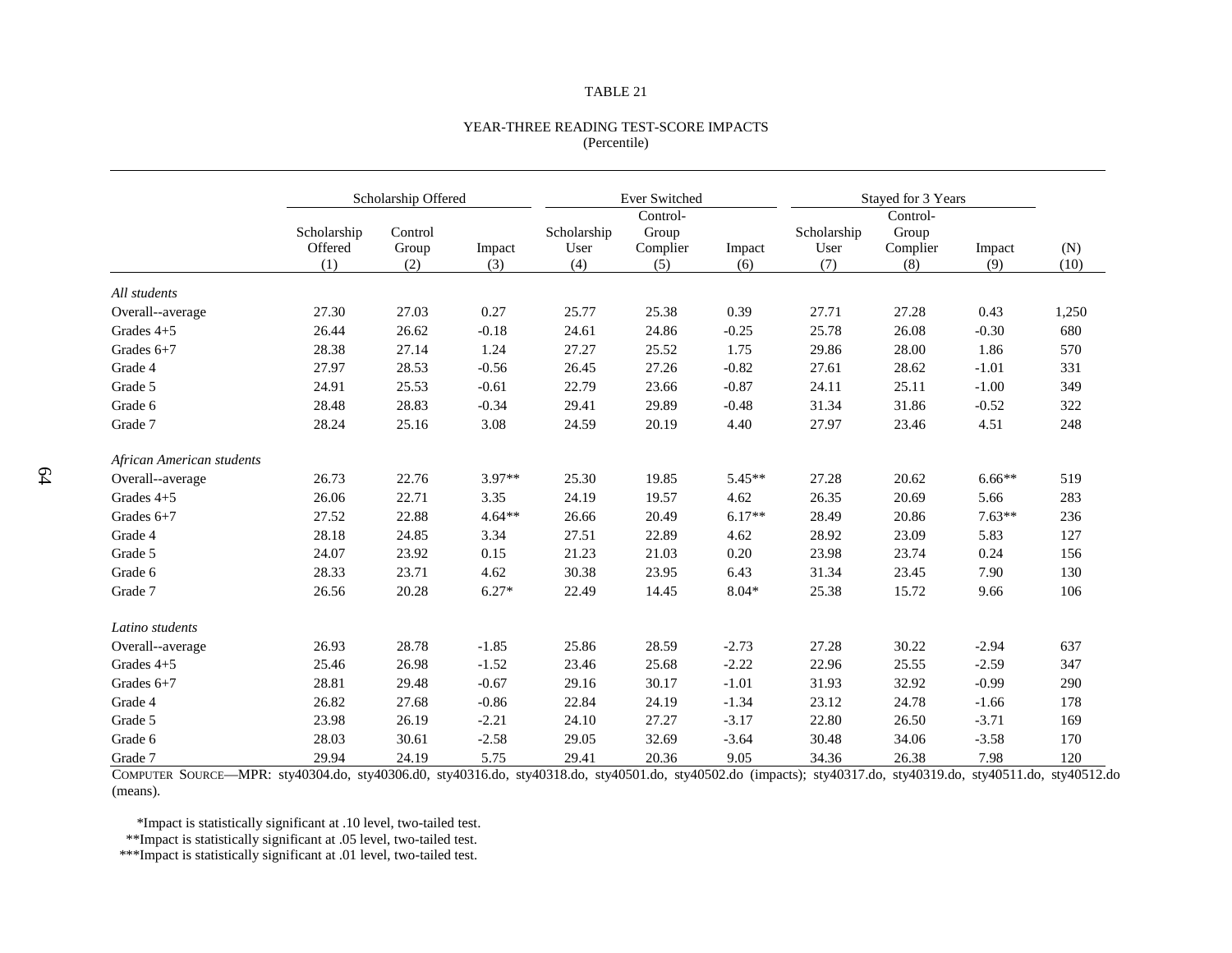#### YEAR-THREE MATHEMATICS TEST-SCORE IMPACTS (Percentile)

|                           |                               | Scholarship Offered     |               |                            | Ever Switched                        |               |             | Stayed for 3 Years                           |               |             |  |
|---------------------------|-------------------------------|-------------------------|---------------|----------------------------|--------------------------------------|---------------|-------------|----------------------------------------------|---------------|-------------|--|
|                           | Scholarship<br>Offered<br>(1) | Control<br>Group<br>(2) | Impact<br>(3) | Scholarship<br>User<br>(4) | Control-<br>Group<br>Complier<br>(5) | Impact<br>(6) | User<br>(7) | Scholarship Control-Group<br>Complier<br>(8) | Impact<br>(9) | (N)<br>(10) |  |
|                           |                               |                         |               |                            |                                      |               |             |                                              |               |             |  |
| All students              |                               |                         |               |                            |                                      |               |             |                                              |               |             |  |
| Overall--average          | 27.86                         | 26.27                   | 1.59          | 26.20                      | 23.90                                | 2.30          | 27.68       | 25.13                                        | 2.56          | 1,250       |  |
| Grades $4+5$              | 25.76                         | 25.07                   | 0.69          | 23.86                      | 22.87                                | 0.99          | 25.25       | 24.10                                        | 1.15          | 680         |  |
| Grades $6+7$              | 30.48                         | 27.71                   | $2.77*$       | 29.22                      | 25.30                                | $3.92*$       | 30.40       | 26.23                                        | 4.17*         | 570         |  |
| Grade 4                   | 26.83                         | 25.53                   | 1.30          | 26.33                      | 24.42                                | 1.91          | 27.51       | 25.15                                        | 2.36          | 31          |  |
| Grade 5                   | 24.69                         | 24.55                   | 0.14          | 21.43                      | 21.22                                | 0.21          | 23.20       | 22.96                                        | 0.24          | 349         |  |
| Grade 6                   | 29.51                         | 25.82                   | 3.68          | 31.52                      | 26.32                                | 5.21          | 31.82       | 26.27                                        | 5.55          | 322         |  |
| Grade 7                   | 31.72                         | 29.49                   | 2.23          | 26.21                      | 23.03                                | 3.18          | 28.53       | 25.27                                        | 3.26          | 248         |  |
| African American students |                               |                         |               |                            |                                      |               |             |                                              |               |             |  |
| Overall--average          | 26.38                         | 19.34                   | $7.03***$     | 25.45                      | 15.79                                | $9.65***$     | 26.38       | 14.58                                        | $11.80***$    | 519         |  |
| Grades $4+5$              | 24.08                         | 17.43                   | $6.65***$     | 23.17                      | 14.00                                | $9.17***$     | 24.24       | 13.00                                        | $11.24***$    | 283         |  |
| Grades $6+7$              | 29.10                         | 22.72                   | $6.38***$     | 28.23                      | 19.75                                | $8.48***$     | 28.91       | 18.43                                        | $10.48***$    | 236         |  |
| Grade 4                   | 26.43                         | 20.89                   | 5.54          | 26.20                      | 18.53                                | 7.67          | 27.33       | 17.66                                        | 9.67          | 127         |  |
| Grade 5                   | 21.86                         | 16.53                   | 5.33**        | 20.35                      | 13.36                                | 6.99**        | 21.34       | 12.77                                        | $8.58*$       | 156         |  |
| Grade 6                   | 27.26                         | 22.27                   | 4.99          | 28.77                      | 21.83                                | 6.94          | 28.41       | 19.88                                        | 8.53          | 130         |  |
| Grade 7                   | 31.30                         | 22.37                   | 8.93**        | 27.65                      | 16.21                                | $11.45**$     | 29.52       | 15.76                                        | $13.75**$     | 106         |  |
| Latino students           |                               |                         |               |                            |                                      |               |             |                                              |               |             |  |
| Overall--average          | 28.30                         | 28.35                   | $-0.05$       | 27.31                      | 27.38                                | $-0.07$       | 28.40       | 28.47                                        | $-0.08$       | 637         |  |
| Grades $4+5$              | 26.30                         | 26.88                   | $-0.58$       | 24.45                      | 25.30                                | $-0.85$       | 25.02       | 25.98                                        | $-0.96$       | 347         |  |
| Grades $6+7$              | 30.87                         | 30.58                   | 0.29          | 31.18                      | 30.74                                | 0.44          | 32.04       | 31.61                                        | 0.43          | 290         |  |
| Grade 4                   | 26.68                         | 24.59                   | 2.10          | 24.78                      | 21.51                                | 3.27          | 25.40       | 21.36                                        | 4.04          | 178         |  |
| Grade 5                   | 25.89                         | 29.12                   | $-3.23$       | 24.09                      | 28.73                                | $-4.64$       | 24.65       | 30.08                                        | $-5.43$       | 169         |  |
| Grade 6                   | 30.57                         | 26.50                   | 4.08          | 33.63                      | 27.88                                | 5.75          | 32.99       | 27.33                                        | 5.66          | 170         |  |
| Grade 7                   | 31.29                         | 34.62                   | $-3.33$       | 26.88                      | 32.12                                | $-5.24$       | 30.43       | 35.05                                        | $-4.62$       | 120         |  |

COMPUTER SOURCE—MPR: sty40304.do, sty40306.d0, sty40316.do, sty40318.do, sty40501.do, sty40502.do (impacts); sty40317.do, sty40319.do, sty40511.do, sty40512.do (means).

\*Impact is statistically significant at .10 level, two-tailed test.

\*\*Impact is statistically significant at .05 level, two-tailed test.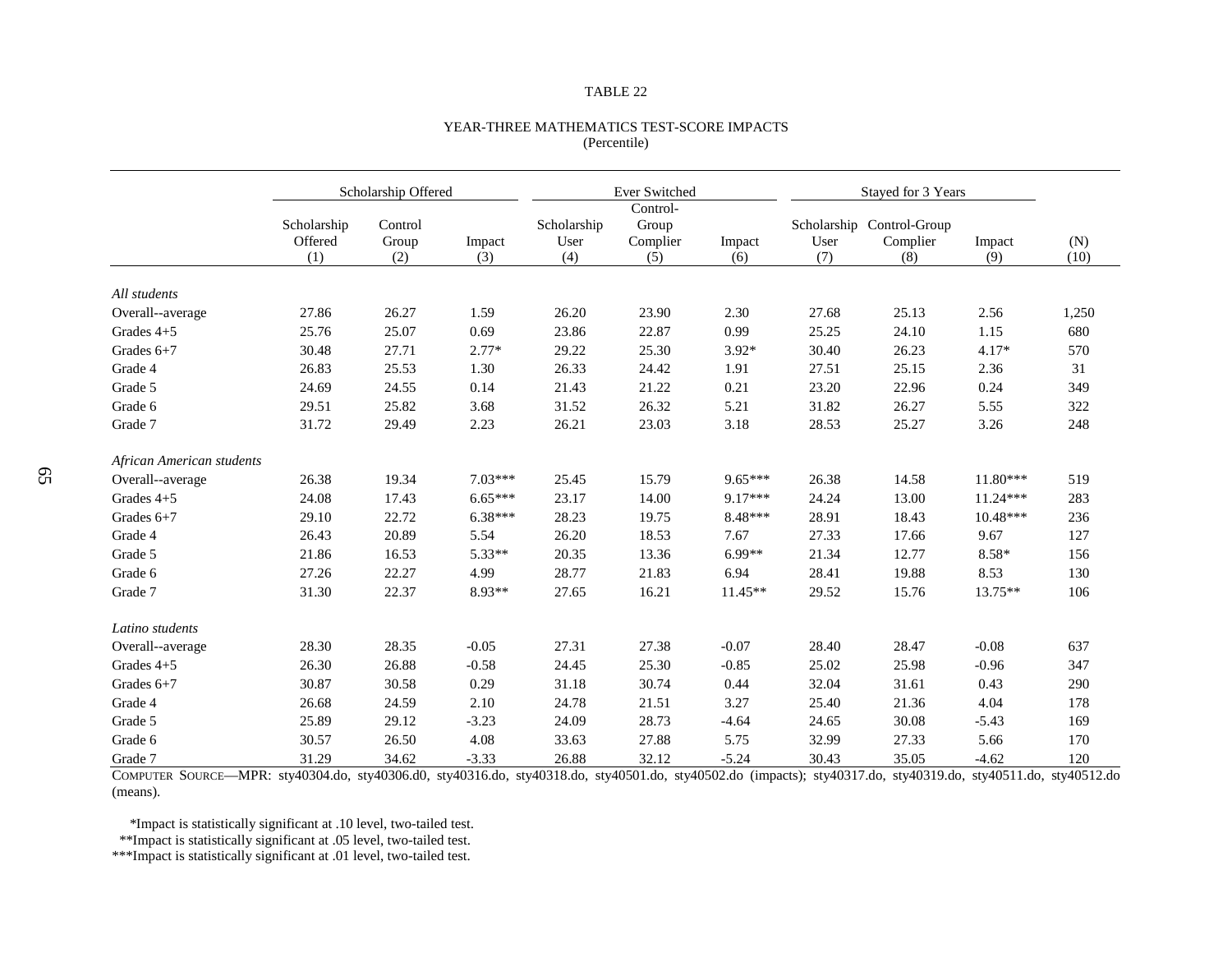|                             |                |           | Scholarship Offered |          |            | Ever Switched |           |            | <b>Years Attended</b> |           |             |
|-----------------------------|----------------|-----------|---------------------|----------|------------|---------------|-----------|------------|-----------------------|-----------|-------------|
|                             |                | Year 1    | Year 2              | Year 3   | Year 1     | Year 2        | Year 3    | 1 Year     | 2 Years               | 3 Years   | $\mathbf N$ |
|                             |                | (1)       | (2)                 | (3)      | (4)        | (5)           | (6)       | (7)        | (8)                   | (9)       | (10)        |
| All students                |                |           |                     |          |            |               |           |            |                       |           |             |
| Overall--average            |                | 1.20      | 0.46                | 0.93     | 1.62       | 0.62          | 1.34      | 1.62       | 0.65                  | 1.49      | 1,199-1455  |
| Grade, year 1 Grade, year 3 |                |           |                     |          |            |               |           |            |                       |           |             |
| $2 + 3$                     | $4 + 5$        | 0.07      | $-0.69$             | 0.26     | 0.03       | $-0.93$       | 0.37      | 0.03       | $-0.98$               | 0.43      | 648-766     |
| $4 + 5$                     | $6 + 7$        | $3.47**$  | 1.51                | 2.00     | $4.69**$   | 2.07          | 2.84      | $4.69**$   | 2.14                  | 3.01      | 551-689     |
| $\overline{2}$              | $\overline{4}$ | 2.67      | $-0.90$             | 0.37     | 3.83       | $-1.21$       | 0.55      | 3.83       | $-1.28$               | 0.67      | 307-370     |
| 3                           | 5              | $-2.52$   | $-1.69$             | $-0.23$  | $-3.45$    | $-2.30$       | $-0.33$   | $-3.45$    | $-2.41$               | $-0.38$   | 341-396     |
| $\overline{4}$              | 6              | 2.06      | 0.54                | 1.67     | 2.72       | 0.76          | 2.36      | 2.72       | 0.80                  | 2.52      | 313-395     |
| 5                           | $\tau$         | $4.71**$  | 2.88                | 2.65     | $6.14**$   | 3.83          | 3.79      | $6.14**$   | 3.85                  | 3.88      | 238-294     |
| African American students   |                |           |                     |          |            |               |           |            |                       |           |             |
| Overall--average            |                | 4.43***   | $3.27*$             | 5.50***  | $5.73***$  | $4.29*$       | $7.55***$ | $5.73***$  | $4.41**$              | $9.23***$ | $497 - 623$ |
| Grade, year 1 Grade, year 3 |                |           |                     |          |            |               |           |            |                       |           |             |
| $2 + 3$                     | $4 + 5$        | $3.41*$   | 1.34                | $5.00**$ | $4.41*$    | 1.71          | $6.90**$  | $4.41*$    | 1.75                  | $8.45**$  | 271-332     |
| $4 + 5$                     | $6 + 7$        | $6.13***$ | 4.83**              | 5.51***  | 7.88***    | $6.44**$      | 7.32***   | 7.88***    | $6.65**$              | 9.06***   | 226-291     |
| $\boldsymbol{2}$            | $\overline{4}$ | $6.83**$  | 1.85                | 4.44     | $9.10**$   | 2.37          | 6.15      | $9.10**$   | 2.33                  | 7.75      | 118-152     |
| 3                           | 5              | $-1.84$   | $-1.93$             | 2.74     | $-2.44$    | $-2.43$       | 3.60      | $-2.44$    | $-2.59$               | 4.41      | 153-180     |
| $\overline{4}$              | 6              | 3.86      | 0.93                | $4.80*$  | 5.24       | 1.31          | $6.69*$   | 5.24       | 1.28                  | $8.22*$   | $122 - 167$ |
| 5                           | $\overline{7}$ | 8.98***   | $7.92***$           | $7.60**$ | $10.31***$ | $9.00***$     | 9.74**    | $10.31***$ | $9.77***$             | $11.71**$ | $104 - 124$ |
| Latino students             |                |           |                     |          |            |               |           |            |                       |           |             |
| Overall-average             |                | $-0.66$   | $-0.60$             | $-0.95$  | $-1.01$    | $-0.82$       | $-1.40$   | $-1.01$    | $-0.88$               | $-1.51$   | 612-709     |
| Grade, year 1 Grade, year 3 |                |           |                     |          |            |               |           |            |                       |           |             |
| $2 + 3$                     | $4 + 5$        | $-0.48$   | 0.87                | $-1.05$  | $-0.81$    | 1.17          | $-1.54$   | $-0.81$    | 1.32                  | $-1.79$   | 328-372     |
| $4 + 5$                     | $6 + 7$        | $-0.02$   | $-1.16$             | $-0.19$  | $-0.05$    | $-1.59$       | $-0.28$   | $-0.05$    | $-1.62$               | $-0.28$   | 284-337     |
| $\boldsymbol{2}$            | $\overline{4}$ | 1.92      | 0.32                | 0.62     | 2.96       | 0.45          | 0.97      | 2.96       | 0.54                  | 1.19      | $164 - 188$ |
| 3                           | 5              | $-2.04$   | 0.49                | $-2.72$  | $-3.05$    | 0.65          | $-3.91$   | $-3.05$    | 0.72                  | $-4.57$   | 164-184     |
| $\overline{4}$              | 6              | 2.12      | 0.41                | 0.75     | 2.63       | 0.53          | 1.06      | 2.63       | 0.57                  | 1.04      | $167 - 196$ |
| 5                           | 7              | $-0.77$   | $-0.96$             | 1.21     | $-1.01$    | $-1.36$       | 1.91      | $-1.01$    | $-1.21$               | 1.68      | $117 - 141$ |

### YEAR-ONE, -TWO, AND -THREE COMPOSITE TEST-SCORE IMPACTS (Percentile)

COMPUTER SOURCE—MPR: sty40304.do, sty40306.do, sty40316.do, sty40318.do-sty40401.do, sty40404.do, sty40501.do, sty40502.do, sty40507.do, sty40508.do.

\*Impact is statistically significant at 0.1 level, two-tailed test.

\*\* Impact is statistically significant at .05 level, two-tailed test.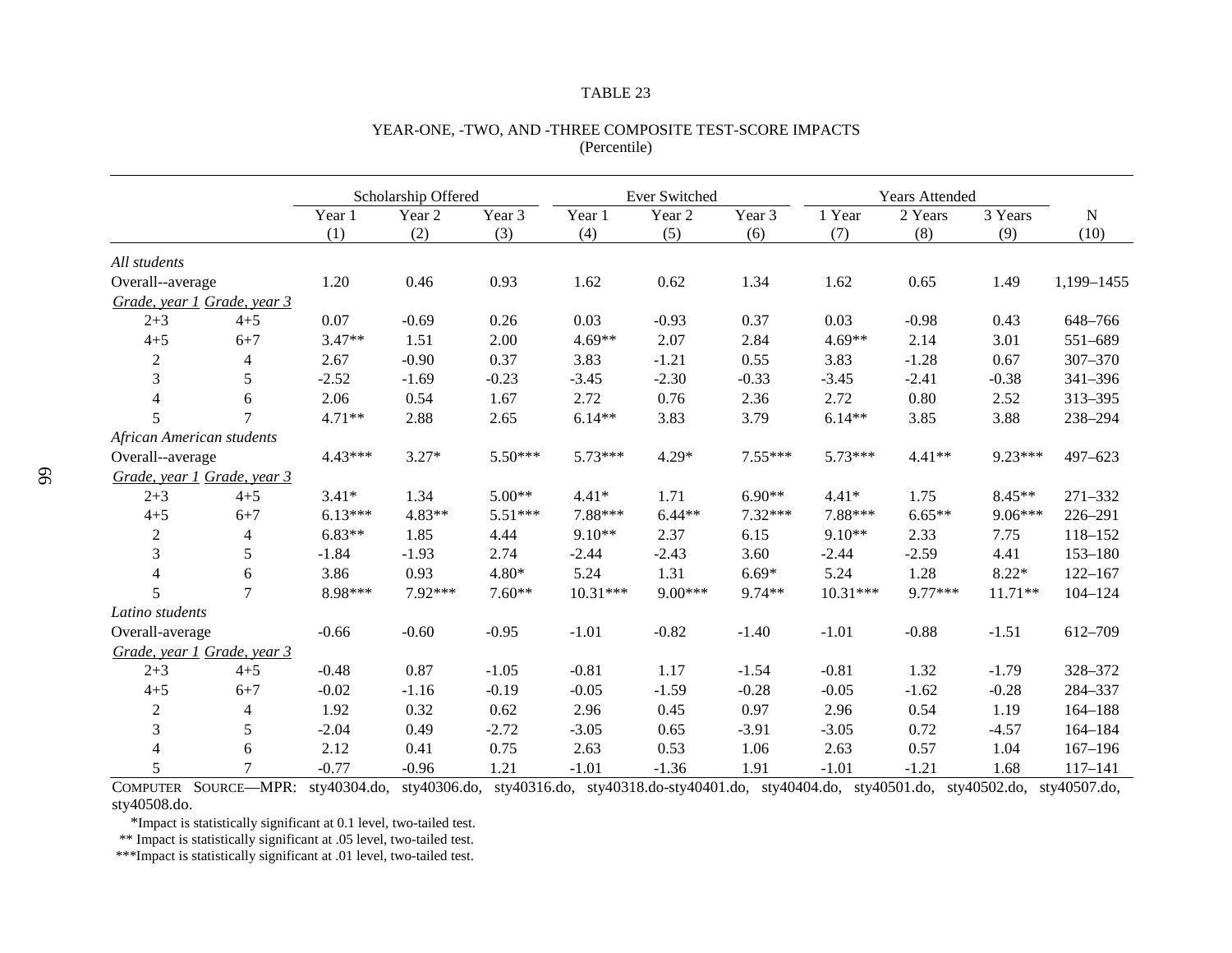|                             |                |          | Scholarship Offered |          |           | Ever Switched |          |           | <b>Years Attended</b> |          |             |
|-----------------------------|----------------|----------|---------------------|----------|-----------|---------------|----------|-----------|-----------------------|----------|-------------|
|                             |                | Year 1   | Year 2              | Year 3   | Year 1    | Year 2        | Year 3   | 1 Year    | 2 Years               | 3 Years  | N           |
|                             |                | (1)      | (2)                 | (3)      | (4)       | (5)           | (6)      | (7)       | (8)                   | (9)      | (10)        |
| All students                |                |          |                     |          |           |               |          |           |                       |          |             |
| Overall--average            |                | 1.01     | 1.35                | 0.27     | 1.37      | 1.83          | 0.39     | 1.37      | 1.90                  | 0.43     | 1,199-1,455 |
| Grade, year 1 Grade, year 3 |                |          |                     |          |           |               |          |           |                       |          |             |
| $2 + 3$                     | $4 + 5$        | 0.16     | $-0.46$             | $-0.18$  | 0.11      | $-0.62$       | $-0.25$  | 0.11      | $-0.65$               | $-0.30$  | 648-766     |
| $4 + 5$                     | $6 + 7$        | $2.46*$  | $3.12*$             | 1.24     | $3.42*$   | $4.27*$       | 1.75     | $3.42*$   | $4.41*$               | 1.86     | 551-689     |
| $\boldsymbol{2}$            | 4              | 2.19     | $-1.55$             | $-0.56$  | 3.07      | $-2.10$       | $-0.82$  | 3.07      | $-2.23$               | $-1.01$  | $307 - 370$ |
| 3                           | 5              | $-2.79$  | $-0.55$             | $-0.61$  | $-3.93$   | $-0.75$       | $-0.87$  | $-3.93$   | $-0.79$               | $-1.00$  | 341-396     |
| 4                           | 6              | 0.24     | 2.14                | $-0.34$  | 0.25      | 3.00          | $-0.48$  | 0.25      | 3.16                  | $-0.52$  | 313-395     |
| 5                           | $\overline{7}$ | $4.52**$ | $4.67**$            | 3.08     | 5.93**    | $6.22**$      | 4.40     | 5.93**    | $6.24**$              | 4.51     | 238-294     |
| African American students   |                |          |                     |          |           |               |          |           |                       |          |             |
| Overall--average            |                | $3.47**$ | $3.44**$            | 3.97**   | $4.49**$  | $4.51**$      | $5.45**$ | 4.49**    | $4.64**$              | $6.66**$ | $497 - 623$ |
| Grade, year 1 Grade, year 3 |                |          |                     |          |           |               |          |           |                       |          |             |
| $2 + 3$                     | $4 + 5$        | 2.25     | 1.28                | 3.35     | 2.88      | 1.64          | 4.62     | 2.88      | 1.68                  | 5.66     | 271-332     |
| $4 + 5$                     | $6 + 7$        | 5.19***  | $6.13**$            | $4.64**$ | $6.67***$ | 8.17***       | $6.17**$ | $6.67***$ | 8.43***               | $7.63**$ | 226-291     |
| $\overline{c}$              | $\overline{4}$ | 5.04     | $-0.36$             | 3.34     | 6.72      | $-0.46$       | 4.62     | 6.72      | $-0.46$               | 5.83     | 118-152     |
| 3                           | 5              | $-3.73$  | 0.15                | 0.15     | $-4.80$   | 0.18          | 0.20     | $-4.80$   | 0.19                  | 0.24     | $153 - 180$ |
| $\overline{4}$              | 6              | 2.38     | 2.43                | 4.62     | 3.23      | 3.44          | 6.43     | 3.23      | 3.38                  | 7.90     | $122 - 167$ |
| 5                           | $\overline{7}$ | 8.97***  | $7.22**$            | $6.27*$  | 10.29***  | $8.20**$      | $8.04*$  | 10.29***  | 8.90**                | 9.66     | $104 - 124$ |
| Latino students             |                |          |                     |          |           |               |          |           |                       |          |             |
| Overall--average            |                | $-0.70$  | 0.17                | $-1.85$  | $-1.01$   | 0.23          | $-2.73$  | $-1.01$   | 0.25                  | $-2.94$  | 612-709     |
| Grade, year 1 Grade, year 3 |                |          |                     |          |           |               |          |           |                       |          |             |
| $2 + 3$                     | $4 + 5$        | $-0.86$  | $-0.27$             | $-1.52$  | $-1.39$   | $-0.36$       | $-2.22$  | $-1.39$   | $-0.40$               | $-2.59$  | 328-372     |
| $4 + 5$                     | $6 + 7$        | 0.17     | 1.23                | $-0.67$  | 0.34      | 1.66          | $-1.01$  | 0.34      | 1.70                  | $-0.99$  | 284-337     |
| $\overline{c}$              | $\overline{4}$ | 2.16     | $-0.13$             | $-0.86$  | 3.27      | $-0.18$       | $-1.34$  | 3.27      | $-0.22$               | $-1.66$  | $164 - 188$ |
| 3                           | 5              | $-2.93$  | $-0.53$             | $-2.21$  | $-4.38$   | $-0.71$       | $-3.17$  | $-4.38$   | $-0.78$               | $-3.71$  | $164 - 184$ |
| $\overline{4}$              | 6              | 0.10     | 1.75                | $-2.58$  | 0.08      | 2.28          | $-3.64$  | 0.08      | 2.46                  | $-3.58$  | $167 - 196$ |
| 5                           | 7              | 2.06     | 2.14                | 5.75     | 2.89      | 3.02          | 9.05     | 2.89      | 2.69                  | 7.98     | $117 - 141$ |

### YEAR-ONE, -TWO, AND -THREE READING TEST-SCORE IMPACTS (Percentile)

COMPUTER SOURCE—MPR: sty40304.do, sty40306.do, sty40316.do, sty40318.do, sty40401.do-sty40404.do, sty40501.do, sty40502.do, sty40507.do, sty40508.do.

\*Impact is statistically significant at 0.1 level, two-tailed test.

\*\*Impact is statistically significant at .05 level, two-tailed test.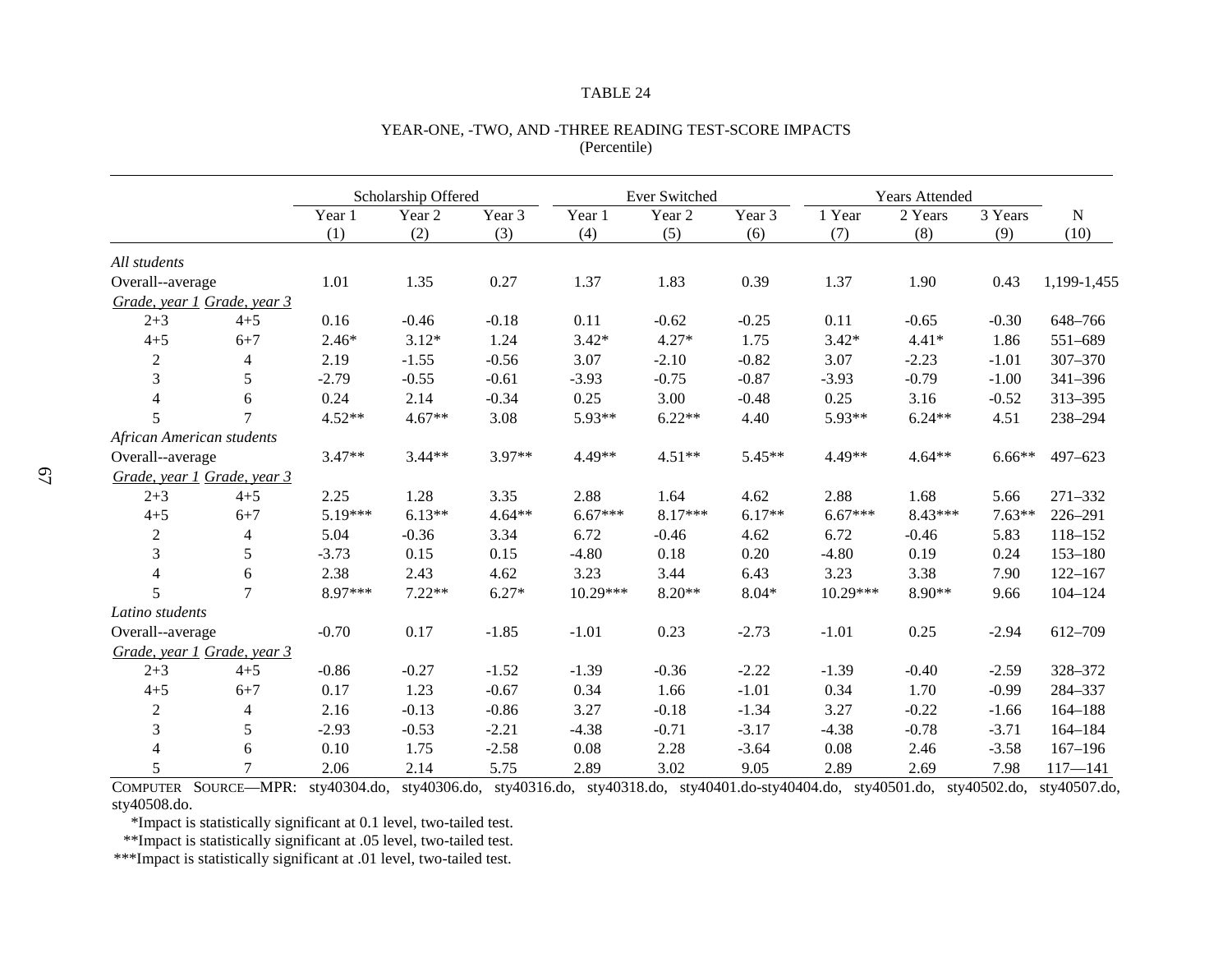|                             |                          |          | Scholarship Offered |           |           | <b>Ever Switched</b> |           |           | <b>Years Attended</b> |          |                   |
|-----------------------------|--------------------------|----------|---------------------|-----------|-----------|----------------------|-----------|-----------|-----------------------|----------|-------------------|
|                             |                          | Year 1   | Year 2              | Year 3    | Year 1    | Year 2               | Year 3    | 1 Year    | 2 Years               | 3 Years  | $\mathbf N$       |
|                             |                          | (1)      | (2)                 | (3)       | (4)       | (5)                  | (6)       | (7)       | (8)                   | (9)      | (10)              |
| All students                |                          |          |                     |           |           |                      |           |           |                       |          |                   |
| Overall--average            |                          | 1.39     | $-0.43$             | 1.59      | 1.87      | $-0.58$              | 2.30      | 1.87      | $-0.60$               | 2.56     | $1,199-$<br>1,455 |
| Grade, year 1 Grade, year 3 |                          |          |                     |           |           |                      |           |           |                       |          |                   |
| $2 + 3$                     | $4 + 5$                  | $-0.03$  | $-0.93$             | 0.69      | $-0.05$   | $-1.25$              | 0.99      | $-0.05$   | $-1.32$               | 1.15     | 648-766           |
| $4 + 5$                     | $6 + 7$                  | $4.47**$ | $-0.09$             | $2.77*$   | 5.95**    | $-0.13$              | $3.92*$   | 5.95**    | $-0.13$               | $4.17*$  | 551-689           |
| $\overline{c}$              | $\overline{\mathcal{L}}$ | 3.16     | $-0.24$             | 1.30      | 4.59      | $-0.32$              | 1.91      | 4.59      | $-0.34$               | 2.36     | 307-370           |
| $\mathfrak{Z}$              | 5                        | $-2.25$  | $-2.83$             | 0.14      | $-2.97$   | $-3.85$              | 0.21      | $-2.97$   | $-4.04$               | 0.24     | 341-396           |
| $\overline{4}$              | 6                        | 3.87     | $-1.05$             | 3.68      | 5.20      | $-1.48$              | 5.21      | 5.20      | $-1.55$               | 5.55     | 313-395           |
| 5                           | $\overline{7}$           | 4.89*    | 1.08                | 2.23      | $6.35*$   | 1.44                 | 3.18      | $6.35*$   | 1.45                  | 3.26     | 238-294           |
| African American students   |                          |          |                     |           |           |                      |           |           |                       |          |                   |
| Overall--average            |                          | 5.39***  | 3.10                | $7.03***$ | $6.98***$ | 4.07                 | $9.65***$ | $6.98***$ | 4.19                  | 11.80*** | $497 - 623$       |
| Grade, year 1 Grade, year 3 |                          |          |                     |           |           |                      |           |           |                       |          |                   |
| $2 + 3$                     | $4 + 5$                  | 4.58**   | 1.40                | $6.65***$ | 5.95**    | 1.78                 | $9.17***$ | 5.95**    | 1.82                  | 11.24*** | 271-332           |
| $4 + 5$                     | $6 + 7$                  | 7.08***  | 3.54                | $6.38***$ | 9.10***   | 4.71                 | 8.48***   | $9.10***$ | 4.86                  | 10.48*** | 226-291           |
| $\boldsymbol{2}$            | $\overline{4}$           | 8.62     | 4.05                | 5.54      | 11.49     | 5.20                 | 7.67      | 11.49     | 5.11                  | 9.67     | 118-152           |
| 3                           | 5                        | 0.05     | $-4.01$             | 5.33**    | $-0.07$   | $-5.04$              | $6.99**$  | $-0.07$   | $-5.38$               | $8.58*$  | $153 - 180$       |
| $\overline{4}$              | 6                        | 5.35***  | $-0.58$             | 4.99      | $7.25***$ | $-0.83$              | 6.94      | $7.25***$ | $-0.81$               | 8.53     | $122 - 167$       |
| 5                           | $\overline{7}$           | 8.99**   | $8.62**$            | 8.93**    | $10.32**$ | 9.80**               | 11.45**   | $10.32**$ | $10.64**$             | 13.75**  | $104 - 124$       |
| Latino students             |                          |          |                     |           |           |                      |           |           |                       |          |                   |
| Overall--average            |                          | $-0.63$  | $-1.37$             | $-0.05$   | $-1.02$   | $-1.87$              | $-0.07$   | $-1.02$   | $-2.02$               | $-0.08$  | 612-709           |
| Grade, year 1 Grade, year 3 |                          |          |                     |           |           |                      |           |           |                       |          |                   |
| $2 + 3$                     | $4 + 5$                  | $-0.09$  | 2.01                | $-0.58$   | $-0.23$   | 2.69                 | $-0.85$   | $-0.23$   | 3.04                  | $-0.96$  | 328-372           |
| $4 + 5$                     | $6 + 7$                  | $-0.21$  | $-3.54$             | 0.29      | $-0.44$   | $-4.84$              | 0.44      | $-0.44$   | $-4.94$               | 0.43     | 284-337           |
| $\boldsymbol{2}$            | $\overline{\mathbf{4}}$  | 1.68     | 0.77                | 2.10      | 2.64      | 1.08                 | 3.27      | 2.64      | 1.30                  | 4.04     | $164 - 188$       |
| $\mathfrak{Z}$              | 5                        | $-1.15$  | 1.50                | $-3.23$   | $-1.72$   | 2.01                 | $-4.64$   | $-1.72$   | 2.22                  | $-5.43$  | $164 - 184$       |
| $\overline{4}$              | 6                        | 4.13     | $-0.93$             | 4.08      | 5.17      | $-1.22$              | 5.75      | 5.17      | $-1.31$               | 5.66     | $167 - 196$       |
| 5                           | $\overline{7}$           | $-3.60$  | $-4.07$             | $-3.33$   | $-4.91$   | $-5.74$              | $-5.24$   | $-4.91$   | $-5.11$               | $-4.62$  | $117 - 141$       |

### YEAR-ONE, -TWO, AND -THREE MATHEMATICS TEST-SCORE IMPACTS (Percentile)

COMPUTER SOURCE—MPR: sty40304.do, sty40306.do, sty40316.do, sty40318.do, sty40401.do-sty40404.do, sty40501.do, sty40502.do, sty40507.do, sty40508.do.

\*Impact is statistically significant at 0.1 level, two-tailed test.

\*\*Impact is statistically significant at .05 level, two-tailed test.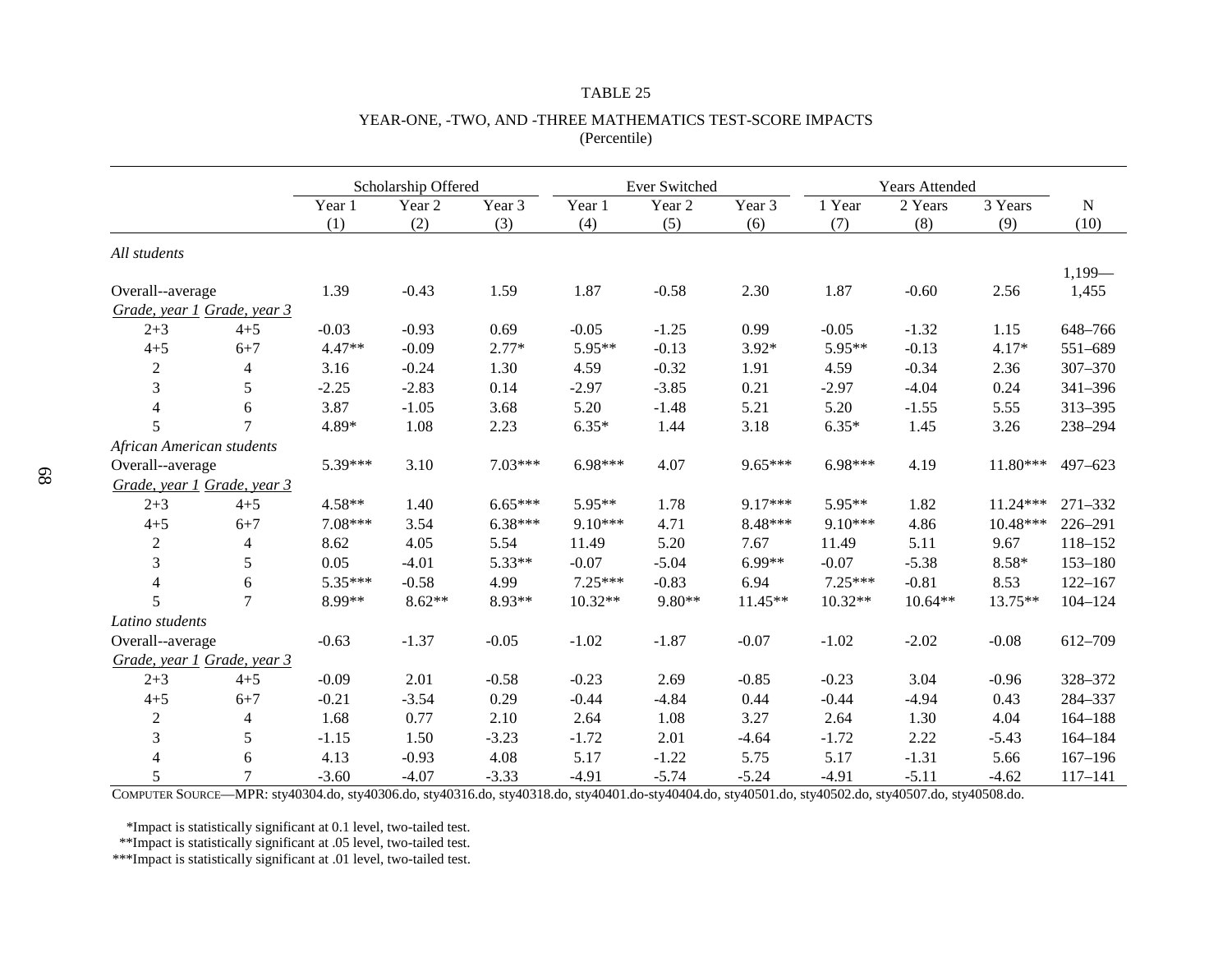### BETWEEN YEAR DIFFERENCES IN IMPACTS<sup>a</sup>

|                                                                                  |                               |                                      |                                             |                                                    | DIFFERENCES BETWEEN YEARS 1 AND 2    |                                             |                               |                                   |                                             |                      |
|----------------------------------------------------------------------------------|-------------------------------|--------------------------------------|---------------------------------------------|----------------------------------------------------|--------------------------------------|---------------------------------------------|-------------------------------|-----------------------------------|---------------------------------------------|----------------------|
|                                                                                  |                               | Composite Score                      |                                             |                                                    | <b>Reading Score</b>                 |                                             |                               | Math Score                        |                                             |                      |
|                                                                                  | Scholarship<br>Offered<br>(1) | Ever<br>Used a<br>Scholarship<br>(2) | Used a<br>Scholarship<br>for 2 years<br>(3) | Scholarship<br>Offered<br>(4)                      | Ever<br>Used a<br>Scholarship<br>(5) | Used a<br>Scholarship<br>for 2 Years<br>(6) | Scholarship<br>Offered<br>(7) | Ever Used a<br>Scholarship<br>(8) | Used a<br>Scholarship<br>for 2 Years<br>(9) | N<br>(10)            |
| Overall                                                                          | 0.74                          | 1.00                                 | 0.97                                        | $-0.34$                                            | $-0.45$                              | $-0.53$                                     | 1.82                          | 2.45                              | 2.47                                        | 1199-1455            |
| African American students                                                        | 1.16                          | 1.44                                 | 1.32                                        | 0.03                                               | $-0.02$                              | $-0.15$                                     | 2.29                          | 2.91                              | 2.79                                        | 497-623              |
| Latino students                                                                  | $-0.06$                       | $-0.19$                              | $-0.13$                                     | $-0.86$                                            | $-1.24$                              | $-1.25$                                     | 0.74                          | 0.85                              | 1.00                                        | 612-709              |
|                                                                                  |                               |                                      |                                             |                                                    | DIFFERENCES BETWEEN YEARS 1 AND 3    |                                             |                               |                                   |                                             |                      |
|                                                                                  |                               |                                      |                                             |                                                    |                                      |                                             |                               |                                   |                                             |                      |
|                                                                                  |                               | Composite Score                      |                                             |                                                    | Reading Score                        |                                             |                               | Math Score                        |                                             |                      |
|                                                                                  | Scholarship<br>Offered        | Ever<br>Used a<br>Scholarship        | Used a<br>Scholarship<br>for 3 years        | Scholarship<br>Offered                             | Ever<br>Used a<br>Scholarship        | Used a<br>Scholarship<br>for 3 Years        | Scholarship<br>Offered        | Ever Used a<br>Scholarship        | Used a<br>Scholarship<br>for 3 Years        | N                    |
|                                                                                  | (1)                           | (2)                                  | (3)                                         | (4)                                                | (5)                                  | (6)                                         | (7)                           | (8)                               | (9)                                         | (10)                 |
| Overall<br>African American students                                             | 0.27<br>$-1.07$               | 0.28<br>$-1.82$                      | 0.13<br>$-3.49$                             | 0.74<br>$-0.49$                                    | 0.99<br>$-0.95$                      | 0.94<br>$-2.16$                             | $-0.20$<br>$-1.64$            | $-0.43$<br>$-2.68$                | $-0.68$<br>$-4.82$                          | 1250-1455<br>519-623 |
| Latino students                                                                  | 0.28                          | 0.39                                 | 0.50                                        | 1.15                                               | 1.73                                 | 1.93                                        | $-0.58$                       | $-0.95$                           | $-0.94$                                     | 637-709              |
|                                                                                  |                               |                                      |                                             |                                                    |                                      |                                             |                               |                                   |                                             |                      |
|                                                                                  |                               | Composite Score                      |                                             | DIFFERENCES BETWEEN YEARS 2 AND 3<br>Reading Score |                                      |                                             | Math Score                    |                                   |                                             |                      |
|                                                                                  | Scholarship<br>Offered<br>(1) | Ever<br>Used a<br>Scholarship<br>(2) | Used a<br>Scholarship<br>for 3 years<br>(3) | Scholarship<br>Offered<br>(4)                      | Ever<br>Used a<br>Scholarship<br>(5) | Used a<br>Scholarship<br>for 3 Years<br>(6) | Scholarship<br>Offered<br>(7) | Ever Used a<br>Scholarship<br>(8) | Used a<br>Scholarship<br>for 3 Years<br>(9) | N<br>(10)            |
| Overall                                                                          | $-0.47$                       | $-0.72$                              | $-0.84$                                     | 1.08                                               | 1.44                                 | 1.47                                        | $-2.02$                       | $-2.88$                           | $-3.16*$                                    | 1199-1250            |
| African American students                                                        | $-2.23$                       | $-3.26*$                             | $-4.82**$                                   | $-0.53$                                            | $-0.93$                              | $-2.02$                                     | $-3.93**$                     | $-5.58**$                         | $-7.61***$                                  | 497-519              |
| Latino students                                                                  | 0.35                          | 0.58                                 | 0.62                                        | 2.02                                               | 2.96                                 | 3.19                                        | $-1.33$                       | $-1.80$                           | $-1.94$                                     | 612-637              |
| $C_{21}$ m wind $C_{21}$ m on $MDD_{11}$ + $10501$ + $10502$ + $10507$ + $10510$ |                               |                                      |                                             |                                                    |                                      |                                             |                               |                                   |                                             |                      |

COMPUTER SOURCE—MPR: sty40501-sty40502; sty40507-sty40510.

See notes to Table 6.

<sup>a</sup>Appendix C describes how between year differences were tested.

\*Impact is statistically significant at .10 level, two tailed test

\*\*Impact is statistically significant at .05 level, two tailed test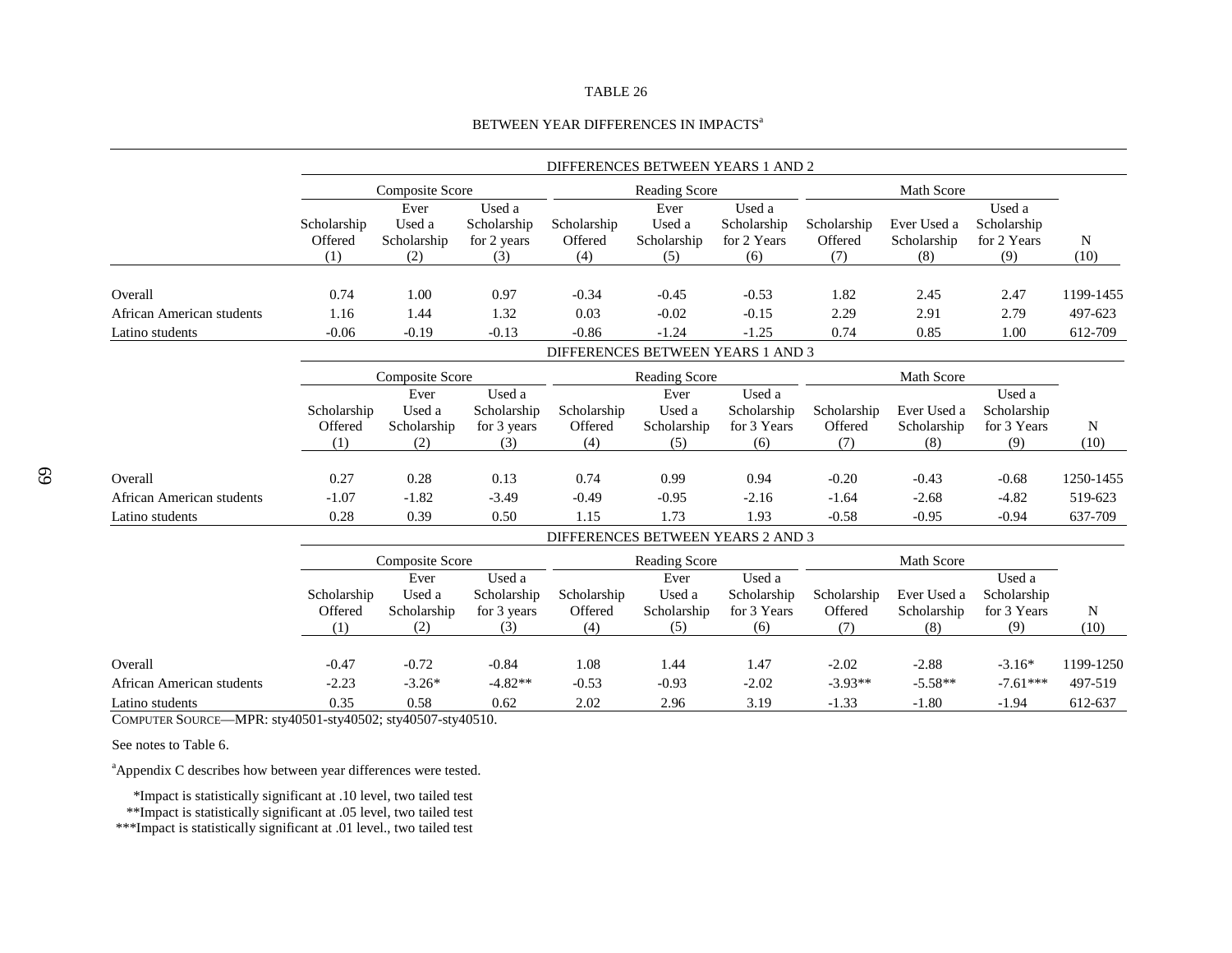### **REFERENCES**

- Angrist, Joshua, Guido Imbens, and Donald B. Rubin. "Identification of Causal Effects Using Instrumental Variables." *Journal of the American Statistical Association*, vol. 91, 1996, pp. 444-455.
- Ascher, Carol, Norm Fruchter, and Robert Berne. *Hard Lessons: Public Schools and Privatization*. New York: Twentieth Century Fund Press, 1996.
- Bonsteel, Alan, and Carlos A. Bonilla. *A Choice for Our Children: Curing the Crisis in America's Schools.* San Francisco: Institute for Contemporary Studies, 1997.
- Brandl, John E. *Money and Good Intentions Are Not Enough, or Why a Liberal Democrat Thinks States Need Both Competition and Community.* Washington, DC: Brookings Institution Press, 1998.
- Carnegie Foundation for the Advancement of Teaching. "School Choice: A Special Report." Princeton, NJ: Carnegie Foundation for the Advancement of Teaching, 1992.
- Chubb, John E., and Terry M. Moe. *Politics, Markets, and America's Schools.* Washington, DC: Brookings Institution Press, 1990.
- Cobb, Clifford W. "Responsive Schools, Renewed Communities." San Francisco: Institute for Contemporary Studies, 1992.
- Coleman, James S. Thomas Hoffer, and Sally Kilgore. *High School Achievement*. New York: Basic Books, 1982.
- Cookson, Peter W. *School Choice: The Struggle for the Soul of American Education.* New Haven: Yale University Press, 1995.
- Coulson, Andrew J. "Market Education: The Unknown History." Washington, DC: CATO Institute, forthcoming.
- Eeffron, Bradley. "The Jackknife, the Bootstrap, and Other Resampling Plans." Philadelphia, PA: Society for Industrial and Applied Mathematics, 1982.
- Fuller, Bruce, and Richard F. Elmore, with Gary Orfield, eds. *Who Chooses? Who Loses? Culture, Institutions, and the Unequal Effects of School Choice*. New York: Teachers College Press, 1996.
- Goldberger, Arthur S., and Glen G. Cain. "The Causal Analysis of Cognitive Outcomes in the Coleman, Hoffer, and Kilgore Report." *Sociology of Education*, vol. 55, April-July 1982, pp. 103-22.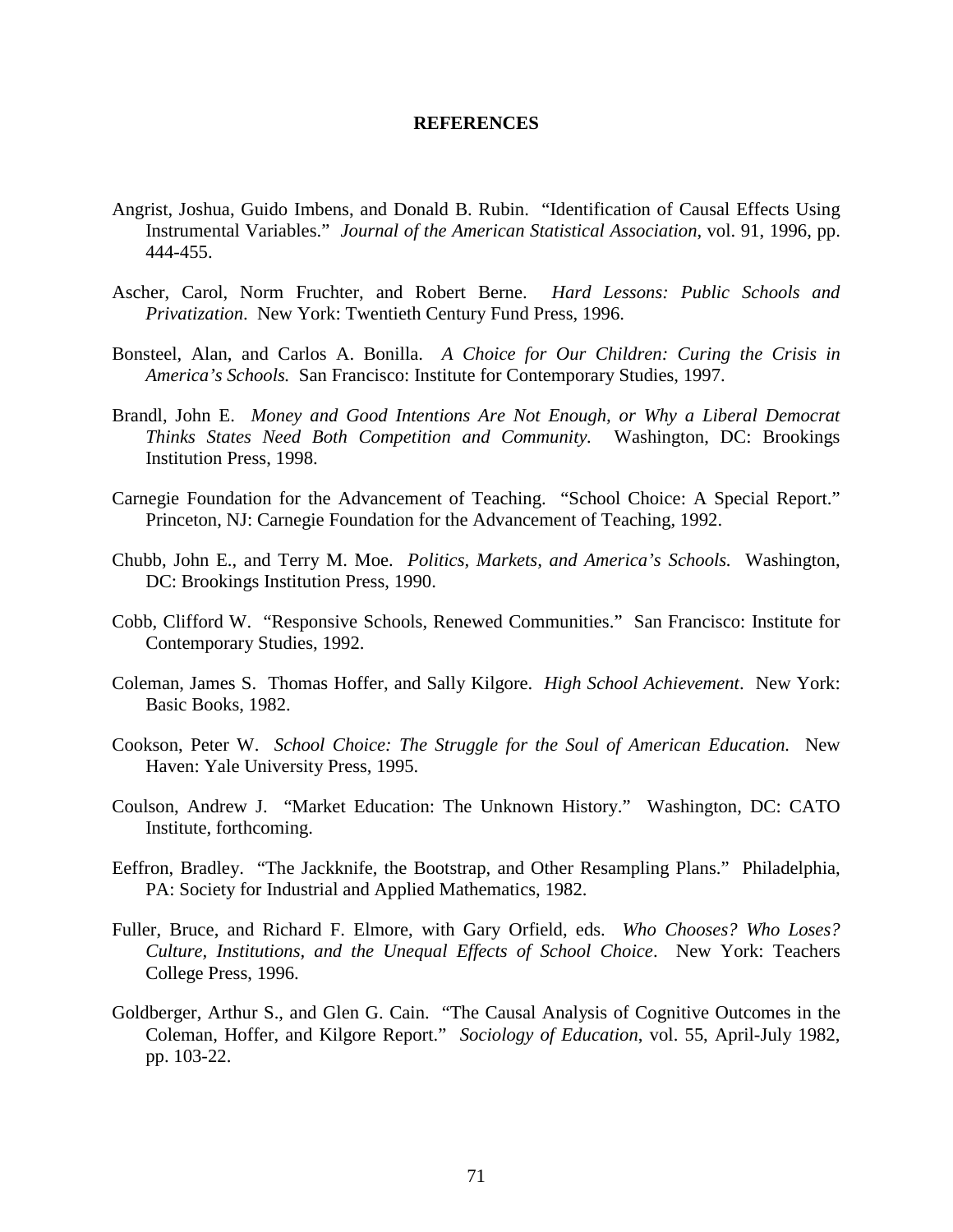- Greene, Jay P. "Civic Values in public and Private Schools." In Peterson, Paul E, and Bryan C. Hassel, eds. *Learning from School Choice*, Washington, DC: Brookings Institution Press, 1998.
- Greene, Jay P., William G. Howell, and Paul E. Peterson. "Lessons from the Cleveland Scholarship Program." In Peterson, Paul E., and Bryan C. Hassel, eds., *Learning from School Choice.* Washington, DC: Brooking Institution Press, 1998.
- Gutmann, Amy. *Democratic Education.* Princeton, NJ: Princeton University Press, 1987.
- Hill, Jennifer, Donald B. Rubin, and Neil Thomas. "The Design of the New York School Choice Scholarship Program Evaluation." Unpublished manuscript. Cambridge, MA: Harvard University, Department of Statistics, 1999.
- Howell, William G., Paul E. Peterson, Patrick J. Wolf, and David E. Campbell. "School Vouchers and Academic Performance: Results from Three Randomized Field Trials." *Journal of Policy Analysis and Management,* vol. 21, no. 2, 2002, pp. 207-233.
- Kane, Thomas J., Douglas O. Staiger, and Jeffrey Geppert. "Randomly Accountable: Test Scores and Volatility." *Education Next,* vol. II, no. 1, Spring 2002, pp. 56-61.
- Alan B. Krueger. "Experimental Estimates of Education production Functions." *Quarterly Journal of Economics,* May 1999, pp. 497-532.
- Lemann, Nicholas. "A False Panacea." *Atlantic,* January 1991, p. 104. As quoted in Thernstrom, Abigail. *School Choice in Massachusetts.* Boston: Pioneer Institute for Public Policy Research, 1991.
- Levin, Henry M. "Educational Vouchers: Effectiveness, Choice, and Costs." *Journal of Policy Analysis and Management,* vol. 17, no. 3, Summer 1998, pp. 373-392.
- Mosteller, Frederick. "The Tennessee Study of Class Size in the Early School Grades." *The Future of Children,* vol. 5, 1995, pp. 113-127.
- Murphy, Dan, F. Howard Nelson, and Bella Rosenberg. "The Cleveland Voucher Program: Who Chooses? Who Gets Chosen? Who Pays?" New York: American Federation of Teachers, 1997.
- Myers, David, Paul Peterson, Daniel Mayer, Julia Chou, and William G. Howell. "School Choice in New York City After Two Years: An Evaluation of the School Choice Scholarships Program." Interim Report. Washington, DC: Mathematica Policy Research, Inc., 2000.
- Myers, David, and Allen Schirm. "The Impacts of Upward Bound: Final Report for Phase I of the National Evaluation." Washington, DC: U.S. Department of Education, Office of the Under Secretary, 1999.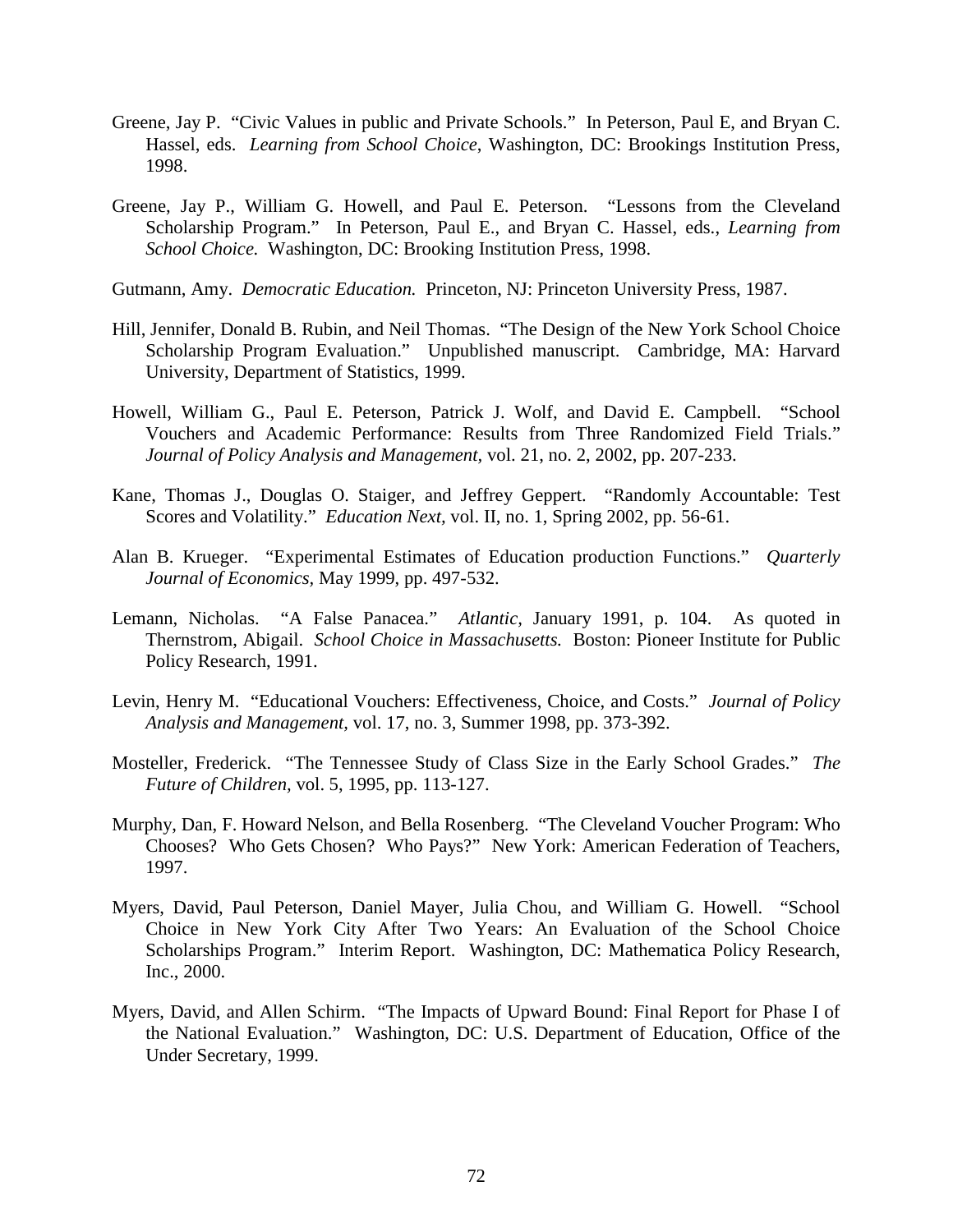- Neal, Derek. "The Effects of Catholic Secondary Schooling on Educational Achievement." Chicago: University of Chicago, Harris School of Public Policy and National Bureau for Economic Research, 1996.
- Peterson, Paul E. "School Choice: A Report Card." In Peterson, Paul E., and Bryan C. Hassel, eds., *Learning from School Choice*. Washington, DC: Brookings Institution Press, 1998.
- Peterson, Paul E., and Bryan C. Hassel, eds. *Learning from School Choice*. Washington, DC: Brookings Institution Press, 1998.
- Peterson, Paul E., David Myers, Josh Haimson, and William G. Howell. "Initial Findings from the Evaluation of the New York School Choice Scholarships Program." Washington, DC: Mathematica Policy Research, Inc., and Cambridge, MA: Harvard University, Center for American Political Studies, Taubman Center on State and Local Government, Program on Education Policy and Governance, 1997.
- Peterson, Paul E., David Myers, and William G. Howell. "An Evaluation of the New York City School Choice Scholarships Program: The First Year." Washington, DC: Mathematica Policy Research, 1998.
- Rasell, E., and R. Rothstein, eds. "School Choice: Examining the Evidence." Washington, DC: Economic Policy Institute, 1993.
- Schneider, Mark, Paul Teske, and Melissa Marschall. *Choosing Schools: Consumer Choice and the Quality of American Schools.* Princeton, NJ: Princeton University Press, 2000.
- Mark Schneider, Paul Teske, Melissa Marschall, and Christine Roch. "Tiebout, School Choice, Allocative, and Productive Efficiency." Paper prepared for annual meetings of the American Political Science Association, 1998.
- Stine, Robert. "An Introduction to Bootstrap Methods: Examples and Ideas." In Fox, J., and J.S. Long, eds., *Modern Methods of Data Analysis*. Newbury Park, CA: Sage Publications, 1990.
- Valenzuela, Angela. *Subtractive Schooling: U.S.-Mexican Youth and the Politics of Caring*. Albany, NY: State University Press, 1999.
- Wilms, Douglas J. "Catholic School Effects on Academic Achievement: New Evidence from the High School and Beyond Follow-up Study." *Sociology of Education*, vol. 58, 1985, pp. 98-114.
- Witte, John F. "First Year Report: Milwaukee Parental Choice Program." Madison, WI: University of Wisconsin—Madison, Department of Political Science and Robert M. Lafayette Institute of Public Affairs, November 1991.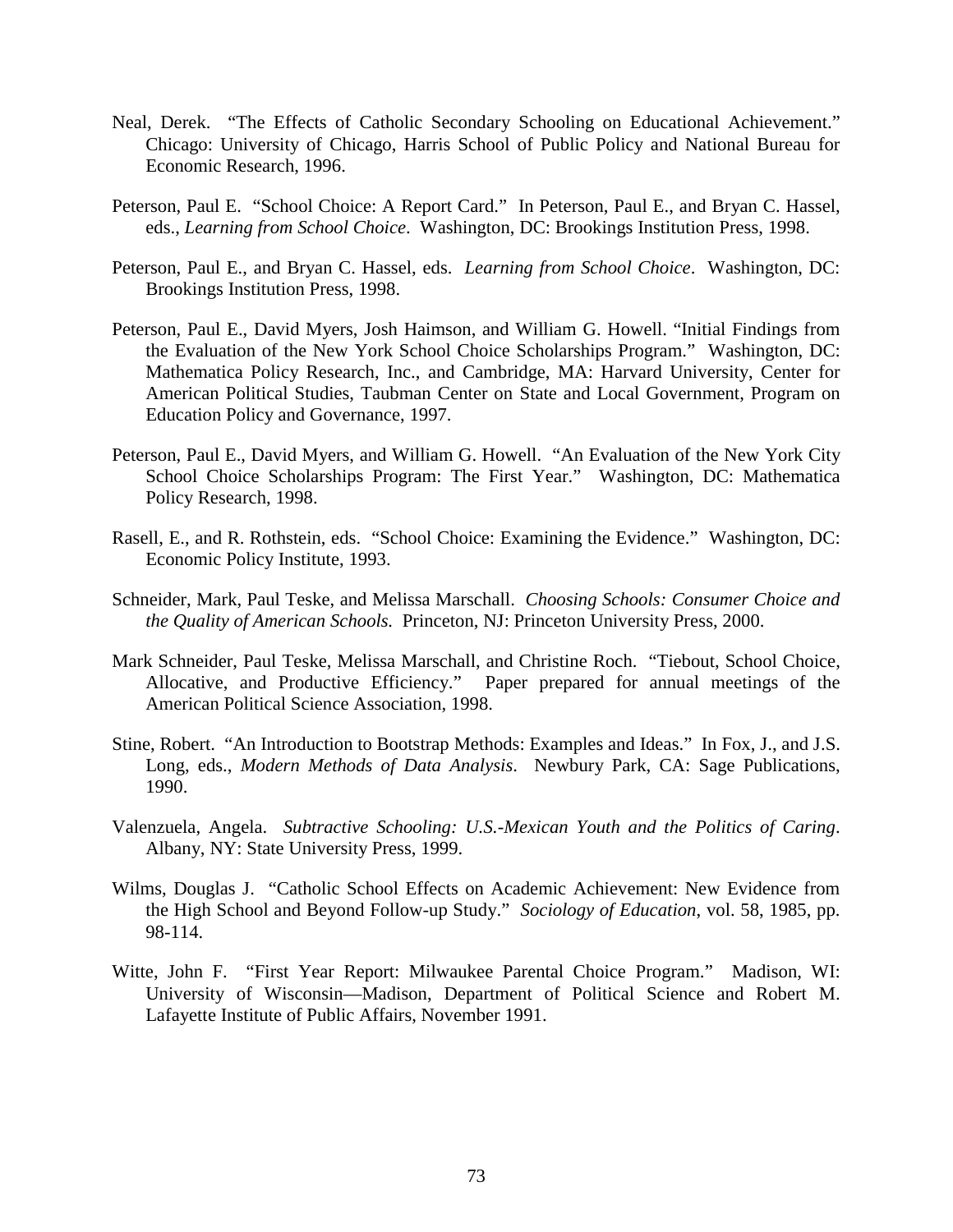# **APPENDIX A**

**BASELINE CHARACTERISTICS FOR TREATMENT AND CONTROL GROUPS**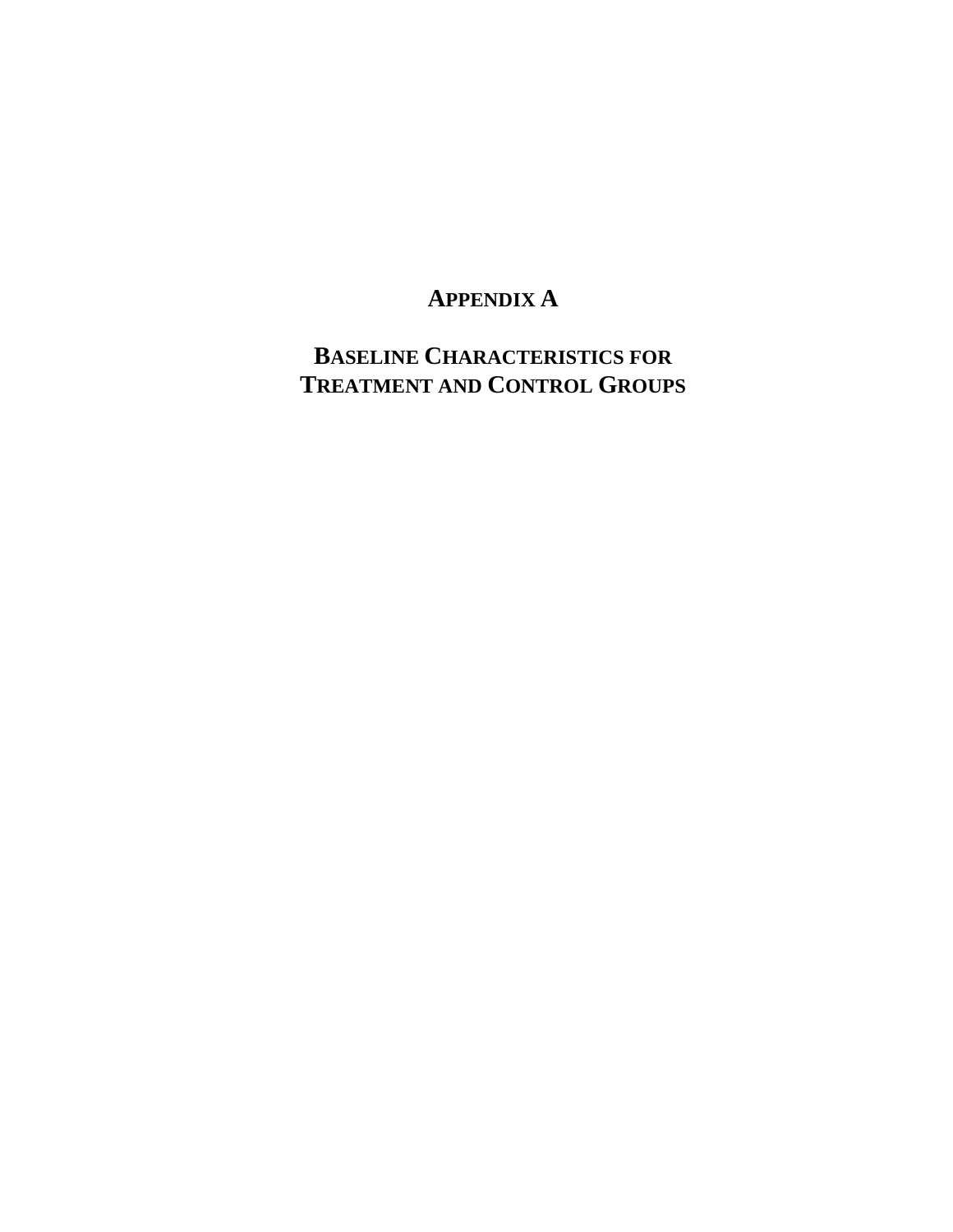## TABLE A-1

| <b>Variable</b>                                                                                                                                                     | <b>Treatments</b> | <b>Controls</b> | <b>Difference</b> | t-statistic | <b>Significance</b> |
|---------------------------------------------------------------------------------------------------------------------------------------------------------------------|-------------------|-----------------|-------------------|-------------|---------------------|
| Grade of Student (1996-1997)                                                                                                                                        |                   |                 |                   |             |                     |
| Kindergarten                                                                                                                                                        | 0.17              | 0.16            | 0.01              | 0.31        |                     |
| First                                                                                                                                                               | 0.20              | 0.20            | 0.01              | 0.32        |                     |
| Second                                                                                                                                                              | 0.21              | 0.22            | $-0.02$           | $-0.70$     |                     |
| Third                                                                                                                                                               | 0.20              | 0.24            | $-0.04$           | $-1.59$     |                     |
| Fourth                                                                                                                                                              | 0.22              | 0.17            | 0.04              | 1.91        | $\ast$              |
| Years student attended this school                                                                                                                                  | 2.36              | 2.47            | $-0.11$           | $-1.51$     |                     |
| Satisfaction with aspects of current school                                                                                                                         |                   |                 |                   |             |                     |
| Location                                                                                                                                                            | 3.03              | 2.94            | 0.08              | 1.73        | $\ast$              |
| School safety                                                                                                                                                       | 2.80              | 2.76            | 0.04              | 0.90        |                     |
| Teaching                                                                                                                                                            | 2.66              | 2.69            | $-0.03$           | $-0.63$     |                     |
| How much school involves parents                                                                                                                                    | 2.73              | 2.72            | 0.01              | 0.27        |                     |
| Class sizes                                                                                                                                                         | 2.34              | 2.33            | 0.00              | 0.06        |                     |
| School facilities                                                                                                                                                   | 2.60              | 2.64            | $-0.05$           | $-0.99$     |                     |
| Student respect of teachers                                                                                                                                         | 2.89              | 2.86            | 0.02              | 0.51        |                     |
| Parent-teacher communication                                                                                                                                        | 2.81              | 2.82            | 0.00              | $-0.04$     |                     |
| Observance of religious traditions                                                                                                                                  | 2.24              | 2.33            | $-0.09$           | $-1.71$     | *                   |
| Student in gifted classes                                                                                                                                           | 0.11              | 0.13            | $-0.02$           | $-1.27$     |                     |
| Student received help for disability                                                                                                                                | 0.12              | 0.10            | 0.02              | 1.15        |                     |
| Mother's educational expectations for child<br>(10=some high school, 12=high school<br>graduation, 14=some college, 16=college<br>graduation, 18=more than college) | 16.73             | 16.69           | 0.04              | 0.43        |                     |
| Education level of mother or female guardian                                                                                                                        |                   |                 |                   |             |                     |
| Some high school (did not graduate)                                                                                                                                 | 0.21              | 0.21            | 0.00              | 0.06        |                     |
| High school graduate or GED certificate                                                                                                                             | 0.25              | 0.28            | $-0.03$           | $-1.06$     |                     |
| Some college                                                                                                                                                        | 0.41              | 0.40            | 0.01              | 0.40        |                     |
| Graduated from four-year college                                                                                                                                    | 0.08              | 0.07            | 0.01              | 0.73        |                     |
| More than four-year college degree                                                                                                                                  | 0.02              | 0.03            | $-0.01$           | $-0.61$     |                     |
| Don't know                                                                                                                                                          | 0.02              | 0.01            | 0.01              | 1.32        |                     |

### DIFFERENCES IN BASELINE CHARACTERISTICS FOR THIRD FOLLOW-UP TREATMENTS AND CONTROLS (MEAN VALUES REPORTED)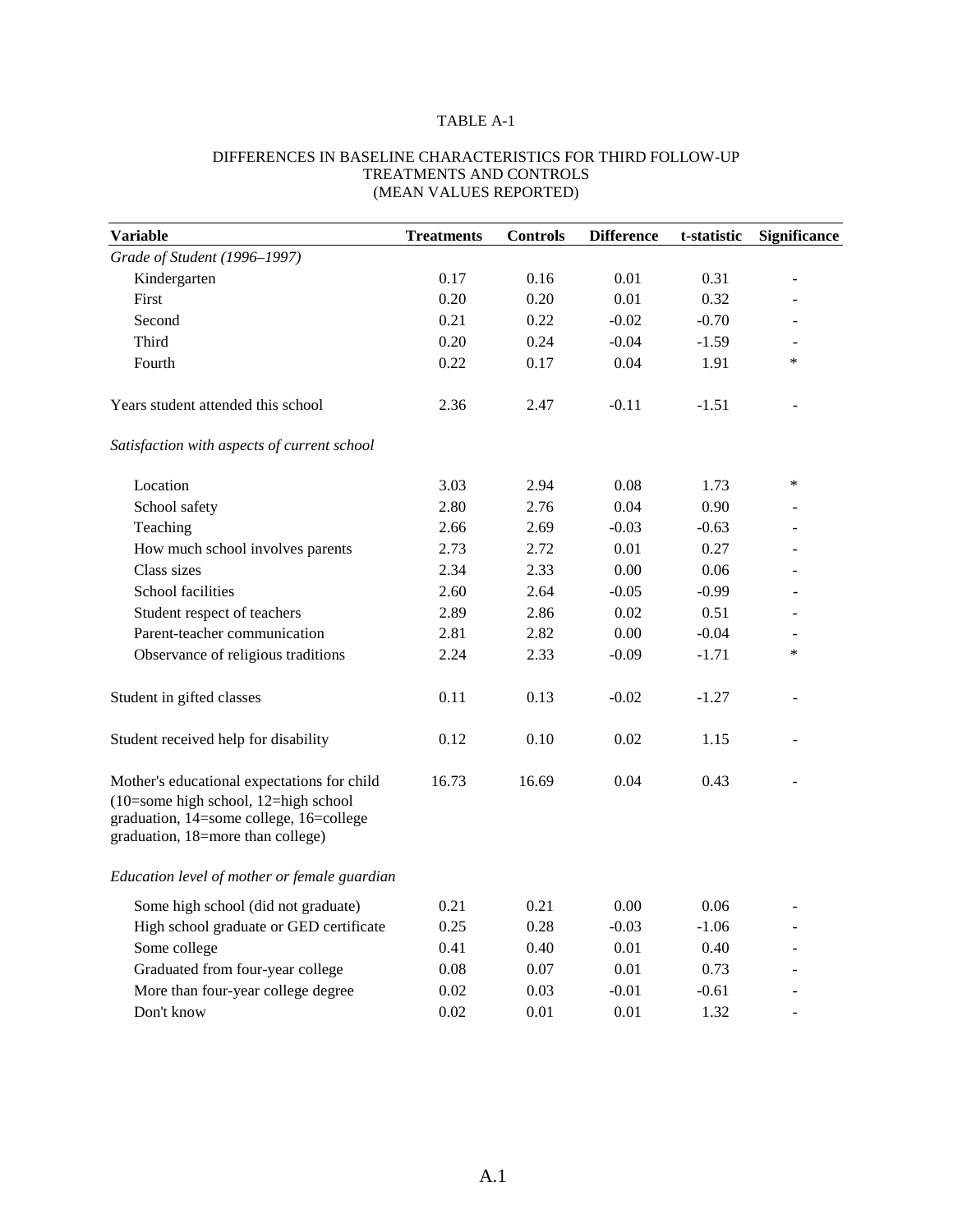### TABLE A-1 *(continued)*

| <b>Variable</b>                          | <b>Treatments</b> | <b>Controls</b> | <b>Difference</b> | t-statistic | <b>Significance</b>      |
|------------------------------------------|-------------------|-----------------|-------------------|-------------|--------------------------|
| Race/ethnicity of mother/female guardian |                   |                 |                   |             |                          |
|                                          |                   |                 |                   |             |                          |
| White                                    | 0.05              | 0.04            | 0.01              | 0.92        | $\overline{\phantom{a}}$ |
| <b>Black</b>                             | 0.48              | 0.44            | 0.03              | 1.19        |                          |
| <b>Puerto Rican</b>                      | 0.17              | 0.20            | $-0.03$           | $-1.40$     |                          |
| Hispanic other than Puerto Rican         | 0.25              | 0.28            | $-0.03$           | $-1.13$     |                          |
| Other                                    | 0.05              | 0.04            | 0.01              | 1.26        |                          |
| Birth place of mother/female guardian    |                   |                 |                   |             |                          |
| <b>Born in United States</b>             | 0.60              | 0.62            | $-0.02$           | $-0.59$     |                          |
| Born in Puerto Rico                      | 0.07              | $0.08\,$        | $-0.01$           | $-0.77$     |                          |
| Born outside U.S. and Puerto Rico        | 0.32              | 0.29            | 0.03              | 1.08        |                          |
| Length of residence of mother in months  | 36.07             | 36.50           | $-0.44$           | $-0.65$     |                          |
| Job status of mother/female guardian     |                   |                 |                   |             |                          |
| Full-time job                            | 0.23              | 0.20            | 0.03              | 1.15        |                          |
| Part-time job                            | 0.15              | 0.15            | 0.00              | 0.23        |                          |
| Not working now but looking for work     | 0.46              | 0.46            | 0.00              | $-0.07$     |                          |
| Not working and not looking for work     | 0.14              | 0.16            | $-0.02$           | $-0.92$     |                          |
| Don't know                               | 0.01              | $0.02\,$        | $-0.01$           | $-1.42$     |                          |
| Religious affiliation of female guardian |                   |                 |                   |             |                          |
| Catholic                                 | 0.50              | 0.54            | $-0.04$           | $-1.39$     |                          |
| Religion other than Catholic             | 0.45              | 0.41            | 0.04              | 1.41        |                          |
| None                                     | 0.05              | 0.05            | 0.00              | $-0.02$     |                          |
| Number of children in home               | 2.41              | 2.44            | $-0.02$           | $-0.30$     |                          |
| In child's home (percent saying yes)     |                   |                 |                   |             |                          |
| A daily newspaper                        | 0.85              | 0.84            | 0.01              | 0.67        |                          |
| An encyclopedia                          | 0.70              | 0.70            | 0.00              | $-0.13$     |                          |
| A dictionary                             | 0.97              | 0.98            | 0.00              | $-0.17$     |                          |
| More than 50 books                       | 0.86              | 0.85            | $0.01\,$          | 0.35        |                          |
| Member of household receiving assistance |                   |                 |                   |             |                          |
| Food stamps                              | 0.66              | 0.67            | $-0.01$           | $-0.40$     |                          |
| Welfare                                  | 0.56              | 0.58            | $-0.02$           | $-0.75$     |                          |
| Social Security                          | 0.11              | 0.11            | 0.00              | 0.12        |                          |
| Medicaid                                 | 0.62              | 0.67            | $-0.05$           | $-1.76$     | *                        |
| Supplemental Security Income             | 0.14              | 0.14            | $-0.01$           | $-0.32$     |                          |
| Family income                            | 9577.01           | 9533.28         | 43.74             | 0.11        |                          |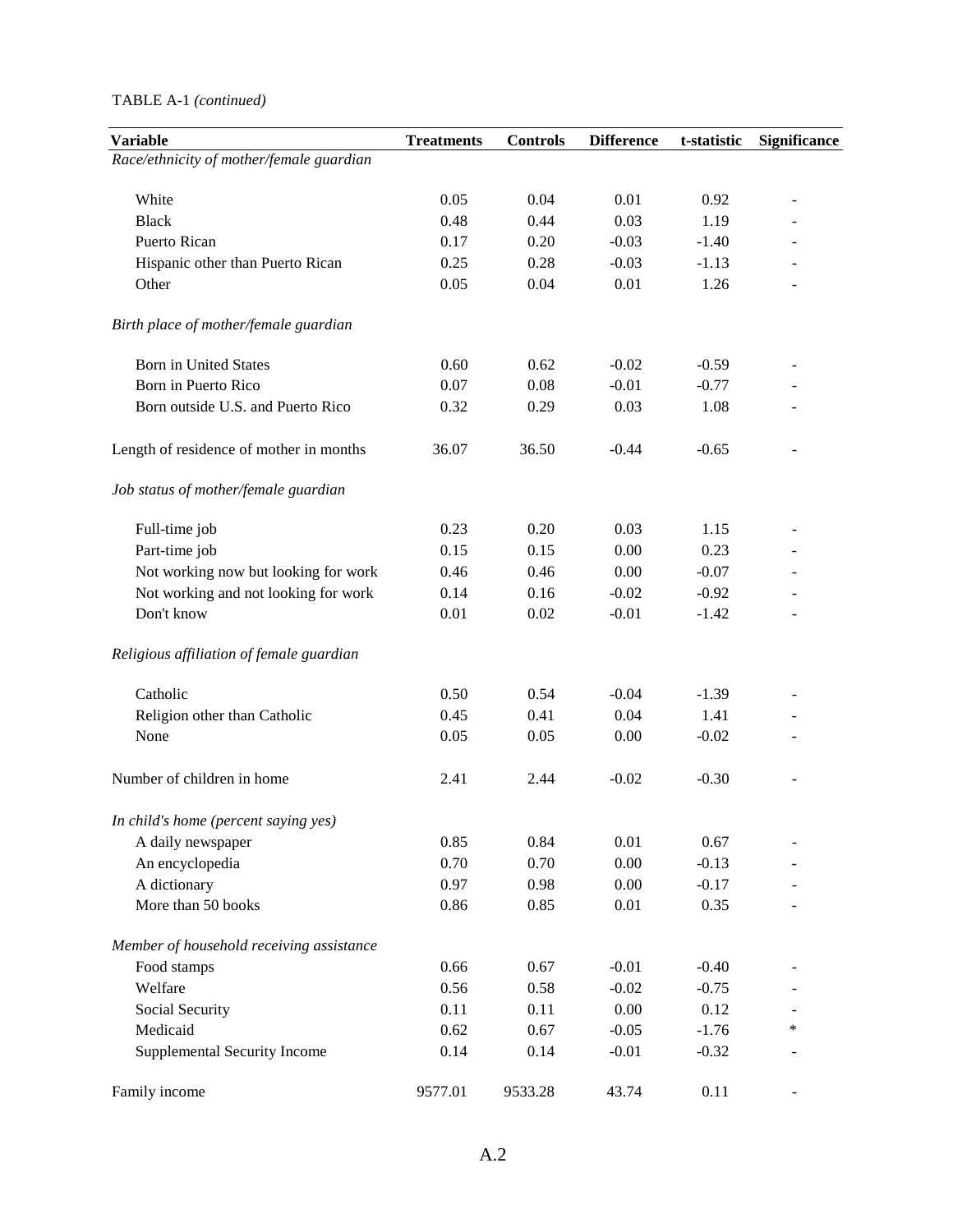### TABLE A-1 *(continued)*

| <b>Variable</b>                | <b>Treatments</b> | <b>Controls</b> | <b>Difference</b> | t-statistic | <b>Significance</b> |
|--------------------------------|-------------------|-----------------|-------------------|-------------|---------------------|
| Reading achievement scores     |                   |                 |                   |             |                     |
| Overall                        | 23.10             | 25.36           | $-2.26$           | $-1.59$     |                     |
| First-grade cohort             | 22.08             | 29.01           | $-6.93$           | $-2.15$     | **                  |
| Second-grade cohort            | 26.54             | 26.04           | 0.50              | 0.17        |                     |
| Third-grade cohort             | 19.29             | 22.63           | $-3.35$           | $-1.47$     | ۰                   |
| Fourth-grade cohort            | 24.68             | 24.23           | 0.45              | 0.16        | ۰                   |
| Mathematics achievement scores |                   |                 |                   |             |                     |
| Overall                        | 17.85             | 17.66           | 0.19              | 0.15        |                     |
| First-grade cohort             | 9.78              | 11.72           | $-1.94$           | $-1.04$     |                     |
| Second-grade cohort            | 21.14             | 19.42           | 1.72              | 0.73        |                     |
| Third-grade cohort             | 16.09             | 18.35           | $-2.26$           | $-0.95$     | ۰                   |
| Fourth-grade cohort            | 24.46             | 20.79           | 3.68              | 1.18        | $\qquad \qquad -$   |
| English spoken at home         | 0.78              | 0.75            | 0.03              | 1.35        |                     |

COMPUTER SOURCE—MPR: fay40101.do, fa40101a.ado.

 \*Significantly different from zero at the .10 level. \*\*Significantly different from zero at the .05 level.

\*\*\*Significantly different from zero at the .01 level.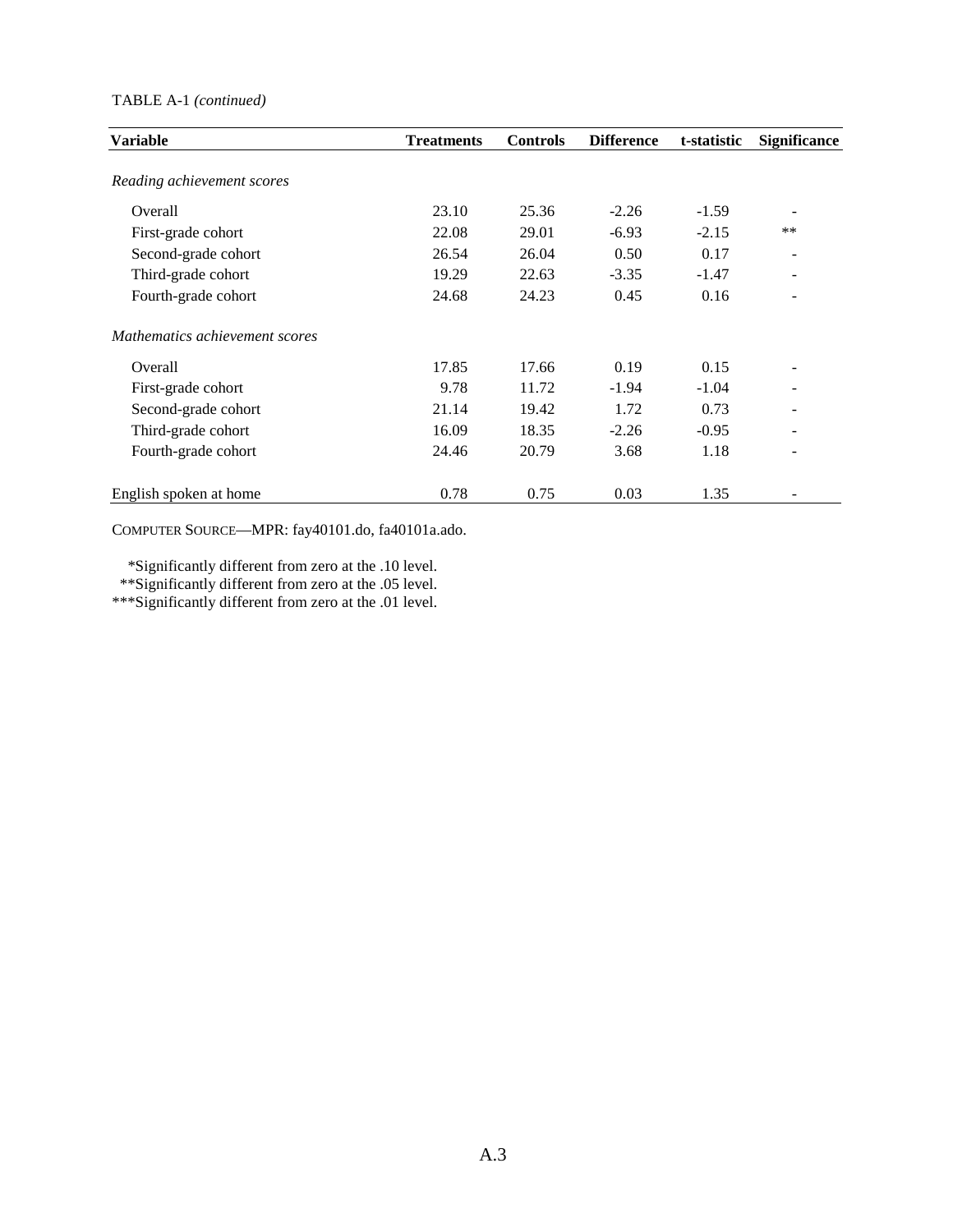## TABLE A-2

|                                                                                                                                                                           | Respond- | Non-                   |         |         |                          |
|---------------------------------------------------------------------------------------------------------------------------------------------------------------------------|----------|------------------------|---------|---------|--------------------------|
| <b>Variable</b>                                                                                                                                                           | ents     | respondents Difference |         |         | t-statistic Significance |
| Grade of Student (1996-1997)                                                                                                                                              |          |                        |         |         |                          |
| Kindergarten                                                                                                                                                              | 0.16     | 0.13                   | 0.03    | 1.08    |                          |
| First                                                                                                                                                                     | 0.19     | 0.18                   | 0.01    | 0.24    |                          |
| Second                                                                                                                                                                    | 0.21     | 0.21                   | 0.00    | 0.15    |                          |
| Third                                                                                                                                                                     | 0.22     | 0.27                   | $-0.04$ | $-1.44$ |                          |
| Fourth                                                                                                                                                                    | 0.21     | 0.21                   | 0.00    | 0.05    |                          |
| Years student attended this school                                                                                                                                        | 2.43     | 2.45                   | $-0.02$ | $-0.23$ |                          |
| Satisfaction with aspects of current school                                                                                                                               |          |                        |         |         |                          |
| Location                                                                                                                                                                  | 3.04     | 2.92                   | 0.12    | 1.93    | *                        |
| School safety                                                                                                                                                             | 2.80     | 2.67                   | 0.13    | 2.08    | **                       |
| Teaching                                                                                                                                                                  | 2.68     | 2.54                   | 0.13    | 2.15    | **                       |
| How much school involves parents                                                                                                                                          | 2.72     | 2.61                   | 0.11    | 1.87    | *                        |
| Class sizes                                                                                                                                                               | 2.33     | 2.33                   | 0.00    | $-0.06$ |                          |
| School facilities                                                                                                                                                         | 2.61     | 2.53                   | 0.09    | 1.53    | ÷                        |
| Student respect of teachers                                                                                                                                               | 2.89     | 2.78                   | 0.12    | 1.94    | *                        |
| Parent-teacher communication                                                                                                                                              | 2.84     | 2.71                   | 0.14    | 2.28    | **                       |
| Observance of religious traditions                                                                                                                                        | 2.26     | 2.21                   | 0.06    | 0.81    |                          |
| Student in gifted classes                                                                                                                                                 | 0.11     | 0.13                   | $-0.02$ | $-0.84$ | L,                       |
| Student received help for disability                                                                                                                                      | 0.11     | 0.14                   | $-0.03$ | $-1.17$ |                          |
| Mother's educational expectations for child<br>$(10=$ some high school, $12=$ high school<br>graduation, 14=some college, 16=college<br>graduation, 18=more than college) | 16.77    | 16.58                  | 0.20    | 1.52    |                          |
| Education level of mother or female guardian                                                                                                                              |          |                        |         |         |                          |
| Some high school (did not graduate)                                                                                                                                       | 0.23     | 0.23                   | 0.01    | 0.18    |                          |
| High school graduate or GED certificate                                                                                                                                   | 0.24     | 0.25                   | $-0.01$ | $-0.21$ |                          |
| Some college                                                                                                                                                              | 0.41     | 0.39                   | 0.01    | 0.38    |                          |
| Graduated from four-year college                                                                                                                                          | 0.07     | 0.08                   | $-0.01$ | $-0.45$ |                          |
| More than four-year college degree                                                                                                                                        | 0.03     | 0.03                   | $-0.01$ | $-0.54$ |                          |
| Don't know                                                                                                                                                                | 0.02     | 0.01                   | 0.00    | 0.32    |                          |
| Race/ethnicity of mother/female guardian                                                                                                                                  |          |                        |         |         |                          |
| White                                                                                                                                                                     | 0.03     | 0.08                   | $-0.05$ | $-2.74$ | ***                      |
| <b>Black</b>                                                                                                                                                              | 0.45     | 0.52                   | $-0.07$ | $-1.92$ | *                        |
| Puerto Rican                                                                                                                                                              | 0.18     | 0.19                   | $-0.01$ | $-0.47$ |                          |
| Hispanic other than Puerto Rican                                                                                                                                          | 0.29     | 0.18                   | 0.11    | 3.79    | ***                      |
| Other                                                                                                                                                                     | 0.05     | 0.03                   | 0.02    | 1.44    |                          |

### DIFFERENCES IN BASELINE CHARACTERISTICS FOR RESPONDENTS AND NONRESPONDENTS IN THIRD FOLLOW-UP: TREATMENT GROUP (MEAN VALUES REPORTED)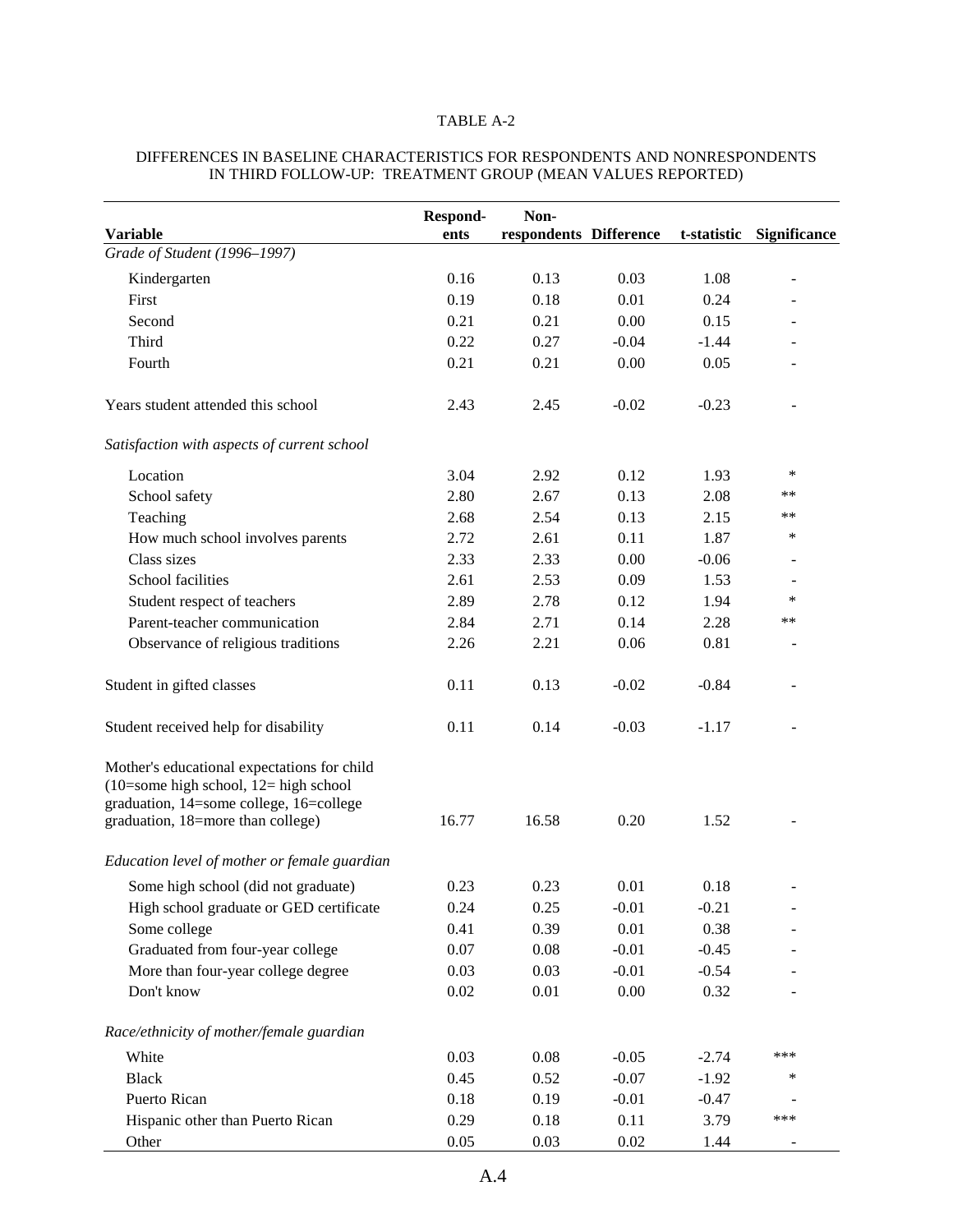### TABLE A-2 *(Continued)*

|                                          | Respond- | Non-                   |         |             |                     |
|------------------------------------------|----------|------------------------|---------|-------------|---------------------|
| Variable                                 | ents     | respondents Difference |         | t-statistic | <b>Significance</b> |
| Birth place of mother/female guardian    |          |                        |         |             |                     |
| <b>Born in United States</b>             | 0.57     | 0.64                   | $-0.07$ | $-1.92$     | ∗                   |
| Born in Puerto Rico                      | 0.07     | 0.09                   | $-0.02$ | $-0.86$     |                     |
| Born outside U.S. and Puerto Rico        | 0.35     | 0.27                   | 0.09    | 2.54        | $***$               |
| Length of residence of mother in months  | 36.52    | 35.11                  | 1.41    | 1.57        |                     |
| Job status of mother/female guardian     |          |                        |         |             |                     |
| Full-time job                            | 0.22     | 0.20                   | 0.02    | 0.76        |                     |
| Part-time job                            | 0.16     | 0.16                   | $-0.01$ | $-0.27$     |                     |
| Not working now but looking for work     | 0.45     | 0.49                   | $-0.03$ | $-0.87$     |                     |
| Not working and not looking for work     | 0.16     | 0.14                   | 0.01    | 0.49        |                     |
| Don't know                               | 0.01     | 0.01                   | 0.00    | 0.53        |                     |
| Religious affiliation of female guardian |          |                        |         |             |                     |
| Catholic                                 | 0.53     | 0.46                   | 0.07    | 1.89        | $\ast$              |
| Religion other than Catholic             | 0.43     | 0.48                   | $-0.06$ | $-1.60$     |                     |
| None                                     | 0.05     | 0.06                   | $-0.01$ | $-0.66$     |                     |
| Number of children in home               | 2.45     | 2.36                   | 0.09    | 1.02        | $\overline{a}$      |
| In child's home (percent saying yes)     |          |                        |         |             |                     |
| A daily newspaper                        | 0.84     | 0.86                   | $-0.02$ | $-0.70$     |                     |
| An encyclopedia                          | 0.69     | 0.72                   | $-0.02$ | $-0.66$     |                     |
| A dictionary                             | 0.97     | 0.97                   | 0.01    | 0.50        |                     |
| More than 50 books                       | 0.84     | 0.85                   | $-0.01$ | $-0.30$     |                     |
| Member of household receiving assistance |          |                        |         |             |                     |
| Food stamps                              | 0.65     | 0.72                   | $-0.07$ | $-1.98$     | **                  |
| Welfare                                  | 0.54     | 0.65                   | $-0.11$ | $-3.03$     | ***                 |
| Social Security                          | 0.12     | 0.12                   | 0.00    | 0.00        |                     |
| Medicaid                                 | 0.63     | 0.68                   | $-0.06$ | $-1.64$     |                     |
| Supplemental Security Income             | 0.14     | 0.17                   | $-0.03$ | $-1.03$     |                     |
| Family income                            | 9821.59  | 8774.81                | 1046.78 | 2.17        | **                  |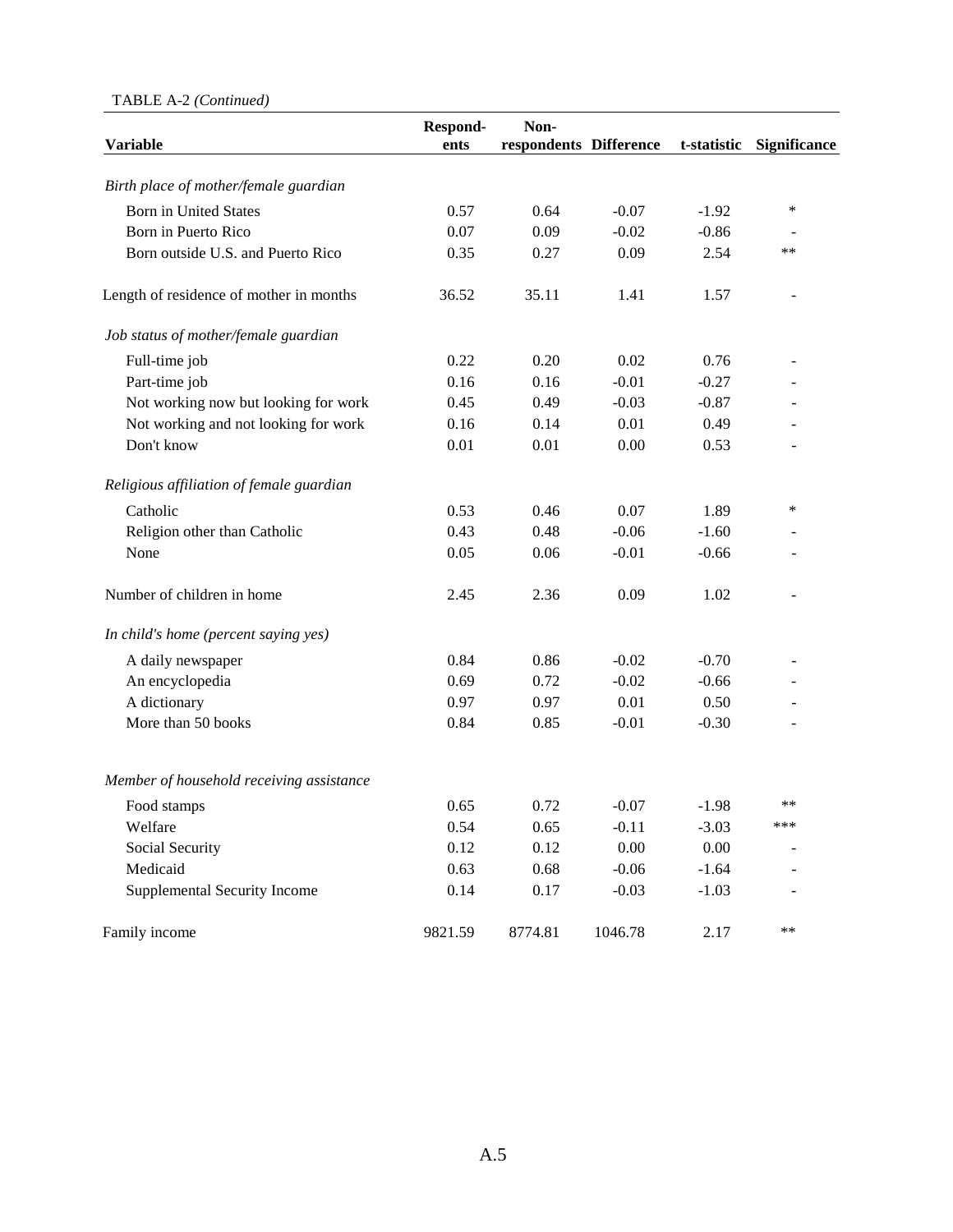### TABLE A-2 *(Continued)*

| <b>Variable</b>            | Respond-<br>ents | Non-<br>respondents Difference |         | t-statistic | <b>Significance</b> |
|----------------------------|------------------|--------------------------------|---------|-------------|---------------------|
|                            |                  |                                |         |             |                     |
| Reading achievement scores |                  |                                |         |             |                     |
| Overall                    | 22.74            | 21.01                          | 1.73    | 1.02        |                     |
| First-grade cohort         | 22.48            | 23.62                          | $-1.14$ | $-0.27$     |                     |
| Second-grade cohort        | 24.62            | 20.17                          | 4.44    | 1.12        |                     |
| Third-grade cohort         | 19.11            | 20.21                          | $-1.11$ | $-0.42$     |                     |
| Fourth-grade cohort        | 25.17            | 20.67                          | 4.49    | 1.44        |                     |
| Math achievement scores    |                  |                                |         |             |                     |
| Overall                    | 17.66            | 15.29                          | 2.37    | 1.49        |                     |
| First-grade cohort         | 10.06            | 9.22                           | 0.84    | 0.31        |                     |
| Second-grade cohort        | 20.22            | 18.62                          | 1.60    | 0.54        |                     |
| Third-grade cohort         | 17.86            | 13.47                          | 4.38    | 1.64        |                     |
| Fourth-grade cohort        | 21.24            | 19.44                          | 1.80    | 0.45        |                     |
| English spoken at home     | 0.74             | 0.83                           | $-0.09$ | $-2.98$     | ***                 |

COMPUTER SOURCE—MPR: fay40101.do, fay40101.ado.

 \*Significantly different from zero at the .10 level. \*\*Significantly different from zero at the .05 level. \*\*\*Significantly different from zero at the .01 level.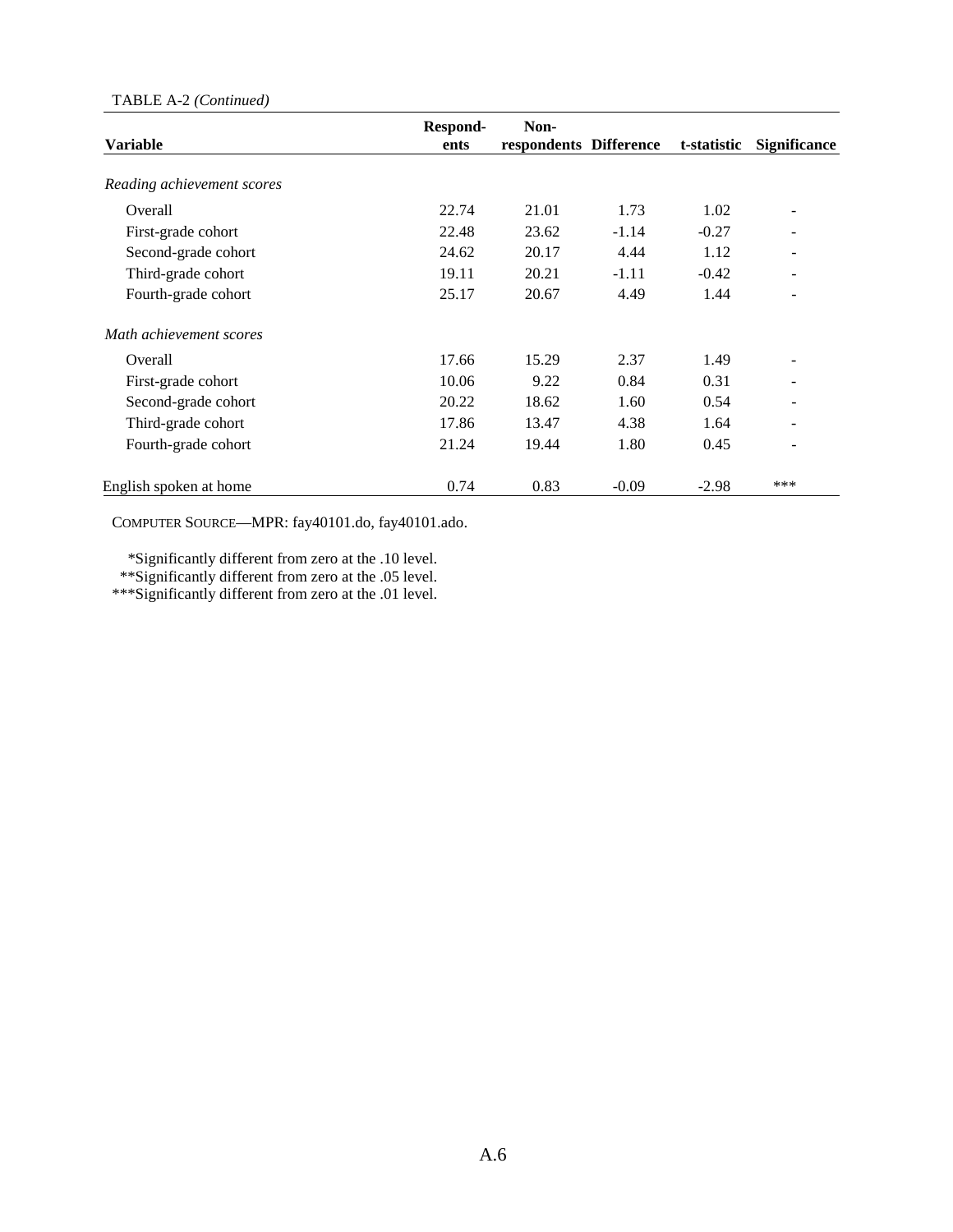### TABLE A-3

|                                                                                                                                                                           |                    | Non-        |                   |         |                          |
|---------------------------------------------------------------------------------------------------------------------------------------------------------------------------|--------------------|-------------|-------------------|---------|--------------------------|
| <b>Variable</b>                                                                                                                                                           | <b>Respondents</b> | respondents | <b>Difference</b> |         | t-statistic Significance |
| Grade of Student (1996-1997)                                                                                                                                              |                    |             |                   |         |                          |
| Kindergarten                                                                                                                                                              | 0.17               | 0.14        | 0.04              | 1.41    | ÷                        |
| First                                                                                                                                                                     | 0.18               | 0.15        | 0.03              | 1.17    |                          |
| Second                                                                                                                                                                    | 0.22               | 0.21        | 0.01              | 0.17    |                          |
| Third                                                                                                                                                                     | 0.24               | 0.25        | $-0.01$           | $-0.30$ |                          |
| Fourth                                                                                                                                                                    | 0.19               | 0.25        | $-0.06$           | $-2.03$ | $**$                     |
| Years student attended this school                                                                                                                                        | 2.45               | 2.60        | $-0.15$           | $-1.57$ |                          |
| Satisfaction with aspects of current school                                                                                                                               |                    |             |                   |         |                          |
| Location                                                                                                                                                                  | 2.92               | 2.86        | 0.06              | 0.89    |                          |
| School safety                                                                                                                                                             | 2.73               | 2.65        | 0.08              | 1.17    |                          |
| Teaching                                                                                                                                                                  | 2.71               | 2.57        | 0.14              | 2.17    | $***$                    |
| How much school involves parents                                                                                                                                          | 2.74               | 2.62        | 0.12              | 2.00    | **                       |
| Class sizes                                                                                                                                                               | 2.34               | 2.23        | 0.11              | 1.66    | ∗                        |
| School facilities                                                                                                                                                         | 2.64               | 2.51        | 0.13              | 2.01    | $***$                    |
| Student respect of teachers                                                                                                                                               | 2.86               | 2.74        | 0.12              | 1.77    | ∗                        |
| Parent-teacher communication                                                                                                                                              | 2.82               | 2.72        | 0.10              | 1.47    |                          |
| Observance of religious traditions                                                                                                                                        | 2.31               | 2.23        | 0.08              | 1.19    |                          |
| Student in gifted classes                                                                                                                                                 | 0.11               | 0.12        | $-0.01$           | $-0.26$ |                          |
| Student received help for disability                                                                                                                                      | 0.11               | 0.11        | 0.00              | $-0.10$ |                          |
| Mother's educational expectations for child<br>$(10=$ some high school, $12=$ high school<br>graduation, 14=some college, 16=college<br>graduation, 18=more than college) | 16.64              | 16.80       | $-0.16$           | $-1.31$ |                          |
| Education<br>level of mother or female<br>guardian                                                                                                                        |                    |             |                   |         |                          |
| Some high school (did not graduate)                                                                                                                                       | 0.24               | 0.20        | 0.03              | 1.09    |                          |
| High school graduate or GED certificate                                                                                                                                   | 0.28               | 0.28        | 0.00              | 0.04    |                          |
| Some college                                                                                                                                                              | 0.39               | 0.40        | $-0.01$           | $-0.27$ |                          |
| Graduated from four-year college                                                                                                                                          | 0.06               | 0.08        | $-0.03$           | $-1.39$ |                          |
| More than four-year college degree                                                                                                                                        | 0.03               | 0.02        | $0.00\,$          | 0.25    |                          |
| Don't know                                                                                                                                                                | 0.01               | 0.01        | 0.00              | $-0.01$ |                          |
| Race/ethnicity of mother/female guardian                                                                                                                                  |                    |             |                   |         |                          |
| White                                                                                                                                                                     | 0.03               | 0.04        | $-0.01$           | $-0.50$ |                          |
| <b>Black</b>                                                                                                                                                              | 0.42               | 0.48        | $-0.06$           | $-1.70$ | $\ast$                   |
| Puerto Rican                                                                                                                                                              | 0.22               | 0.22        | $-0.01$           | $-0.18$ |                          |
| Hispanic other than Puerto Rican                                                                                                                                          | 0.31               | 0.23        | 0.08              | 2.52    | $***$                    |
| Other                                                                                                                                                                     | 0.03               | 0.04        | $-0.01$           | $-0.38$ | $\overline{\phantom{a}}$ |

### DIFFERENCES IN BASELINE CHARACTERISTICS FOR RESPONDENTS AND NONRESPONDENTS IN THIRD FOLLOW-UP: CONTROL GROUP (MEAN VALUES REPORTED)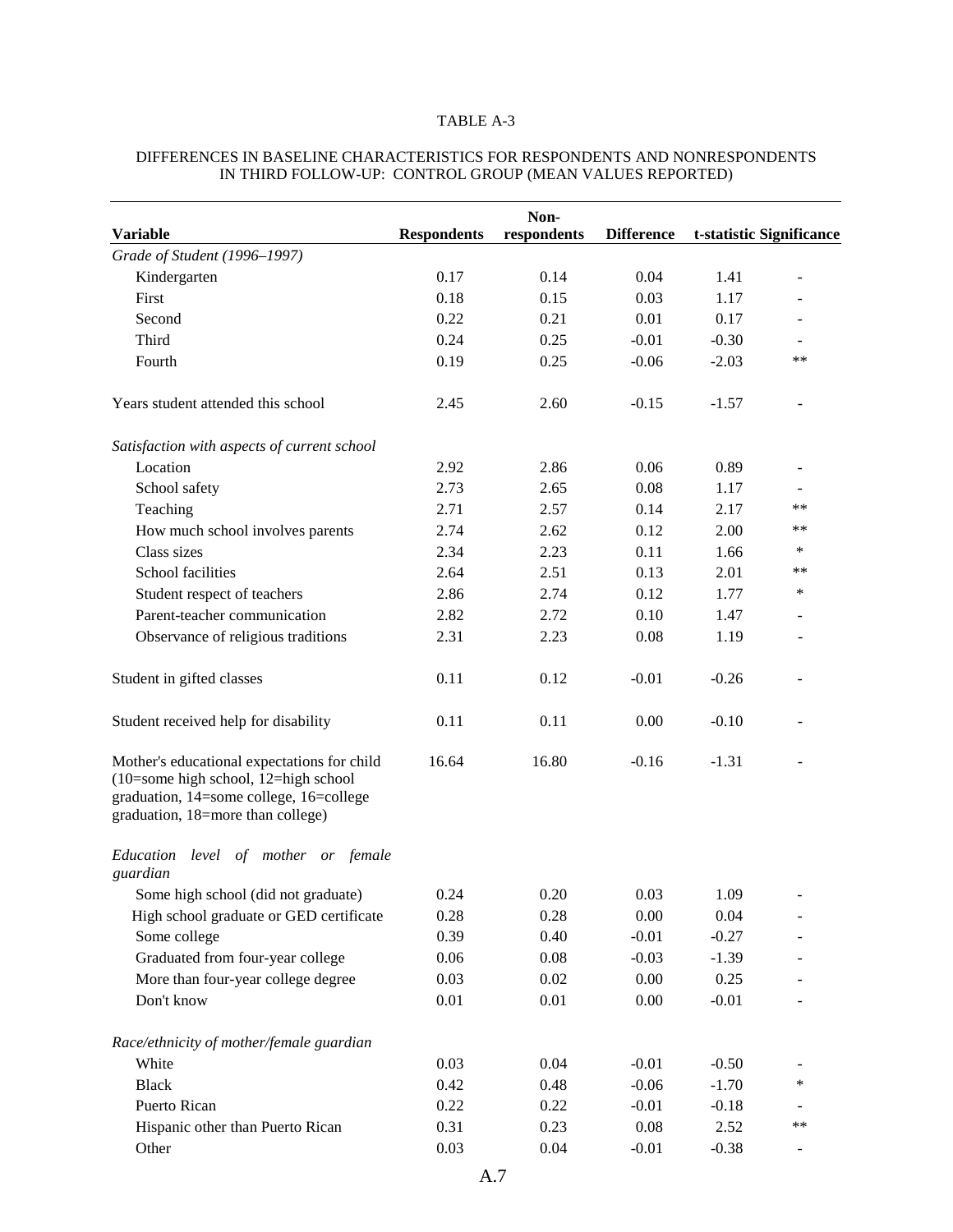### TABLE A-3 *(Continued)*

| <b>Variable</b>                          | <b>Respondents</b> | Non-<br>respondents | <b>Difference</b> |         | t-statistic Significance |
|------------------------------------------|--------------------|---------------------|-------------------|---------|--------------------------|
|                                          |                    |                     |                   |         |                          |
| Birth place of mother/female guardian    |                    |                     |                   |         |                          |
| <b>Born in United States</b>             | 0.62               | 0.61                | 0.00              | 0.08    |                          |
| Born in Puerto Rico                      | 0.09               | 0.09                | 0.01              | 0.25    |                          |
| Born outside U.S. and Puerto Rico        | 0.29               | 0.30                | $-0.01$           | $-0.28$ |                          |
| Length of residence of mother in months  | 36.97              | 35.20               | 1.77              | 1.95    | ∗                        |
| Job status of mother/female guardian     |                    |                     |                   |         |                          |
| Full-time job                            | 0.20               | 0.25                | $-0.05$           | $-1.53$ |                          |
| Part-time job                            | 0.13               | 0.18                | $-0.05$           | $-1.67$ | *                        |
| Not working now but looking for work     | 0.48               | 0.41                | 0.07              | 1.99    | **                       |
| Not working and not looking for work     | 0.16               | 0.15                | 0.01              | 0.44    |                          |
| Don't know                               | 0.03               | 0.02                | 0.01              | 0.95    |                          |
| Religious affiliation of female guardian |                    |                     |                   |         |                          |
| Catholic                                 | 0.57               | 0.49                | 0.08              | 2.04    | $**$                     |
| Religion other than Catholic             | 0.39               | 0.45                | $-0.06$           | $-1.64$ |                          |
| None                                     | 0.05               | 0.06                | $-0.02$           | $-0.88$ |                          |
| Number of children in home               | 2.48               | 2.32                | 0.16              | 1.68    | ∗                        |
| In child's home (percent saying yes)     |                    |                     |                   |         |                          |
| A daily newspaper                        | 0.84               | 0.86                | $-0.02$           | $-0.76$ |                          |
| An encyclopedia                          | 0.70               | 0.73                | $-0.03$           | $-0.89$ |                          |
| A dictionary                             | 0.98               | 0.97                | 0.01              | 0.93    |                          |
| More than 50 books                       | 0.86               | 0.81                | 0.05              | 1.66    | ∗                        |
| Member of household receiving assistance |                    |                     |                   |         |                          |
| Food stamps                              | 0.69               | 0.66                | 0.03              | 0.77    |                          |
| Welfare                                  | 0.61               | 0.57                | 0.04              | 0.99    |                          |
| Social Security                          | 0.13               | 0.07                | 0.06              | 2.62    | ***                      |
| Medicaid                                 | 0.69               | 0.62                | 0.07              | 1.89    | $\ast$                   |
| Supplemental Security Income             | 0.15               | 0.12                | 0.03              | 1.10    |                          |
| Family income                            | 9,007.05           | 10,097.17           | $-1,090.11$       | $-1.97$ | $**$                     |
| Reading achievement scores               |                    |                     |                   |         |                          |
| Overall                                  | 23.26              | 25.35               | $-2.09$           | $-1.16$ |                          |
| First-grade cohort                       | 26.95              | 31.27               | $-4.32$           | $-1.03$ |                          |
| Second-grade cohort                      | 23.92              | 24.68               | $-0.76$           | $-0.19$ |                          |
| Third-grade cohort                       | 20.01              | 21.95               | $-1.94$           | $-0.70$ |                          |
| Fourth-grade cohort                      | 23.07              | 25.22               | $-2.15$           | $-0.61$ |                          |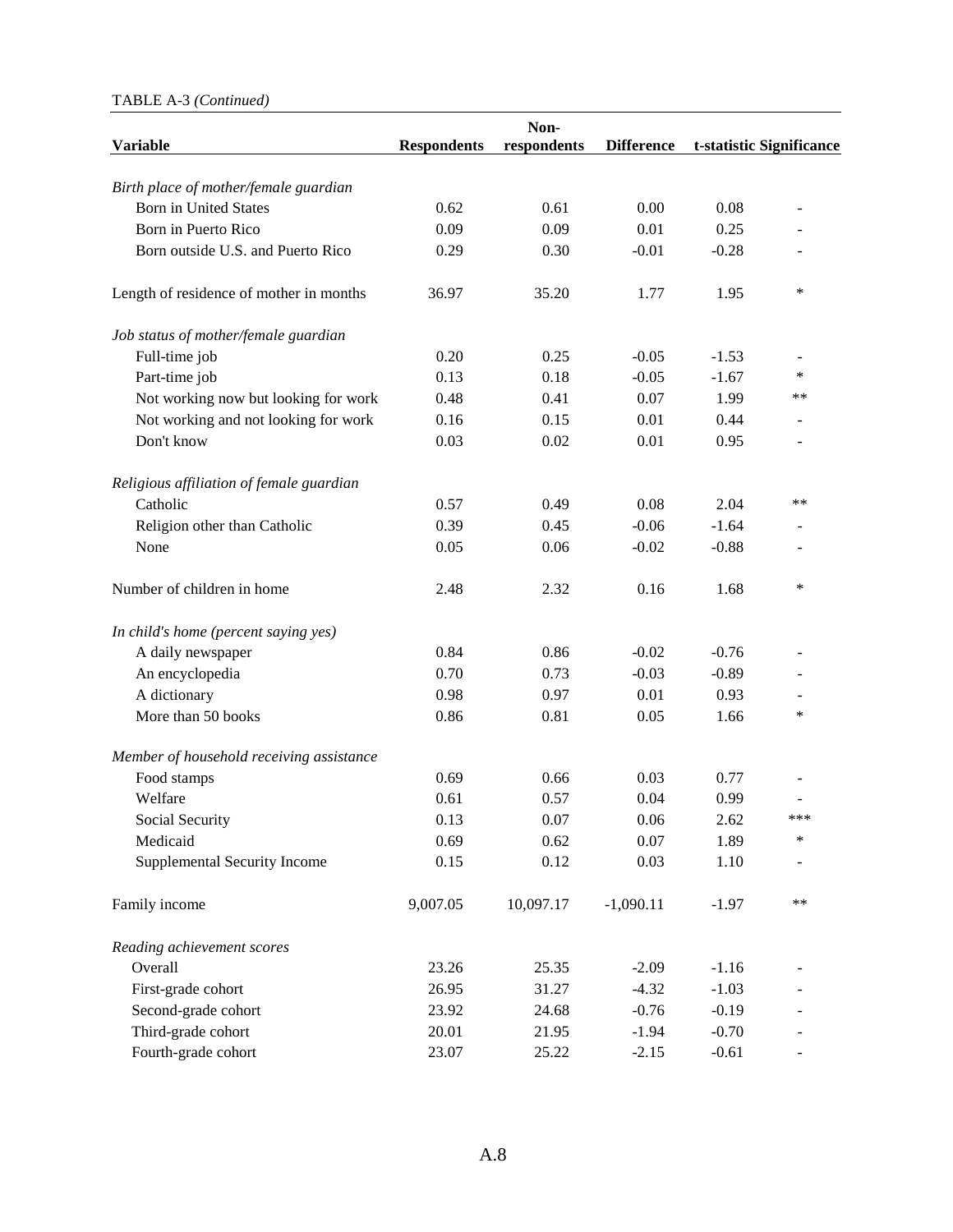### TABLE A-3 *(Continued)*

|                         |                    | Non-        |                   |                          |                              |
|-------------------------|--------------------|-------------|-------------------|--------------------------|------------------------------|
| <b>Variable</b>         | <b>Respondents</b> | respondents | <b>Difference</b> | t-statistic Significance |                              |
|                         |                    |             |                   |                          |                              |
| Math achievement scores |                    |             |                   |                          |                              |
| Overall                 | 16.63              | 18.84       | $-2.21$           | $-1.29$                  | $\qquad \qquad \blacksquare$ |
| First-grade cohort      | 11.43              | 13.88       | $-2.45$           | $-0.88$                  | $\qquad \qquad \blacksquare$ |
| Second-grade cohort     | 18.43              | 19.91       | $-1.49$           | $-0.43$                  |                              |
| Third-grade cohort      | 15.58              | 19.03       | $-3.46$           | $-1.10$                  | $\overline{\phantom{a}}$     |
| Fourth-grade cohort     | 20.89              | 21.24       | $-0.35$           | $-0.09$                  | $\overline{\phantom{a}}$     |
| English spoken at home  | 0.73               | 0.82        | $-0.09$           | $-2.84$                  | ***                          |

COMPUTER SOURCE—MPR: fay40101.do, fay40101.ado.

\*Significantly different from zero at the .10 level.

\*\*Significantly different from zero at the .05 level.

\*\*\*Significantly different from zero at the .01 level.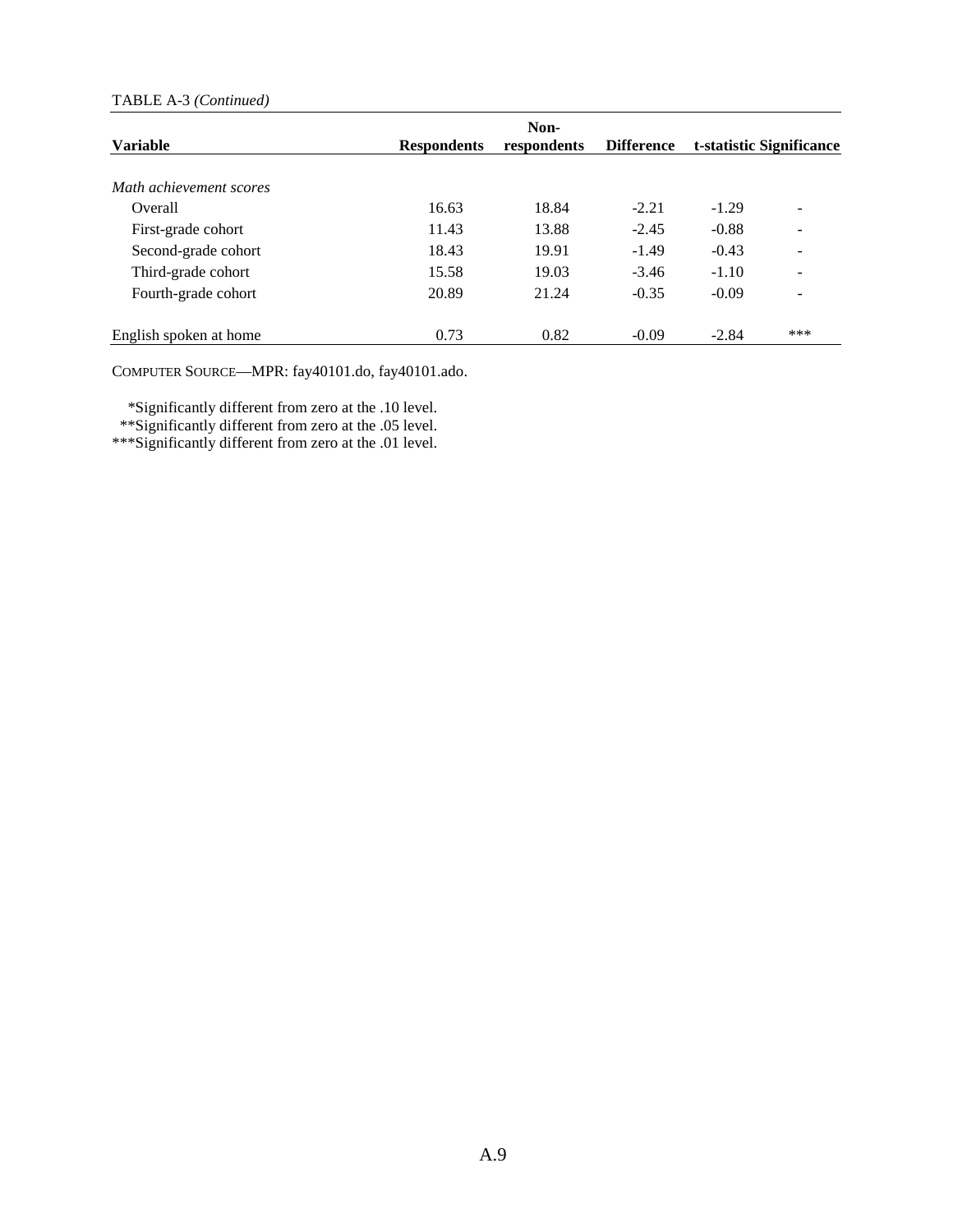# **APPENDIX B**

# **ADJUSTING SAMPLE WEIGHTS FOR NONRESPONSE**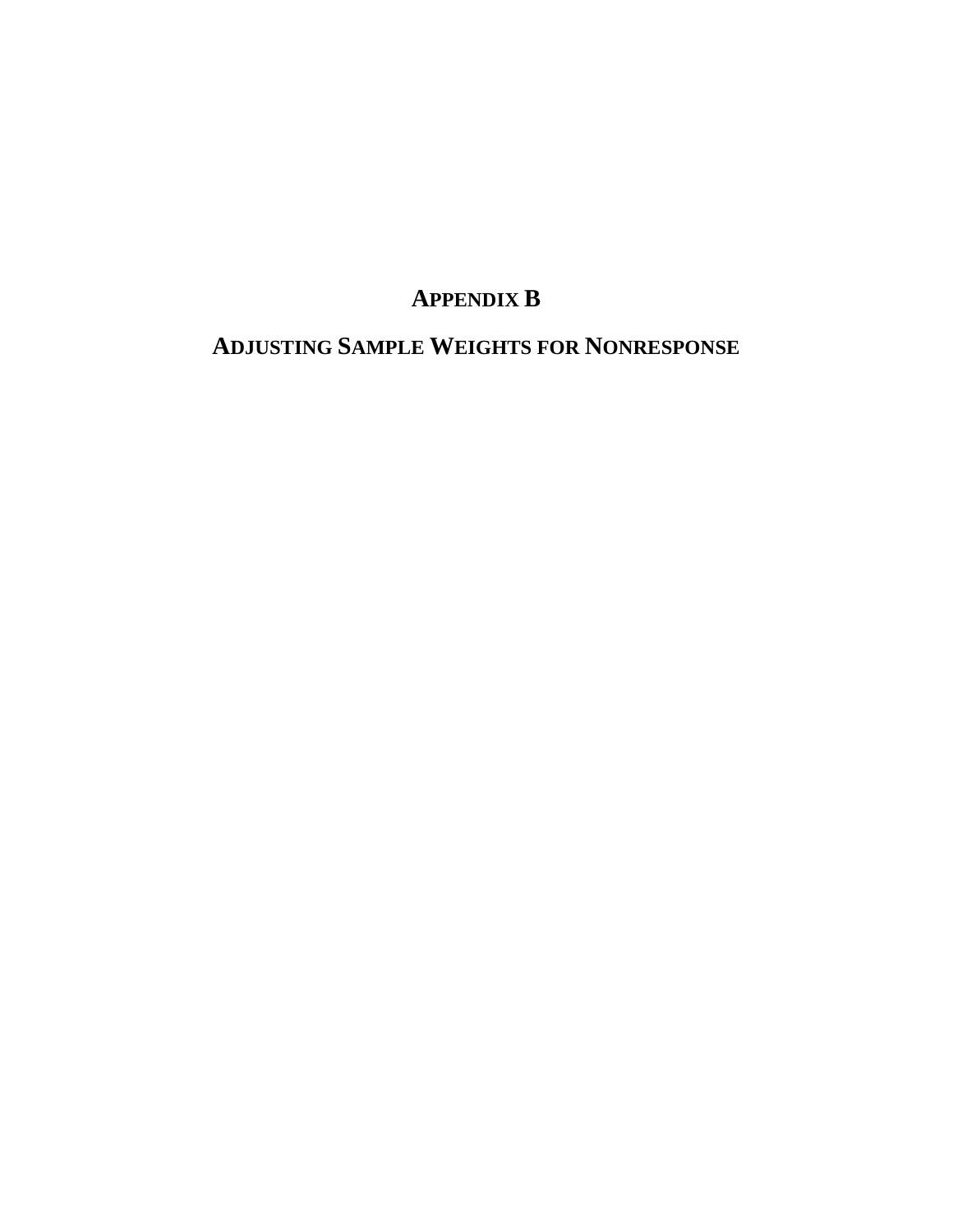### **ADJUSTING SAMPLE WEIGHTS FOR NONRESPONSE**

Families within the sample had different probabilities of being offered a scholarship. To reflect these differences in the probability of selection and to reflect the composition of the population of eligible applicants, we weighted the sample data. The weights were constructed by taking the inverse of the probability of being selected for a scholarship. Weights for scholarship families were multiplied by .217 and weights for control-group families by .783 to reflect the ratio of treatment to control-group families in the initial pool of eligible applicants. All weights were divided by 2 to sum to the size of the population we were trying to represent, not twice the population. In this sample, the average weight was about 4.2. A family with a weight of 4.2 stands in for 3.2 other families in the pool of applicants as well as itself. The weights, which were adjusted for the same family applying multiple times, range in size from about .5 to 22.

About 18 percent of all families in the first year, 26 percent in the second year, and 28 percent in the third year did not complete a survey. To adjust for such nonresponse, we computed the probability of responding based on a logit model.<sup>23</sup> The independent variables in the logit model included family characteristics such as race/ethnicity, number of siblings, language spoken at home, mother's education, family income, and other variables used to stratify the sample when we collected the baseline data. After computing the predicted probability of responding, we adjusted the baseline weight as follows:

$$
W_i=1/[f_i*p_i*pr_i],
$$

where  $f_i$  includes the adjustment factors used for deriving the baseline weight<sup>24</sup>,  $p_i$  is the probability of being selected for a scholarship (control group),  $pr_i$  is the probability of responding to a follow-up survey, and W<sub>i</sub> is the new weight variable. Families that did not respond to the follow-up survey were assigned a weight of zero.

For the third-year student data, we found that 68 percent of the students responded to the survey and that we had test scores for 67 percent. To adjust the weights for the student-level data, we followed the same procedures used for the parent data.

 $23$  Weights correspond only to the presence or absence of a family/student at a point in time and do not require that families or students are present in the sample for more than a single data session.

 $24$  The adjustment factors are as follows: (1) five discrete points at which families applied for scholarships; (2) whether a child attended a public school with below-average achievement; and (3) the number of eligible children within the family (see Peterson, Myers, Haimson, and Howell 1997).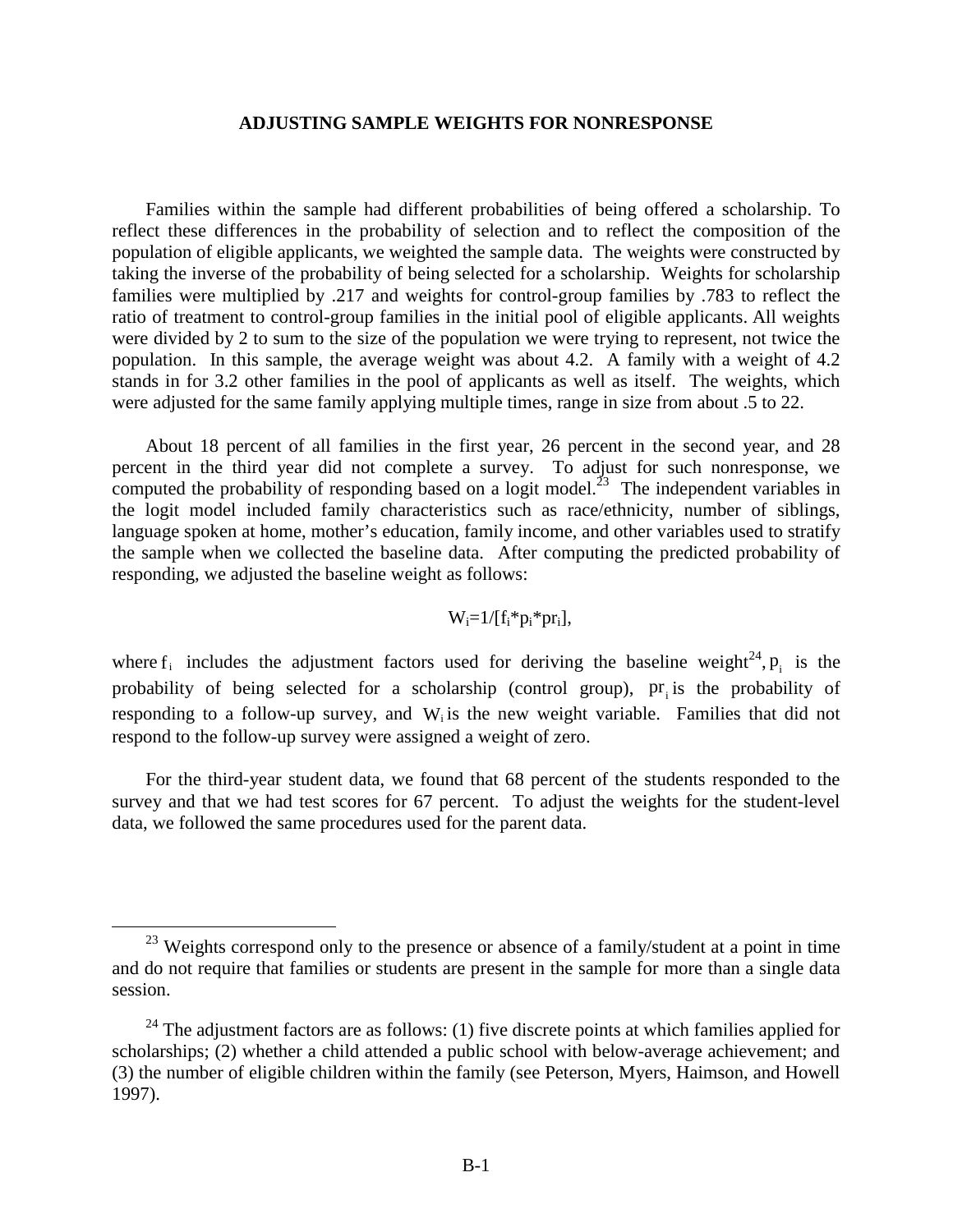# **APPENDIX C**

## **ANALYTIC APPROACH**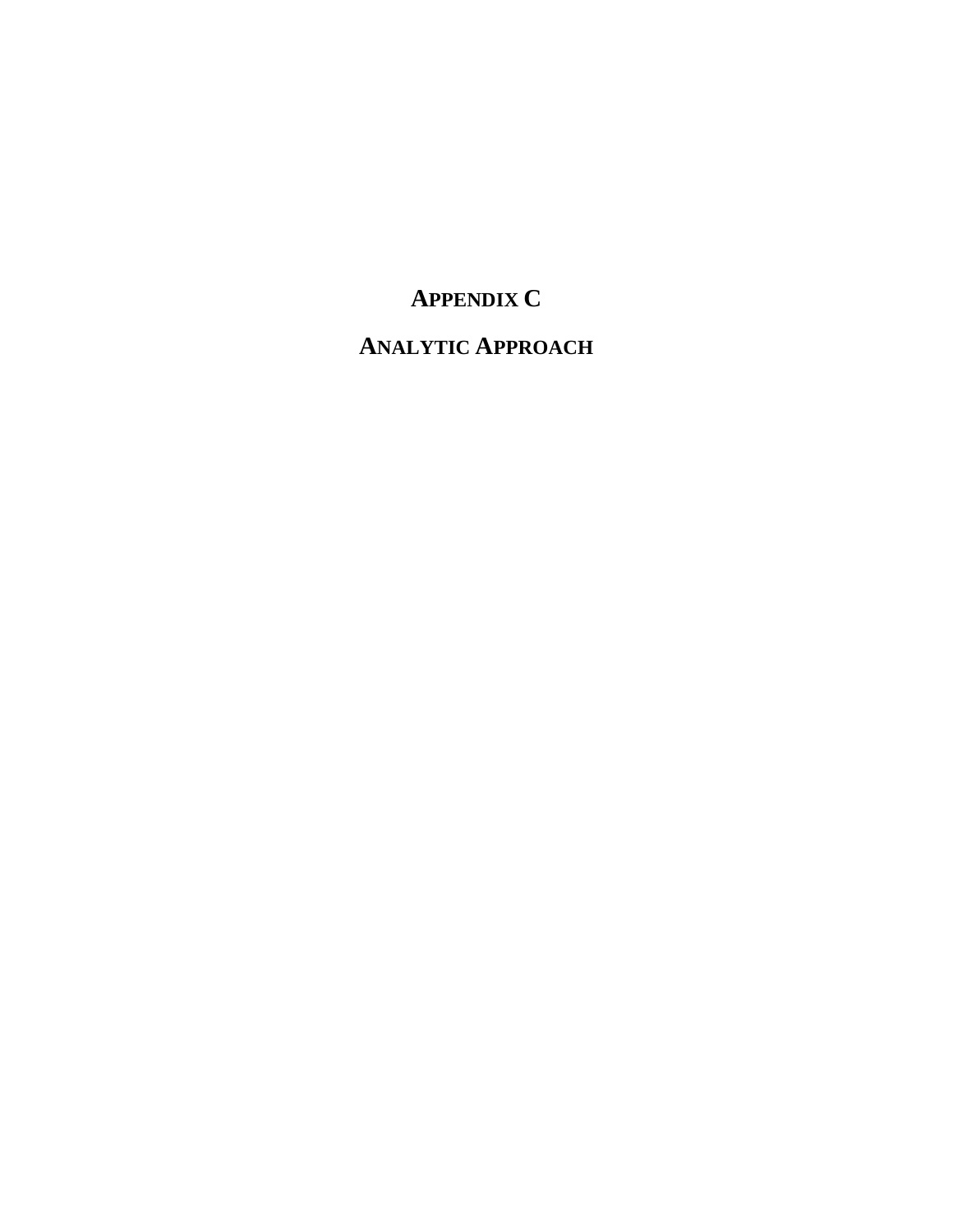### **ANALYTIC APPROACH**

For some analysts and program operators, the important policy question is as follows: what happens when a voucher or scholarship program is put into effect? But other analysts also want an answer to a second question: what is the impact of attending private school? Angrist, Imbens, and Rubin (1996) make some interesting distinctions between the two estimators used to address these two different questions. We refer to the first estimator as the intended to treat (ITT) estimator and the second as the complier average causal effect estimator (CACE). The most important issues concerning the ITT estimator, which compares all children randomly assigned to the scholarship group with all children randomly assigned to the control group, are that among the children assigned to the two groups are (1) children who are induced by the offer of a scholarship to attend private school, (2) children who would have made the decision to attend private school regardless of the scholarship offer, and (3) children who would never attend private school. The CACE estimator provides an estimate of the impact of the scholarship for only those who were or would have been induced by the offer of a scholarship to attend private school. Children who would have attended private school regardless of the offer of a scholarship and those who would have opted not to attend irrespective of the scholarship do not play a direct role in the estimated impact with the CACE estimator.

### **Computing Impacts of Being Offered a Scholarship (ITT)**

To compute the impact of being offered a scholarship, we use a simple statistical model that includes as independent variables an indicator for treatment status (offered a scholarship or in the control group) and a set of indicators that show the stratum from which a family was selected.<sup>25</sup> The strata are based on (1) five discrete points at which families applied for scholarships, (2) whether a child attended a public school with below-average achievement, and (3) the number of eligible children within the family. When computing the impact on student achievement test scores, we also included student baseline reading and mathematics achievement as independent variables. The basic form of the model is:

$$
y_{\mathbf{a}_i} = \boldsymbol{\beta}_{\mathbf{a}} + \boldsymbol{\beta}_{\mathbf{a}} \boldsymbol{T}_{\mathbf{a}} + \boldsymbol{\beta}_{\mathbf{a}} \boldsymbol{X}_{\mathbf{a}} + \boldsymbol{\varepsilon}_{\mathbf{a}_i}, \qquad (C.1)
$$

where  $y_{3i}$  is the outcome as measured in year three for respondent *i*;  $T_i$  equals 1 if we offered a family a scholarship and 0 otherwise (families were randomly selected for the scholarship and control groups);  $X_i$  is a vector that includes indicator variables for each of the strata used in the random selection of scholarship families and baseline test scores when computing impacts on achievement; the random error term  $\varepsilon_{3i}$  captures the effects of unobserved factors that influence the outcome; and the  $\beta$  s are parameters or vectors of parameters to be estimated. The parameter of most interest is  $\beta_1$  because it shows the impact of being offered a scholarship on the outcome

<sup>&</sup>lt;sup>25</sup> We estimate impacts for two points in time so we can assess change in impacts.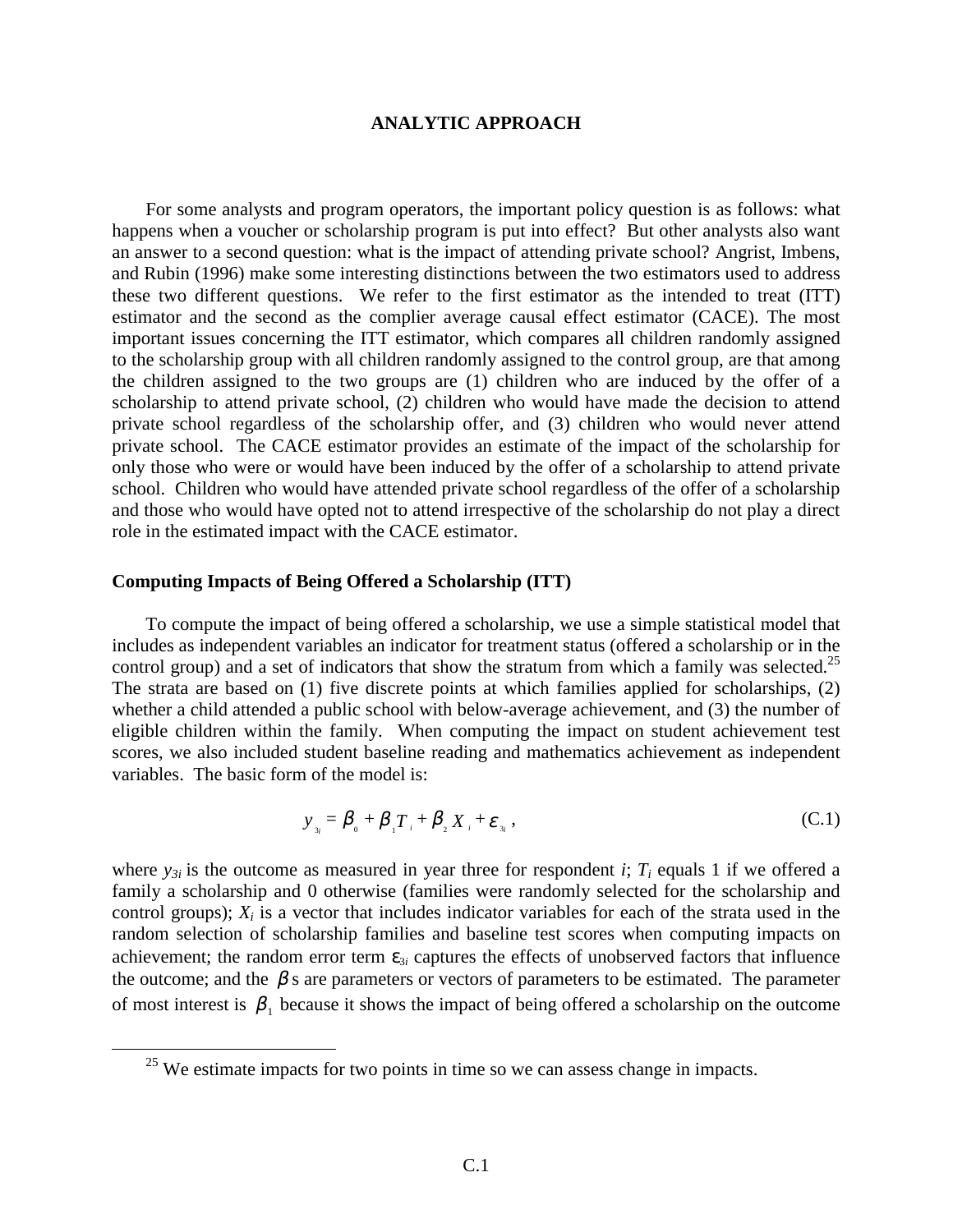for year three. We estimate the model parameters by using ordinary least squares for both categorical and continuous outcomes. Standard errors are computed by using the bootstrap. For a few binary outcomes, we checked the robustness of the ordinary least squares estimates by estimating a logit model. Similar qualitative conclusions held regardless of the method of estimation.

### **Computing the Complier Average Causal Effect (CACE)**

A simple comparison of an outcome for families in the scholarship group (those to whom we offered a scholarship) and the control group shows the impact of *being offered a scholarship* regardless of whether or not a family sent its child to private school.

To compute the CACE estimator for the impact of *ever* attending private school, we need to estimate a statistical model that focuses on (1) the relationship between being offered a scholarship and *ever* attending private school and (2) the relationship between *ever* attending a private school and family and student outcomes. These relationships can be expressed as:

$$
P_{3i} = \alpha_0 + \alpha_1 T_i + \alpha_2 X_i + \varepsilon_{p3i}
$$
  
\n
$$
y_{3i} = \beta_0 + \beta_1 P_{3i} + \beta_2 X_i + \varepsilon_{y3i}
$$
 (C.2)

where  $T_i$  equals 1 if we offered a family a scholarship and 0 otherwise (families were randomly selected for the scholarship and control groups);  $X_i$  is a vector that includes indicator variables for each of the strata used in the random selection of scholarship families and baseline test scores when computing impacts on achievement;  $P_{3i}$  equals 1 if ever attended private school and 0 otherwise;  $y_{3i}$  is the outcome of interest;  $\varepsilon_{p3i}$  and  $\varepsilon_{y3i}$  are random error terms that capture the effects of unobserved factors that influence both private-school attendance and the outcome; and  $α'$ 's and  $β'$ 's are parameters or vectors of parameters to be estimated.<sup>26</sup> The parameter of most interest is  $\beta_1$  because it shows the impact of ever attending private school on the outcome.<sup>27</sup>

<sup>&</sup>lt;sup>26</sup> For analyses of the parent and student survey data, we focused on attendance at private school in year three only. In this case,  $P_{3i} = 1$  if attended private school in year three and 0 otherwise.

 $27$  As already described in the report, we used two definitions of private-school attendance when analyzing the test scores: (1) ever attend private school and (2) attended private school for three years. The impacts for attending for three years are implemented by making a small adjustment to the analytic models, which entails setting  $P_{3i} = 1$  if a student attended private school for three years and0 otherwise. When using the instrumental variables estimator to estimate the impact of ever attending private school, we must assume that the scholarship offer had no impact on the year-three test scores for students who did not use a scholarship. To use the instrumental variables estimator to estimate the impact of attending private school for three years, we must make the same assumption as above and assume that the exposure to private schooling among students who attended for one or two years had no impact on the third-year test scores.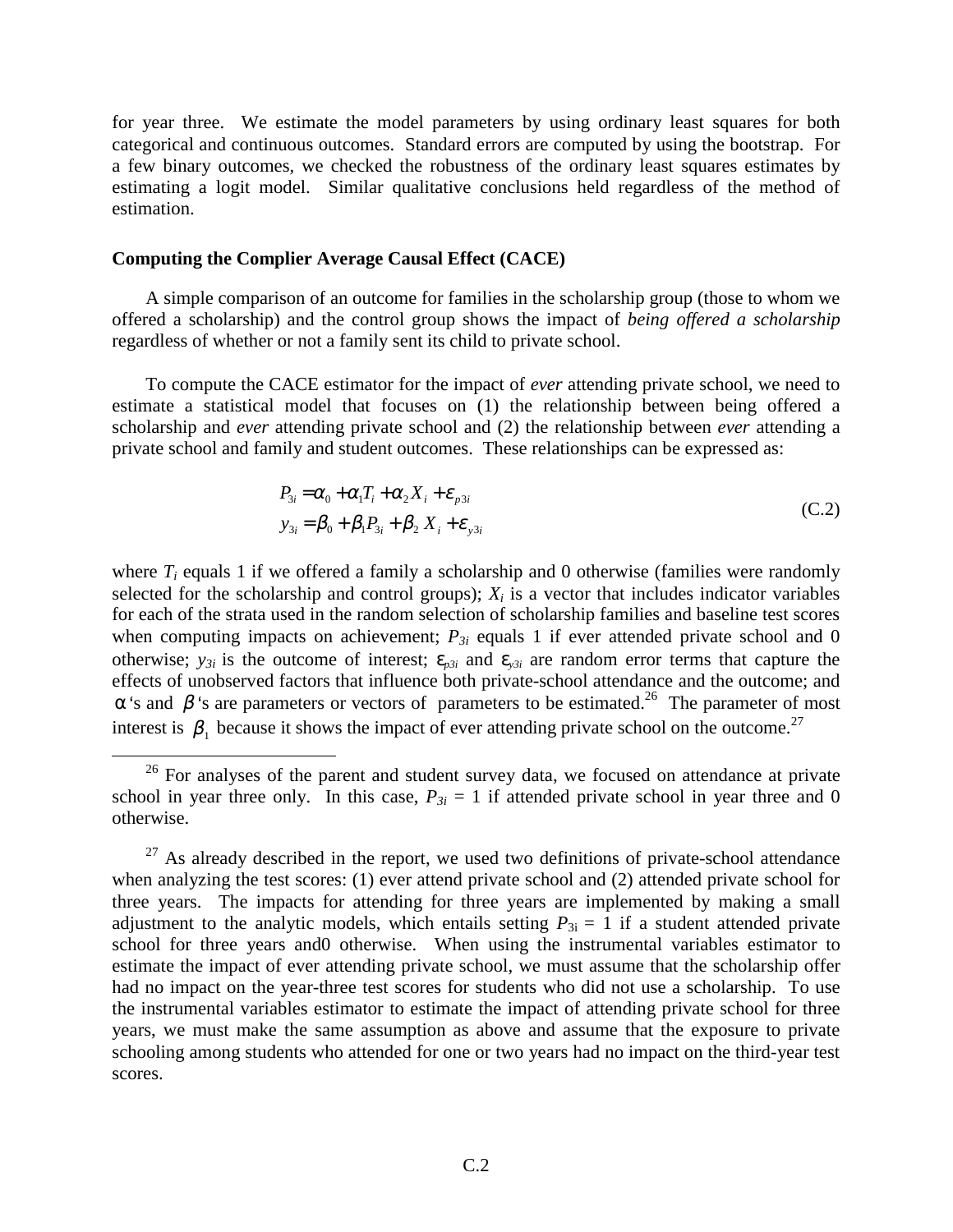We estimate the model parameters by using the instrumental variables (IV) estimator. This technique allows us to compute asymptotically unbiased and efficient estimates of the parameters, which can be interpreted as the causal impact for compliers (students who were induced ever to attend private school by the scholarship offer) by using the framework developed by Angrist, Imbens, and Rubin, 1996. To implement the instrumental variables estimator, we use the two-stage least squares procedure.

In our tables we present (1) the impact of switching to private school, (2) the average of each outcome for families or students in the scholarship group who switched to private school (complied with the treatment protocol), and (3) the average of outcomes for families or students in the control group who would have attended private school if offered a scholarship. The first quantity is obtained from the statistical model described previously. The average for compliers in the control group is computed by adding the impact of attending private school to the average for members of the treatment group who would have complied. To compute the last quantity, we can use an alternative expression for computing the impacts of private-school attendance (compliance):

$$
E(\mathbf{y}_{s}^{T}/COMP=1) = [E(\mathbf{y}_{s}^{T}) - E(\mathbf{y}_{s}^{T}/A=1) \cdot Pr(A=1) - E(\mathbf{y}_{s}^{T}/N=1) \cdot Pr(N=1) \cdot Pr(COMP=1)^{-1}
$$

where

|              |          | $E(y^T)/COMP=1$ = mean achievement at time = 3 for compliers (COMP = 1)                     |
|--------------|----------|---------------------------------------------------------------------------------------------|
| $E(y^T)$     | $=$      | overall mean for the treatment group                                                        |
| $E(y^T)/A=1$ | $\equiv$ | mean for students who would always attend private school<br>regardless of the voucher offer |
| $E(y^T)/N=1$ | $\equiv$ | mean for students who would never attend private school<br>regardless of the voucher offer  |
| $Pr(A=1)$    | $=$      | probability of always attending private school                                              |
| $Pr(N=1)$    | $=$      | probability of never attending private school                                               |
| $Pr(COMP=1)$ | $\equiv$ | probability of complying                                                                    |

The above expression tells us that the average of each outcome for compliers, which is unobserved, can be computed from known quantities from the treatment group and control group.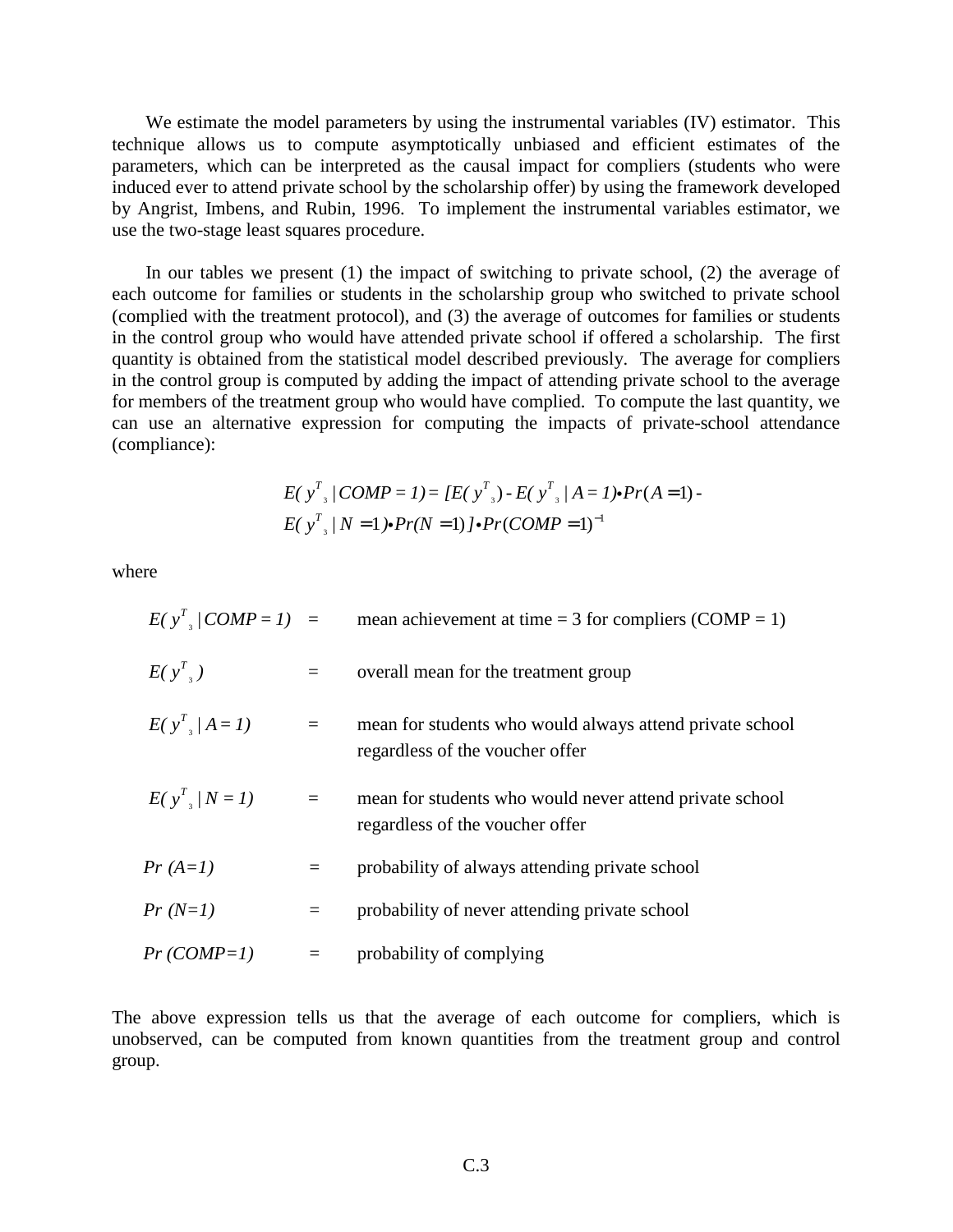## **Model Specification for Looking at Grade-Specific Impacts and Between-Year Impacts on Reading and Mathematics Achievement**

Our analyses examined three hypotheses:

- Average impacts on student and family outcomes were the same in years one, two, and three (and in year one and year two, and in year two and year three).
- Grade-specific impacts on students' reading and mathematics achievement test scores were similar within year one, year two, and year three.
- Grade-specific impacts on students' reading and mathematics achievement test scores were similar across years.

To test these hypotheses, we constructed functions of the impact estimates and computed the standard errors of the functions by using the bootstrap method. Tables C-1 and C-2 list the specific functions. To implement our across-time and across- cohort analysis, we estimate equations similar to C.1 and C.2 for earlier periods.

For several reasons, we used the bootstrap to compute direct estimates of the standard errors. First, some analyses involve more than one child from each family, which produces clustering in the sample. To adjust for the clustering, we sampled families instead of children when constructing the bootstrap samples. Second, the estimation of private-school impacts involved the use of the IV estimator and is complicated by the implicit presence of interaction terms in the model when comparing across-time or between-cohort impact estimates. To make these comparisons, we computed the functions in Tables C-1 and C-2 for each bootstrap sample and then computed the standard errors of the functions after 1,000 samples were formed and the models and functions were estimated. To assess whether overall impacts and grade-specific impacts changed between years, we computed some additional estimates, also indicated in Table  $C-2$ .

To statistically test the hypotheses that involved making multiple comparisons, we used the Bonferonni procedure. The Bonferonni allows us to control the probability of making a type 1 error when making multiple comparisons. To use the Bonferonni, we can take the probability of making a type 1 error for a z-test, for example, and divide it by the number of comparisons made. For example, if the probability is 0.10 and we are making four comparisons, then the critical value used for each comparison should be the value associated with a type 1 error of .025. By dividing by the number of planned comparisons, we implicitly set the probability of making one or more type 1 errors among the planned comparisons in the set to 0.10. This should be about equivalent to using an F-test in the usual setting when we want to test for differences between/among two or more means.<sup>28</sup>

<sup>&</sup>lt;sup>28</sup> Similar procedures were used to assess change between years one and two and years two and three as well.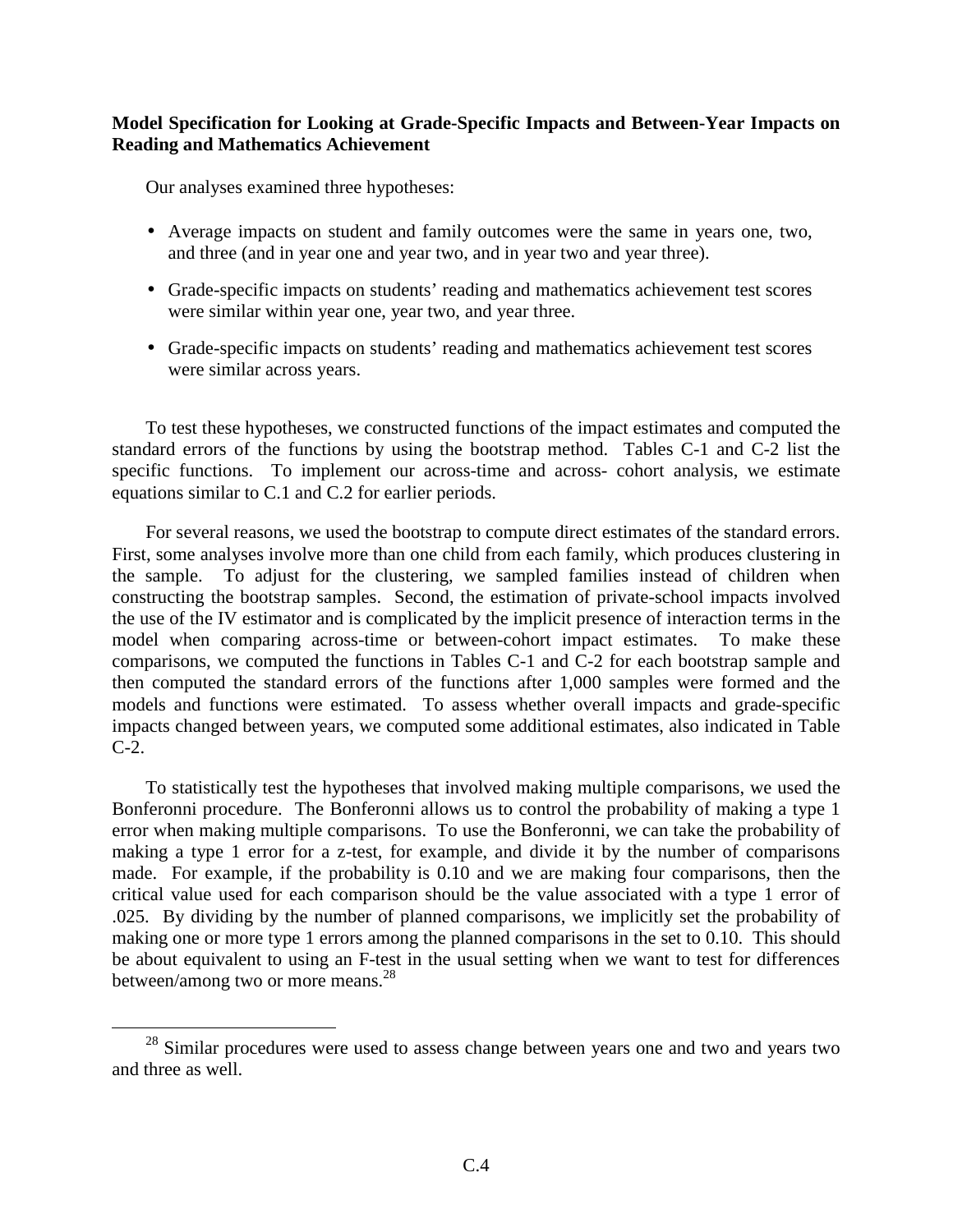## TABLE C-1

## FUNCTIONS OF IMPACT ESTIMATES FOR GRADE-SPECIFIC IMPACTS WITHIN YEARS<sup>a</sup>

| Parameters of Interest          | Interpretation                                             |
|---------------------------------|------------------------------------------------------------|
|                                 |                                                            |
| $\Delta_{11} = I_{11} - I_{21}$ | Difference in impacts for grades two and three—year one    |
| $\Delta_{21} = I_{11} - I_{31}$ | Difference in impacts for grades two and four—year one     |
| $\Delta_{31} = I_{11} - I_{41}$ | Difference in impacts for grades two and five—year one     |
| $\Delta_{41} = I_{21} - I_{31}$ | Difference in impacts for grades three and four—year one   |
| $\Delta_{51} = I_{21} - I_{41}$ | Difference in impacts for grades three and five—year one   |
| $\Delta_{61} = I_{31} - I_{41}$ | Difference in impacts for grades four and five—year one    |
| $\Delta_{12} = I_{12} - I_{22}$ | Difference in impacts for grades three and four—year two   |
| $\Delta_{22} = I_{12} - I_{32}$ | Difference in impacts for grades three and five—year two   |
| $\Delta_{32} = I_{12} - I_{42}$ | Difference in impacts for grades three and six—year two    |
| $\Delta_{42} = I_{22} - I_{32}$ | Difference in impacts for grades four and five-year two    |
| $\Delta_{52} = I_{22} - I_{42}$ | Difference in impacts for grades four and six—year two     |
| $\Delta_{62} = I_{32} - I_{42}$ | Difference in impacts for grades five and six—year two     |
| $\Delta_{13} = I_{13} - I_{23}$ | Difference in impacts for grades four and five—year three  |
| $\Delta_{23} = I_{13} - I_{33}$ | Difference in impacts for grades four and —six year three  |
| $\Delta_{33} = I_{13} - I_{43}$ | Difference in impacts for grades four and seven—year three |
| $\Delta_{43} = I_{23} - I_{33}$ | Difference in impacts for grades five and six—year three   |
| $\Delta_{53} = I_{23} - I_{43}$ | Difference in impacts for grades five and seven—year three |
| $\Delta_{63} = I_{33} - I_{43}$ | Difference in impacts for grades six and seven—year three  |

<sup>a</sup>Grade-specific impacts refer only to analyses of achievement-test score impacts and not to analyses of family and student survey data.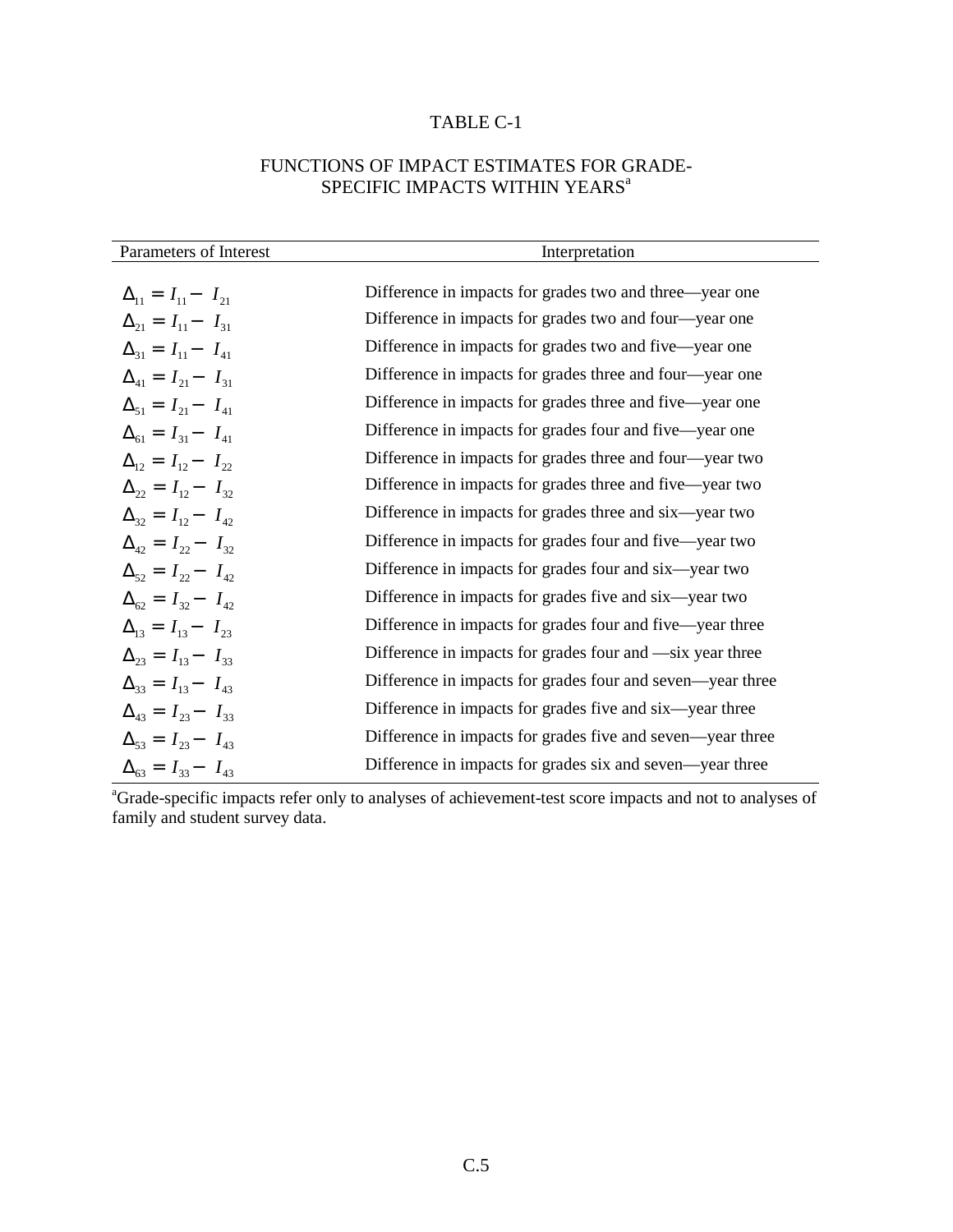## TABLE C-2

## FUNCTIONS OF IMPACT ESTIMATES FOR BETWEEN-YEAR COMPARISONS

| Parameters of Interest                      | Interpretation                                                |
|---------------------------------------------|---------------------------------------------------------------|
| $\Delta_1 = I_{11} - I_{12}$                | Difference in impacts for years one and two for grade three   |
| $\Delta_2 = I_{21} - I_{22}$                | Difference in impacts for years one and two for grade four    |
| $\Delta_3 = I_{31} - I_{32}$                | Difference in impacts for years one and two for grade five    |
| $\Delta_4 = I_{41} - I_{42}$                | Difference in impacts for years one and two for grade six     |
| $\Delta_5 = I_{Overall1} - I_{Overall2}$    | Difference in impacts for years one and two overall           |
| $\Delta_6 = I_{11} - I_{13}$                | Difference in impacts for years one and three for grade four  |
| $\Delta_7 = I_{21} - I_{23}$                | Difference in impacts for years one and three for grade five  |
| $\Delta_8 = I_{31} - I_{33}$                | Difference in impacts for years one and three for grade six   |
| $\Delta_{9} = I_{41} - I_{43}$              | Difference in impacts for years one and three for grade seven |
| $\Delta_{10} = I_{Overall1} - I_{Overall3}$ | Difference in impacts for years one and three overall         |
| $\Delta_{11} = I_{12} - I_{13}$             | Difference in impacts for years two and three for grade four  |
| $\Delta_{12} = I_{22} - I_{23}$             | Difference in impacts for years two and three for grade five  |
| $\Delta_{13} = I_{32} - I_{33}$             | Difference in impacts for years two and three for grade six   |
| $\Delta_{14} = I_{42} - I_{43}$             | Difference in impacts for years two and three for grade seven |
| $\Delta_{15} = I_{Overall2} - I_{Overall3}$ | Difference in impacts for years two and three overall         |

NOTE: Grade reported is the students' grade at the latest year used in the difference calculation. For example, the difference in impacts between years one and three for students in grade four refers to the cohort that was in grade two in year one and grade four in year three.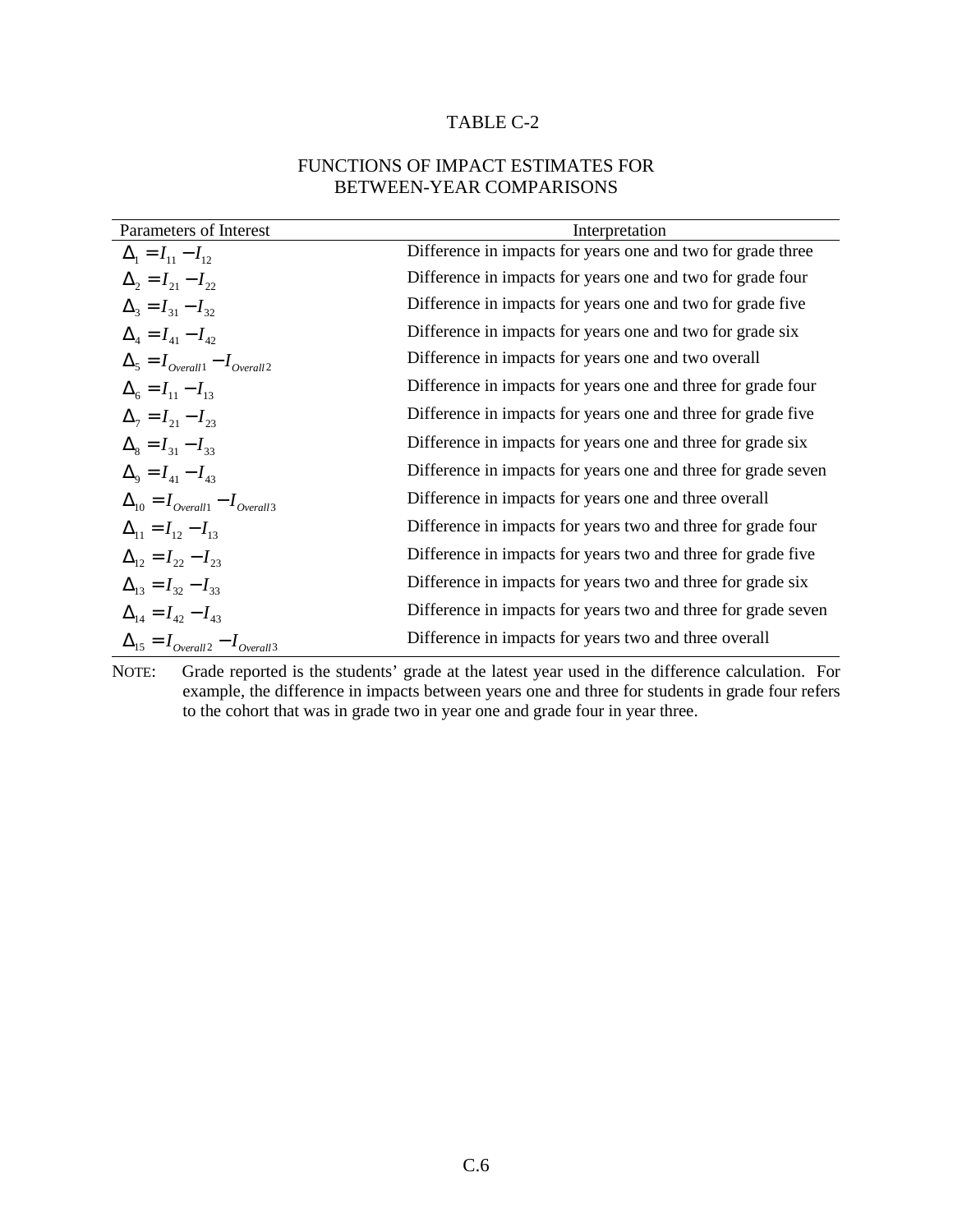# **APPENDIX D**

# **TEST-SCORE DIFFERENCES BETWEEN COHORTS**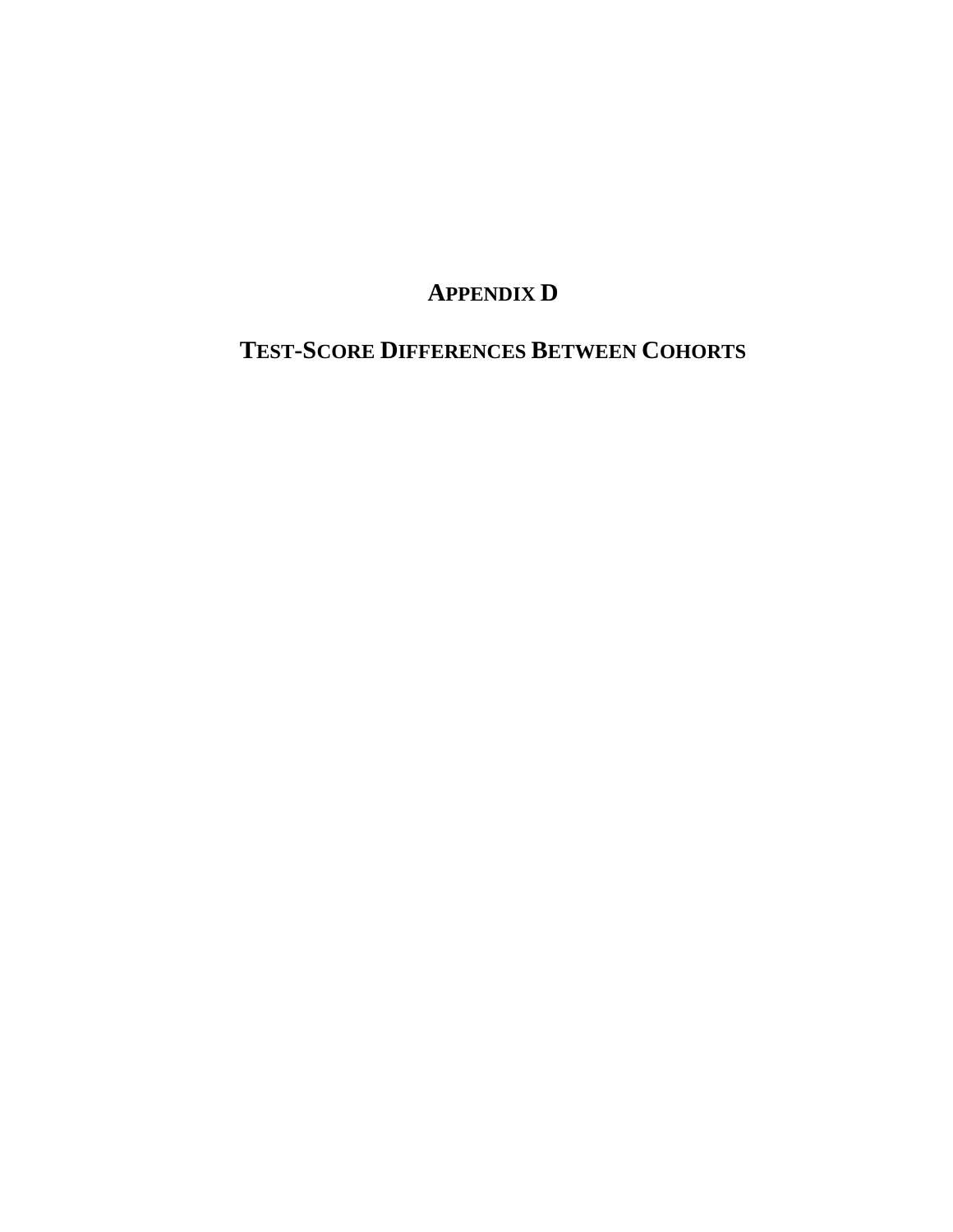#### TABLE D-1

|                             |               | Scholarship Offered |               | Ever Switched |               |               | <b>Years Attended</b> |                |                |
|-----------------------------|---------------|---------------------|---------------|---------------|---------------|---------------|-----------------------|----------------|----------------|
| Differences between cohorts | Year 1<br>(1) | Year 2<br>(2)       | Year 3<br>(3) | Year 1<br>(4) | Year 2<br>(5) | Year 3<br>(6) | 1 Year<br>(7)         | 2 Years<br>(8) | 3 Years<br>(9) |
| All students                |               |                     |               |               |               |               |                       |                |                |
| $1+2$ and $3+4$             | $-3.40*$      | $-2.21$             | $-1.75$       | $-4.66*$      | $-3.01$       | $-2.47$       | $-4.66*$              | $-3.12$        | $-2.58$        |
| 1 and 2                     | $5.19**$      | 0.80                | 0.61          | $7.28*$       | 1.09          | 0.88          | $7.28*$               | 1.13           | 1.06           |
| 1 and 3                     | 0.61          | $-1.44$             | $-1.30$       | 1.11          | $-1.98$       | $-1.81$       | 1.11                  | $-2.09$        | $-1.84$        |
| 1 and 4                     | $-2.03$       | $-3.77$             | $-2.28$       | $-2.31$       | $-5.04$       | $-3.25$       | $-2.31$               | $-5.13$        | $-3.21$        |
| 2 and 3                     | $-4.58*$      | $-2.23$             | $-1.91$       | $-6.18*$      | $-3.07$       | $-2.69$       | $-6.18*$              | $-3.22$        | $-2.90$        |
| 2 and 4                     | $-7.23***$    | $-4.57*$            | $-2.89$       | $-9.59***$    | $-6.13*$      | $-4.12$       | $-9.59***$            | $-6.26*$       | $-4.27$        |
| 3 and 4                     | $-2.65$       | $-2.33$             | $-0.98$       | $-3.42$       | $-3.07$       | $-1.43$       | $-3.42$               | $-3.04$        | $-1.37$        |
| African-American students   |               |                     |               |               |               |               |                       |                |                |
| $1+2$ and $3+4$             | $-2.72$       | $-3.49$             | $-0.51$       | $-3.47$       | $-4.73$       | $-0.43$       | $-3.47$               | $-4.89$        | $-0.61$        |
| 1 and 2                     | $8.67**$      | 3.78                | 1.70          | $11.54**$     | 4.80          | 2.55          | 11.54**               | 4.92           | 3.34           |
| 1 and 3                     | 2.97          | 0.92                | $-0.37$       | 3.86          | 1.06          | $-0.54$       | 3.86                  | 1.04           | $-0.47$        |
| 1 and 4                     | $-2.15$       | $-6.07$             | $-3.17$       | $-1.20$       | $-6.63$       | $-3.60$       | $-1.20$               | $-7.44$        | $-3.96$        |
| 2 and 3                     | $-5.70*$      | $-2.86$             | $-2.06$       | $-7.68*$      | $-3.74$       | $-3.09$       | $-7.68*$              | $-3.87$        | $-3.81$        |
| 2 and 4                     | $-10.82***$   | $-9.85***$          | $-4.86$       | $-12.74***$   | $-11.43***$   | $-6.15$       | $-12.74***$           | $-12.37***$    | $-7.30$        |
| 3 and 4                     | $-5.12$       | $-7.00*$            | $-2.80$       | $-5.07$       | $-7.69$       | $-3.06$       | $-5.07$               | $-8.49$        | $-3.49$        |
| Hispanic students           |               |                     |               |               |               |               |                       |                |                |
| $1+2$ and $3+4$             | $-0.46$       | 2.03                | $-0.86$       | $-0.76$       | 2.75          | $-1.25$       | $-0.76$               | 2.94           | $-1.52$        |
| 1 and 2                     | 3.96          | $-0.17$             | 3.34          | 6.01          | $-0.20$       | 4.87          | 6.01                  | $-0.18$        | 5.76           |
| 1 and 3                     | $-0.20$       | $-0.09$             | $-0.13$       | 0.33          | $-0.08$       | $-0.09$       | 0.33                  | $-0.03$        | 0.15           |
| 1 and 4                     | 2.69          | 1.28                | $-0.59$       | 3.97          | 1.81          | $-0.94$       | 3.97                  | 1.75           | $-0.49$        |
| 2 and 3                     | $-4.17$       | 0.08                | $-3.47$       | $-5.68$       | 0.12          | $-4.96$       | $-5.68$               | 0.14           | $-5.61$        |
| 2 and 4                     | $-1.27$       | 1.45                | $-3.93$       | $-2.04$       | 2.01          | $-5.82$       | $-2.04$               | 1.92           | $-6.25$        |
| 3 and 4                     | 2.89          | 1.37                | $-0.46$       | 3.64          | 1.89          | $-0.85$       | 3.64                  | 1.78           | $-0.64$        |

### YEAR ONE, TWO, AND THREE COMPOSITE TEST SCORE DIFFERENCES BETWEEN COHORTS (Percentile)

COMPUTER SOURCE—MPR: sty40501.do, sty40502.do, sty40507.do, sty40508.do, sty40513.do-sty40516.do.

\*Impact is statistically significant at 0.1 level, two tailed test.

\*\*Impact is statistically at .05 level, two-tailed test.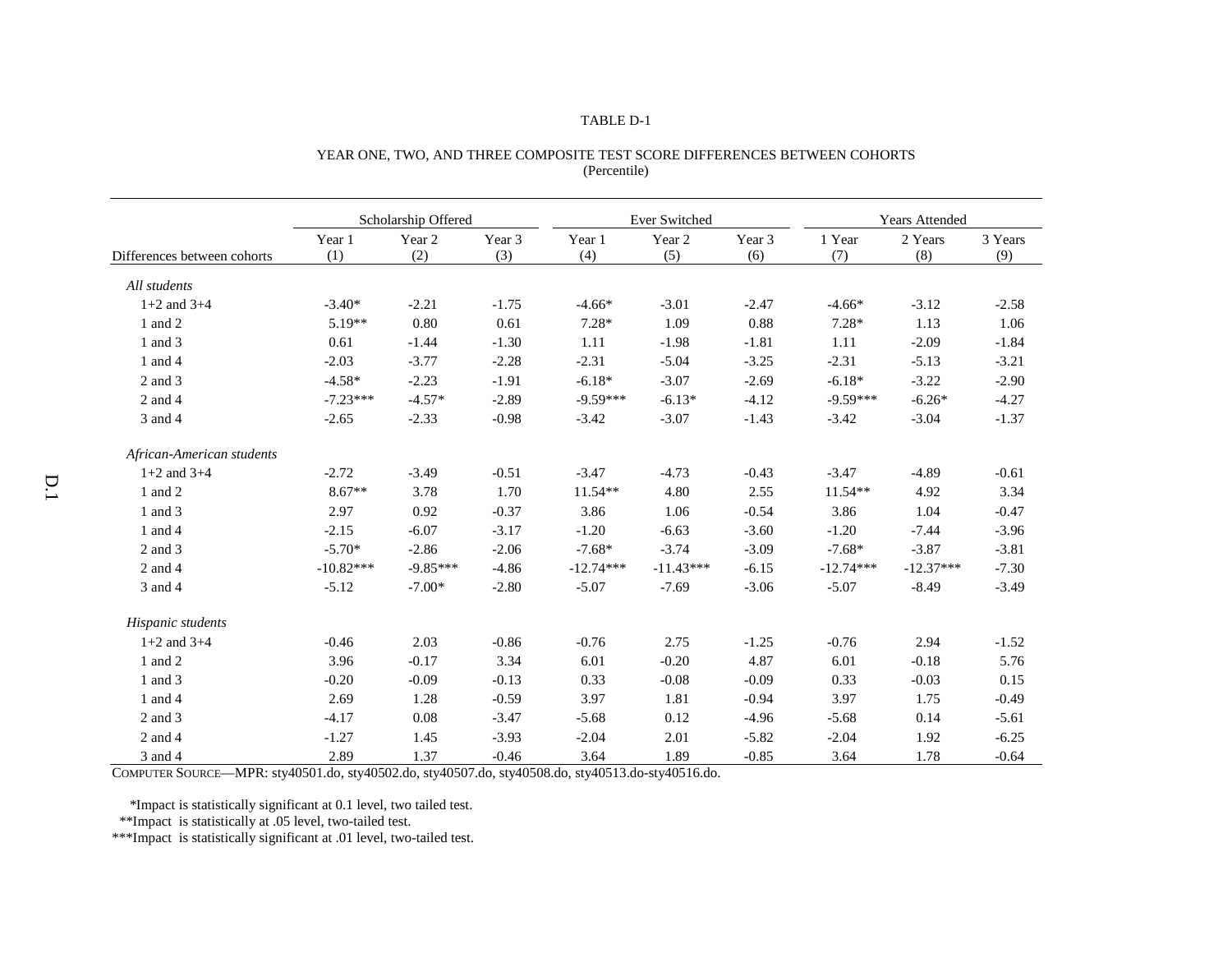#### TABLE D-2

|                             | Scholarship Offered |               |               | Ever Switched |               |               | <b>Years Attended</b> |                |                |
|-----------------------------|---------------------|---------------|---------------|---------------|---------------|---------------|-----------------------|----------------|----------------|
| Differences between cohorts | Year 1<br>(1)       | Year 2<br>(2) | Year 3<br>(3) | Year 1<br>(4) | Year 2<br>(5) | Year 3<br>(6) | 1 Year<br>(7)         | 2 Years<br>(8) | 3 Years<br>(9) |
| All students                |                     |               |               |               |               |               |                       |                |                |
| $1+2$ and $3+4$             | $-2.30$             | $-3.58*$      | $-1.41$       | $-3.31$       | $-4.89*$      | $-2.00$       | $-3.31$               | $-5.06*$       | $-2.15$        |
| 1 and 2                     | 4.98                | $-1.00$       | 0.06          | 7.00          | $-1.35$       | 0.05          | 7.00                  | $-1.44$        | $-0.01$        |
| 1 and 3                     | 1.94                | $-3.69$       | $-0.22$       | 2.82          | $-5.11$       | $-0.33$       | 2.82                  | $-5.38$        | $-0.49$        |
| 1 and 4                     | $-2.34$             | $-6.23**$     | $-3.64$       | $-2.86$       | $-8.32**$     | $-5.21$       | $-2.86$               | $-8.47**$      | $-5.51$        |
| 2 and 3                     | $-3.03$             | $-2.69$       | $-0.27$       | $-4.18$       | $-3.75$       | $-0.39$       | $-4.18$               | $-3.94$        | $-0.49$        |
| 2 and 4                     | $-7.31***$          | $-5.22*$      | $-3.69$       | $-9.86***$    | $-6.97*$      | $-5.27$       | $-9.86***$            | $-7.03*$       | $-5.51$        |
| 3 and 4                     | $-4.28$             | $-2.54$       | $-3.42$       | $-5.68$       | $-3.22$       | $-4.88$       | $-5.68$               | $-3.09$        | $-5.02$        |
| African-American students   |                     |               |               |               |               |               |                       |                |                |
| $1+2$ and $3+4$             | $-2.94$             | $-4.84$       | $-1.29$       | $-3.79$       | $-6.53$       | $-1.54$       | $-3.79$               | $-6.75$        | $-1.96$        |
| 1 and 2                     | 8.77*               | $-0.51$       | 3.19          | $11.53*$      | $-0.65$       | 4.43          | $11.53*$              | $-0.65$        | 5.58           |
| 1 and 3                     | 2.66                | $-2.80$       | $-1.28$       | 3.50          | $-3.91$       | $-1.80$       | 3.50                  | $-3.83$        | $-2.07$        |
| 1 and 4                     | $-3.92$             | $-7.58$       | $-2.94$       | $-3.57$       | $-8.66$       | $-3.42$       | $-3.57$               | $-9.36$        | $-3.83$        |
| 2 and 3                     | $-6.11*$            | $-2.29$       | $-4.47$       | $-8.03*$      | $-3.26$       | $-6.23$       | $-8.03*$              | $-3.18$        | $-7.65$        |
| 2 and 4                     | $-12.69***$         | $-7.07*$      | $-6.12$       | $-15.10***$   | $-8.02*$      | $-7.84$       | $-15.10***$           | $-8.71$        | $-9.42$        |
| 3 and 4                     | $-6.59$             | $-4.78$       | $-1.66$       | $-7.06$       | $-4.76$       | $-1.61$       | $-7.06$               | $-5.53$        | $-1.76$        |
| Hispanic students           |                     |               |               |               |               |               |                       |                |                |
| $1+2$ and $3+4$             | $-1.03$             | $-1.48$       | $-0.85$       | $-1.73$       | $-2.02$       | $-1.21$       | $-1.73$               | $-2.10$        | $-1.60$        |
| 1 and 2                     | 5.09                | 0.40          | 1.35          | 7.65          | 0.52          | 1.83          | 7.65                  | 0.56           | 2.05           |
| 1 and 3                     | 2.05                | $-1.88$       | 1.72          | 3.19          | $-2.47$       | 2.29          | 3.19                  | $-2.68$        | 1.92           |
| 1 and 4                     | 0.10                | $-2.27$       | $-6.61$       | 0.38          | $-3.20$       | $-10.40$      | 0.38                  | $-2.91$        | $-9.64$        |
| 2 and 3                     | $-3.03$             | $-2.28$       | 0.37          | $-4.46$       | $-2.99$       | 0.46          | $-4.46$               | $-3.24$        | $-0.13$        |
| 2 and 4                     | $-4.99$             | $-2.67$       | $-7.96$       | $-7.27$       | $-3.73$       | $-12.23$      | $-7.27$               | $-3.47$        | $-11.69$       |
| 3 and 4                     | $-1.95$             | $-0.39$       | $-8.33*$      | $-2.81$       | $-0.74$       | $-12.69$      | $-2.81$               | $-0.23$        | $-11.56$       |

### YEAR ONE, TWO, AND THREE READING TEST SCORE DIFFERENCES BETWEEN COHORTS (Percentile)

COMPUTER SOURCE—MPR: sty40501.do, sty40502.do, sty40507.do, sty40508.do, sty40513.do-sty40516.do.

\*Impact is statistically significant at 0.1 level, two tailed test.

\*\*Impact is statistically significant at .05 level, two-tailed test.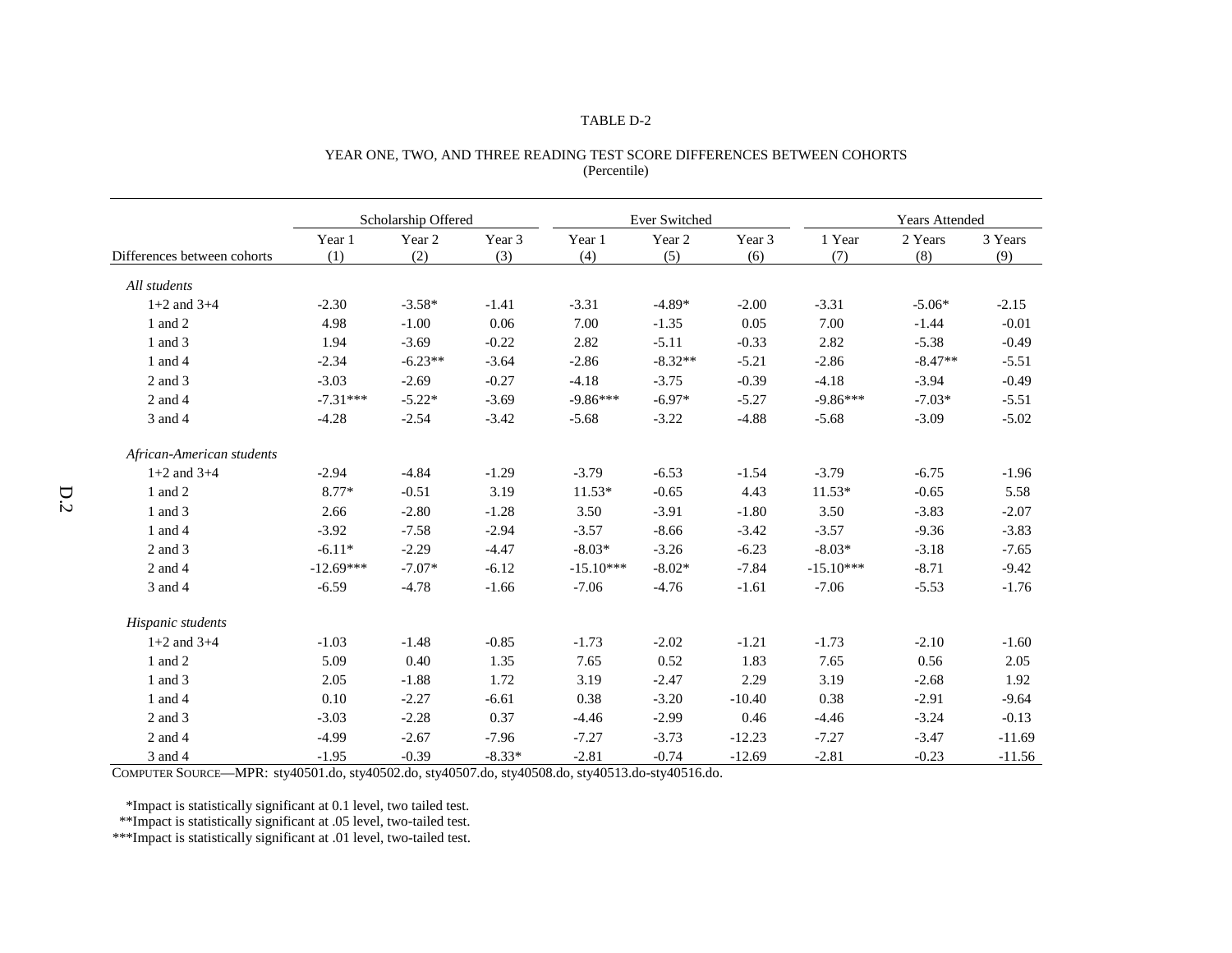#### TABLE D-3

|                             |               | Scholarship Offered |               |               | Ever Switched |               |               | <b>Years Attended</b> |                |  |
|-----------------------------|---------------|---------------------|---------------|---------------|---------------|---------------|---------------|-----------------------|----------------|--|
| Differences between cohorts | Year 1<br>(1) | Year 2<br>(2)       | Year 3<br>(3) | Year 1<br>(4) | Year 2<br>(5) | Year 3<br>(6) | 1 Year<br>(7) | 2 Years<br>(8)        | 3 Years<br>(9) |  |
| All students                |               |                     |               |               |               |               |               |                       |                |  |
| $1+2$ and $3+4$             | $-4.50*$      | $-0.84$             | $-2.08$       | $-6.01*$      | $-1.12$       | $-2.93$       | $-6.01*$      | $-1.18$               | $-3.01$        |  |
| 1 and 2                     | $5.41*$       | 2.59                | 1.16          | $7.56*$       | 3.53          | 1.70          | $7.56*$       | 3.70                  | 2.12           |  |
| 1 and 3                     | $-0.71$       | 0.81                | $-2.38$       | $-0.61$       | 1.16          | $-3.30$       | $-0.61$       | 1.21                  | $-3.20$        |  |
| 1 and 4                     | $-1.73$       | $-1.32$             | $-0.92$       | $-1.76$       | $-1.76$       | $-1.28$       | $-1.76$       | $-1.78$               | $-0.91$        |  |
| 2 and 3                     | $-6.12*$      | $-1.78$             | $-3.54$       | $-8.17*$      | $-2.38$       | $-5.00$       | $-8.17*$      | $-2.49$               | $-5.32$        |  |
| 2 and 4                     | $-7.14**$     | $-3.91$             | $-2.08$       | $-9.33**$     | $-5.29$       | $-2.98$       | $-9.33**$     | $-5.49$               | $-3.03$        |  |
| 3 and 4                     | $-1.02$       | $-2.13$             | 1.46          | $-1.15$       | $-2.92$       | 2.02          | $-1.15$       | $-3.00$               | 2.29           |  |
| African American students   |               |                     |               |               |               |               |               |                       |                |  |
| $1+2$ and $3+4$             | $-2.50$       | $-2.14$             | 0.27          | $-3.15$       | $-2.93$       | 0.69          | $-3.15$       | $-3.03$               | 0.75           |  |
| 1 and 2                     | $8.57**$      | 8.06                | 0.21          | $11.55**$     | 10.25         | 0.68          | $11.55**$     | 10.49                 | 1.09           |  |
| 1 and 3                     | 3.27          | 4.64                | 0.55          | 4.23          | 6.03          | 0.73          | 4.23          | 5.92                  | 1.14           |  |
| 1 and 4                     | $-0.38$       | $-4.57$             | $-3.39$       | 1.16          | $-4.59$       | $-3.77$       | 1.16          | $-5.53$               | $-4.08$        |  |
| 2 and 3                     | $-5.30$       | $-3.42$             | 0.34          | $-7.32$       | $-4.22$       | 0.05          | $-7.32$       | $-4.57$               | 0.04           |  |
| 2 and 4                     | $-8.95*$      | $-12.63***$         | $-3.60$       | $-10.39*$     | $-14.84***$   | $-4.45$       | $-10.39*$     | $-16.02***$           | $-5.18$        |  |
| 3 and 4                     | $-3.65$       | $-9.21*$            | $-3.94$       | $-3.07$       | $-10.62$      | $-4.50$       | $-3.07$       | $-11.45$              | $-5.22$        |  |
| Hispanic students           |               |                     |               |               |               |               |               |                       |                |  |
| $1+2$ and $3+4$             | 0.11          | 5.54                | $-0.88$       | 0.21          | 7.52          | $-1.29$       | 0.21          | 7.98                  | $-1.43$        |  |
| 1 and 2                     | 2.83          | $-0.73$             | 5.33          | 4.36          | $-0.92$       | 7.92          | 4.36          | $-0.91$               | 9.47           |  |
| 1 and 3                     | $-2.45$       | 1.70                | $-1.98$       | $-2.53$       | 2.30          | $-2.48$       | $-2.53$       | 2.61                  | $-1.62$        |  |
| 1 and 4                     | 5.29          | 4.83                | 5.42          | 7.56          | 6.82          | 8.51          | 7.56          | 6.41                  | 8.66           |  |
| 2 and 3                     | $-5.28$       | 2.43                | $-7.31$       | $-6.89$       | 3.22          | $-10.39$      | $-6.89$       | 3.52                  | $-11.09$       |  |
| 2 and 4                     | 2.46          | 5.57                | 0.09          | 3.19          | 7.74          | 0.59          | 3.19          | 7.33                  | $-0.81$        |  |
| 3 and 4                     | 7.73          | 3.14                | 7.40          | 10.09         | 4.52          | 10.99         | 10.09         | 3.80                  | 10.28          |  |

#### YEAR ONE, TWO, AND THREE MATH TEST SCORE DIFFERENCES BETWEEN COHORTS (Percentile)

COMPUTER SOURCE—MPR: sty40501.do, sty40502.do, sty40507.do, sty40508.do, sty40513.do-sty40516.do.

\*Impact is statistically significant at 0.1 level, two tailed test.

\*\*Impact is statistically significant at .05 level, two-tailed test.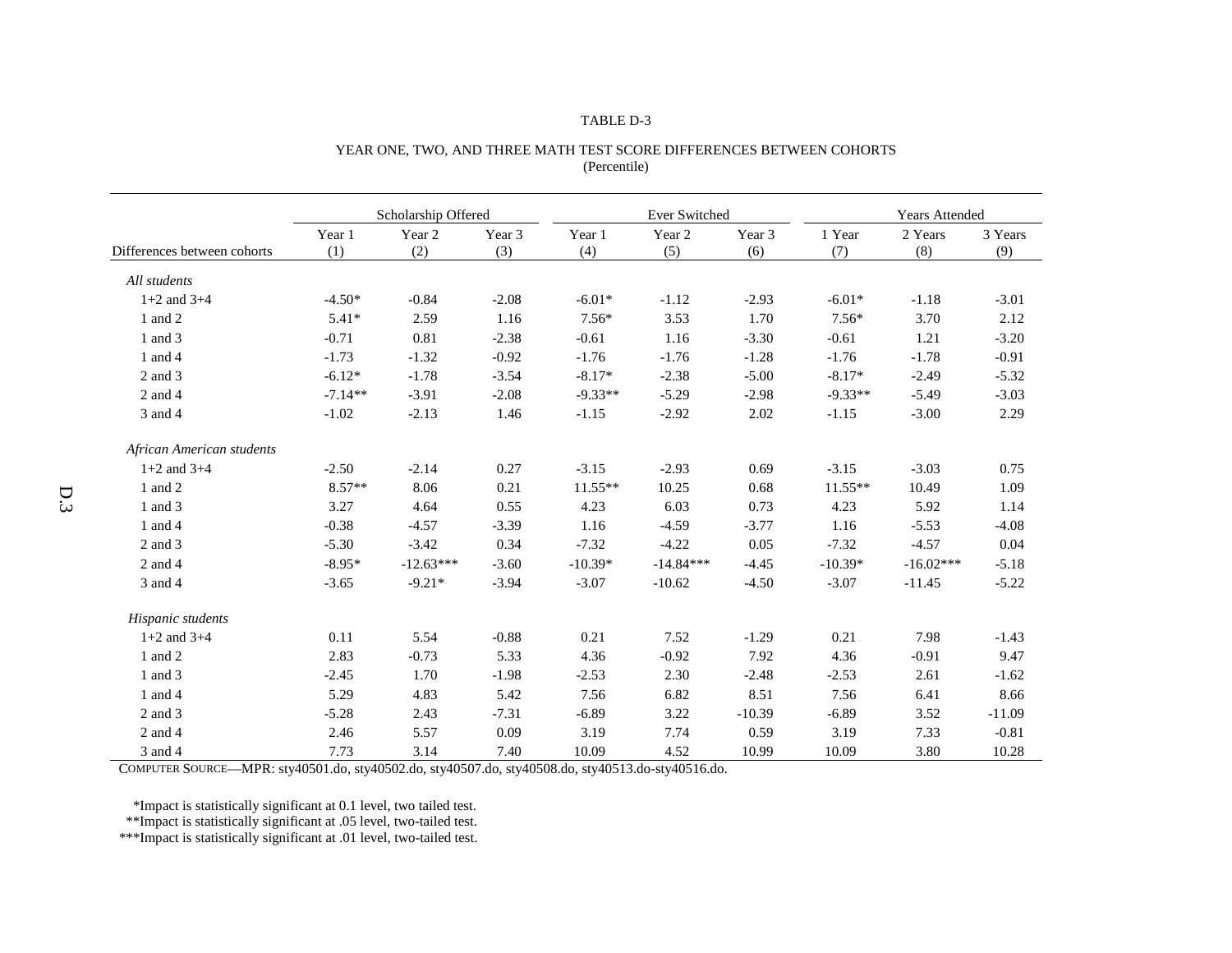# **APPENDIX E**

# **AFRICAN AMERICAN AND LATINO TEST-SCORE DIFFERENCES**

Daniel P. Mayer David E. Myers Christina Tuttle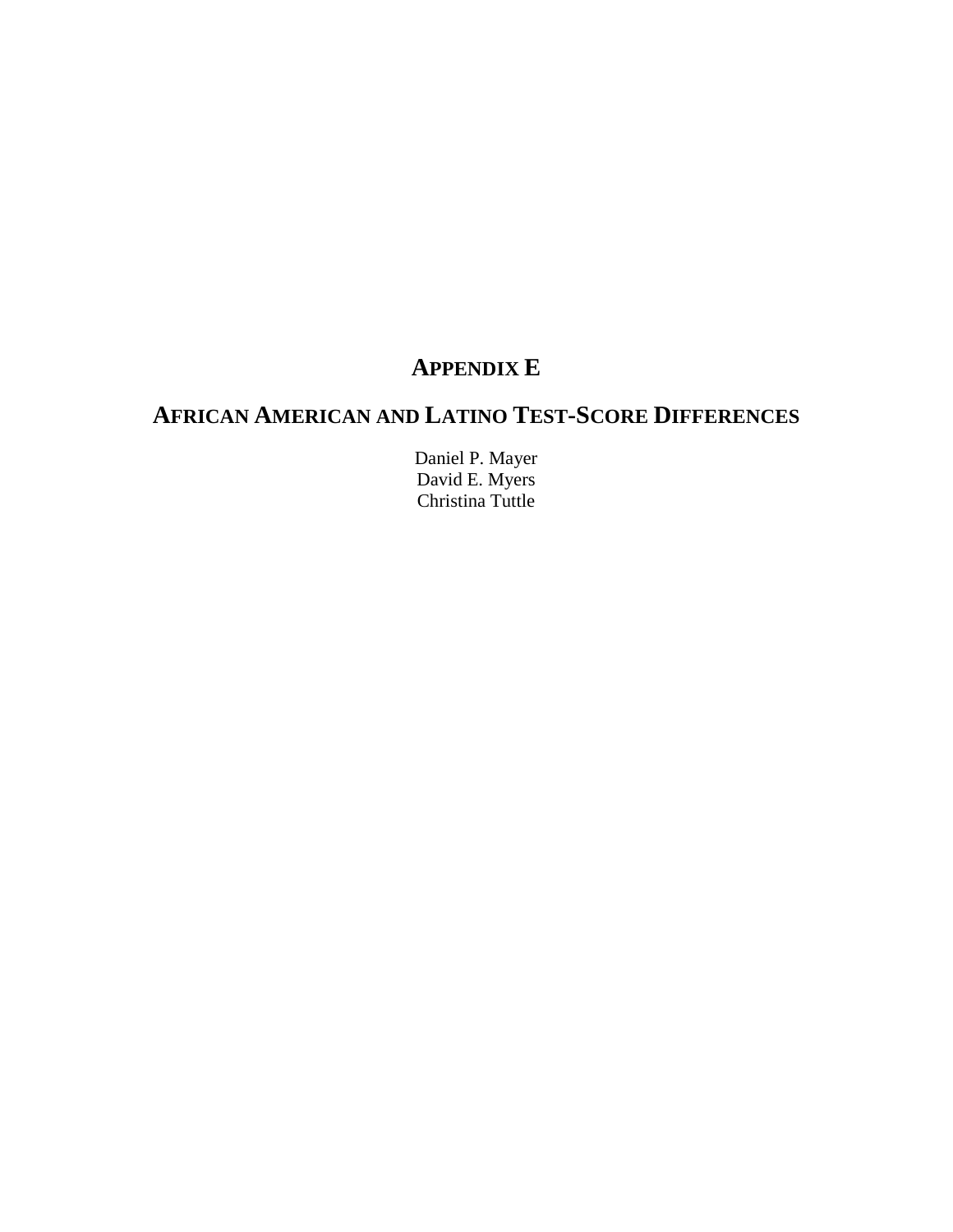## **AFRICAN AMERICAN AND LATINO TEST-SCORE DIFFERENCES**<sup>29</sup>

Our analysis of the impact of educational vouchers on the test scores of African American and Latino students shows that vouchers had a positive impact only on test scores of African Americans. Further exploratory analyses reveal, however, that the African American students in private schools are not outperforming the Latino private-school students or even the Latino public-school students. A comparison of the average achievement test scores for African American and Latino students suggests that, after three years, the average reading and mathematics test scores of the Latinos who were offered a scholarship, of the Latino control students, and of the African American students who were offered a scholarship were statistically similar while the average reading and mathematics test scores of the African Americans in the control group were lower than the scores of students in any of the three other groups (see Tables 20, 21, and 22). This pattern holds after statistically adjusting for baseline test scores, family income, education, and welfare status. Figure E-1 presents adjusted mean test scores for Latinos and African Americans from base year through year three.<sup>30</sup>

The pattern is similar for the, reading, mathematics, and combined test scores. For instance, after one year, the adjusted mean for an African American control is noticeably lower than the mean for a similar African American student who received a scholarship and a comparable Latino in the control group and for a Latino in the scholarship group. After three years, the adjusted means for the Latino voucher and control groups and for the African American scholarship group were similar. The adjusted mean for an African American control group student was 7.9 percentile points lower in reading, 8.3 points lower in mathematics, and 8.1

<sup>&</sup>lt;sup>29</sup> Throughout this section, when necessary, we use regression analysis to impute values for school characteristic and family background to adjust for survey nonresponse, thereby maintaining identical samples as those presented in the previous section. Imputation was implemented at the family level separately by treatments and controls and by using race, baseline test scores, number of children in the family, lottery group, type of school at baseline, family income, and mother's education as predictors. For the indices, we included these background characteristics and nonmissing items from each index. For mother's country of birth, if there was missing information in the baseline but answers on one of the follow-up surveys, we used the value from the follow-up survey.

<sup>&</sup>lt;sup>30</sup> The models used to adjust the means included the baseline test score (except for the baseline test-score model), mother's education level, family welfare status, family income, and the sample stratification variables. Adjusted means were calculated by setting these variables to the mean for the overall sample. These figures do not adjust for noncompliance (controls who went to private schools or treatments who did not use the scholarship), but the noncompliance rates of the two groups that took the examination in the third year are very similar: 86 percent of African Americans and 85 percent of Latino controls went to public schools and 68 percent of African Americans and 61 percent of Latinos ever switched to private schools, which suggests that test-score differences among groups were not a function of different compliance rates.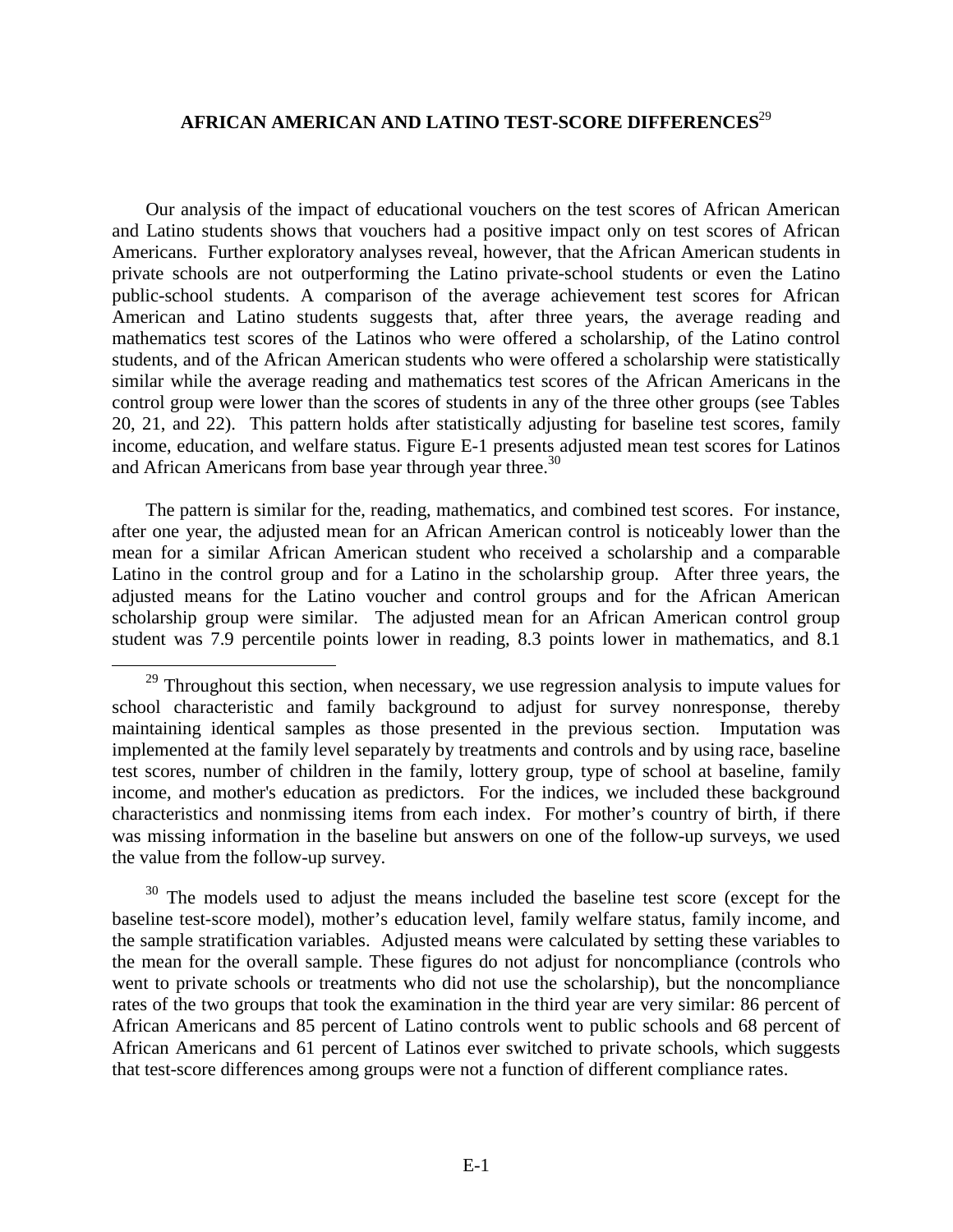

**FIGURE E-1 ADJUSTED TEST SCORE MEANS FOR AFRICAN AMERICANS AND LATINOS**

The adjusted means reported in these illustrations were obtained by developing a regression model for the test scores, controlling for treatment status, baseline test scores and the stratification group (number of children in the family, lottery group, and type of school), family income, receipt of welfare benefits, mother's education, and whether the mother was born in the United States. Model for the year 0 test scores did not include the baseline test scores as covariates. The "predict" command in STATA was then used to get the predicted numbers separately for treatments and controls, substituting the mean values (across the entire sample) for the other covariates.

Computer Source--MPR: fay40207b.do, fay40207c.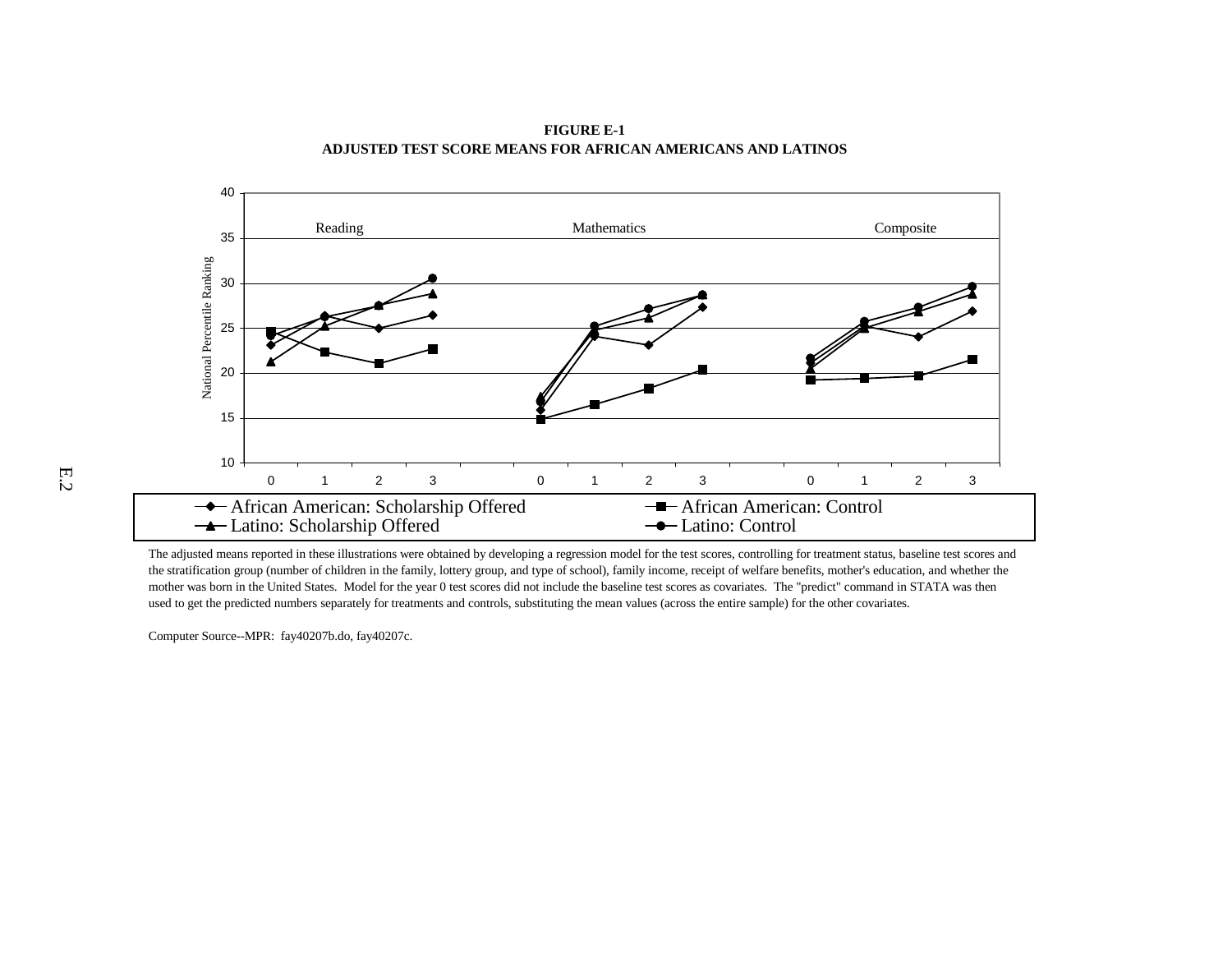performed significantly better in private schools than in public schools, Latino students performed as well as African American scholarship recipients regardless of which type of school they attended.

This finding suggests that if African American and Latino students attended different public schools, there might be important differences in these schools that would explain why the African American control students performed relatively worse than the three other groups. We created an index of dissimilarity (a measure used to compare how mixed or segregated two groups are) to ascertain whether African Americans and Latinos in the control group attended different public schools. The measure ranges from 0 to 1 and shows the proportion of one group that would have to move in order to achieve the same distribution as the other group.<sup>31</sup> We found that the students in our sample attended 420 public schools in the base year of the study and, by and large, that African American and Latino control-group students attended different schools. Seventy-seven percent of the African American students in our sample would have to move in order to achieve the same distribution among schools as the Latino students in the sample. This suggests that differences in the characteristics of public schools attended by African Americans and Latinos could explain why African Americans benefited from attending private schools, but Latinos did not.

To assess whether school characteristics differed for African Americans and Latinos, we used two data sources: administrative data from the New York City public schools and parent survey data collected by MPR. The administrative data, which are from the base year (before random assignment),  $32$  include 10 indicators of school quality: (1) total school enrollment, (2) percentage of teachers at the school who are fully licensed and permanently assigned, (3) percentage of students who did not stay enrolled for the entire year, (4) percentage of days students were absent, (5) percentage of students suspended, (6) percentage of students involved in disciplinary incidents, (7) percentage of students receiving free lunch, (8) percentage of students scoring at or above the state minimum the on the grade-three mathematics test, (9) percentage of students scoring at or above the state minimum on the grade-three reading test, and (10) pupil-teacher ratio.

A comparison of characteristics of schools attended by African American and Latino students in our sample shows that the schools they attended in the baseline year did *not* differ along 6 of these 10 dimensions: total school enrollment, percentage of teachers at school who are fully licensed and permanently assigned, percentage of students who did not stay enrolled for the

<sup>&</sup>lt;sup>31</sup> The index of dissimilarity is calculated in the following way: .05  $*$   $\sum$   $|P_{iL}/P_{L-}P_{iAA}/P_{AA}|$ : where  $P_{i}$  is the population of Latinos in our study in base-year school i, and  $P_L$  is the total population of Latinos in our study.  $P<sub>iAA</sub>$  is the population of African Americans in our study in base-year school i, and  $P_{AA}$  is the total population of African Americans on our study.

 $32$  Because only 50 percent of the control group reported that its children were in the same school from the base year through the third year of the study, these findings are only suggestive of the types of schools the African American and Latino students in our sample attended throughout the three years.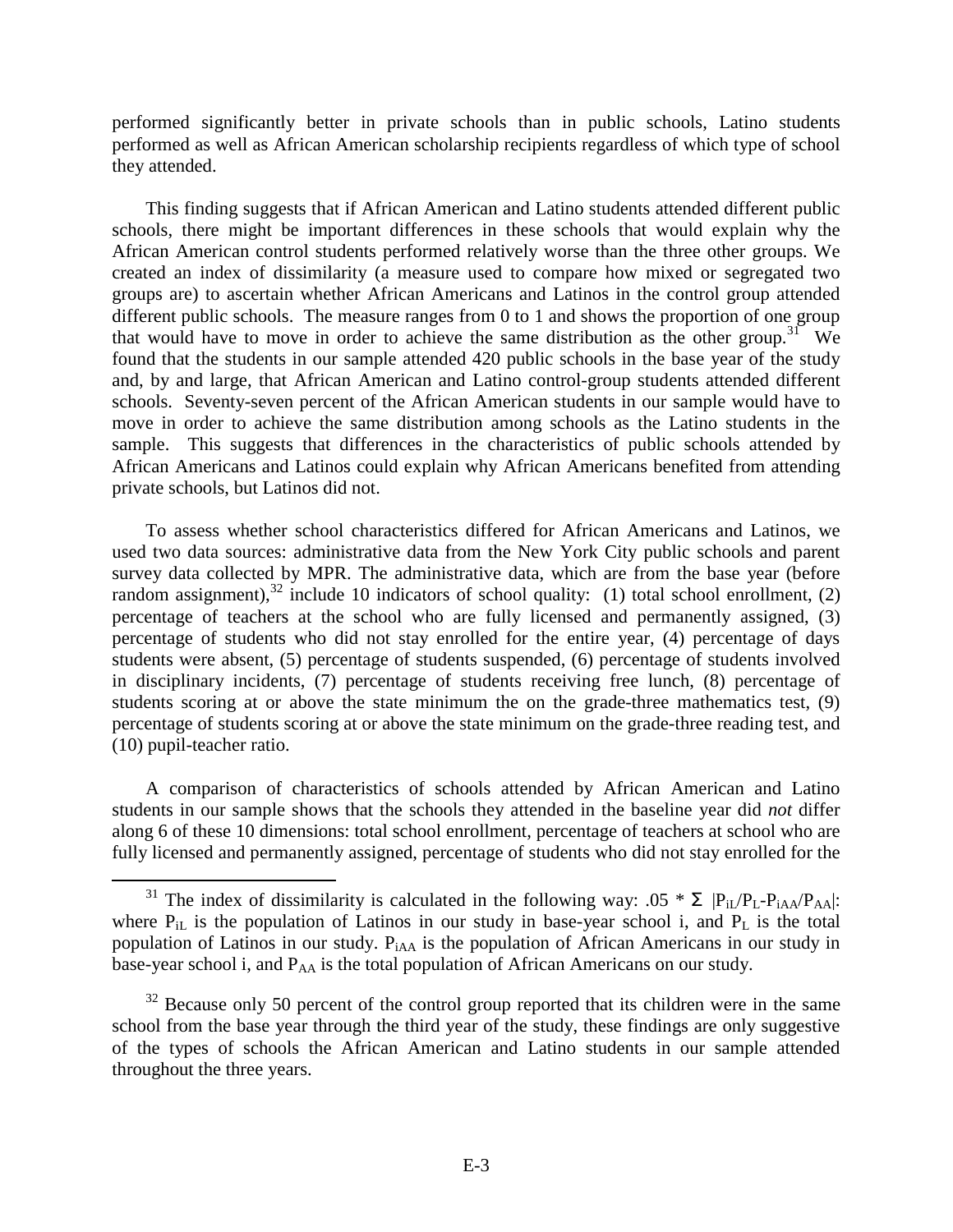entire year, percentage of students suspended, percentage of students involved in disciplinary incidents, and percentage of students scoring at or above the state minimum on the grade-three mathematics test (Table 28).<sup>33</sup>

The four dimensions on which the schools differed do not suggest that the schools attended by African Americans were worse than the schools attended by the Latinos. While absenteeism was higher in the schools attended by African American control-group students (11.5 percent of days versus 10.8 percent of days), the school poverty rates, measured by the percentage of students receiving a free lunch, and the pupil-teacher ratios were higher in the schools attended by Latinos in the control group (89.5 versus 86.6 percent receiving free lunch, and 17.2 versus 16.3 pupil-teacher ratio). The percentage of students scoring at or above the state minimum on the grade-three reading test was higher in the schools attended by Latino schools (64.5 versus 61.6 percent).

While the administrative data reveal no clear pattern of differences, other important characteristics of schools related to quality, such as class size (rather than the broader measure of pupil-teacher ratio), $34$  the frequency of disruptions, the availability of various resources (such as a computer laboratory, library, or gymnasium), and the extent of communication between schools and parents, were not captured by these data. However, these characteristics are reflected in the data from our parent survey. Specifically, parents provided information on the following school characteristics:

- Disruptions: destruction of school property, tardiness, missing classes, fighting, cheating, racial conflict, carrying guns or other weapons, using drugs or alcohol
- School resources: computer laboratory, library, gymnasium, cafeteria, child counselors, nurse's office
- School programs: programs for non-English speakers, tutors for individual needs, programs for students with learning problems, programs for advanced learners, a music program, an arts program, an after-school program
- School communication with parents: parents informed about student grades halfway through the grading periods, parents notified when students are sent to the office the first time for disruptive behavior, parents are asked to speak to classes about their jobs, parents participate in instruction, parent open-house or back-to-school night held at school, regular parent-teacher conferences, parents receive notes from teachers

<sup>&</sup>lt;sup>33</sup> For these comparisons, school-level data were assigned to the students and then the difference in means was tested.

 $34$  Pupil-teacher ratios are an imprecise indicator of class size because they do not account for frequently intense teaching resources targeted toward Title I, special education, or bilingual services in some schools. When schools use those resources to attain low ratios for the targeted populations, they mask much higher ratios for the remaining classes in the school.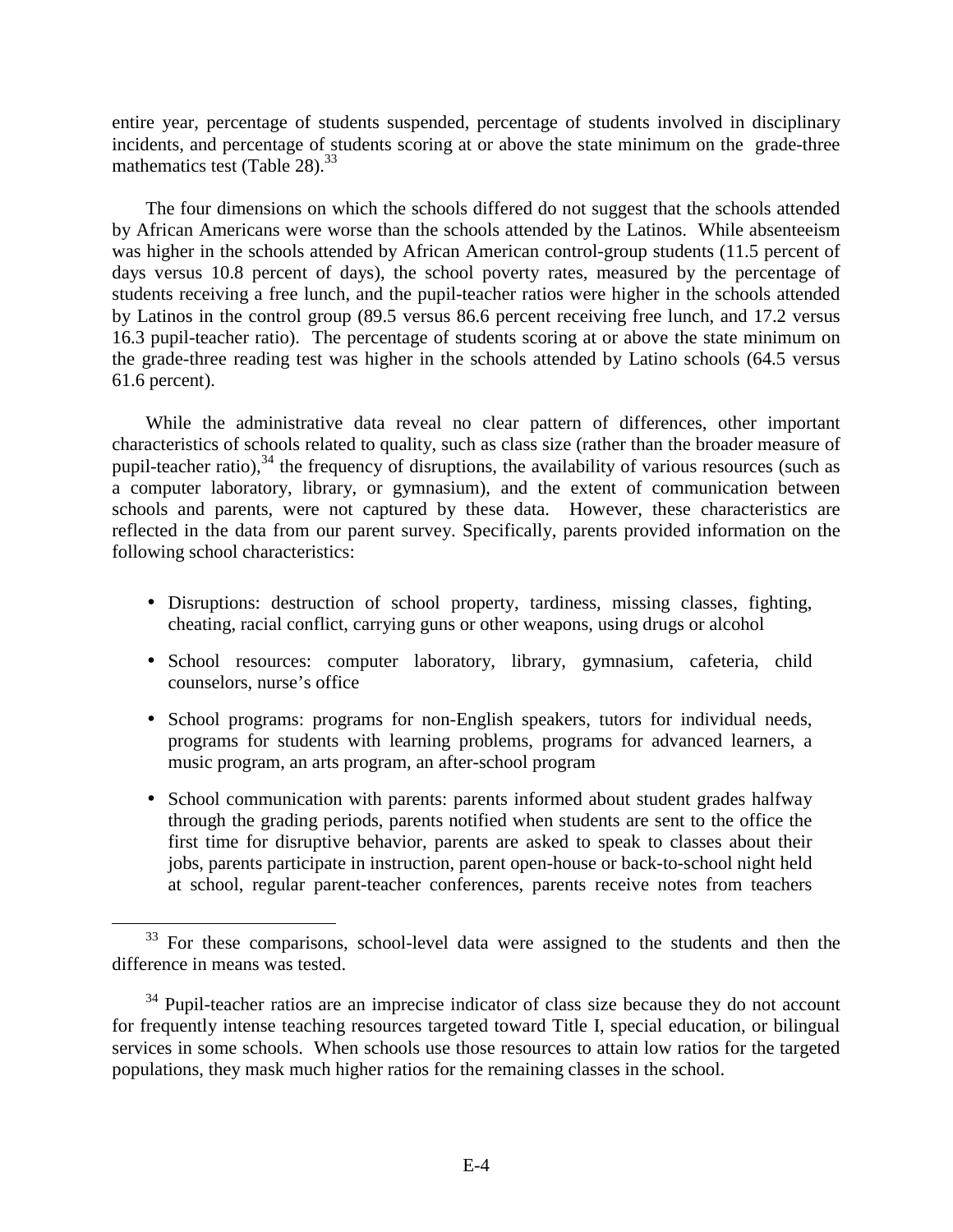about student performance or behavior, parents receive a newsletter covering school activities/events

- School size
- Class size
- Racial segregation in the classrooms<sup>35</sup>

The parent survey data support the findings based on the administrative data (see Table E-1): along several dimensions, there were no differences in the public schools attended by African American and Latino students in our sample. Specific to the parent survey data, there were no differences in resources, class size, the frequency of school disruptions, the number and types of programs offered in the school, or the percentage of students attending completely segregated classrooms. The only significant difference was that, based on a comparison of parents' reports, schools attended by African American students communicated less with parents than did schools attended by Latino students.

Differences in school characteristics do not appear to explain the differences in test scores between the African American and Latino controls. And yet our examination of test-score trends over three years suggests that there was an interaction between the African American students and their public schools that may have affected them adversely when compared with the Latino students who remained in the public schools, the Latino students who attended private schools, and the African Americans who attended private schools. Knowing more about what makes the public-school experience for these two groups differ so much could provide important information regarding how to improve the public-school experience of African Americans. For the time being, however, the results presented here suggest that African Americans test scores

<sup>&</sup>lt;sup>35</sup> Indices were created for four categories of school characteristics. Disruption is a cumulative measure of whether the parent indicated that the following were a somewhat serious or very serious problem at his or her child's school, with a maximum value of eight: students destroying property; tardiness; students missing classes; fighting; cheating; racial conflict; guns or other weapons; drugs or alcohol. Resources are measured on a scale of 0 to 6, with a point given for each of the following facilities that are available to students: computer laboratory; library; gymnasium; cafeteria; child counselors; and nurse's office. Programs are similarly measured, on a scale of 0 to 7, with a point each for programs for non-English speakers, individual tutors, programs for students with learning problems, programs for advanced learners, a music program, an arts program, an after-school program. School communication is another cumulative measure; a point is given for whether the parent indicates that each of the following practices exists in his or her child's school (with a maximum of 8): parents are informed about student grades halfway through grading period; parents are notified when student sent to the office for the first time for disruptive behavior; parents speak to classes about their jobs; parents participate in instruction; a parent open-house or back-to-school night is held at school; parentteacher conferences are held; parents receive notes about their student from the child's teachers; parents receive a newsletter about events in their child's school/classroom.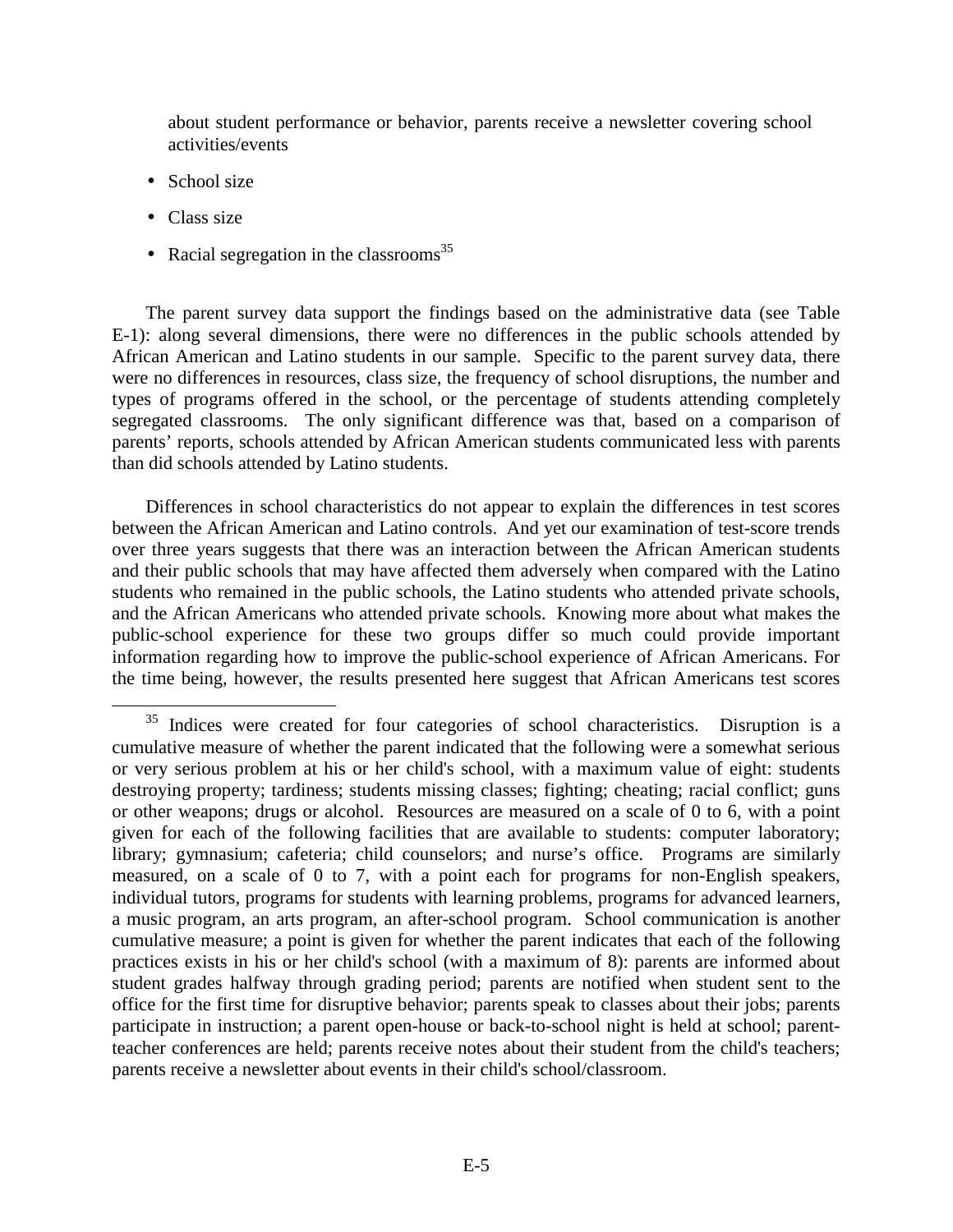#### TABLE E-1

|                                                                                                     | African American | Latinos | Difference<br>in Characteristics |
|-----------------------------------------------------------------------------------------------------|------------------|---------|----------------------------------|
| New York City Administrative Data                                                                   |                  |         |                                  |
| Total school enrollment                                                                             | 9.00             | 9.47    | $-0.47$                          |
| Percent of teachers at school who are fully<br>licensed and permanently assigned                    | 77.75            | 77.14   | 0.61                             |
| Percent of students who did not stay enrolled<br>for the entire year                                | 90.86            | 91.14   | $-0.29$                          |
| Percent of days students were absent                                                                | 11.51            | 10.64   | $0.87***$                        |
| Percent of students suspended                                                                       | 1.99             | 2.06    | $-0.07$                          |
| Percent of students involved in disciplinary<br>incidents                                           | 1.18             | 1.00    | 0.18                             |
| Percent of students receiving free lunch                                                            | 86.94            | 89.50   | $-2.56**$                        |
| Percent of students scoring at or above the state<br>minimum the on grade-three mathematics<br>test | 89.44            | 90.20   | $-0.75$                          |
| Percent of students scoring at or above the state<br>minimum on grade-three reading test            | 61.57            | 64.45   | $-2.88**$                        |
| Pupil-teacher ratio                                                                                 | 16.29            | 17.38   | $-1.09**$                        |
| Parent Survey Data                                                                                  |                  |         |                                  |
| Disruptions                                                                                         | 3.58             | 3.77    | $-0.19$                          |
| School resources                                                                                    | 5.52             | 5.43    | 0.09                             |
| School programs                                                                                     | 5.43             | 5.19    | 0.23                             |
| School communication                                                                                | 5.29             | 5.99    | $-0.70***$                       |
| Class size                                                                                          | 27.03            | 27.35   | $-0.32$                          |
| School size                                                                                         | 487.50           | 509.38  | $-21.88$                         |
| Racial segregation in the classrooms                                                                | 0.43             | 0.39    | 0.04                             |
| (N)                                                                                                 | 491-545          |         |                                  |

### AFRICAN AMERICAN AND LATINO CONTROL-GROUP SCHOOL CHARACTERISTICS

COMPUTER SOURCE—MPR: fay40107j.do, fay40107k.do.

\*Impact is statistically significant at .10 level, two-tailed test. \*\*Impact is statistically significant at .05 level, two-tailed test. \*\*\*Impact is statistically significant at .01 level, two-tailed test.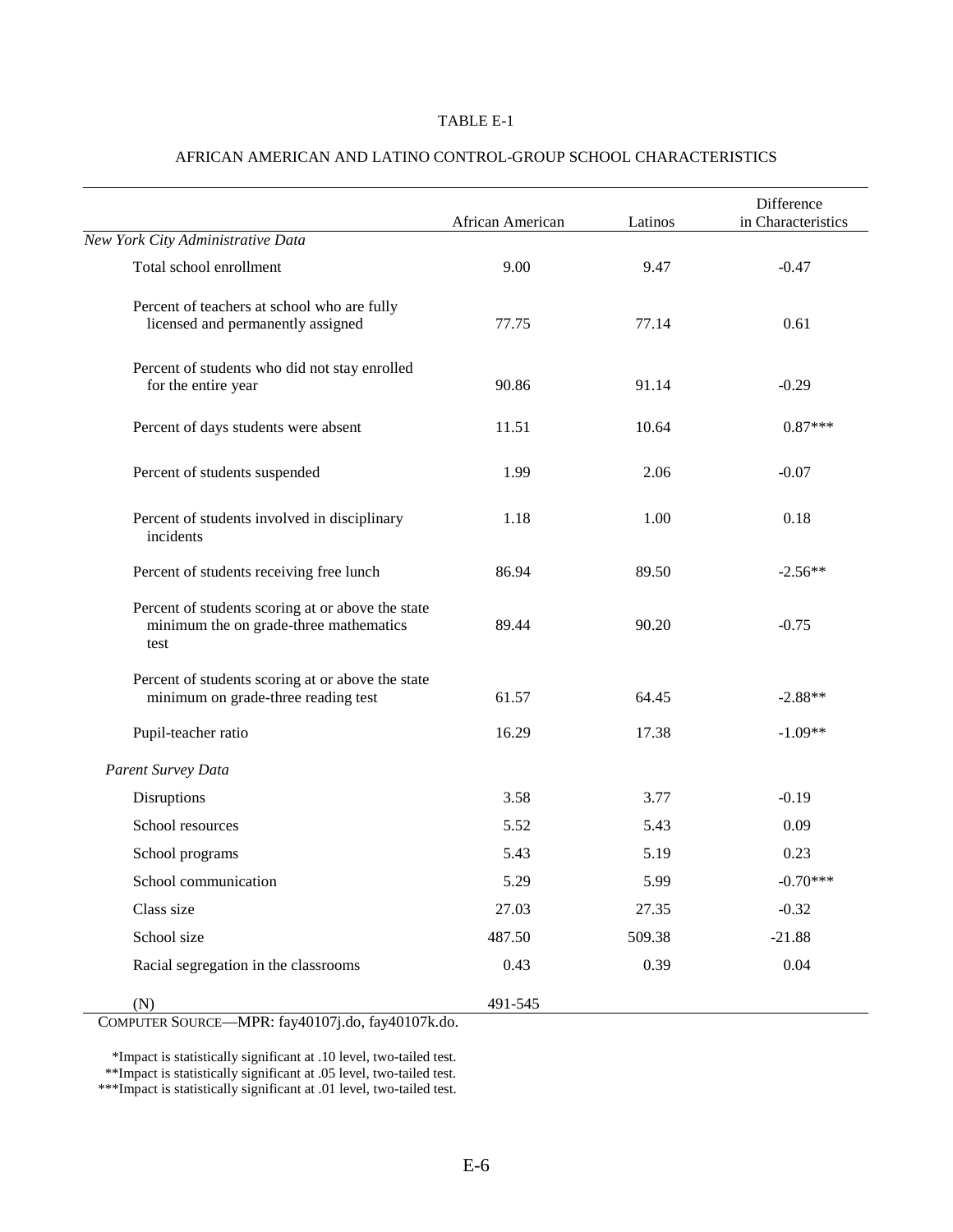will increase if African American students attend private schools, but the Latinos do as well in both public and private schools.

# **Test-Score Impacts for First- and Later-Generation Latinos**

Research suggests that first-generation Latino students perform significantly better in the schools than their counterparts from later generations.<sup>36</sup> Given that there are a substantial number of students from these two groups in our sample, we examined the impact on each group of the offer of a scholarship. In an exploratory analysis, we found no impact of the offer of a voucher based on the reading, mathematics, or combined test scores of later generations of Latino students, thereby suggesting that they perform similarly in public and private schools. For firstgeneration Latinos, although there is no impact on the combined test scores or on the mathematics scores, there is a *negative* impact on reading scores (see Table E-2).<sup>37</sup>

First-generation Latinos who were offered a voucher scored 3.4 percentile points lower after three years in reading than the control-group students (effect size  $= .15$ ). After controlling for family income, education, welfare status, and base-year test scores, we observed that the negative effect of a voucher was still present. Figure E-2 presents adjusted means for first and later generations of Latinos from the base year through year three. The adjusted means for reading in the third year show that a first-generation student who was offered a scholarship scored 3.2 percentile points lower than a similar student who was not offered a scholarship. No differences are apparent when examining the combined test scores or the mathematics test scores.

Of particular interest with respect to the negative impact on the reading test scores of Latino students is the fact that first-generation Latinos who were offered a voucher were much less likely than the control group to receive English as a Second Language (ESL) services. While 79 percent of Latino control-group students attend schools with special programs for non-English speakers, only 51 percent of treatment-group students attend schools with such programs. Including ESL services as a covariate in a regression analysis that tests treatment- and controlgroup differences in reading does not, however, reduce or eliminate the negative impact.

<sup>&</sup>lt;sup>36</sup> A review of this literature is presented in Valenzuela (1999).

 $37$  We defined first- and later-generation status by sorting Latino students into two groups based on whether their mothers were or were not born in the United States (first-generation students), as reported in the parent survey.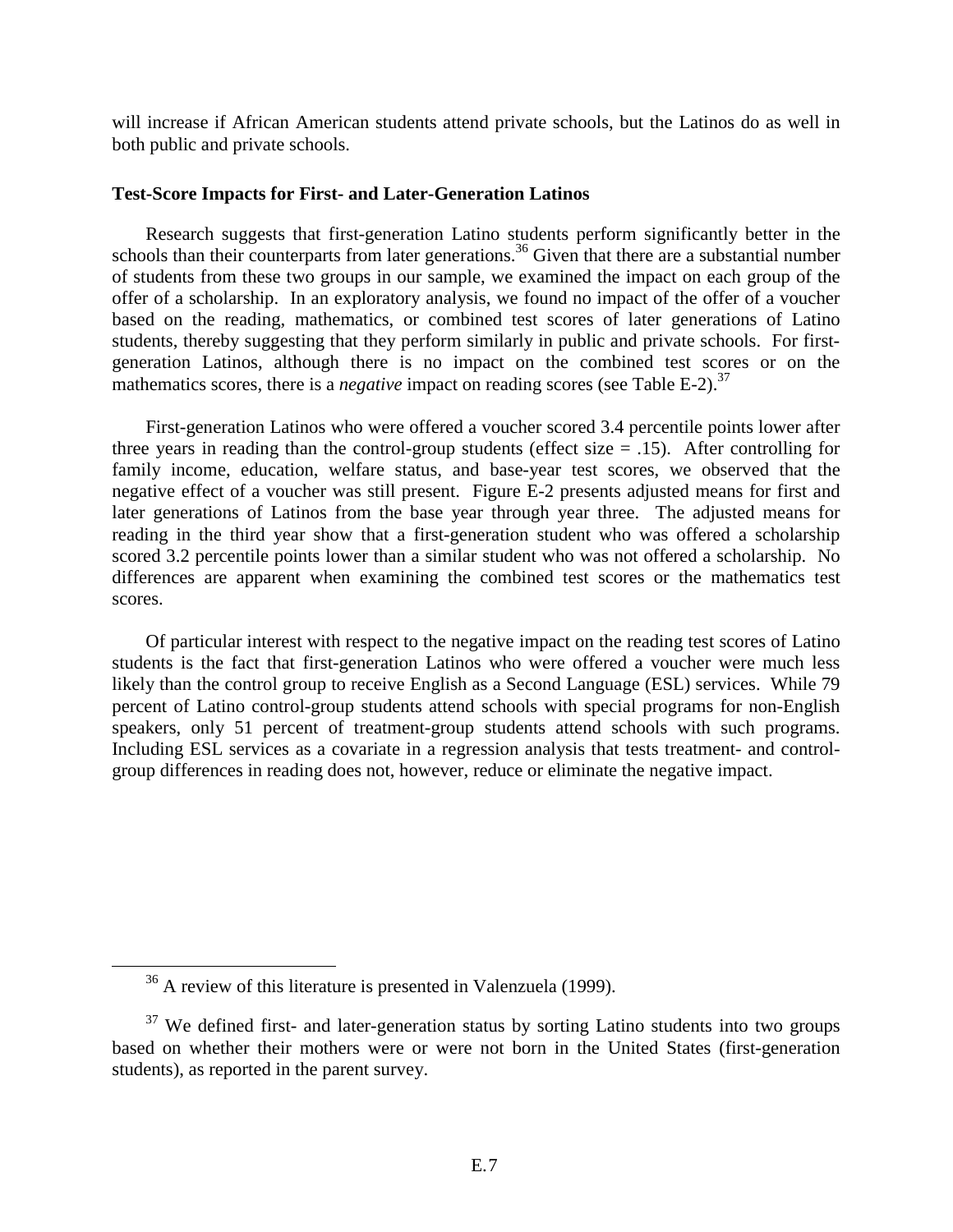#### TABLE E-2

|                         | Reading     |         |              | Math        |         |              | Combined                |         |              |      |
|-------------------------|-------------|---------|--------------|-------------|---------|--------------|-------------------------|---------|--------------|------|
|                         | Scholarship | Control | Scholarship  | Scholarship | Control |              | Scholarship Scholarship | Control | Scholarship  |      |
|                         | Offered     | Group   | Offer Impact | User        | Group   | Offer Impact | User                    | Group   | Offer Impact | (N)  |
|                         | (1)         | (2)     | (3)          | (4)         | (5)     | (6)          | (7)                     | (8)     | (9)          | (10) |
| <i>First generation</i> |             |         |              |             |         |              |                         |         |              |      |
| Overall                 | 25.99       | 29.36   | $-3.37*$     | 29.03       | 28.60   | 0.43         | 27.51                   | 28.98   | $-1.47$      | 455  |
| Grades $4+5$            | 23.57       | 27.72   | $-4.15$      | 28.09       | 27.57   | 0.52         | 25.83                   | 27.64   | $-1.81$      | 237  |
| Grades $6+7$            | 28.46       | 30.12   | $-1.66$      | 29.99       | 31.01   | $-1.02$      | 29.22                   | 30.56   | $-1.34$      | 218  |
| Grade 4                 | 26.21       | 31.16   | $-4.95$      | 31.49       | 27.68   | 3.81         | 28.85                   | 29.42   | $-0.57$      | 121  |
| Grade 5                 | 20.95       | 22.71   | $-1.76$      | 24.72       | 24.82   | $-0.10$      | 22.84                   | 23.77   | $-0.93$      | 116  |
| Grade 6                 | 28.81       | 32.54   | $-3.73$      | 31.34       | 27.71   | 3.63         | 30.08                   | 30.13   | $-0.05$      | 124  |
| Grade 7                 | 27.97       | 25.10   | 2.87         | 28.13       | 32.63   | $-4.50$      | 28.05                   | 28.87   | $-0.82$      | 94   |
| Later generation        |             |         |              |             |         |              |                         |         |              |      |
| Overall                 | 28.86       | 29.52   | $-0.66$      | 26.80       | 25.15   | 1.65         | 27.83                   | 27.34   | 0.49         | 182  |
| Grades $4+5$            | 28.35       | 26.34   | 2.01         | 23.57       | 18.23   | 5.34         | 25.96                   | 22.27   | 3.69         | 110  |
| Grades $6+7$            | 29.95       | 32.97   | $-3.02$      | 33.68       | 31.18   | 2.50         | 31.81                   | 32.07   | $-0.26$      | 72   |
| Grade 4                 | 27.65       | 24.33   | 3.32         | 20.09       | 13.39   | 6.70         | 23.87                   | 18.86   | 5.01         | 57   |
| Grade 5                 | 29.23       | 29.00   | 0.23         | 27.90       | 24.94   | 2.96         | 28.57                   | 26.98   | 1.59         | 53   |
| Grade 6                 | 25.72       | 28.52   | $-2.80$      | 28.32       | 23.50   | 4.82         | 27.02                   | 26.01   | 1.01         | 46   |
| Grade 7                 | 37.13       | 38.48   | $-1.35$      | 42.80       | 47.45   | $-4.65$      | 39.97                   | 42.97   | $-3.00$      | 26   |

# TEST SCORE IMPACTS FOR FIRST AND LATER-GENERATION LATINOS (YEAR THREE) (Percentile)

COMPUTER SOURCE—MPR: sty40219.do, sty40220.do.

\*Impact is statistically significant at .10 level, two tailed test.

\*\*Impact is statistically significant at .05 level, two-tailed test.

\*\*\*Impact is statistically significant at .01 level, two-tailed test.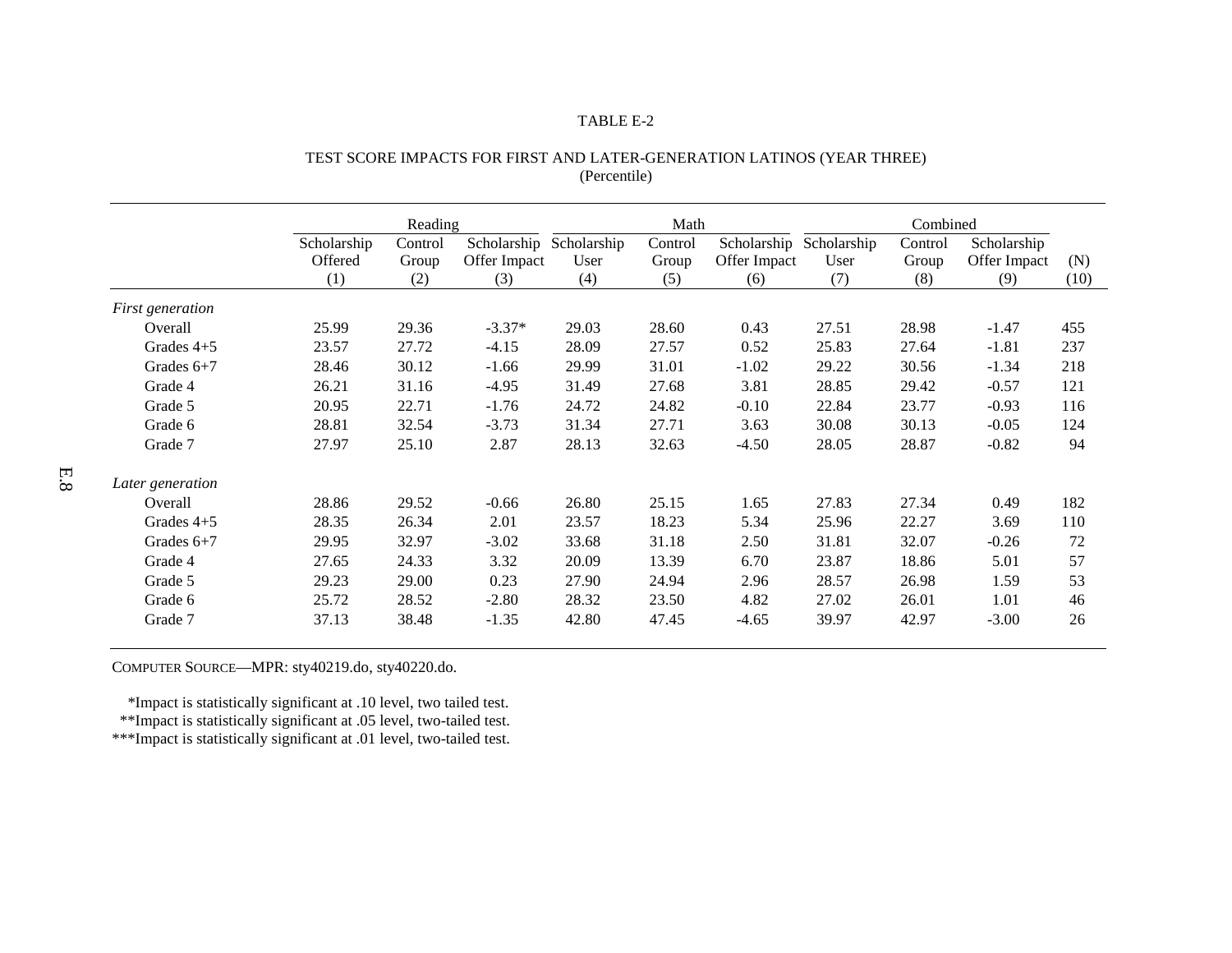**FIGURE E-2 ADJUSTED TEST SCORE MEANS FOR FIRST AND LATER GENERATION LATINOS**



The adjusted means reported in these illustrations were obtained by developing a regression model for the test scores, controlling for treatment status, baseline test scores and the stratification group (number of children in the family, lottery group, and type of school), family income, receipt of welfare benefits, mother's education, and whether the mother was born in the United States. Model for the year 0 test scores did not include the baseline test scores as covariates. The "predict" command in STATA was then used to get the predicted numbers separately for treatments and controls, substituting the mean values (across the entire sample) for the other covariates.

Computer Source--MPR: fay40207b.do, fay40207c.